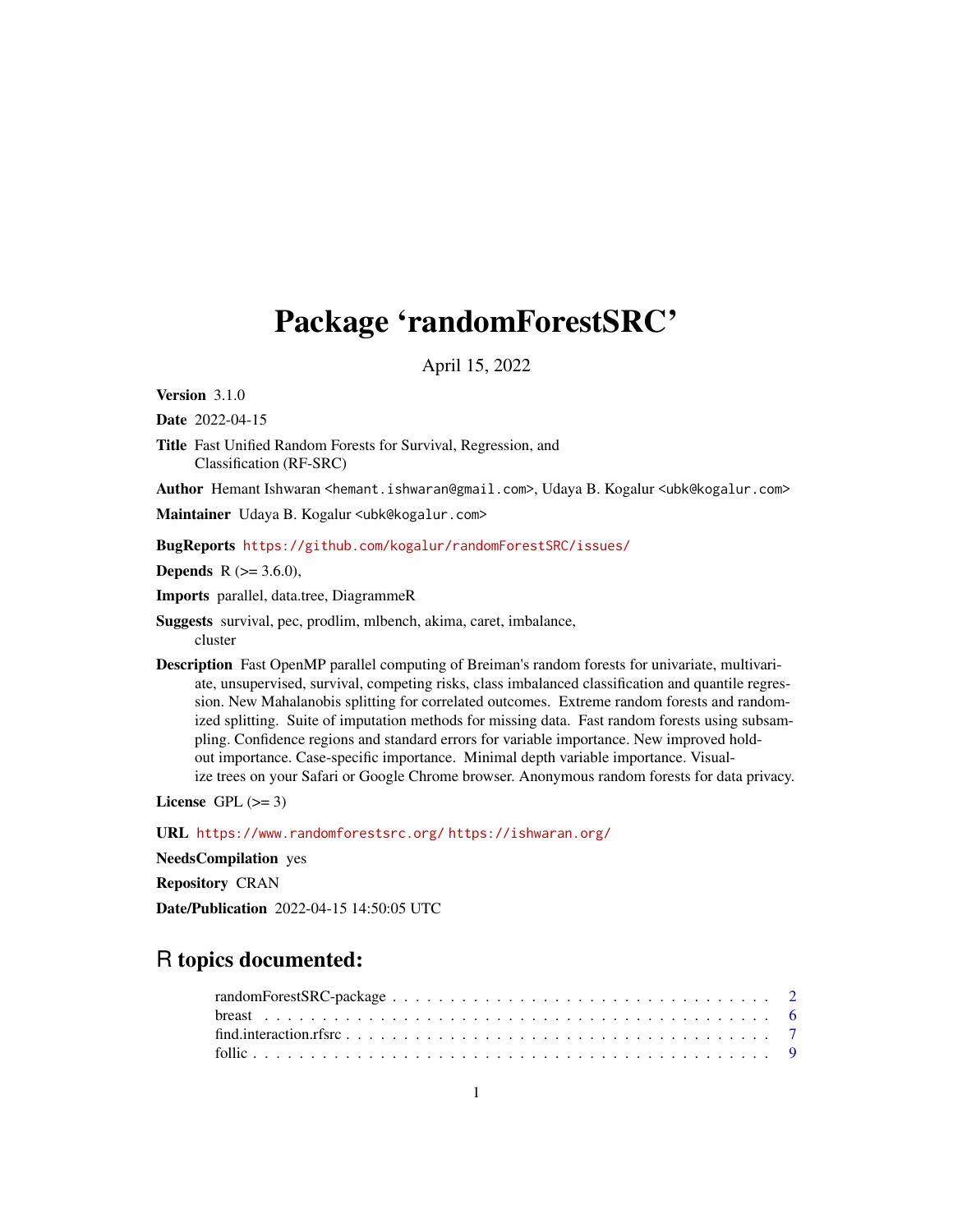<span id="page-1-0"></span>

|     | 10  |
|-----|-----|
| hd  | 14  |
|     | 14  |
|     | 19  |
|     | 20  |
|     | 26  |
|     | 31  |
|     | 33  |
|     | 35  |
|     | 41  |
|     | 42  |
|     | 43  |
|     | 44  |
|     | 45  |
|     | 47  |
|     | 48  |
|     | 50  |
|     | 54  |
|     | 64  |
|     | 65  |
|     | 70  |
|     | 91  |
|     | 94  |
|     | 97  |
|     | 97  |
|     |     |
|     |     |
|     |     |
|     | 113 |
|     | 115 |
| vdv |     |
|     |     |
|     |     |
|     |     |
|     |     |
|     |     |
|     |     |

## **Index**

127

randomForestSRC-package

Fast Unified Random Forests for Survival, Regression, and Classification (RF-SRC)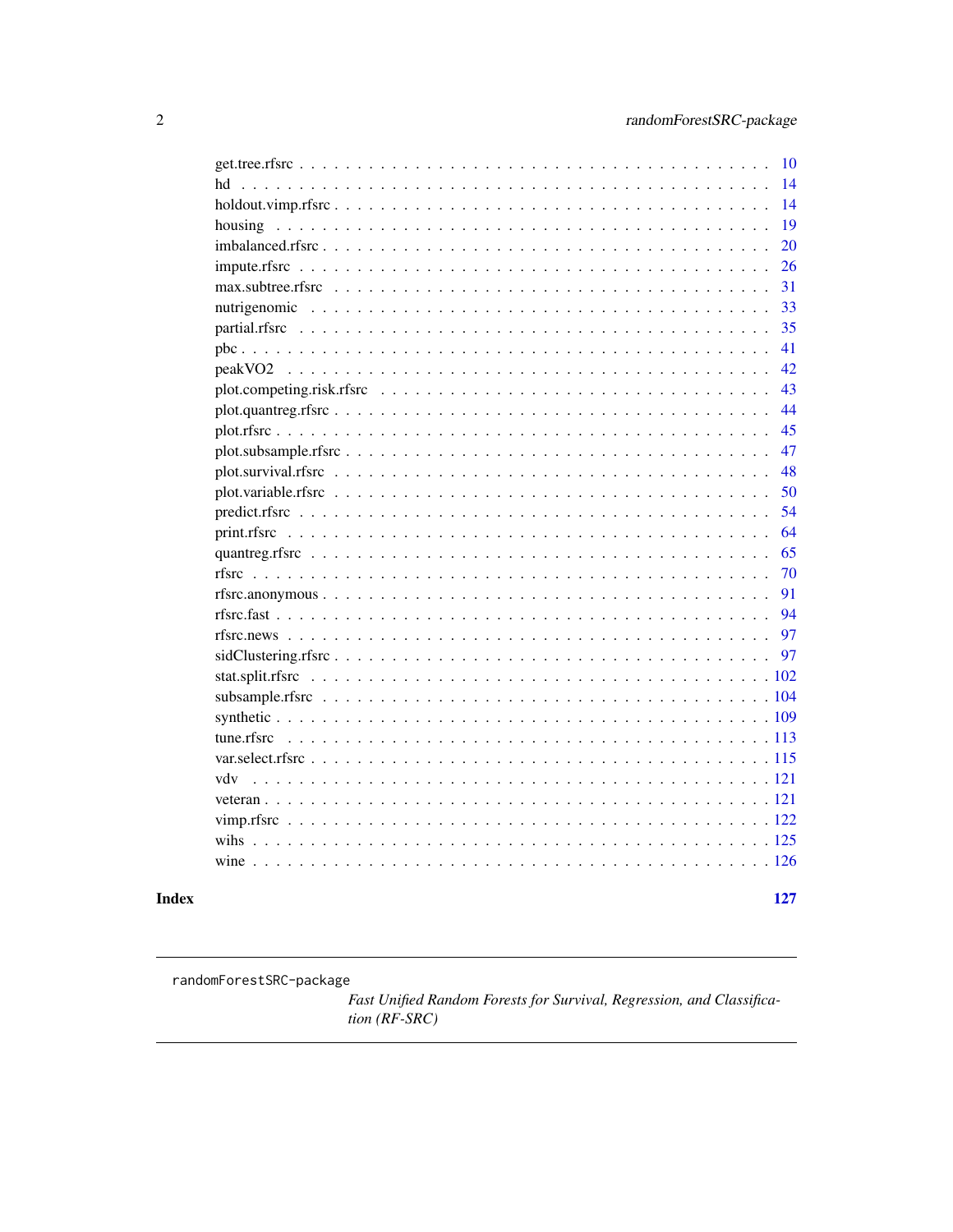#### Description

Fast OpenMP parallel computing of Breiman random forests (Breiman 2001) for regression, classification, survival analysis (Ishwaran 2008), competing risks (Ishwaran 2012), multivariate (Segal and Xiao 2011), unsupervised (Mantero and Ishwaran 2020), quantile regression (Meinhausen 2006, Zhang et al. 2019, Greenwald-Khanna 2001), and class imbalanced q-classification (O'Brien and Ishwaran 2019). Different splitting rules invoked under deterministic or random splitting (Geurts et al. 2006, Ishwaran 2015) are available for all families. Variable importance (VIMP), and holdout VIMP, as well as confidence regions (Ishwaran and Lu 2019) can be calculated for single and grouped variables. Minimal depth variable selection (Ishwaran et al. 2010, 2011). Fast interface for missing data imputation using a variety of different random forest methods (Tang and Ishwaran 2017). Visualize trees on your Safari or Google Chrome browser (works for all families, see [get.tree](#page-9-1)).

#### Package Overview

This package contains many useful functions and users should read the help file in its entirety for details. However, we briefly mention several key functions that may make it easier to navigate and understand the layout of the package.

#### 1. [rfsrc](#page-69-1)

This is the main entry point to the package. It grows a random forest using user supplied training data. We refer to the resulting object as a RF-SRC grow object. Formally, the resulting object has class (rfsrc,grow).

2. [rfsrc.fast](#page-93-1)

A fast implementation of rfsrc using subsampling.

3. [quantreg.rfsrc](#page-64-1), [quantreg](#page-64-2)

Univariate and multivariate quantile regression forest for training and testing. Different methods available including the Greenwald-Khanna (2001) algorithm, which is especially suitable for big data due to its high memory efficiency.

4. [predict.rfsrc](#page-53-1), predict

Used for prediction. Predicted values are obtained by dropping the user supplied test data down the grow forest. The resulting object has class (rfsrc, predict).

5. [sidClustering.rfsrc](#page-96-1), sidClustering

Clustering of unsupervised data using SID (Staggered Interaction Data). Also implements the artificial two-class approach of Breiman (2003).

6. [vimp](#page-121-1), [subsample](#page-103-1), [holdout.vimp](#page-13-1)

Used for variable selection:

- (a) vimp calculates variable imporance (VIMP) from a RF-SRC grow/predict object by noising up the variable (for example by permutation). Note that grow/predict calls can always directly request VIMP.
- (b) subsample calculates VIMP confidence itervals via subsampling.
- (c) holdout.vimp measures the importance of a variable when it is removed from the model.
- 7. [imbalanced.rfsrc](#page-19-1), [imbalanced](#page-19-2)

q-classification and G-mean VIMP for class imbalanced data.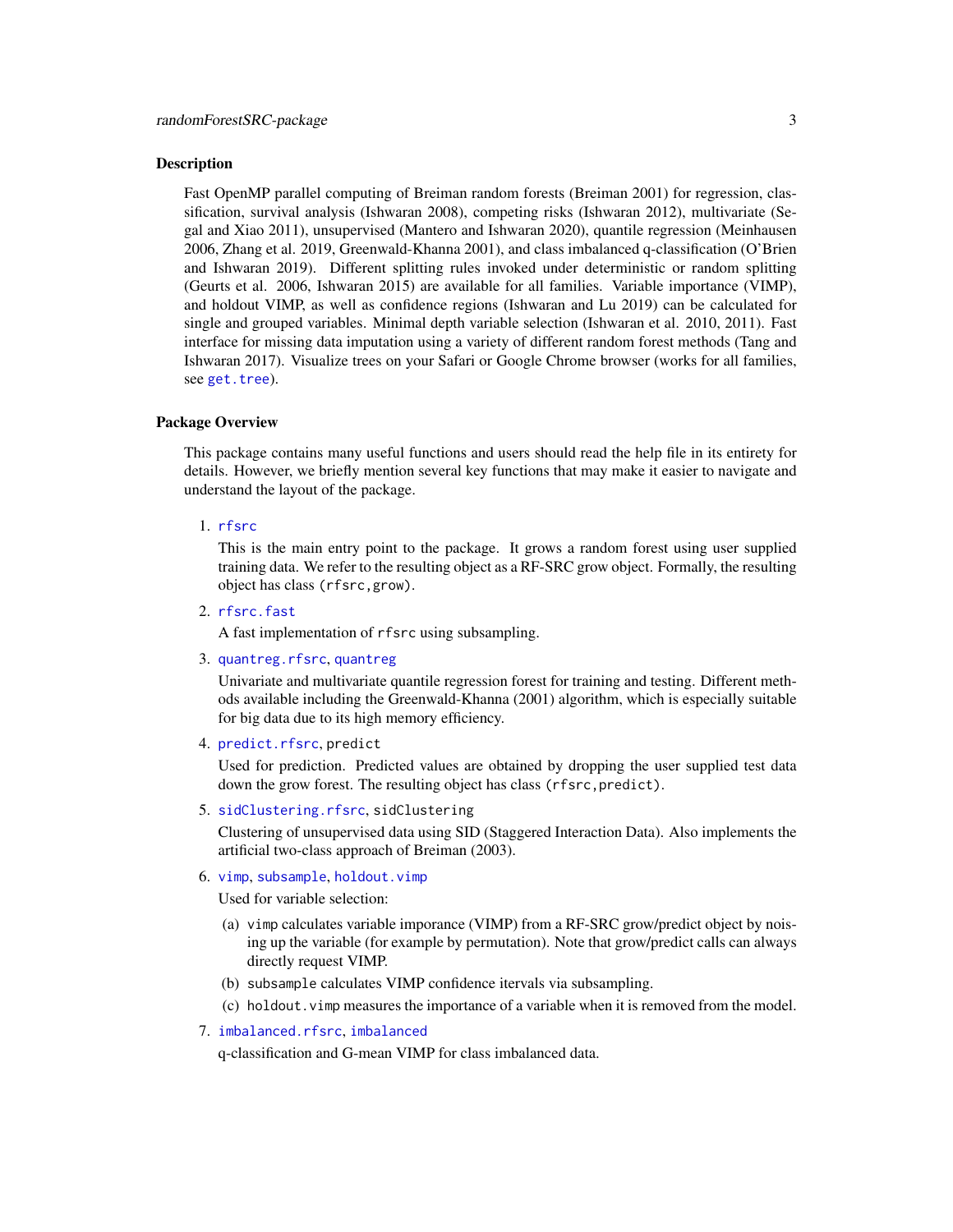#### 8. [impute.rfsrc](#page-25-1), [impute](#page-25-2)

Fast imputation mode for RF-SRC. Both rfsrc and predict.rfsrc are capable of imputing missing data. However, for users whose only interest is imputing data, this function provides an efficient and fast interface for doing so.

9. [partial.rfsrc](#page-34-1), [partial](#page-34-2)

Used to extract the partial effects of a variable or variables on the ensembles.

## Home page, Vignettes, Discussions, Bug Reporting, Source Code, Beta Builds

- 1. The home page for the package, containing vignettes, manuals, links to GitHub and other useful information is found at <https://luminwin.github.io/randomForestSRC/>
- 2. Questions, comments, and non-bug related issues may be sent via [https://github.com/](https://github.com/kogalur/randomForestSRC/discussions/) [kogalur/randomForestSRC/discussions/](https://github.com/kogalur/randomForestSRC/discussions/).
- 3. Bugs may be reported via <https://github.com/kogalur/randomForestSRC/issues/>. This is for bugs only. Please provide the accompanying information with any reports:
	- (a) sessionInfo()
	- (b) A minimal reproducible example consisting of the following items:
		- a minimal dataset, necessary to reproduce the error
		- the minimal runnable code necessary to reproduce the error, which can be run on the given dataset
		- the necessary information on the used packages, R version and system it is run on
		- in the case of random processes, a seed (set by set. seed()) for reproducibility
- 4. Regular stable releases of this package are available on CRAN at [https://cran.r-project.](https://cran.r-project.org/package=randomForestSRC/) [org/package=randomForestSRC/](https://cran.r-project.org/package=randomForestSRC/)
- 5. Interim unstable development builds with bug fixes and sometimes additional functionality are available at <https://github.com/kogalur/randomForestSRC/>

#### OpenMP Parallel Processing – Installation

This package implements OpenMP shared-memory parallel programming if the target architecture and operating system support it. This is the default mode of execution.

Additional instructions for configuring OpenMP parallel processing are available at [https://luminw](https://luminwin.github.io/randomForestSRC/articles/installation.html)in. [github.io/randomForestSRC/articles/installation.html](https://luminwin.github.io/randomForestSRC/articles/installation.html).

An understanding of resource utilization (CPU and RAM) is necessary when running the package using OpenMP and Open MPI parallel execution. Memory usage is greater when running with OpenMP enabled. Diligence should be used not to overtax the hardware available.

#### Reproducibility

With respect to reproducibility, a model is defined by a seed, the topology of the trees in the forest, and terminal node membership of the training data. This allows the user to restore a model and, in particular, its terminal node statistics. On the other hand, VIMP and many other statistics are dependent on additional randomization, which we do not consider part of the model. These statistics are susceptible to Monte Carlo effects.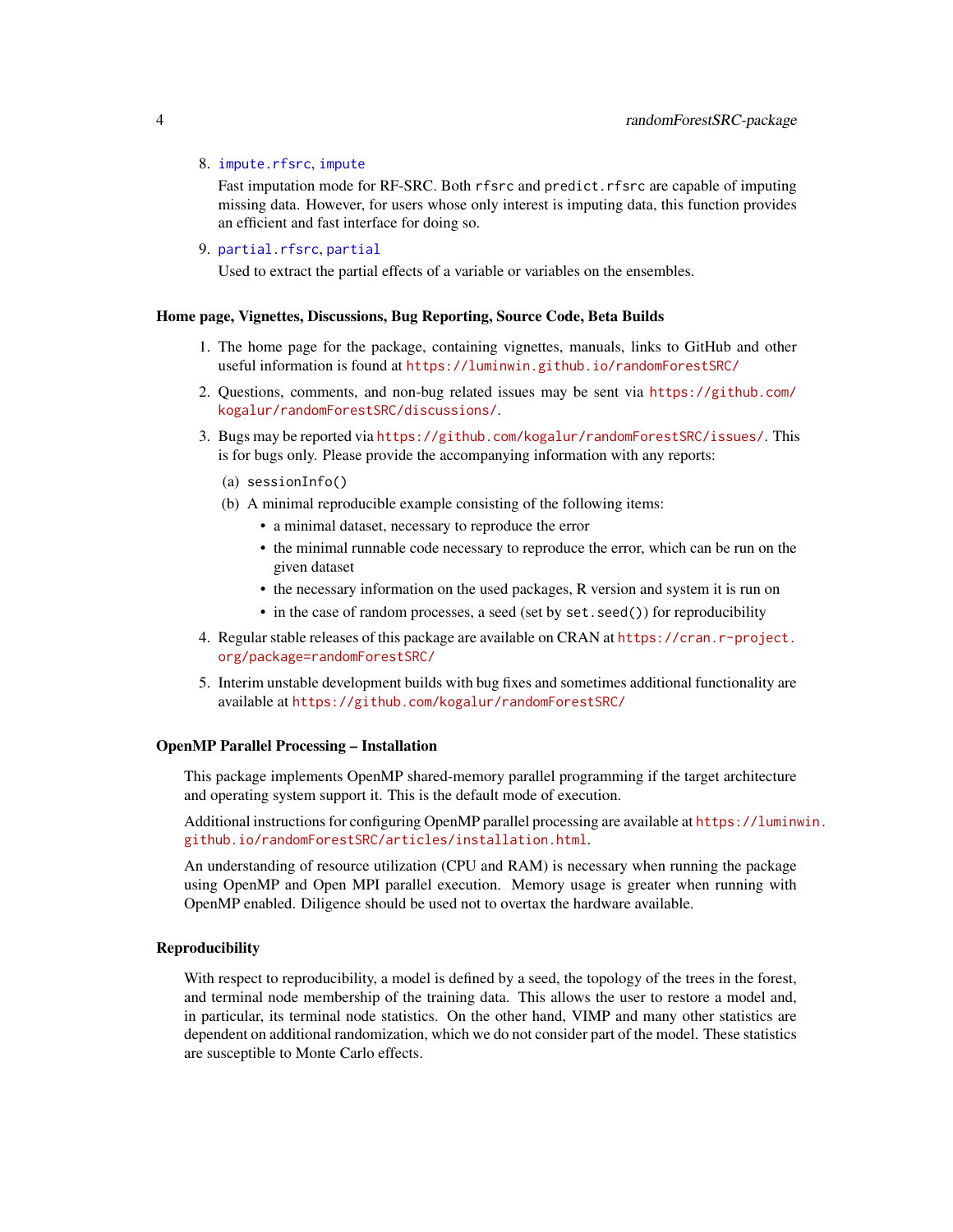#### Author(s)

Hemant Ishwaran and Udaya B. Kogalur

#### References

Breiman L. (2001). Random forests, *Machine Learning*, 45:5-32.

Geurts, P., Ernst, D. and Wehenkel, L., (2006). Extremely randomized trees. *Machine learning*, 63(1):3-42.

Greenwald M. and Khanna S. (2001). Space-efficient online computation of quantile summaries. *Proceedings of ACM SIGMOD*, 30(2):58-66.

Ishwaran H. and Kogalur U.B. (2007). Random survival forests for R, *Rnews*, 7(2):25-31.

Ishwaran H. (2007). Variable importance in binary regression trees and forests, *Electronic J. Statist.*, 1:519-537.

Ishwaran H., Kogalur U.B., Blackstone E.H. and Lauer M.S. (2008). Random survival forests, *Ann. App. Statist.*, 2:841-860.

Ishwaran H., Kogalur U.B., Gorodeski E.Z, Minn A.J. and Lauer M.S. (2010). High-dimensional variable selection for survival data. *J. Amer. Statist. Assoc.*, 105:205-217.

Ishwaran H., Kogalur U.B., Chen X. and Minn A.J. (2011). Random survival forests for highdimensional data. *Stat. Anal. Data Mining*, 4:115-132

Ishwaran H., Gerds T.A., Kogalur U.B., Moore R.D., Gange S.J. and Lau B.M. (2014). Random survival forests for competing risks. *Biostatistics*, 15(4):757-773.

Ishwaran H. and Malley J.D. (2014). Synthetic learning machines. *BioData Mining*, 7:28.

Ishwaran H. (2015). The effect of splitting on random forests. *Machine Learning*, 99:75-118.

Ishwaran H. and Lu M. (2019). Standard errors and confidence intervals for variable importance in random forest regression, classification, and survival. *Statistics in Medicine*, 38, 558-582.

Lu M., Sadiq S., Feaster D.J. and Ishwaran H. (2018). Estimating individual treatment effect in observational data using random forest methods. *J. Comp. Graph. Statist*, 27(1), 209-219

Mantero A. and Ishwaran H. (2021). Unsupervised random forests. *Statistical Analysis and Data Mining*, 14(2):144-167.

Meinshausen N. (2006) Quantile regression forests, *Journal of Machine Learning Research*, 7:983- 999.

O'Brien R. and Ishwaran H. (2019). A random forests quantile classifier for class imbalanced data. *Pattern Recognition*, 90, 232-249

Segal M.R. and Xiao Y. Multivariate random forests. (2011). *Wiley Interdisciplinary Reviews: Data Mining and Knowledge Discovery*. 1(1):80-87.

Tang F. and Ishwaran H. (2017). Random forest missing data algorithms. *Statistical Analysis and Data Mining*, 10:363-377.

Zhang H., Zimmerman J., Nettleton D. and Nordman D.J. (2019). Random forest prediction intervals. *The American Statistician*. 4:1-5.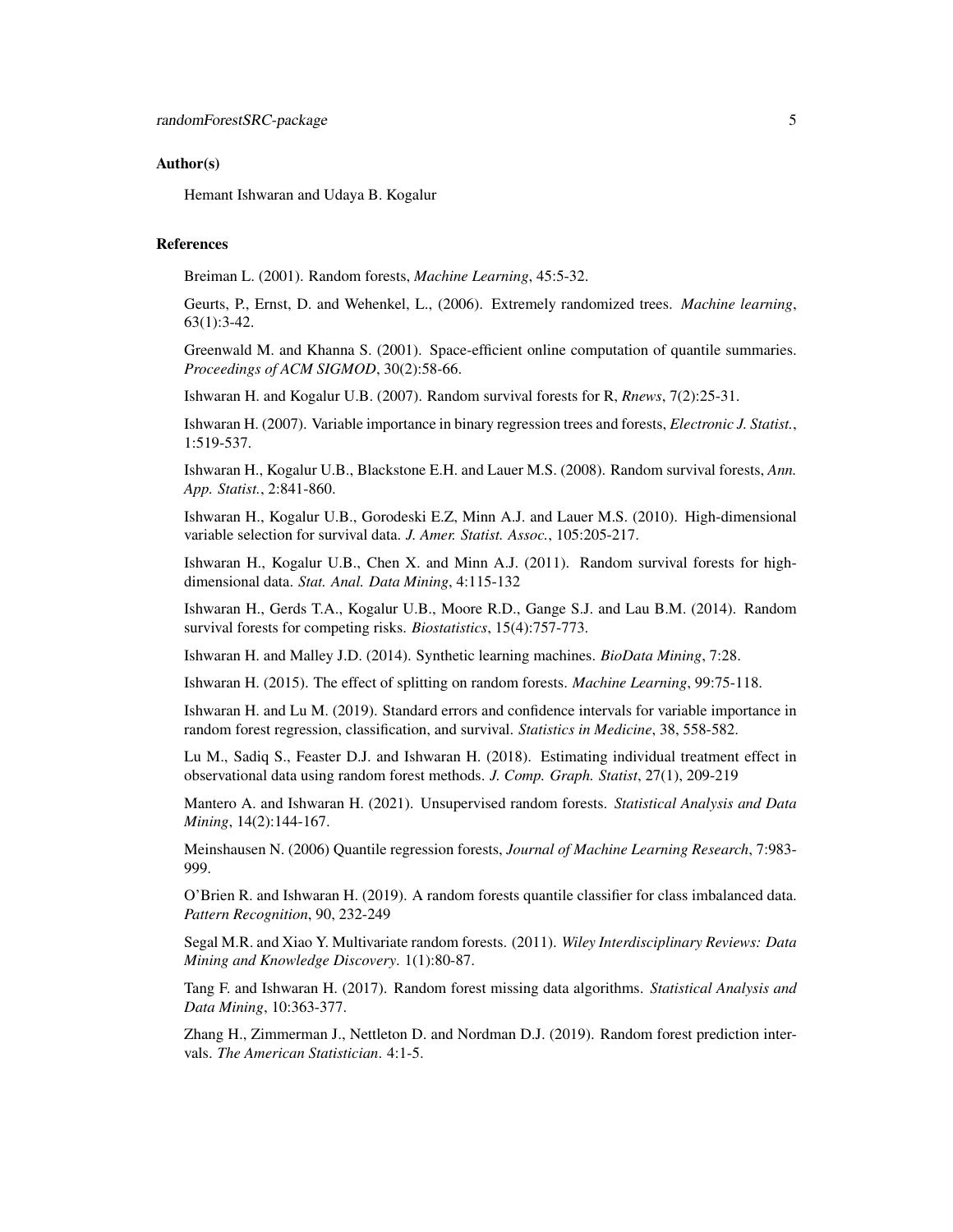<span id="page-5-0"></span>

## See Also

[find.interaction.rfsrc](#page-6-1), [get.tree.rfsrc](#page-9-2), [holdout.vimp.rfsrc](#page-13-2), [imbalanced.rfsrc](#page-19-1), [impute.rfsrc](#page-25-1), [max.subtree.rfsrc](#page-30-1), [partial.rfsrc](#page-34-1), [plot.competing.risk.rfsrc](#page-42-1), [plot.rfsrc](#page-44-1), [plot.survival.rfsrc](#page-47-1), [plot.variable.rfsrc](#page-49-1), [predict.rfsrc](#page-53-1), [print.rfsrc](#page-63-1), [quantreg.rfsrc](#page-64-1), [rfsrc](#page-69-1), [rfsrc.cart](#page-69-2), [rfsrc.fast](#page-93-1), [sidClustering.rfsrc](#page-96-1). [stat.split.rfsrc](#page-101-1), [subsample.rfsrc](#page-103-2), [synthetic.rfsrc](#page-108-1), [tune.rfsrc](#page-112-1), [var.select.rfsrc](#page-114-1), [vimp.rfsrc](#page-121-2)

breast *Wisconsin Prognostic Breast Cancer Data*

## Description

Recurrence of breast cancer from 198 breast cancer patients, all of which exhibited no evidence of distant metastases at the time of diagnosis. The first 30 features of the data describe characteristics of the cell nuclei present in the digitized image of a fine needle aspirate (FNA) of the breast mass.

## Source

The data were obtained from the UCI machine learning repository, see [http://archive.ics.uci.](http://archive.ics.uci.edu/ml/datasets/Breast+Cancer+Wisconsin+(Prognostic)) [edu/ml/datasets/Breast+Cancer+Wisconsin+\(Prognostic\)](http://archive.ics.uci.edu/ml/datasets/Breast+Cancer+Wisconsin+(Prognostic)).

## Examples

```
## ------------------------------------------------------------
## Standard analysis
## ------------------------------------------------------------
data(breast, package = "randomForestSRC")
breast <- na.omit(breast)
o \leftarrow \text{rfsrc}(\text{status } \sim ., \text{ data = breast}, \text{ nsplit} = 10)print(o)
```
**6** breast **breast breast breast breast breast**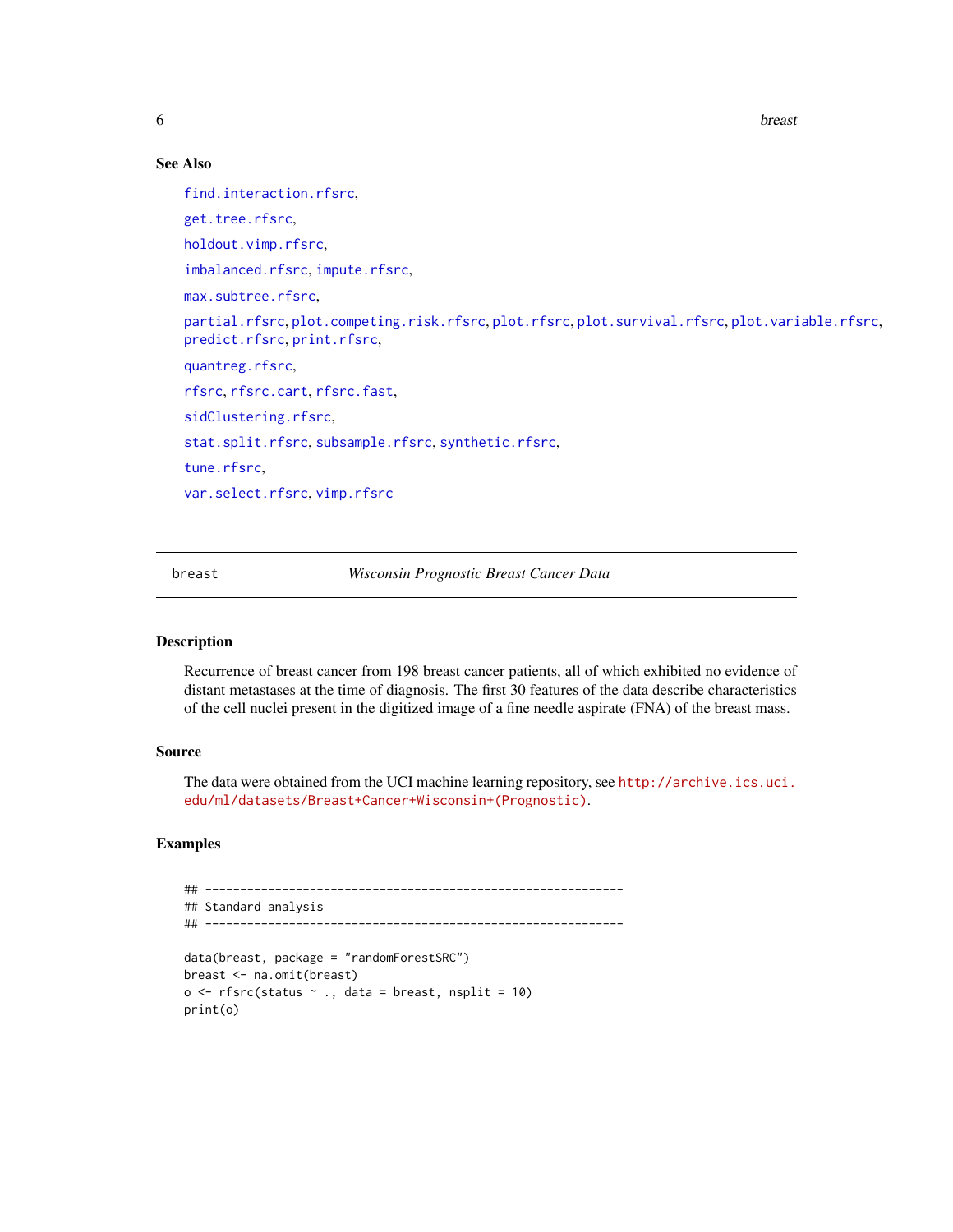<span id="page-6-1"></span><span id="page-6-0"></span>find.interaction.rfsrc

*Find Interactions Between Pairs of Variables*

## Description

Find pairwise interactions between variables.

## Usage

```
## S3 method for class 'rfsrc'
find.interaction(object, xvar.names, cause, m.target,
  importance = c("permute", "random", "anti",
                 "permute.ensemble", "random.ensemble", "anti.ensemble"),
  method = c("maxsubtree", "vimp"), sorted = TRUE, nvar, nrep = 1,
  na.action = c("na.omit", "na.impute", "na.random"),
 seed = NULL, do.trace = FALSE, verbose = TRUE, ...)
```
## Arguments

| object     | An object of class (rfsrc, grow) or (rfsrc, forest).                                                                                                                                 |
|------------|--------------------------------------------------------------------------------------------------------------------------------------------------------------------------------------|
| xvar.names | Character vector of names of target x-variables. Default is to use all variables.                                                                                                    |
| cause      | For competing risk families, integer value between 1 and J indicating the event<br>of interest, where J is the number of event types. The default is to use the first<br>event type. |
| m.target   | Character value for multivariate families specifying the target outcome to be<br>used. If left unspecified, the algorithm will choose a default target.                              |
| importance | Type of variable importance (VIMP). See rfsrc for details.                                                                                                                           |
| method     | Method of analysis: maximal subtree or VIMP. See details below.                                                                                                                      |
| sorted     | Should variables be sorted by VIMP? Does not apply for competing risks.                                                                                                              |
| nvar       | Number of variables to be used.                                                                                                                                                      |
| nrep       | Number of Monte Carlo replicates when 'method="vimp"'.                                                                                                                               |
| na.action  | Action to be taken if the data contains NA values. Applies only when 'method="vimp"'.                                                                                                |
| seed       | Seed for random number generator. Must be a negative integer.                                                                                                                        |
| do.trace   | Number of seconds between updates to the user on approximate time to com-<br>pletion.                                                                                                |
| verbose    | Set to TRUE for verbose output.                                                                                                                                                      |
| $\cdots$   | Further arguments passed to or from other methods.                                                                                                                                   |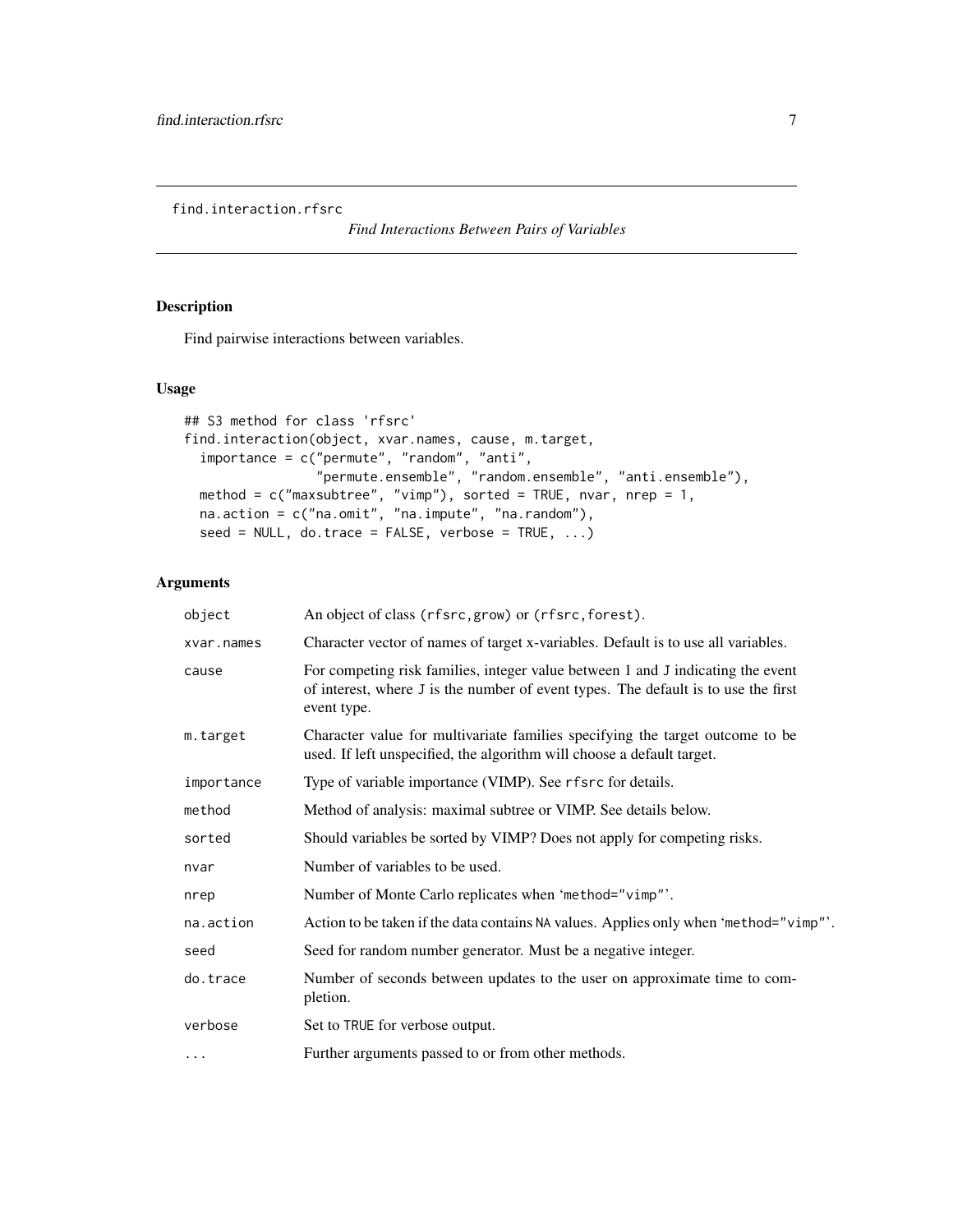#### Details

Using a previously grown forest, identify pairwise interactions for all pairs of variables from a specified list. There are two distinct approaches specified by the option 'method'.

1. 'method="maxsubtree"'

This invokes a maximal subtree analysis. In this case, a matrix is returned where entries [i][i] are the normalized minimal depth of variable [i] relative to the root node (normalized wrt the size of the tree) and entries  $[i][j]$  indicate the normalized minimal depth of a variable  $[i]$  wrt the maximal subtree for variable [i] (normalized wrt the size of [i]'s maximal subtree). Smaller [i][i] entries indicate predictive variables. Small [i][j] entries having small [i][i] entries are a sign of an interaction between variable i and j (note: the user should scan rows, not columns, for small entries). See Ishwaran et al. (2010, 2011) for more details.

2. 'method="vimp"'

This invokes a joint-VIMP approach. Two variables are paired and their paired VIMP calculated (refered to as 'Paired' importance). The VIMP for each separate variable is also calculated. The sum of these two values is refered to as 'Additive' importance. A large positive or negative difference between 'Paired' and 'Additive' indicates an association worth pursuing if the univariate VIMP for each of the paired-variables is reasonably large. See Ishwaran (2007) for more details.

Computations might be slow depending upon the size of the data and the forest. In such cases, consider setting 'nvar' to a smaller number. If 'method="maxsubtree"', consider using a smaller number of trees in the original grow call.

If 'nrep' is greater than 1, the analysis is repeated nrep times and results averaged over the replications (applies only when 'method="vimp"').

#### Value

Invisibly, the interaction table (a list for competing risk data) or the maximal subtree matrix.

#### Author(s)

Hemant Ishwaran and Udaya B. Kogalur

## References

Ishwaran H. (2007). Variable importance in binary regression trees and forests, *Electronic J. Statist.*, 1:519-537.

Ishwaran H., Kogalur U.B., Gorodeski E.Z, Minn A.J. and Lauer M.S. (2010). High-dimensional variable selection for survival data. *J. Amer. Statist. Assoc.*, 105:205-217.

Ishwaran H., Kogalur U.B., Chen X. and Minn A.J. (2011). Random survival forests for highdimensional data. *Statist. Anal. Data Mining*, 4:115-132.

## See Also

[holdout.vimp.rfsrc](#page-13-2), [max.subtree.rfsrc](#page-30-1), [var.select.rfsrc](#page-114-1), [vimp.rfsrc](#page-121-2)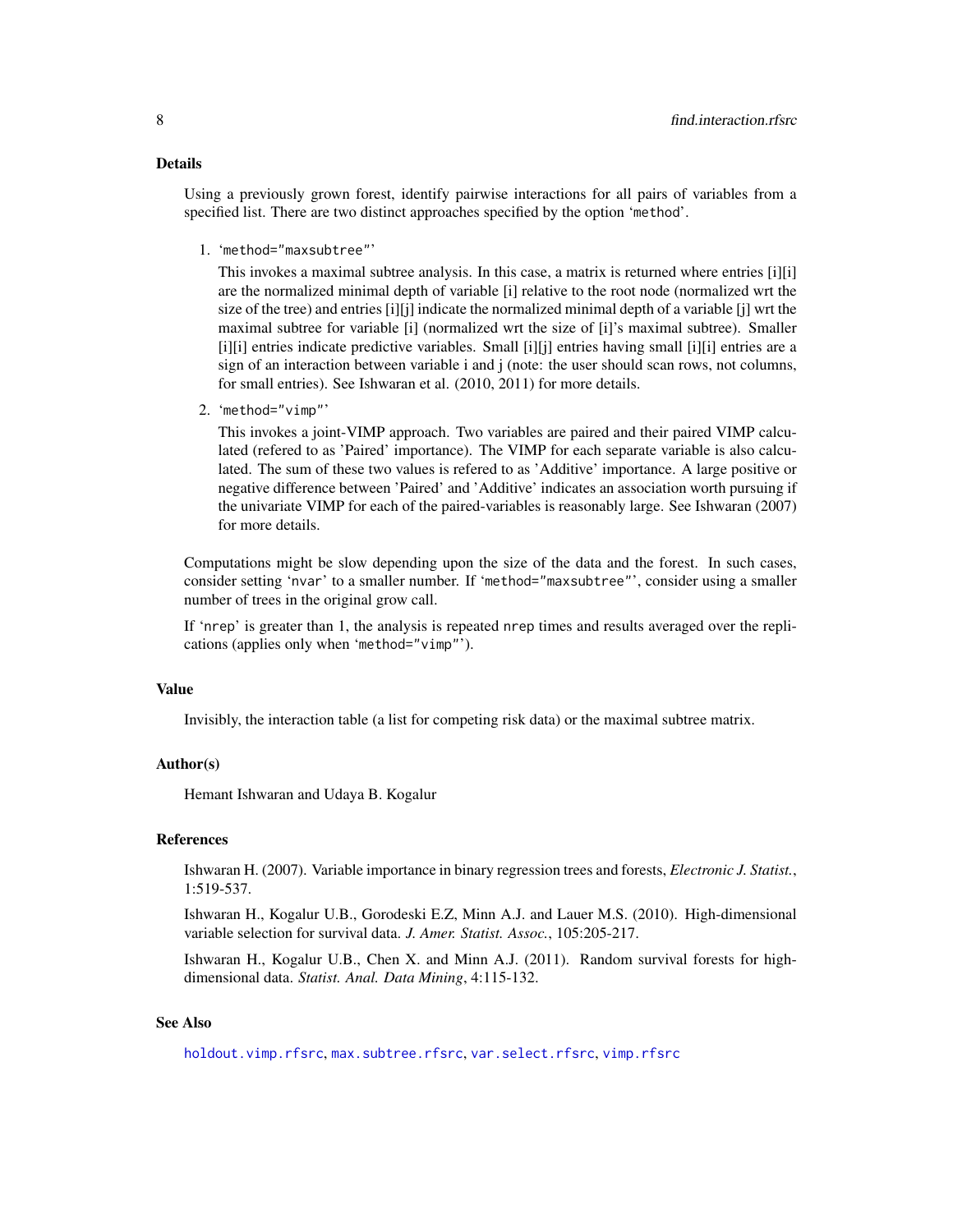#### <span id="page-8-0"></span>follic 9

## Examples

```
## ------------------------------------------------------------
## find interactions, survival setting
## ------------------------------------------------------------
data(pbc, package = "randomForestSRC")
pbc.obj <- rfsrc(Surv(days, status) ~ ~ ., pbc, importance = TRUE)
find.interaction(pbc.obj, method = "vimp", nvar = 8)
## ------------------------------------------------------------
## find interactions, competing risks
## ------------------------------------------------------------
data(wihs, package = "randomForestSRC")
wihs.obj \leq rfsrc(Surv(time, status) \sim ., wihs, nsplit = 3, ntree = 100,
                       importance = TRUE)
find.interaction(wihs.obj)
find.interaction(wihs.obj, method = "vimp")
## ------------------------------------------------------------
## find interactions, regression setting
## ------------------------------------------------------------
airq.obj <- rfsrc(Ozone \sim ., data = airquality, importance = TRUE)
find.interaction(airq.obj, method = "vimp", nrep = 3)
find.interaction(airq.obj)
## ------------------------------------------------------------
## find interactions, classification setting
## ------------------------------------------------------------
iris.obj <- rfsrc(Species ~., data = iris, importance = TRUE)
find.interaction(iris.obj, method = "vimp", nrep = 3)
find.interaction(iris.obj)
## ------------------------------------------------------------
## interactions for multivariate mixed forests
## ------------------------------------------------------------
mtcars2 <- mtcars
mtcars2$cyl <- factor(mtcars2$cyl)
mtcars2$carb <- factor(mtcars2$carb, ordered = TRUE)
mv.obj <- rfsrc(cbind(carb, mpg, cyl) ~., data = mtcars2, importance = TRUE)
find.interaction(mv.obj, method = "vimp", outcome.target = "carb")
find.interaction(mv.obj, method = "vimp", outcome.target = "mpg")
find.interaction(mv.obj, method = "vimp", outcome.target = "cyl")
```
follic *Follicular Cell Lymphoma*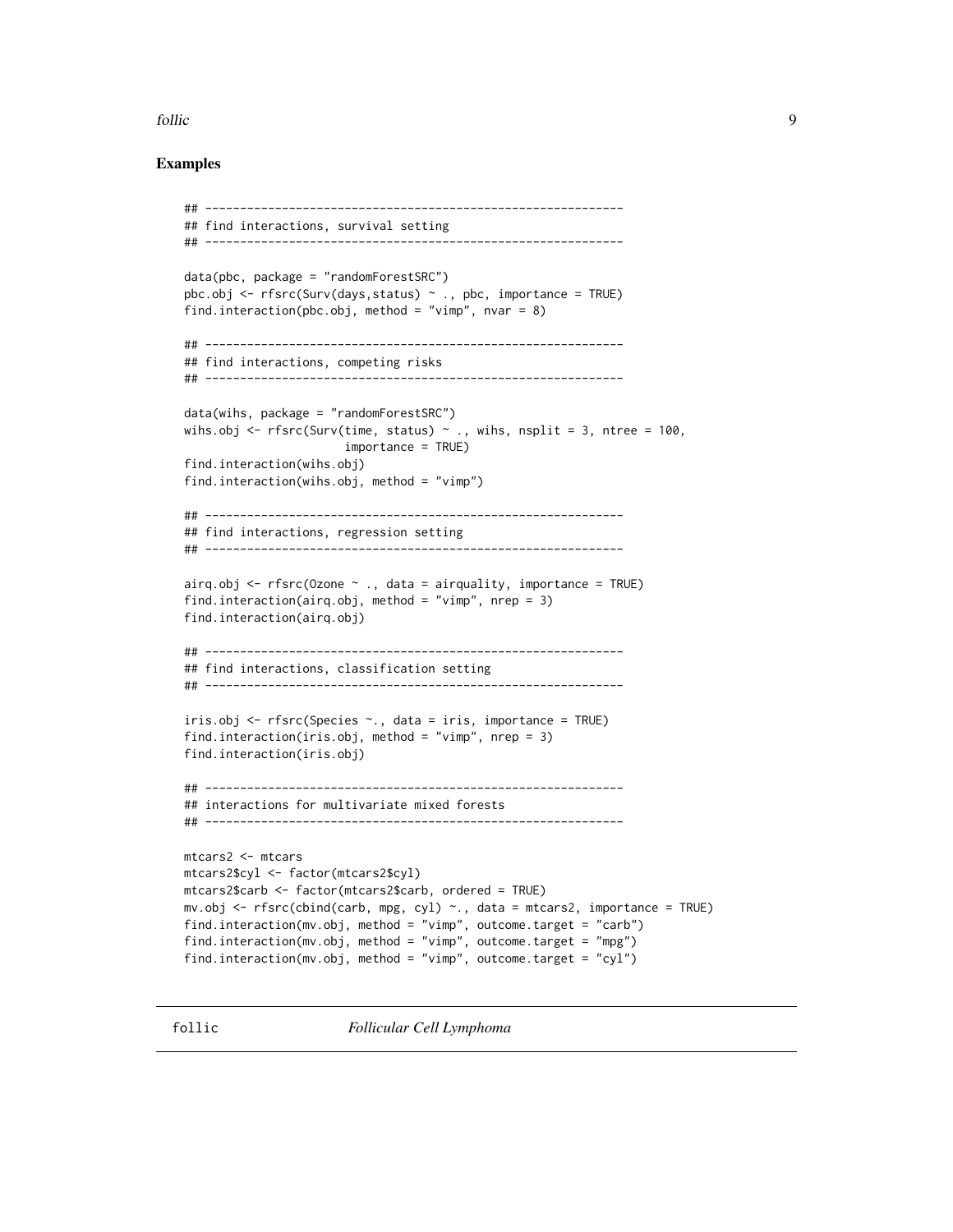#### Description

Competing risk data set involving follicular cell lymphoma.

#### Format

A data frame containing:

| age     | age                                              |
|---------|--------------------------------------------------|
| hgb     | hemoglobin $(g/l)$                               |
| clinstg | clinical stage: 1=stage I, 2=stage II            |
| ch      | chemotherapy                                     |
| rt      | radiotherapy                                     |
| time    | first failure time                               |
| status  | censoring status: 0=censored, 1=relapse, 2=death |

## Source

Table 1.4b, *Competing Risks: A Practical Perspective*.

## References

Pintilie M., (2006) *Competing Risks: A Practical Perspective.* West Sussex: John Wiley and Sons.

#### Examples

```
data(follic, package = "randomForestSRC")
follic.obj <- rfsrc(Surv(time, status) \sim ., follic, nsplit = 3, ntree = 100)
```
<span id="page-9-2"></span>get.tree.rfsrc *Extract a Single Tree from a Forest and plot it on your browser*

#### <span id="page-9-1"></span>Description

Extracts a single tree from a forest which can then be plotted on the users browser. Works for all families. Missing data not permitted.

#### Usage

```
## S3 method for class 'rfsrc'
get.tree(object, tree.id, target, m.target = NULL,
   time, surv.type = c("mort", "rel.freq", "surv", "years.lost", "cif", "chf"),
   class.type = c("bayes", "rfq", "prob"),
   ensemble = FALSE, oob = TRUE, show.plots = TRUE, do.trace = FALSE)
```
<span id="page-9-0"></span>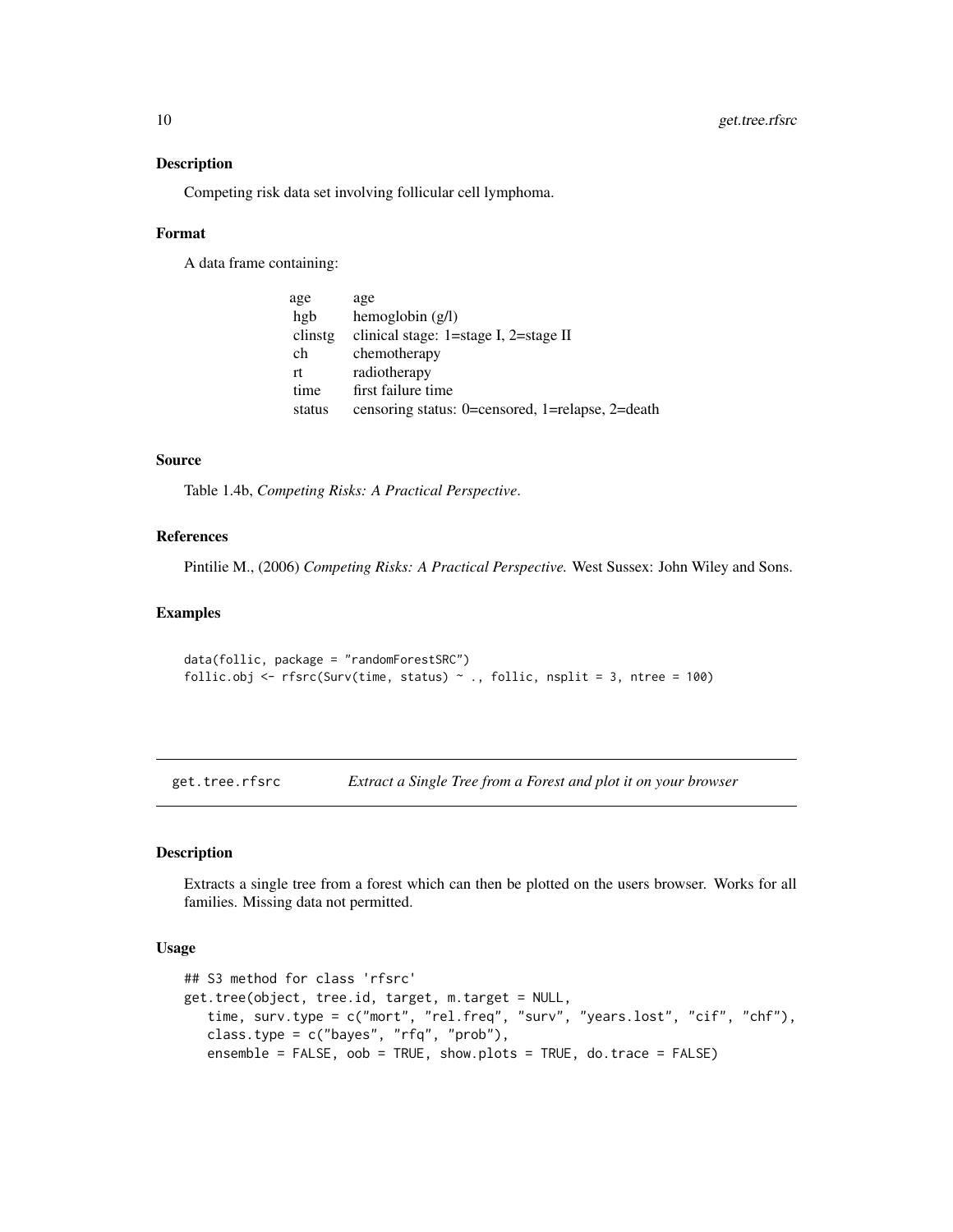## get.tree.rfsrc 11

#### **Arguments**

| object     | An object of class (rfsrc, grow).                                                                                                                                                                                                                                                                    |
|------------|------------------------------------------------------------------------------------------------------------------------------------------------------------------------------------------------------------------------------------------------------------------------------------------------------|
| tree.id    | Integer value specifying the tree to be extracted.                                                                                                                                                                                                                                                   |
| target     | For classification, an integer or character value specifying the class to focus on<br>(defaults to the first class). For competing risks, an integer value between 1 and<br>J indicating the event of interest, where J is the number of event types. The<br>default is to use the first event type. |
| m.target   | Character value for multivariate families specifying the target outcome to be<br>used. If left unspecified, the algorithm will choose a default target.                                                                                                                                              |
| time       | For survival, the time at which the predicted survival value is evaluated at (de-<br>pends on surv. type).                                                                                                                                                                                           |
| surv.type  | For survival, specifies the predicted value. See details below.                                                                                                                                                                                                                                      |
| class.type | For classification, specifies the predicted value. See details below.                                                                                                                                                                                                                                |
| ensemble   | Use the ensemble (of all trees) for prediction, or use the requested tree for pre-<br>diction (this is the default).                                                                                                                                                                                 |
| oob        | OOB (TRUE) or in-bag (FALSE) predicted values. Only applies when ensemble=TRUE.                                                                                                                                                                                                                      |
| show.plots | Should plots be displayed?                                                                                                                                                                                                                                                                           |
| do.trace   | Number of seconds between updates to the user on approximate time to com-<br>pletion.                                                                                                                                                                                                                |

#### Details

Extracts a specified tree from a forest and converts the tree to a hierarchical structure suitable for use with the "data.tree" package. Plotting the object will conveniently render the tree on the users browser. Left tree splits are displayed. For continuous values, left split is displayed as an inequality with right split equal to the reversed inequality. For factors, split values are described in terms of the levels of the factor. In this case, the left daughter split is a set consisting of all levels that are assigned to the left daughter node. The right daughter split is the complement of this set.

Terminal nodes are highlighted by color and display the sample size and predicted value. By default, predicted value equals the tree predicted value and sample size are terminal node inbag sample sizes. If ensemble=TRUE, then the predicted value equals the forest ensemble value which could be useful as it allows one to visualize the ensemble predictor over a given tree and therefore for a given partition of the feature space. In this case, sample sizes are for all cases and not the tree specific inbag cases.

The predicted value displayed is as follows:

- 1. For regression, the mean of the response.
- 2. For classification, for the target class specified by 'target', either the class with most votes if class.type="bayes"; or in a two-class problem the classifier using the RFQ quantile threshold if class.type="bayes" (see [imbalanced](#page-19-2) for more details); or the relative class frequency when class.type="prob".
- 3. For multivariate families, the predicted value of the outcome specified by 'm.target'. This being the value for regression or classification described above, depending on whether the outcome is real valued or a factor.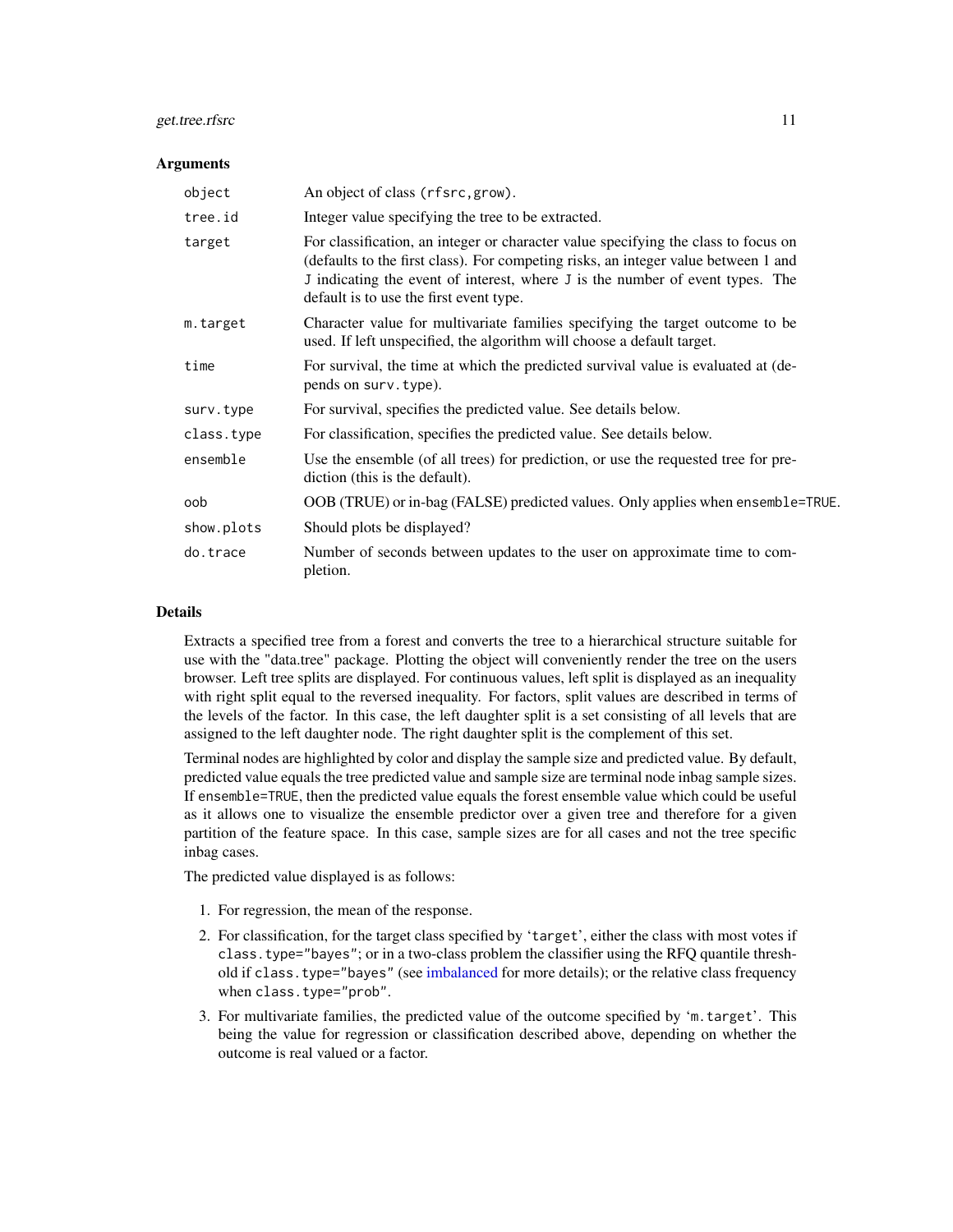- 4. For survival, the choices are:
	- Mortality (mort).
	- Relative frequency of mortality (rel.freq).
	- Predicted survival (surv), where the predicted survival is for the time point specified using time (the default is the median follow up time).
- 5. For competing risks, the choices are:
	- The expected number of life years lost (years.lost).
	- The cumulative incidence function (cif).
	- The cumulative hazard function (chf).

In all three cases, the predicted value is for the event type specified by 'target'. For cif and chf the quantity is evaluated at the time point specified by time.

#### Value

Invisibly, returns an object with hierarchical structure formatted for use with the data.tree package.

#### Author(s)

Hemant Ishwaran and Udaya B. Kogalur

Many thanks to @dbarg1 on GitHub for the initial prototype of this function

#### Examples

```
## ------------------------------------------------------------
## survival/competing risk
## ------------------------------------------------------------
## survival - veteran data set but with factors
## note that diagtime has many levels
data(veteran, package = "randomForestSRC")
vd <- veteran
vd$celltype=factor(vd$celltype)
vd$diagtime=factor(vd$diagtime)
vd.obj <- rfsrc(Surv(time, status) \sim., vd, ntree = 100, nodesize = 5)
plot(get.tree(vd.obj, 3))
## competing risks
data(follic, package = "randomForestSRC")
follic.obj <- rfsrc(Surv(time, status) \sim ., follic, nsplit = 3, ntree = 100)
plot(get.tree(follic.obj, 2))
## ------------------------------------------------------------
## regression
## ------------------------------------------------------------
airq.obj <- rfsrc(Ozone \sim ., data = airquality)
plot(get.tree(airq.obj, 10))
```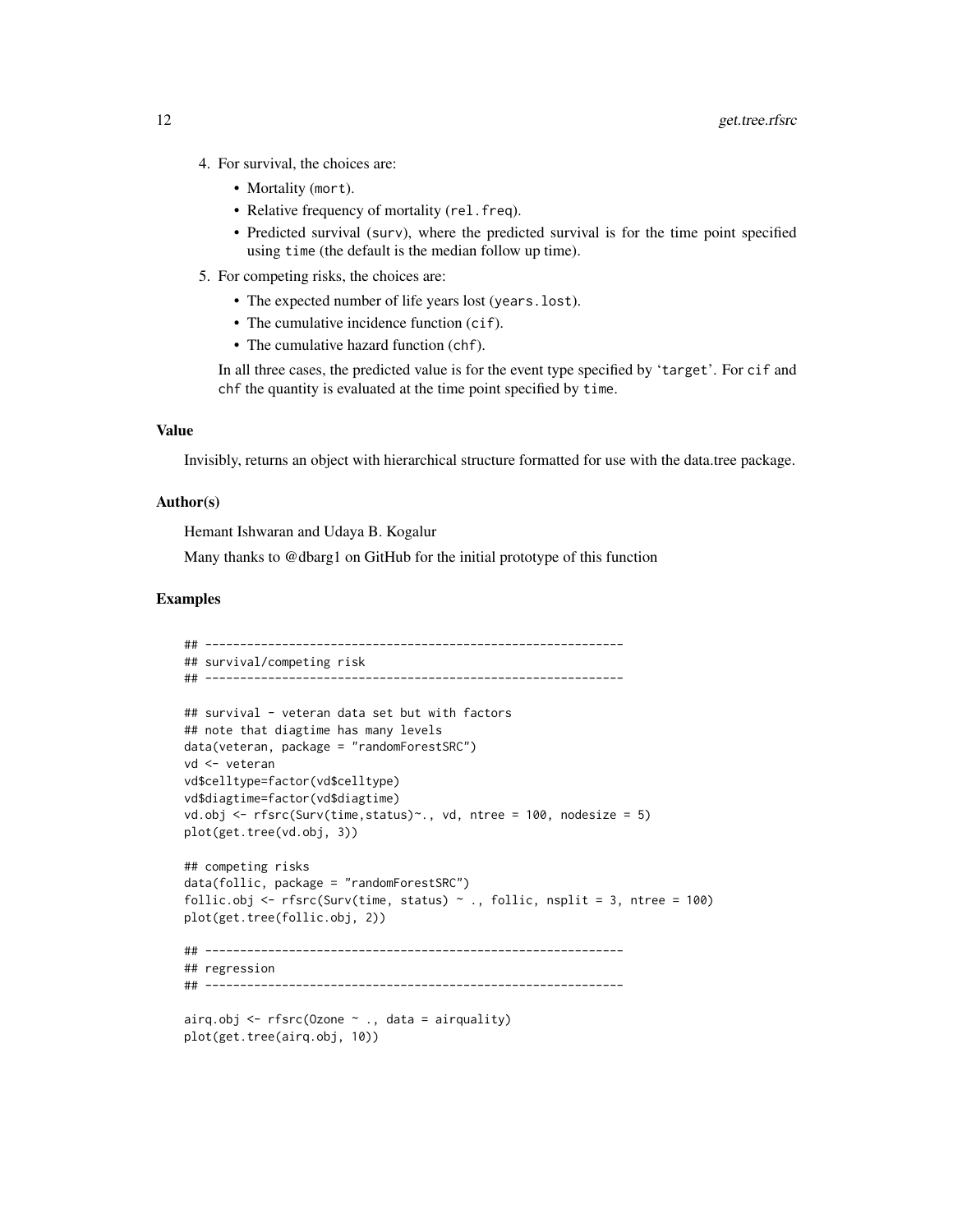#### get.tree.rfsrc 13

```
## ------------------------------------------------------------
## two-class imbalanced data (see imbalanced function)
## ------------------------------------------------------------
data(breast, package = "randomForestSRC")
breast <- na.omit(breast)
f \leq as.formula(status \sim.)
breast.obj <- imbalanced(f, breast)
## compare RFQ to Bayes Rule
plot(get.tree(breast.obj, 1, class.type = "rfq", ensemble = TRUE))
plot(get.tree(breast.obj, 1, class.type = "bayes", ensemble = TRUE))
## ------------------------------------------------------------
## classification
## ------------------------------------------------------------
iris.obj <- rfsrc(Species ~., data = iris, nodesize = 10)
## equivalent
plot(get.tree(iris.obj, 25))
plot(get.tree(iris.obj, 25, class.type = "bayes"))
## predicted probability displayed for terminal nodes
plot(get.tree(iris.obj, 25, class.type = "prob", target = "setosa"))
plot(get.tree(iris.obj, 25, class.type = "prob", target = "versicolor"))
plot(get.tree(iris.obj, 25, class.type = "prob", target = "virginica"))
## ------------------------------------------------------------
## multivariate regression
## ------------------------------------------------------------
mtcars.mreg <- rfsrc(Multivar(mpg, cyl) ~., data = mtcars)
plot(get.tree(mtcars.mreg, 10, m.target = "mpg"))
plot(get.tree(mtcars.mreg, 10, m.target = "cyl"))
## ------------------------------------------------------------
## multivariate mixed outcomes
## ------------------------------------------------------------
mtcars2 <- mtcars
mtcars2$carb <- factor(mtcars2$carb)
mtcars2$cyl <- factor(mtcars2$cyl)
mtcars.mix <- rfsrc(Multivar(carb, mpg, cyl) ~ ., data = mtcars2)
plot(get.tree(mtcars.mix, 5, m.target = "cyl"))
plot(get.tree(mtcars.mix, 5, m.target = "carb"))
## ------------------------------------------------------------
## unsupervised analysis
## ------------------------------------------------------------
```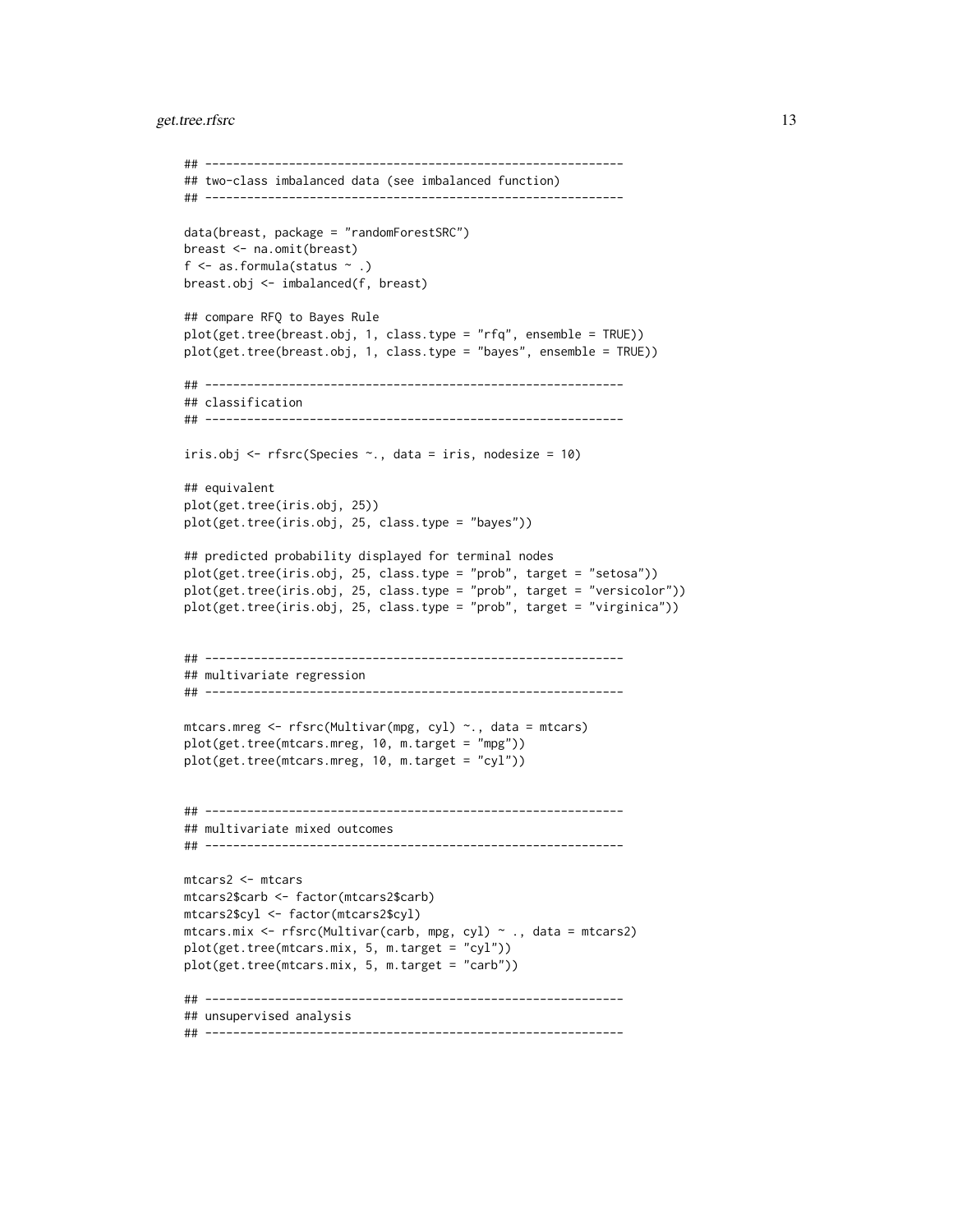```
mtcars.unspv <- rfsrc(data = mtcars)
plot(get.tree(mtcars.unspv, 5))
```
#### hd *Hodgkin's Disease*

## Description

Competing risk data set involving Hodgkin's disease.

## Format

A data frame containing:

| age      | age                                                       |
|----------|-----------------------------------------------------------|
| sex      | gender                                                    |
| trtgiven | treatment: RT=radition, CMT=Chemotherapy and radiation    |
| medwidsi | mediastinum involvement: N=no, S=small, L=Large           |
| extranod | extranodal disease: Y=extranodal disease, N=nodal disease |
| clinstg  | clinical stage: 1=stage I, 2=stage II                     |
| time     | first failure time                                        |
| status   | censoring status: 0=censored, 1=relapse, 2=death          |
|          |                                                           |

#### Source

Table 1.6b, *Competing Risks: A Practical Perspective*.

## References

Pintilie M., (2006) *Competing Risks: A Practical Perspective.* West Sussex: John Wiley and Sons.

## Examples

data(hd, package = "randomForestSRC")

<span id="page-13-2"></span>holdout.vimp.rfsrc *Hold out variable importance (VIMP)*

#### <span id="page-13-1"></span>Description

Hold out VIMP is calculated from the error rate of mini ensembles of trees (blocks of trees) grown with and without a variable. Applies to all families.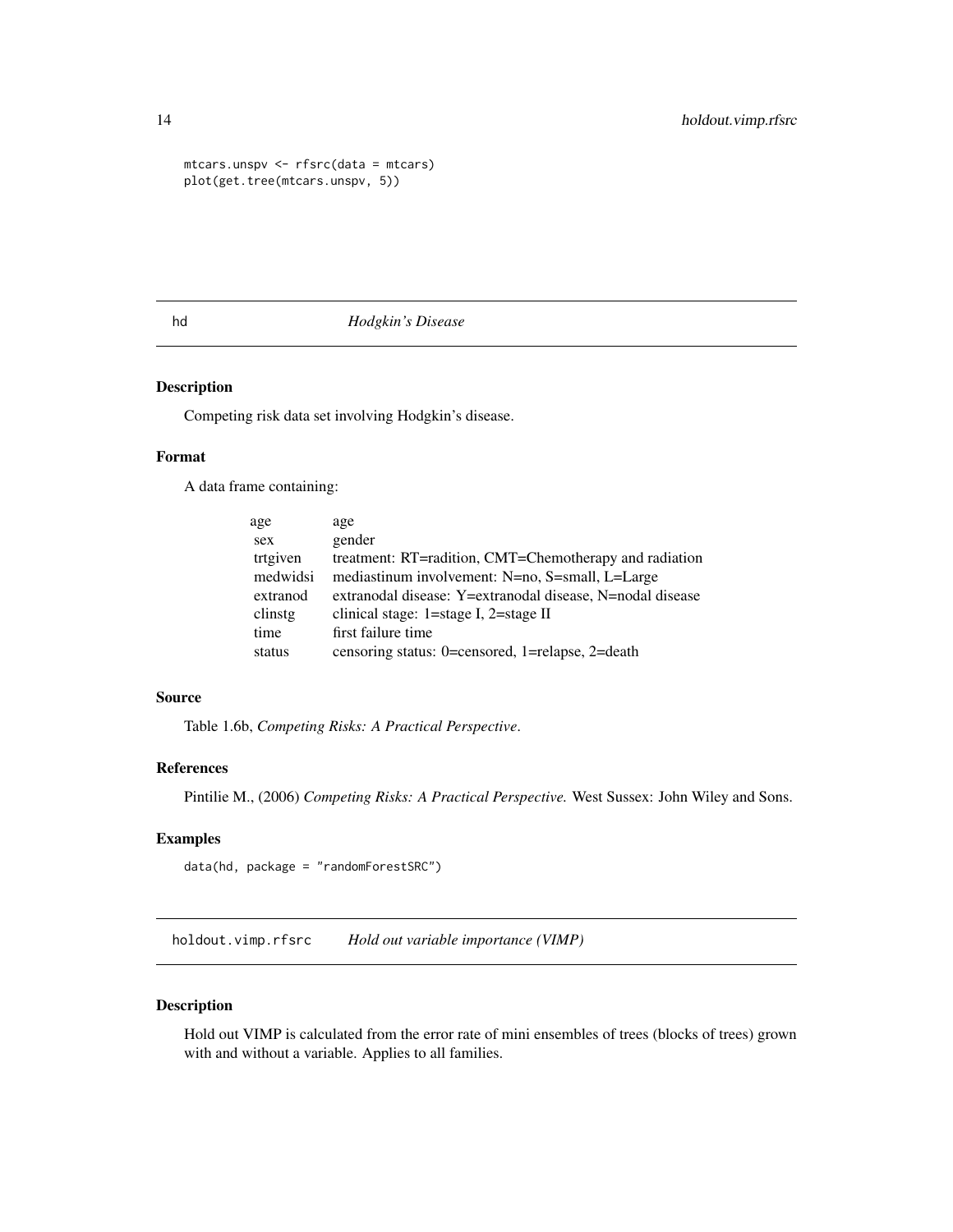## holdout.vimp.rfsrc 15

#### Usage

```
## S3 method for class 'rfsrc'
holdout.vimp(formula, data,
  ntree = function(p, vtry){1000 * p / vtry},
  nsplit = 10,ntime = 50,
  sampsize = function(x)\{x * .632\},
  samptype = "swor",
  block.size = 10,
  vtry = 1,...)
```
## Arguments

| formula    | A symbolic description of the model to be fit.                                                                                                                                                |
|------------|-----------------------------------------------------------------------------------------------------------------------------------------------------------------------------------------------|
| data       | Data frame containing the y-outcome and x-variables.                                                                                                                                          |
| ntree      | Function specifying requested number of trees used for growing the forest. In-<br>puts are dimension and number of holdout variables. The requested number of<br>trees can also be a number.  |
| nsplit     | Non-negative integer value specifying number of random split points used to<br>split a node (deterministic splitting corresponds to the value zero and is much<br>slower).                    |
| ntime      | Integer value used for survival to constrain ensemble calculations to a grid of<br>ntime time points.                                                                                         |
| sampsize   | Function specifying size of subsampled data. Can also be a number.                                                                                                                            |
| samptype   | Type of bootstrap used.                                                                                                                                                                       |
| vtry       | Number of variables randomly selected to be held out when growing a tree. This<br>can also be set to a list for a targeted hold out VIMP analysis. See details below<br>for more information. |
| block.size | Specifies number of trees in a block when calculating holdout variable impor-<br>tance.                                                                                                       |
| $\ddotsc$  | Further arguments to be passed to rfsrc.                                                                                                                                                      |

#### Details

Holdout variable importance (holdout VIMP) is based on comparing error performance of two mini forests of trees (blocks of trees): the first in which a random set of vtry features are held out (the holdout forest), and the second in which no features are held out (the baseline forest).

To summarize, holdout VIMP measures the importance of a variable when that variable is truly removed from the tree growing process.

Specifically, if a feature is held out in a block of trees, we refer to this as the (feature, block) pair. The bootstrap for the trees in a (feature, block) pair are identical in both forests. That is, the holdout block is grown by holding out the feature, and the baseline block is grown over the same trees, with the same bootstrap, but without holding out any features. vtry controls how many features are held out in every tree. If set to one (default), only one variable is held out in every tree. Once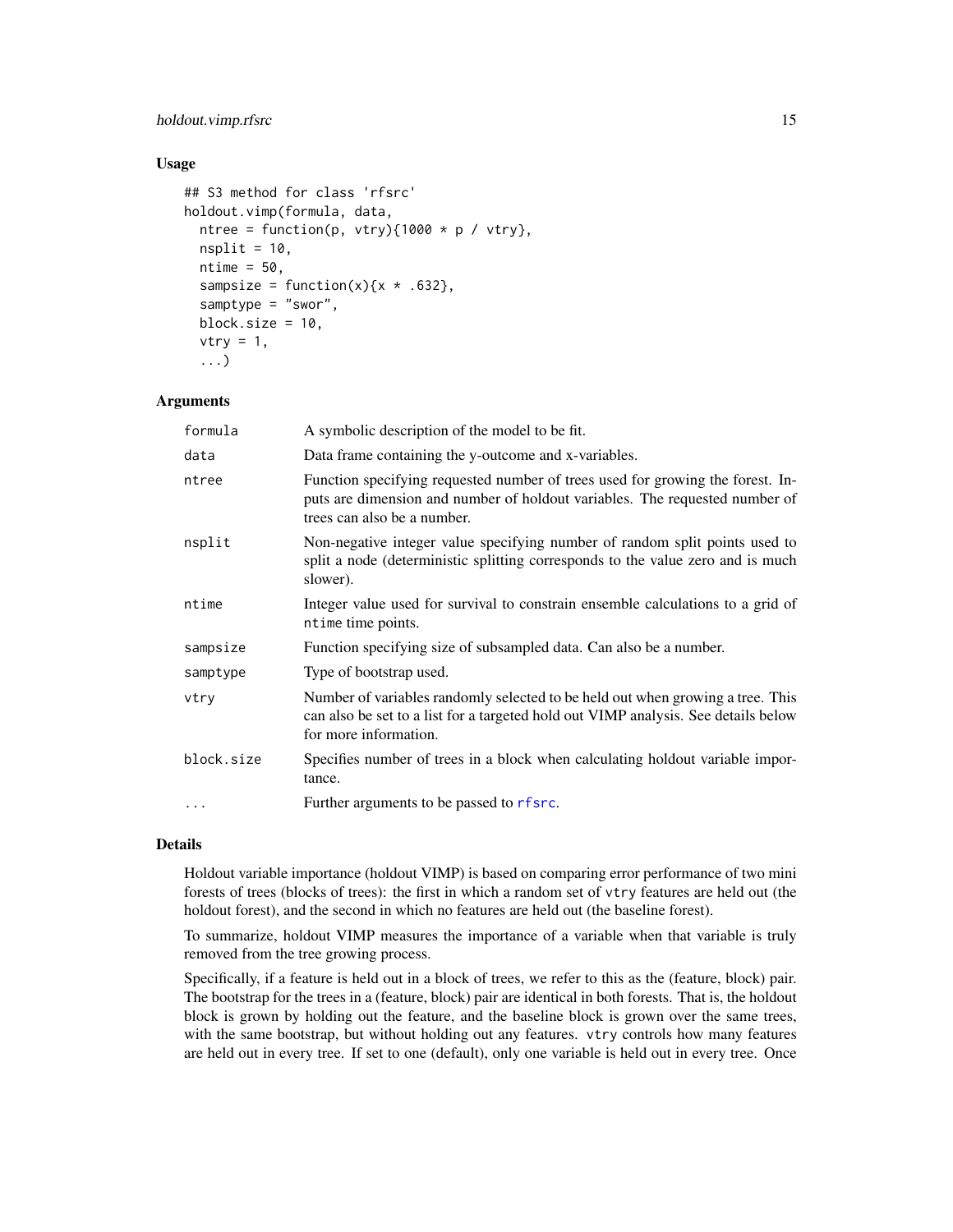a (feature, block) of trees has been grown, holdout VIMP for a given variable v is calculated as follows. Gather the block of trees where the feature was held out (from the holdout forest) and calculate OOB prediction error. Next gather the corresponding block of trees where v was not held out (from the baseline forest) and calculate OOB prediction error. Holdout VIMP for the (feature, block) pair is the difference between these two values. The final holdout VIMP estimate for a feature v is obtained by averaging holdout VIMP for (feature=v, block) over all blocks.

Accuracy of hold out VIMP depends critically on total number of trees. If total number of trees is too small, then number of times a variable is held out will be small and OOB error can suffer from high variance. Therefore, ntree should be set fairly high—we recommend using 1000 times the number of features. Increasing vtry is another way to increase number of times a variable is held out and therefore reduces the burden of growing a large number of trees. In particular, total number of trees needed decreases linearly with vtry. The default ntree equals 1000 trees for each feature divided by vtry. Keep in mind intrepretation of holdout VIMP is altered when vtry is different than one. Thus this option should be used with caution.

Accuracy also depends on the value of block.size. Smaller values generally produce better results but are more computationally demanding. The most computationally demanding, but most accurate, is block.size=1. This is similar to how block.size is used for usual variable importance: see the help file for rfsrc for details. Note the value of block.size should not exceed ntree divided by number of features, otherwise there may not be enough trees to satisify the target block size for a feature and missing values will result.

A targeted hold out VIMP analysis can be requested by setting vtry to a list with two entries. The first entry is a vector of integer values specifying the variables of interest. The second entry is a boolean logical flag indicating whether individual or joint VIMP should be calculated. For example, suppose variables 1, 4 and 5 are our variables of interest. To calculate holdout VIMP for these variables, and these variables only, vtry would be specified by

 $vtry = list(xvar = c(1, 4, 5), joint = FALSE)$ 

On the other hand, if we are interested in the joint effect when we remove the three variables simultaneously, then

 $vtry = list(xvar = c(1, 4, 5), joint = TRUE)$ 

The benefits of a targeted analysis is that the user may have a pre-conceived idea of which variables are interesting. Only VIMP for these variables will be calculated which greatly reduces computational time. Another benefit is that when joint VIMP is requested, this provides the user with a way to assess importance of specific groups of variables. See the iris example below for illustration.

#### Value

Invisibly a list with the following components (which themselves can be lists):

| importance | Holdout VIMP.                             |
|------------|-------------------------------------------|
| baseline   | Prediction error for the baseline forest. |
| holdout    | Prediction error for the holdout forest.  |

## Author(s)

Hemant Ishwaran and Udaya B. Kogalur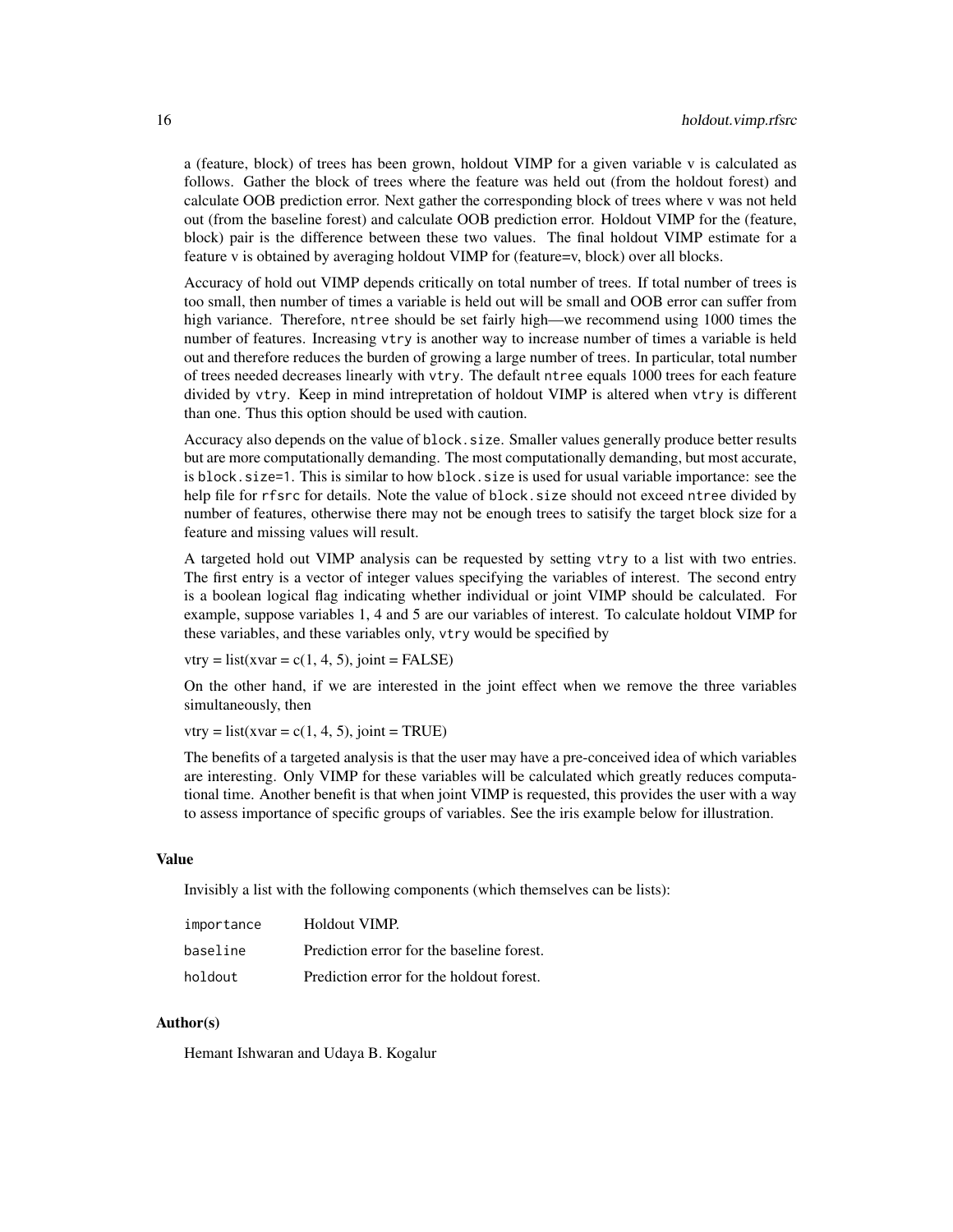## holdout.vimp.rfsrc 17

#### References

Lu M. and Ishwaran H. (2018). Expert Opinion: A prediction-based alternative to p-values in regression models. *J. Thoracic and Cardiovascular Surgery*, 155(3), 1130–1136.

#### See Also

[vimp.rfsrc](#page-121-2)

#### Examples

```
## ------------------------------------------------------------
## regression analysis
## ------------------------------------------------------------
## new York air quality measurements
airq.obj \leq holdout.vimp(Ozone \sim ., data = airquality, na.action = "na.impute")
print(airq.obj$importance)
## ------------------------------------------------------------
## classification analysis
## ------------------------------------------------------------
## iris data
iris.obj <- holdout.vimp(Species ~., data = iris)
print(iris.obj$importance)
## iris data using brier prediction error
iris.obj <- holdout.vimp(Species ~., data = iris, perf.type = "brier")
print(iris.obj$importance)
## ------------------------------------------------------------
## illustration of targeted holdout vimp analysis
## ------------------------------------------------------------
## iris data - only interested in variables 3 and 4
vtry \leq list(xvar = c(3, 4), joint = FALSE)print(holdout.vimp(Species ~., data = iris, vtry = vtry)$impor)
## iris data - joint importance of variables 3 and 4
vtry \leftarrow list(xvar = c(3, 4), joint = TRUE)print(holdout.vimp(Species ~., data = iris, vtry = vtry)$impor)
## iris data - joint importance of variables 1 and 2
vtry \leftarrow list(xvar = c(1, 2), joint = TRUE)print(holdout.vimp(Species ~., data = iris, vtry = vtry)$impor)
## ------------------------------------------------------------
## imbalanced classification (using RFQ)
```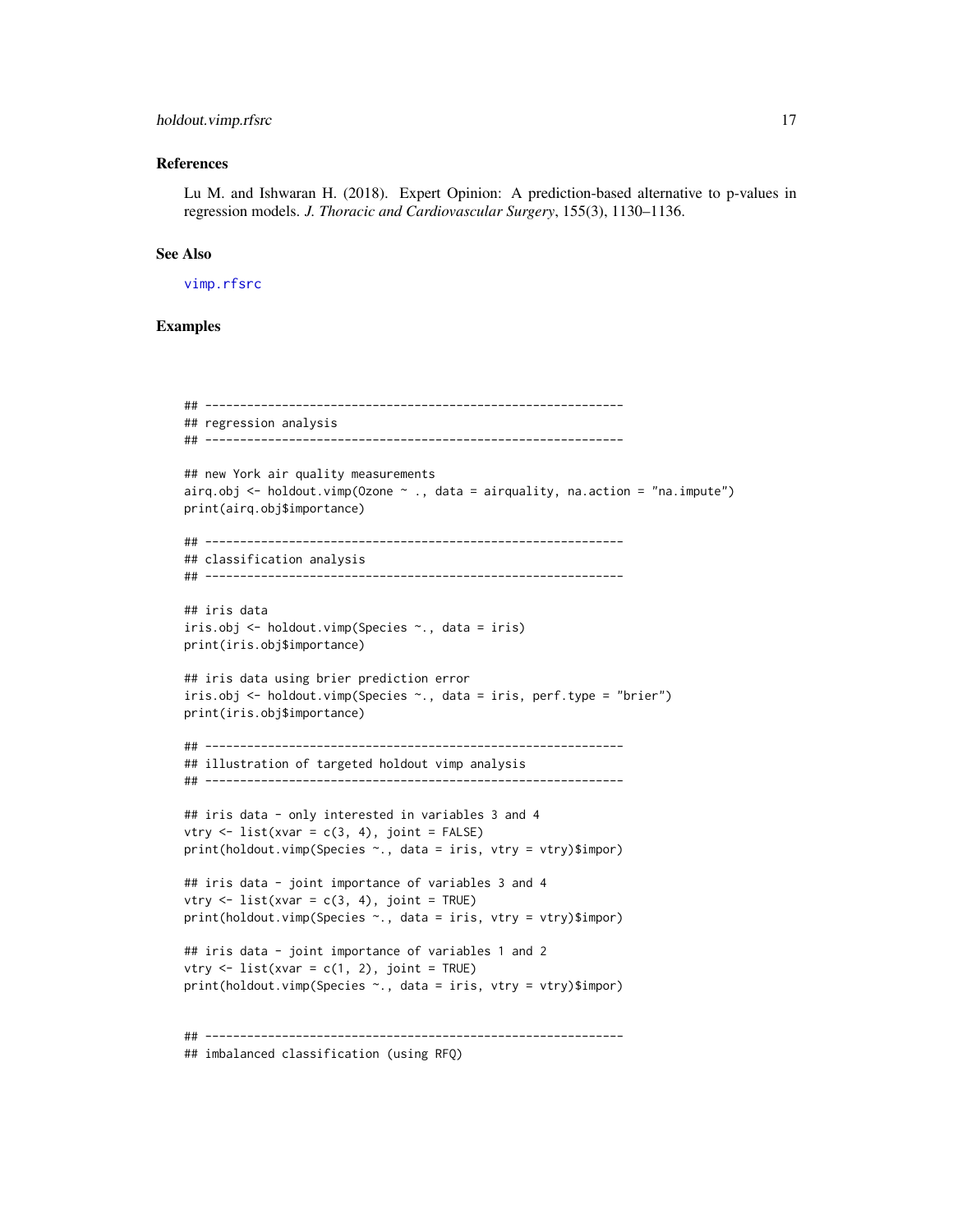```
## ------------------------------------------------------------
if (library("caret", logical.return = TRUE)) {
 ## experimental settings
 n < -400q \le -20ir < -6f \leq as.formula(Class \sim .)
 ## simulate the data, create minority class data
 d <- twoClassSim(n, linearVars = 15, noiseVars = q)
 d$Class <- factor(as.numeric(d$Class) - 1)
 idx.0 \leq -which(d$Class == 0)idx.1 \leq same sample(which(d$Class == 1), sum(d$Class == 1) / ir , replace = FALSE)
 d \leq d[c(idx.0,idx.1),, drop = FALSE]
 ## VIMP for RFQ with and without blocking
 vmp1 <- imbalanced(f, d, importance = TRUE, block.size = 1)$importance[, 1]
 vmp10 \le -imbalanced(f, d, importance = TRUE, block.size = 10)$importance[, 1]
 ## holdout VIMP for RFQ with and without blocking
 hvmp1 <- holdout.vimp(f, d, rfq = TRUE,
               perf.type = "g.mean", block.size = 1)$importance[, 1]
 hvmp10 <- holdout.vimp(f, d, rfq = TRUE,
               perf.type = "g.mean", block.size = 10)$importance[, 1]
 ## compare VIMP values
 imp <- 100 * cbind(vmp1, vmp10, hvmp1, hvmp10)
 legn <- c("vimp-1", "vimp-10","hvimp-1", "hvimp-10")
 colr <- rep(4,20+q)
 colr[1:20] <- 2
 ylim <- range(c(imp))
 nms <-1:(20+q)par(mfrow=c(2,2))
 barplot(imp[,1],col=colr,las=2,main=legn[1],ylim=ylim,names.arg=nms)
 barplot(imp[,2],col=colr,las=2,main=legn[2],ylim=ylim,names.arg=nms)
 barplot(imp[,3],col=colr,las=2,main=legn[3],ylim=ylim,names.arg=nms)
 barplot(imp[,4],col=colr,las=2,main=legn[4],ylim=ylim,names.arg=nms)
}
## ------------------------------------------------------------
## multivariate regression analysis
## ------------------------------------------------------------
mtcars.mreg <- holdout.vimp(Multivar(mpg, cyl) ~., data = mtcars,
                                    vtry = 3,
                                    block.size = 1,
                                    samptype = "swr",
                                    sampsize = dim(mtcars)[1])
print(mtcars.mreg$importance)
## ------------------------------------------------------------
```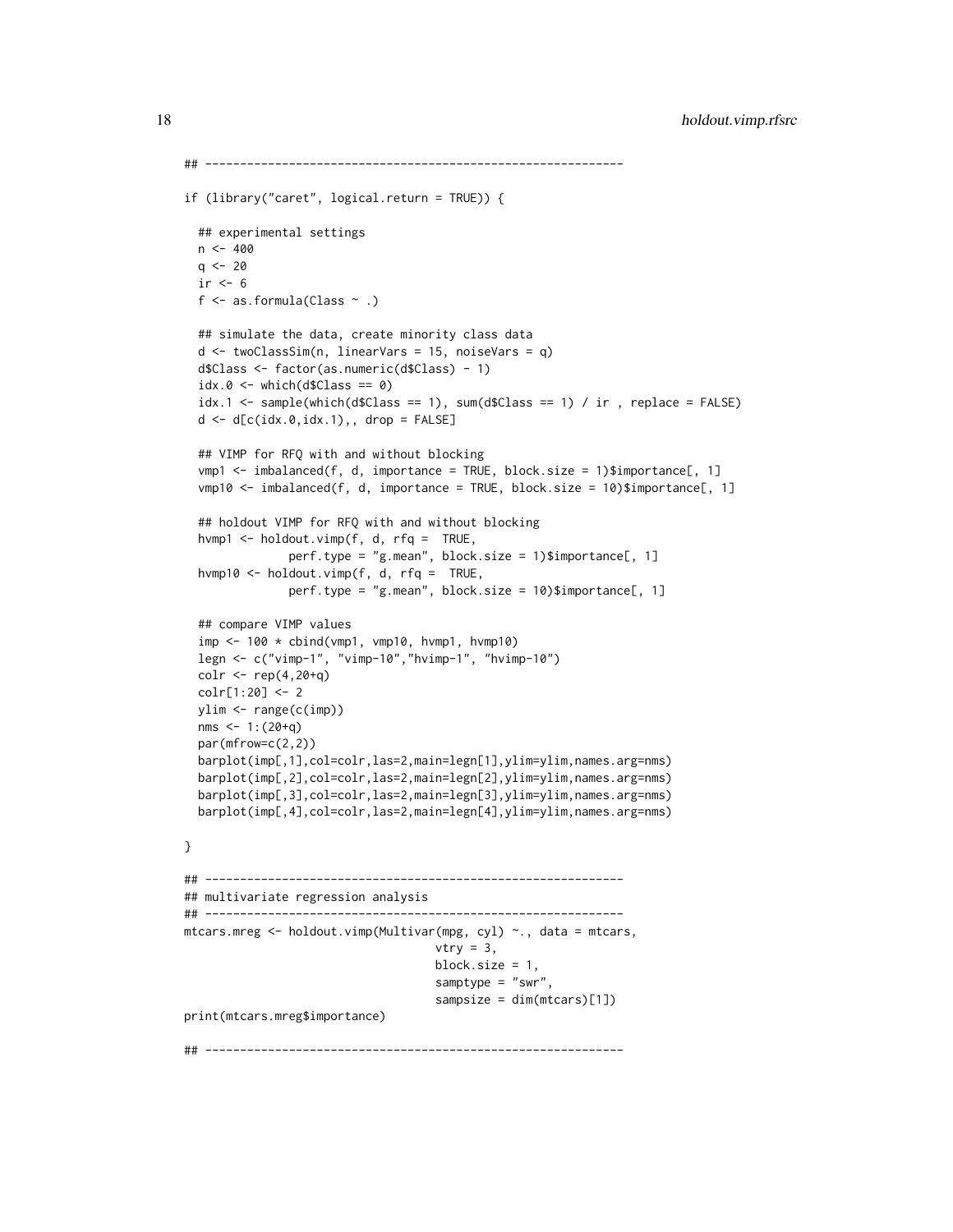<span id="page-18-0"></span>housing the contract of the contract of the contract of the contract of the contract of the contract of the contract of the contract of the contract of the contract of the contract of the contract of the contract of the co

```
## mixed outcomes analysis
## ------------------------------------------------------------
mtcars.new <- mtcars
mtcars.new$cyl <- factor(mtcars.new$cyl)
mtcars.new$carb <- factor(mtcars.new$carb, ordered = TRUE)
mtcars.mix <- holdout.vimp(cbind(carb, mpg, cyl) ~., data = mtcars.new,
                                   ntree = 100,
                                   block.size = 2,
                                   vtry = 1)print(mtcars.mix$importance)
##------------------------------------------------------------
## survival analysis
##------------------------------------------------------------
## Primary biliary cirrhosis (PBC) of the liver
data(pbc, package = "randomForestSRC")
pbc.obj <- holdout.vimp(Surv(days, status) ~ ., pbc,
                                nsplit = 10,ntree = 1000,
                                na.action = "na.impute")
print(pbc.obj$importance)
##------------------------------------------------------------
## competing risks
##------------------------------------------------------------
## WIHS analysis
## cumulative incidence function (CIF) for HAART and AIDS stratified by IDU
data(wihs, package = "randomForestSRC")
wihs.obj \leq holdout.vimp(Surv(time, status) \sim ., wihs,
                                nsplit = 3,ntree = 100)
print(wihs.obj$importance)
```
housing *Ames Iowa Housing Data*

#### Description

Data from the Ames Assessor's Office used in assessing values of individual residential properties sold in Ames, Iowa from 2006 to 2010. This is a regression problem and the goal is to predict "SalePrice" which records the price of a home in thousands of dollars.

#### References

De Cock, D., (2011). Ames, Iowa: Alternative to the Boston housing data as an end of semester regression project. *Journal of Statistics Education*, 19(3), 1–14.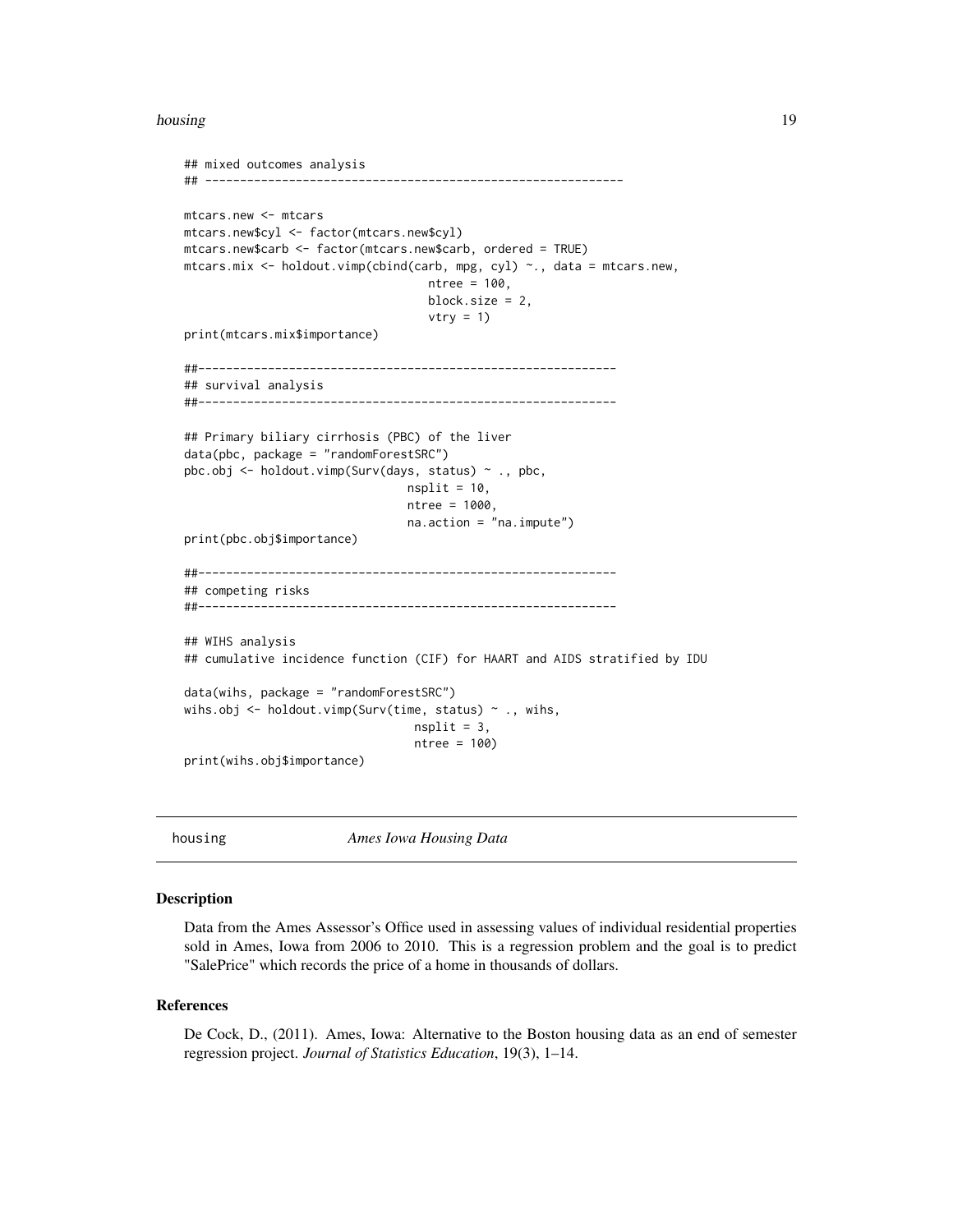#### Examples

```
## load the data
data(housing, package = "randomForestSRC")
## the original data contains lots of missing data, so impute it
## use missForest, can be slow so grow trees with small training sizes
housing2 <- impute(data = housing, mf.q = 1, sampsize = function(x){x \star .1})
## same idea ... but directly use rfsrc.fast and multivariate missForest
housing3 <- impute(data = housing, mf.q = .5, fast = TRUE)
## even faster, but potentially less acurate
housing4 <- impute(SalePrice~., housing, splitrule = "random", nimpute = 1)
```
<span id="page-19-1"></span>imbalanced.rfsrc *Imbalanced Two Class Problems*

## <span id="page-19-2"></span>Description

Implements various solutions to the two-class imbalanced problem, including the newly proposed quantile-classifier approach of O'Brien and Ishwaran (2017). Also includes Breiman's balanced random forests undersampling of the majority class. Performance is assesssed using the G-mean, but misclassification error can be requested.

#### Usage

```
## S3 method for class 'rfsrc'
imbalanced(formula, data, ntree = 3000,
 method = c("rfq", "brf", "standard"),
 block.size = NULL, perf.type = NULL, fast = FALSE,
  ratio = NULL, \ldots)
```
#### Arguments

| formula | A symbolic description of the model to be fit.                                                                                                                                                                                                                                                                                                                                                                                      |
|---------|-------------------------------------------------------------------------------------------------------------------------------------------------------------------------------------------------------------------------------------------------------------------------------------------------------------------------------------------------------------------------------------------------------------------------------------|
| data    | Data frame containing the two-class y-outcome and x-variables.                                                                                                                                                                                                                                                                                                                                                                      |
| ntree   | Number of trees.                                                                                                                                                                                                                                                                                                                                                                                                                    |
| method  | Method used for fitting the classifier. The default is rfq which is the random<br>forests quantile-classifer (RFQ) approach of O'Brien and Ishwaran (2017). The<br>method brf implements the balanced random forest (BRF) method of Chen et<br>al. (2004) which undersamples the majority class so that its cardinality matches<br>that of the minority class. The method standard implements a standard random<br>forest analysis. |

<span id="page-19-0"></span>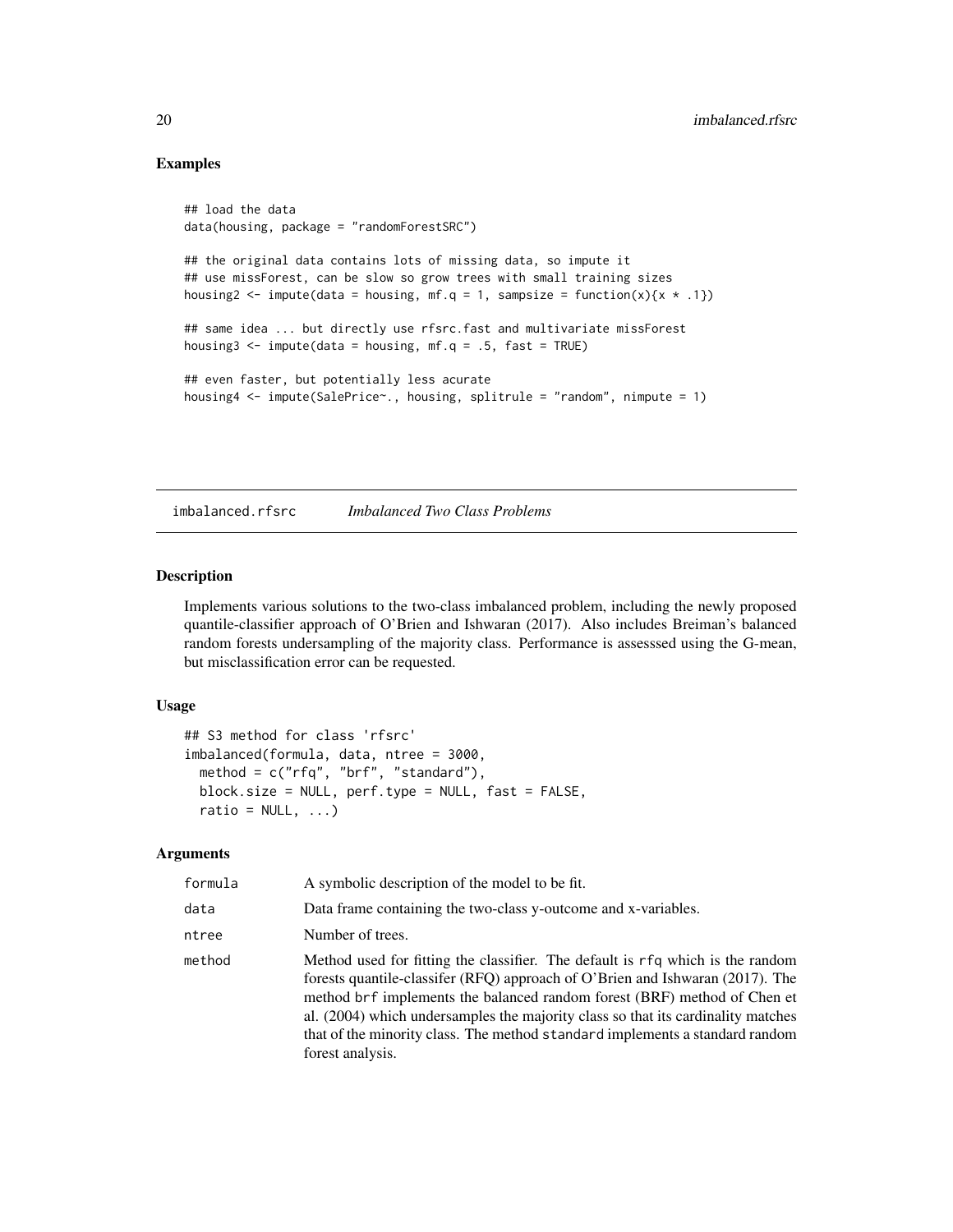| Measure used for assessing performance (and all downstream calculations based                                                                                                                                                                   |
|-------------------------------------------------------------------------------------------------------------------------------------------------------------------------------------------------------------------------------------------------|
| on it such as variable importance). The default for rfq and brf is to use the G-                                                                                                                                                                |
| mean (Kubat et al., 1997). For standard random forests, the default is misclassi-                                                                                                                                                               |
| fication error. Users can over-ride the default performance measure by manually                                                                                                                                                                 |
| selecting either gmean for the G-mean, misclass for misclassification error, or                                                                                                                                                                 |
| brier for the normalized Brier score. See the examples below.                                                                                                                                                                                   |
| Should the cumulative error rate be calculated on every tree? When NULL, it<br>will only be calculated on the last tree. If importance is requested, VIMP is                                                                                    |
| calculated in "blocks" of size equal to block. size. If not specified, uses the                                                                                                                                                                 |
| default value specified in rfsrc.                                                                                                                                                                                                               |
| Use fast random forests, rfsrc. fast, in place of rfsrc? Improves speed but is<br>less accurate. Only applies to RFQ.                                                                                                                           |
| This is an optional parameter for expert users and included only for experimental<br>purposes. Used to specify the ratio (between 0 and 1) for undersampling the<br>majority class. Sampling is without replacement. Option is ignored for BRF. |
| Further arguments to be passed to the r f src function to specify random forest<br>parameters.                                                                                                                                                  |
|                                                                                                                                                                                                                                                 |

## Details

Imbalanced data, or the so-called imbalanced minority class problem, refers to classification settings involving two-classes where the ratio of the majority class to the minority class is much larger than one. Two solutions to the two-class imbalanced problem are provided here, including the newly proposed random forests quantile-classifier (RFQ) of O'Brien and Ishwaran (2017), and the balanced random forests (BRF) undersampling approach of Chen et al. (2004). The default performance metric is the G-mean (Kubat et al., 1997).

Currently, missing values cannot be handled for BRF or when the ratio option is used; in these cases, missing data is removed prior to the analysis.

Permutation VIMP is used by default and not anti-VIMP which is the default for all other families and settings. Our experiments indicate the former performs better in imbalanced settings, especially when imbalanced ratio is high.

We recommend setting ntree to a relatively large value when dealing with imbalanced data to ensure convergence of the performance value – this is especially true for the G-mean. Consider using 5 times the usual number of trees.

A new helper function get.imbalanced.performance has been added for extracting performance metrics. Metrics are self-titled and their meaning should generally be clear. Metrics that may be less familiar include: F1, the F-score or the F-measure which measures balance between the precision and the recall. F1mod, the harmonic mean of sensitivity, specificity, precision and the negative predictive value. F1gmean, the average of F1 and the G-mean. F1modgmean, the average of F1mod and the G-mean.

## Value

A two-class random forest fit under the requested method and performance value.

## Author(s)

Hemant Ishwaran and Udaya B. Kogalur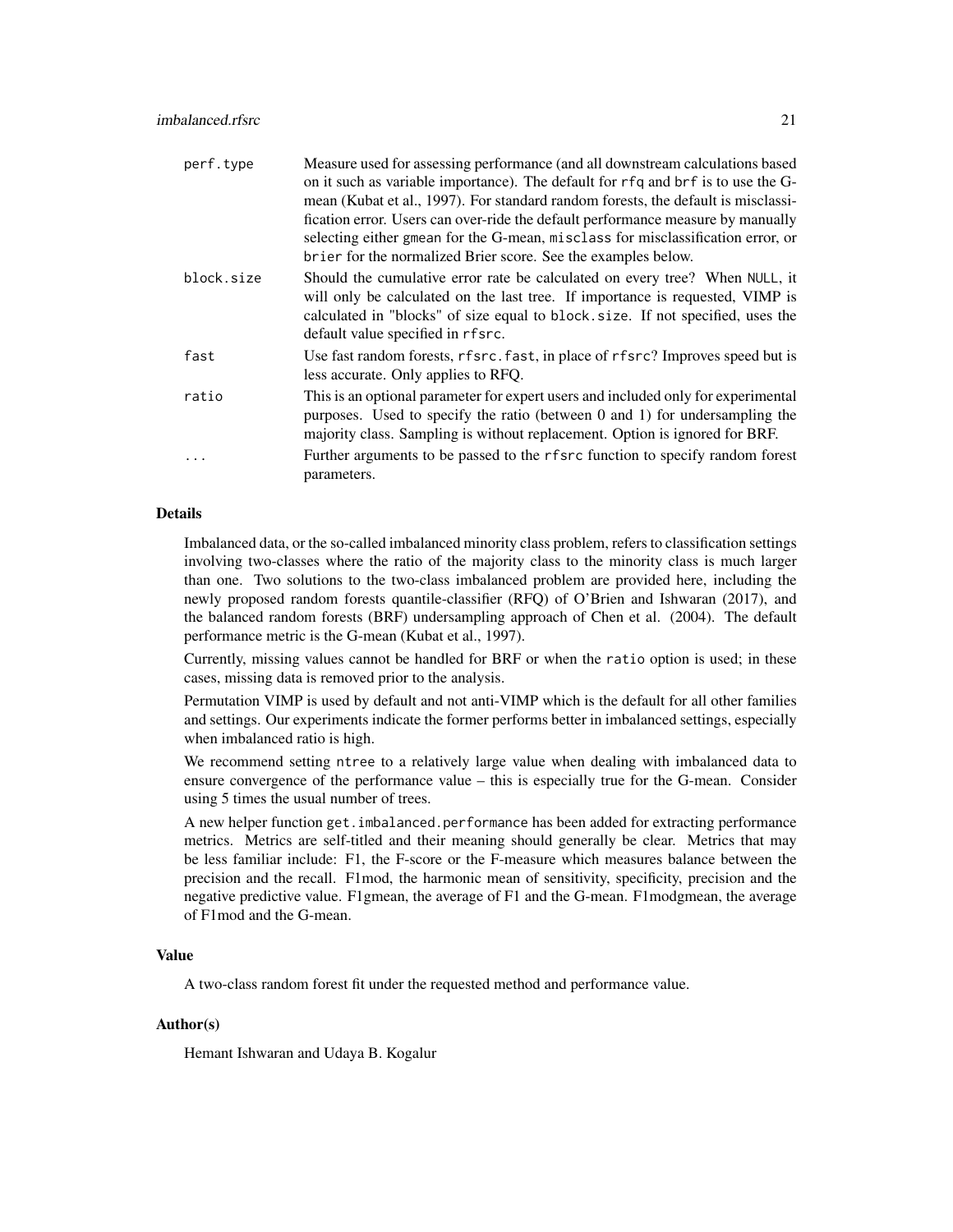#### References

Chen, C., Liaw, A. and Breiman, L. (2004). Using random forest to learn imbalanced data. University of California, Berkeley, Technical Report 110.

Kubat, M., Holte, R. and Matwin, S. (1997). Learning when negative examples abound. *Machine Learning*, ECML-97: 146-153.

O'Brien R. and Ishwaran H. (2019). A random forests quantile classifier for class imbalanced data. *Pattern Recognition*, 90, 232-249

#### See Also

[rfsrc](#page-69-1), [rfsrc.fast](#page-93-1)

## Examples

```
## ------------------------------------------------------------
## use the breast data for illustration
## ------------------------------------------------------------
data(breast, package = "randomForestSRC")
breast <- na.omit(breast)
f \leq as. formula(status \sim .)
##----------------------------------------------------------------
## default RFQ call
##----------------------------------------------------------------
o.rfq <- imbalanced(f, breast)
print(o.rfq)
## equivalent to:
## rfsrc(f, breast, rfq = TRUE, ntree = 3000, perf.type = "gmean")
##----------------------------------------------------------------
## detailed output using customized performance function
##----------------------------------------------------------------
print(get.imbalanced.performance(o.rfq))
##----------------------------------------------------------------
## RFQ with AUC splitting
##----------------------------------------------------------------
print(o.rfq <- imbalanced(f, breast, splitrule = "auc"))
print(get.imbalanced.performance(o.rfq))
##-----------------------------------------------------------------
## standard RF (uses misclassification)
## ------------------------------------------------------------
o.std <- imbalanced(f, breast, method = "stand")
```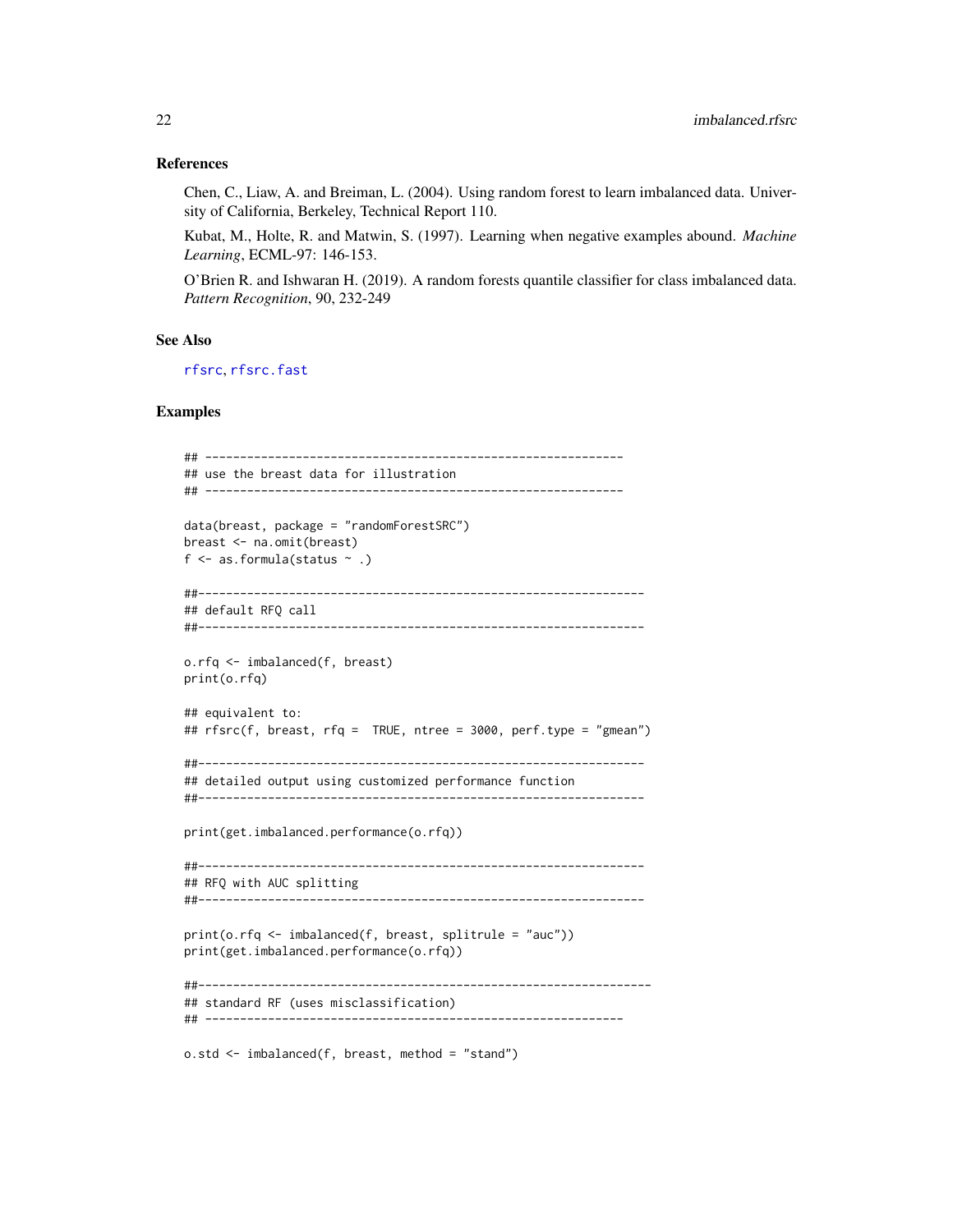```
##-----------------------------------------------------------------
## standard RF using G-mean performance
## ------------------------------------------------------------
o.std <- imbalanced(f, breast, method = "stand", perf.type = "gmean")
## equivalent to:
## rfsrc(f, breast, ntree = 3000, perf.type = "gmean")
##----------------------------------------------------------------
## default BRF call
##----------------------------------------------------------------
o.brf <- imbalanced(f, breast, method = "brf")
## equivalent to:
## imbalanced(f, breast, method = "brf", perf.type = "gmean")
##----------------------------------------------------------------
## BRF call with misclassification performance
##----------------------------------------------------------------
o.brf <- imbalanced(f, breast, method = "brf", perf.type = "misclass")
##----------------------------------------------------------------
## train/test example
##----------------------------------------------------------------
trn <- sample(1:nrow(breast), size = nrow(breast) / 2)
o.trn <- imbalanced(f, breast[trn,], importance = TRUE)
o.tst <- predict(o.trn, breast[-trn,], importance = TRUE)
print(o.trn)
print(o.tst)
print(100 * cbind(o.trn$impo[, 1], o.tst$impo[, 1]))
##----------------------------------------------------------------
##
## illustrates how to optimize threshold on training data
## improves Gmean for RFQ in many situations
##
##----------------------------------------------------------------
if (library("caret", logical.return = TRUE)) {
  ## experimental settings
  n \leq -2 * 5000q \le -20ir < -6f \leq as.formula(Class \sim .)
  ## simulate the data, create minority class data
```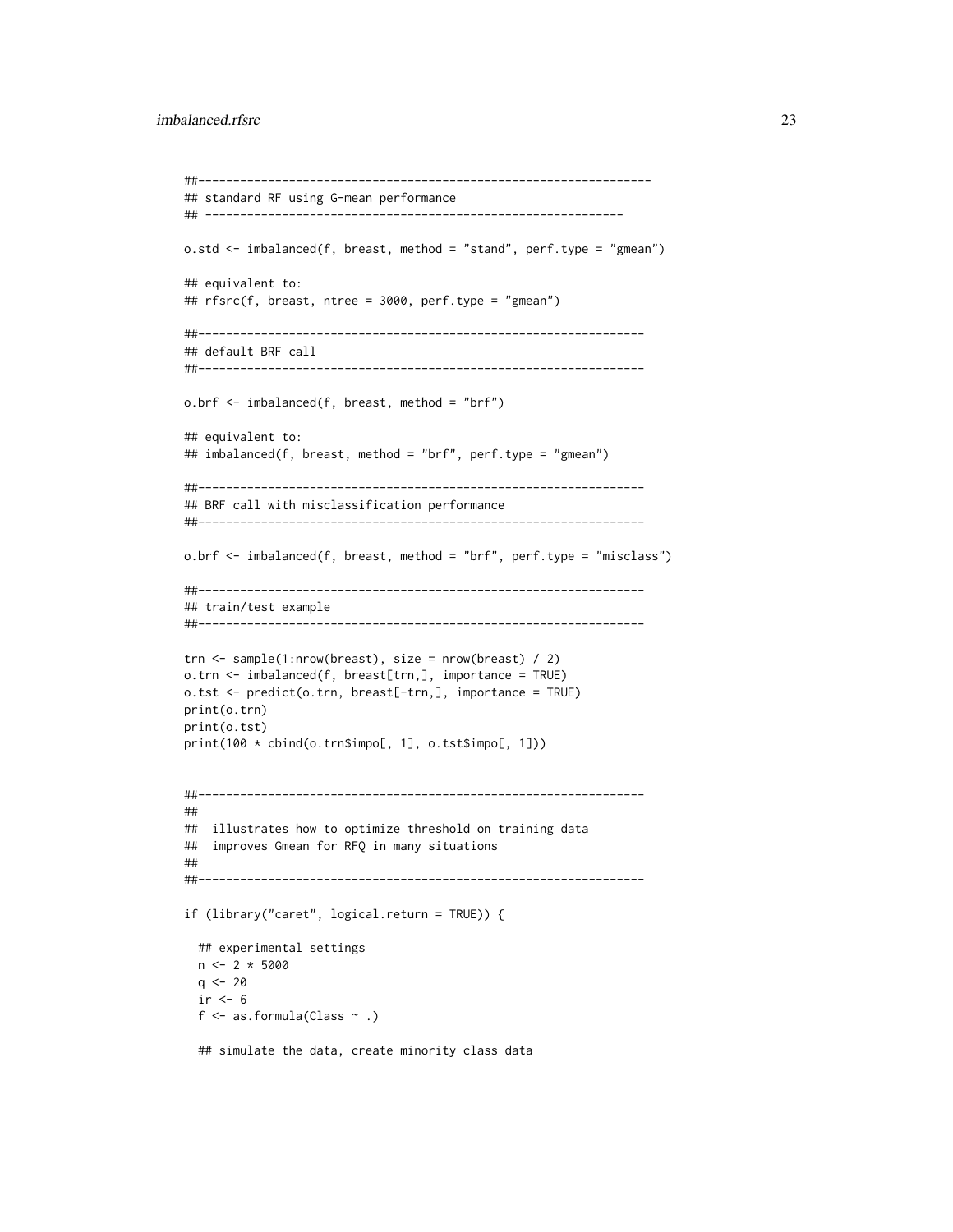```
d <- twoClassSim(n, linearVars = 15, noiseVars = q)
 d$Class <- factor(as.numeric(d$Class) - 1)
 idx.0 \leq -which(d$Class == 0)idx.1 \leq same sample(which(d$Class == 1), sum(d$Class == 1) / ir, replace = FALSE)
 d \leq d[c(idx.0,idx.1),, drop = FALSE]
 ## split data into train and test
 trn.pt \leq sample(1:nrow(d), size = nrow(d) / 2)
 trn <- d[trn.pt, ]
 tst <- d[setdiff(1:nrow(d), trn.pt), ]
 ## run rfq on training data
 o <- imbalanced(f, trn)
 ## (1) default threshold (2) directly optimized gmean threshold
 th.1 <- get.imbalanced.performance(o)["threshold"]
 th.2 <- get.imbalanced.optimize(o)["threshold"]
 ## training performance
 cat("-------- train performance ---------\n")
 print(get.imbalanced.performance(o, thresh=th.1))
 print(get.imbalanced.performance(o, thresh=th.2))
 ## test performance
 cat("-------- test performance ---------\n")
 pred.o <- predict(o, tst)
 print(get.imbalanced.performance(pred.o, thresh=th.1))
 print(get.imbalanced.performance(pred.o, thresh=th.2))
}
##----------------------------------------------------------------
## illustrates RFQ with and without SMOTE
##
## - simulation example using the caret R-package
## - creates imbalanced data by randomly sampling the class 1 data
## - use SMOTE from "imbalance" package to oversample the minority
##
##----------------------------------------------------------------
if (library("caret", logical.return = TRUE) &
    library("imbalance", logical.return = TRUE)) {
 ## experimental settings
 n <- 5000
 q \le -20ir < -6f \leq as.formula(Class \sim .)
 ## simulate the data, create minority class data
 d <- twoClassSim(n, linearVars = 15, noiseVars = q)
 d$Class <- factor(as.numeric(d$Class) - 1)
 idx.0 \leq which (d$Class == 0)
```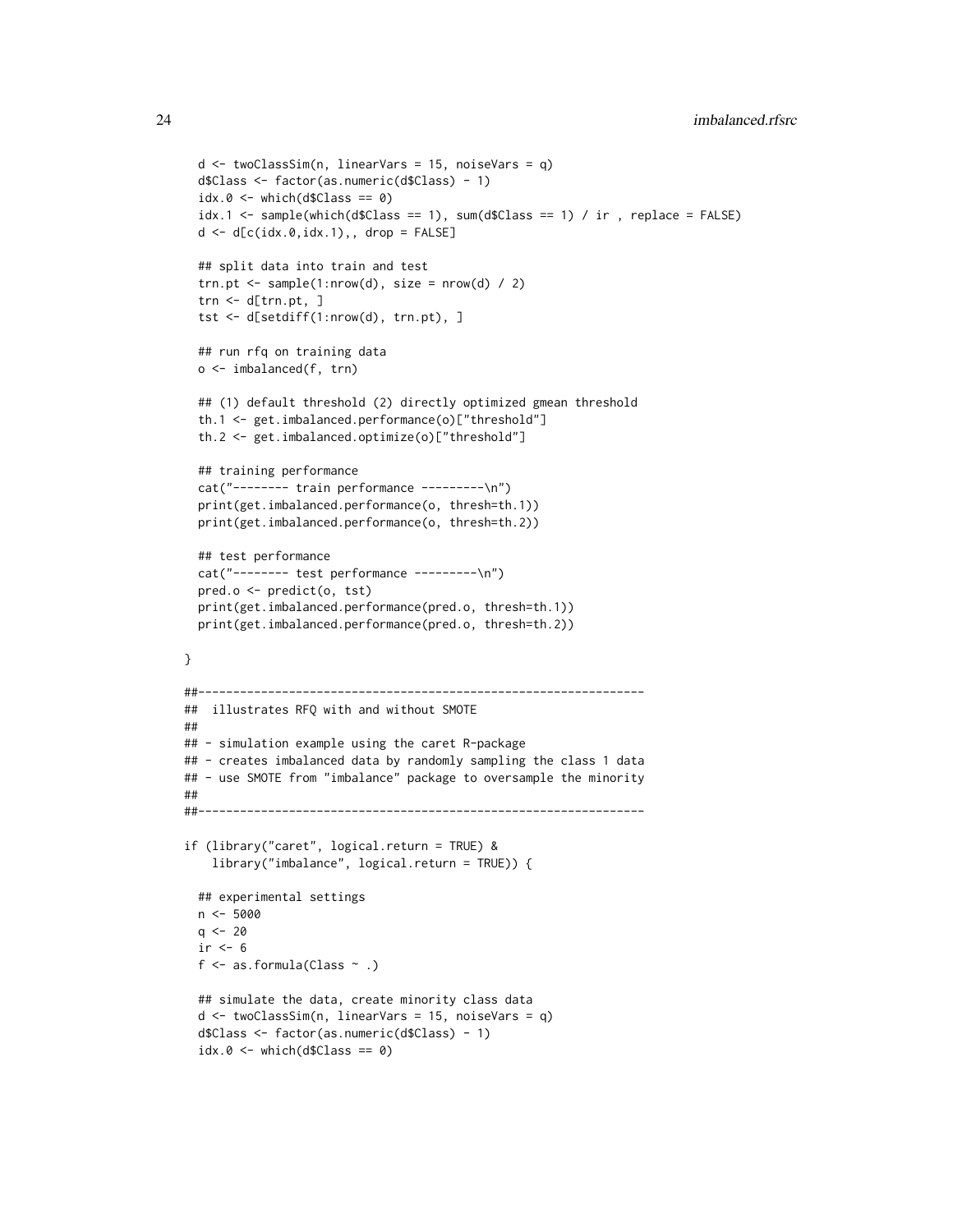#### imbalanced.rfsrc 25

```
idx.1 <- sample(which(d$Class == 1), sum(d$Class == 1) / ir , replace = FALSE)
 d \leq d[c(idx.0,idx.1),, drop = FALSE]
 d \leftarrow d[sample(1:nrow(d)), ]## define train/test split
 trn <- sample(1:nrow(d), size = nrow(d) / 2, replace = FALSE)
 ## now make SMOTE training data
 newd.50 <- mwmote(d[trn, ], numInstances = 50, classAttr = "Class")
 newd.500 <- mwmote(d[trn, ], numInstances = 500, classAttr = "Class")
 ## fit RFQ with and without SMOTE
 o.with.50 <- imbalanced(f, rbind(d[trn, ], newd.50))
 o.with.500 <- imbalanced(f, rbind(d[trn, ], newd.500))
 o.without <- imbalanced(f, d[trn, ])
 ## compare performance on test data
 print(predict(o.with.50, d[-trn, ]))
 print(predict(o.with.500, d[-trn, ]))
 print(predict(o.without, d[-trn, ]))
}
##----------------------------------------------------------------
##
## illustrates effectiveness of blocked VIMP
##
##----------------------------------------------------------------
if (library("caret", logical.return = TRUE)) {
 ## experimental settings
 n < -1000q \le -20ir < -6f \leq as.formula(Class \sim .)
 ## simulate the data, create minority class data
 d <- twoClassSim(n, linearVars = 15, noiseVars = q)
 d$Class <- factor(as.numeric(d$Class) - 1)
 idx.0 \leq which(d$Class == 0)idx.1 \leq same sample(which(d$Class == 1), sum(d$Class == 1) / ir , replace = FALSE)
 d \leq d[c(\texttt{idx}.0, \texttt{idx}.1),, drop = FALSE]## VIMP for BRF with and without blocking
 ## blocked VIMP is a hybrid of Breiman-Cutler/Ishwaran-Kogalur VIMP
 brf \le - imbalanced(f, d, method = "brf", importance = TRUE, block.size = 1)
 brfb <- imbalanced(f, d, method = "brf", importance = TRUE, block.size = 10)
 ## VIMP for RFQ with and without blocking
 rfq \leftarrow \text{imbalanced}(f, d, \text{importance = TRUE}, \text{block.size = 1})rfqB \leq -imbalanced(f, d, importance = TRUE, block.size = 10)
```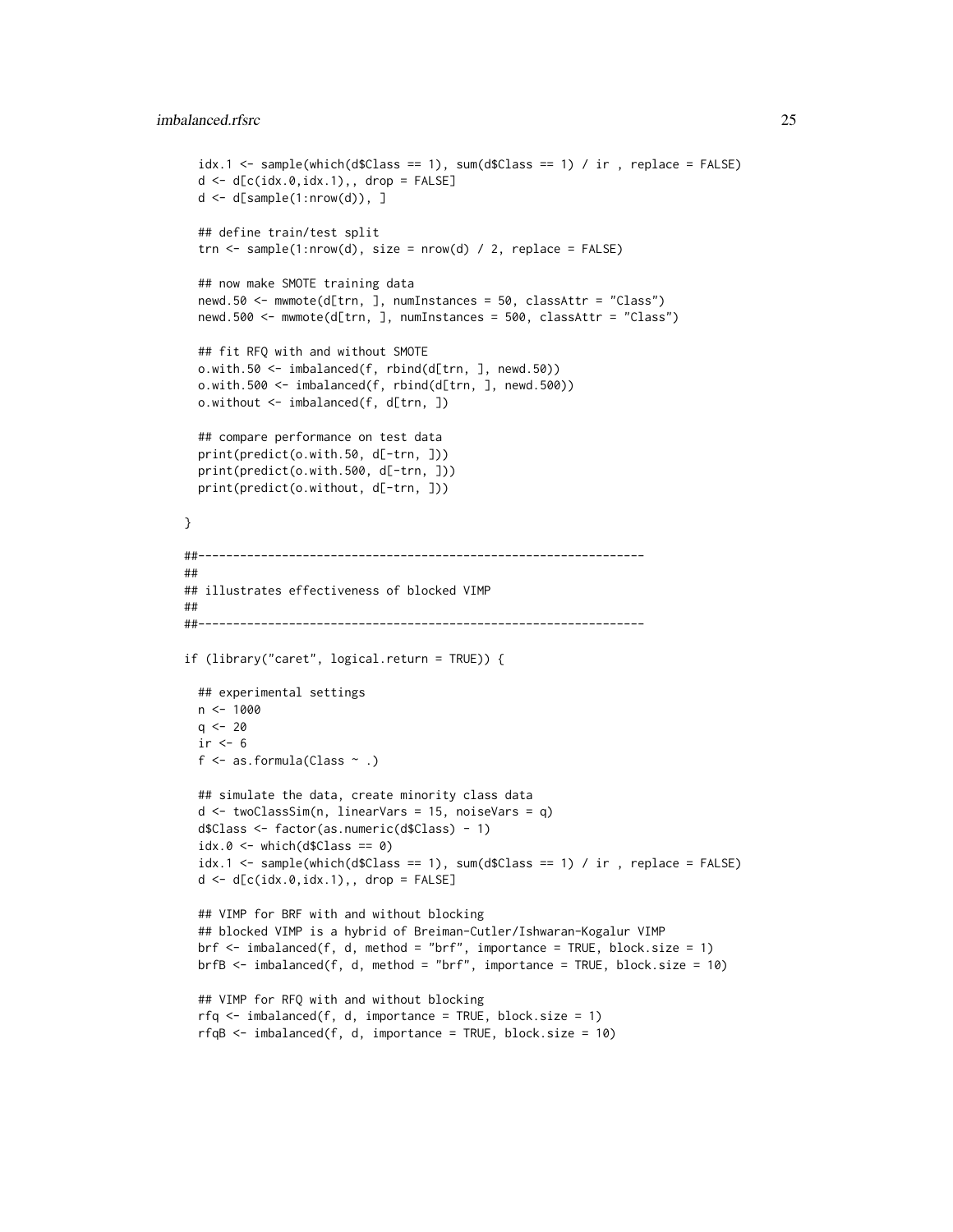```
## compare VIMP values
  imp <- 100 * cbind(brf$importance[, 1], brfB$importance[, 1],
                     rfq$importance[, 1], rfqB$importance[, 1])
 legn <- c("BRF", "BRF-block", "RFQ", "RFQ-block")
 colr <- rep(4,20+q)
 colr[1:20] <- 2
 ylim <- range(c(imp))
 nms <-1:(20+q)par(mfrow=c(2,2))
 barplot(imp[,1],col=colr,las=2,main=legn[1],ylim=ylim,names.arg=nms)
 barplot(imp[,2],col=colr,las=2,main=legn[2],ylim=ylim,names.arg=nms)
 barplot(imp[,3],col=colr,las=2,main=legn[3],ylim=ylim,names.arg=nms)
 barplot(imp[,4],col=colr,las=2,main=legn[4],ylim=ylim,names.arg=nms)
}
##----------------------------------------------------------------
##
## confidence intervals for G-mean VIMP using subsampling
##
##----------------------------------------------------------------
if (library("caret", logical.return = TRUE)) {
 ## experimental settings
 n <- 1000
 q \le -20ir < -6f \leq as.formula(Class \sim .)
 ## simulate the data, create minority class data
 d <- twoClassSim(n, linearVars = 15, noiseVars = q)
 d$Class <- factor(as.numeric(d$Class) - 1)
 idx.0 \leq -which(d$Class == 0)idx.1 \leq same sample(which(d$Class == 1), sum(d$Class == 1) / ir , replace = FALSE)
 d \leftarrow d[c(idx.0,idx.1),, drop = FALSE]## q-classifier
 oq <- imbalanced(Class ~ ., d, splitrule = "auc",
              importance = TRUE, block.size = 10)
 ## subsample the q-classifier
 smp.oq <- subsample(oq, B = 100)
 plot(smp.oq, cex.axis = .7)
}
```
<span id="page-25-2"></span><span id="page-25-1"></span>

<span id="page-25-0"></span>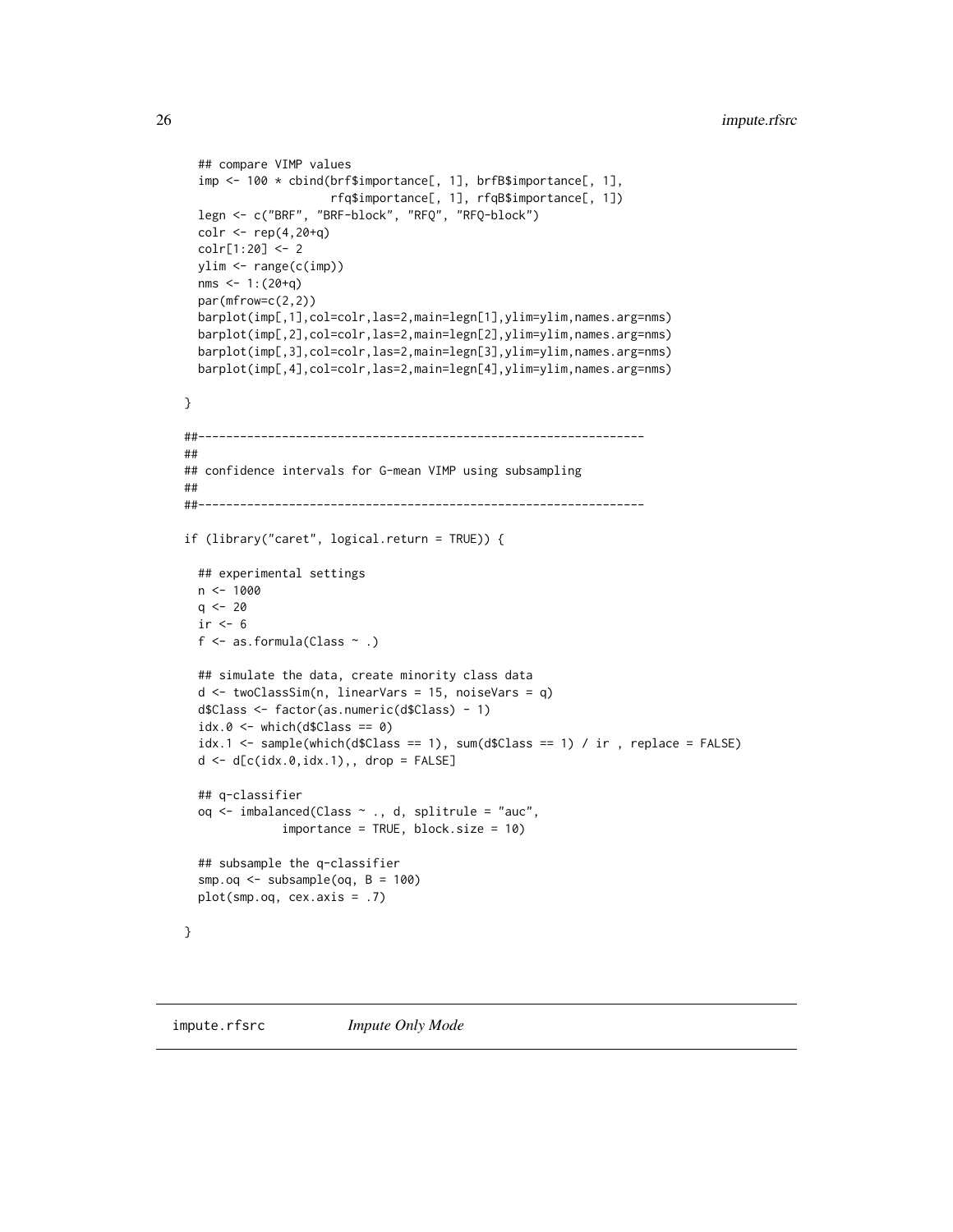## impute.rfsrc 27

## Description

Fast imputation mode. A random forest is grown and used to impute missing data. No ensemble estimates or error rates are calculated.

## Usage

```
## S3 method for class 'rfsrc'
impute(formula, data,
 ntree = 100, nodesize = 1, nsplit = 10,
 nimpute = 2, fast = FALSE, blocks,
 mf.q, max.iter = 10, eps = 0.01,
 ytry = NULL, always.use = NULL, verbose = TRUE,
  ...)
```
## Arguments

| formula  | A symbolic description of the model to be fit. Can be left unspecified if there are<br>no outcomes or we don't care to distinguish between y-outcomes and x-variables<br>in the imputation. Ignored when using multivariate missForest imputation.                                                                                                                  |
|----------|---------------------------------------------------------------------------------------------------------------------------------------------------------------------------------------------------------------------------------------------------------------------------------------------------------------------------------------------------------------------|
| data     | Data frame containing the data to be imputed.                                                                                                                                                                                                                                                                                                                       |
| ntree    | Number of trees to grow.                                                                                                                                                                                                                                                                                                                                            |
| nodesize | Forest average terminal node size.                                                                                                                                                                                                                                                                                                                                  |
| nsplit   | Non-negative integer value used to specify random splitting.                                                                                                                                                                                                                                                                                                        |
| nimpute  | Number of iterations of the missing data algorithm. Ignored for multivariate<br>missForest; in which case the algorithm iterates until a convergence criteria is<br>achieved (users can however enforce a maximum number of iterations with the<br>option max.iter).                                                                                                |
| fast     | Use fast random forests, rfsrcFast, in place of rfsrc? Improves speed but is<br>less accurate.                                                                                                                                                                                                                                                                      |
| blocks   | Integer value specifying the number of blocks the data should be broken up into<br>(by rows). This can improve computational efficiency when the sample size is<br>large but imputation efficiency decreases. By default, no action is taken if left<br>unspecified.                                                                                                |
| mf.q     | Use this to turn on missForest (which is off by default). Specifies fraction of<br>variables (between 0 and 1) used as responses in multivariate missForest im-<br>putation. When set to 1 this corresponds to missForest, otherwise multivariate<br>missForest is used. Can also be an integer, in which case this equals the number<br>of multivariate responses. |
| max.iter | Maximum number of iterations used when implementing multivariate missFor-<br>est imputation.                                                                                                                                                                                                                                                                        |
| eps      | Tolerance value used to determine convergence of multivariate missForest im-<br>putation.                                                                                                                                                                                                                                                                           |
| ytry     | Number of variables used as pseudo-responses in unsupervised forests. See<br>details below.                                                                                                                                                                                                                                                                         |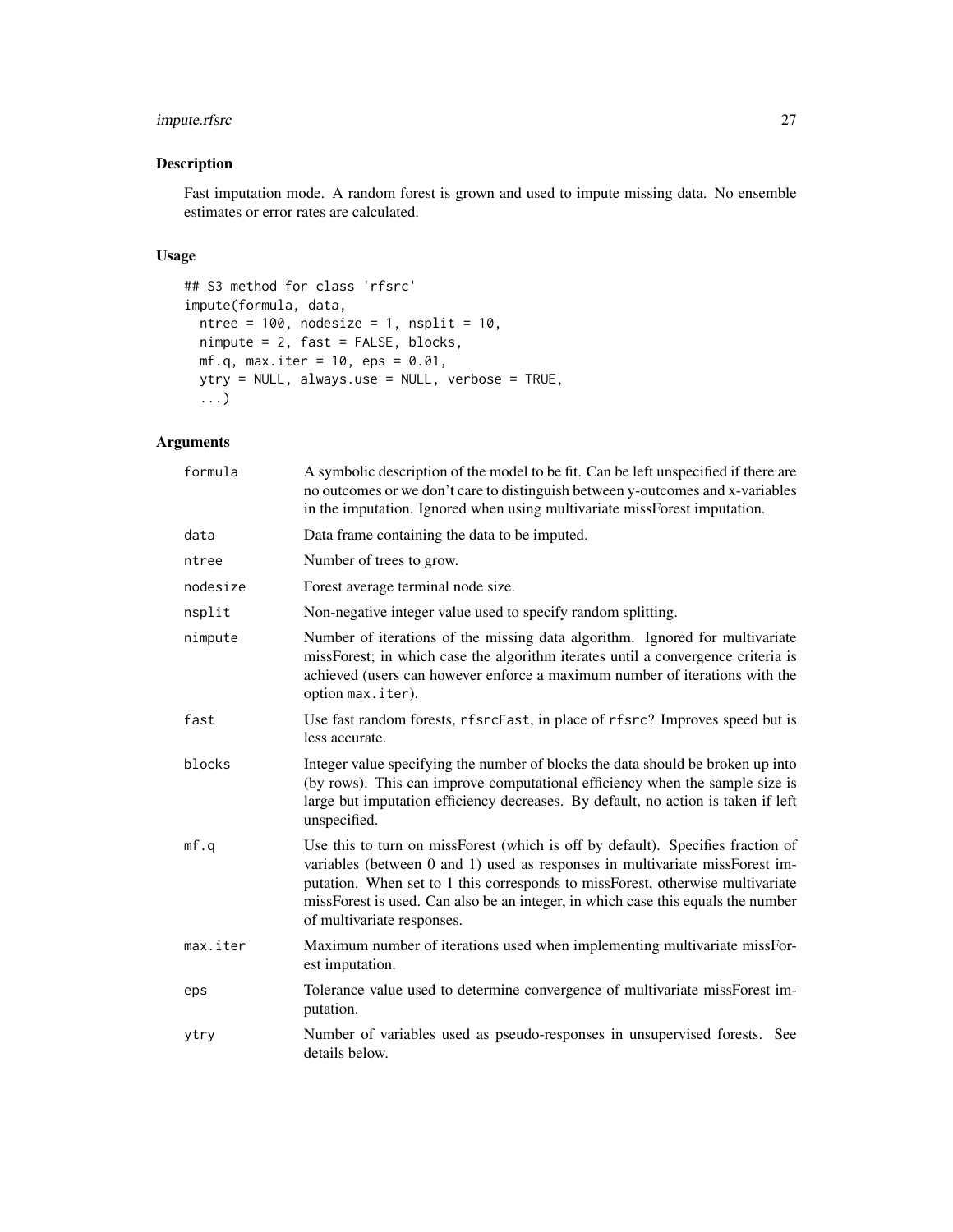| always.use | Character vector of variable names to always be included as a response in mul-<br>tivariate missForest imputation. Does not apply for other imputation methods. |
|------------|-----------------------------------------------------------------------------------------------------------------------------------------------------------------|
| verbose    | Send verbose output to terminal (only applies to multivariate missForest impu-<br>tation).                                                                      |
| $\cdots$   | Further arguments passed to or from other methods.                                                                                                              |

## Details

- 1. Grow a forest and use this to impute data. All external calculations such as ensemble calculations, error rates, etc. are turned off. Use this function if your only interest is imputing the data.
- 2. Split statistics are calculated using non-misssing data only. If a node splits on a variable with missing data, the variable's missing data is imputed by randomly drawing values from nonmissing in-bag data. The purpose of this is to make it possible to assign cases to daughter nodes based on the split.
- 3. If no formula is specified, unsupervised splitting is implemented using a ytry value of sqrt(p) where p equals the number of variables. More precisely, mtry variables are selected at random, and for each of these a random subset of ytry variables are selected and defined as the multivariate pseudo-responses. A multivariate composite splitting rule of dimension ytry is then applied to each of the mtry multivariate regression problems and the node split on the variable leading to the best split (Tang and Ishwaran, 2017).
- 4. If mf.q is specified, a multivariate version of missForest imputation (Stekhoven and Buhlmann, 2012) is applied. Specifically, a fraction mf.q of variables are used as multivariate responses and split by the remaining variables using multivariate composite splitting (Tang and Ishwaran, 2017). Missing data for responses are imputed by prediction. The process is repeated using a new set of variables for responses (mutually exclusive to the previous fit), until all variables have been imputed. This is one iteration. The entire process is repeated, and the algorithm iterated until a convergence criteria is met (specified using options max.iter and eps). Integer values for mf.q are allowed and interpreted as a request that mf.q variables be selected for the multivariate response. If  $mf$ ,  $q=1$ , the algorithm reverts to the original missForest procedure. This is generally the most accurate of all the imputation procedures, but also the most computationally demanding. See examples below for strategies to increase speed.
- 5. Prior to imputation, the data is processed and records with all values missing are removed, as are variables having all missing values.
- 6. If there is no missing data, either before or after processing of the data, the algorithm returns the processed data and no imputation is performed.
- 7. All options are the same as rfsrc and the user should consult the rfsrc help file for details.

#### Value

Invisibly, the data frame containing the orginal data with imputed data overlaid.

## Author(s)

Hemant Ishwaran and Udaya B. Kogalur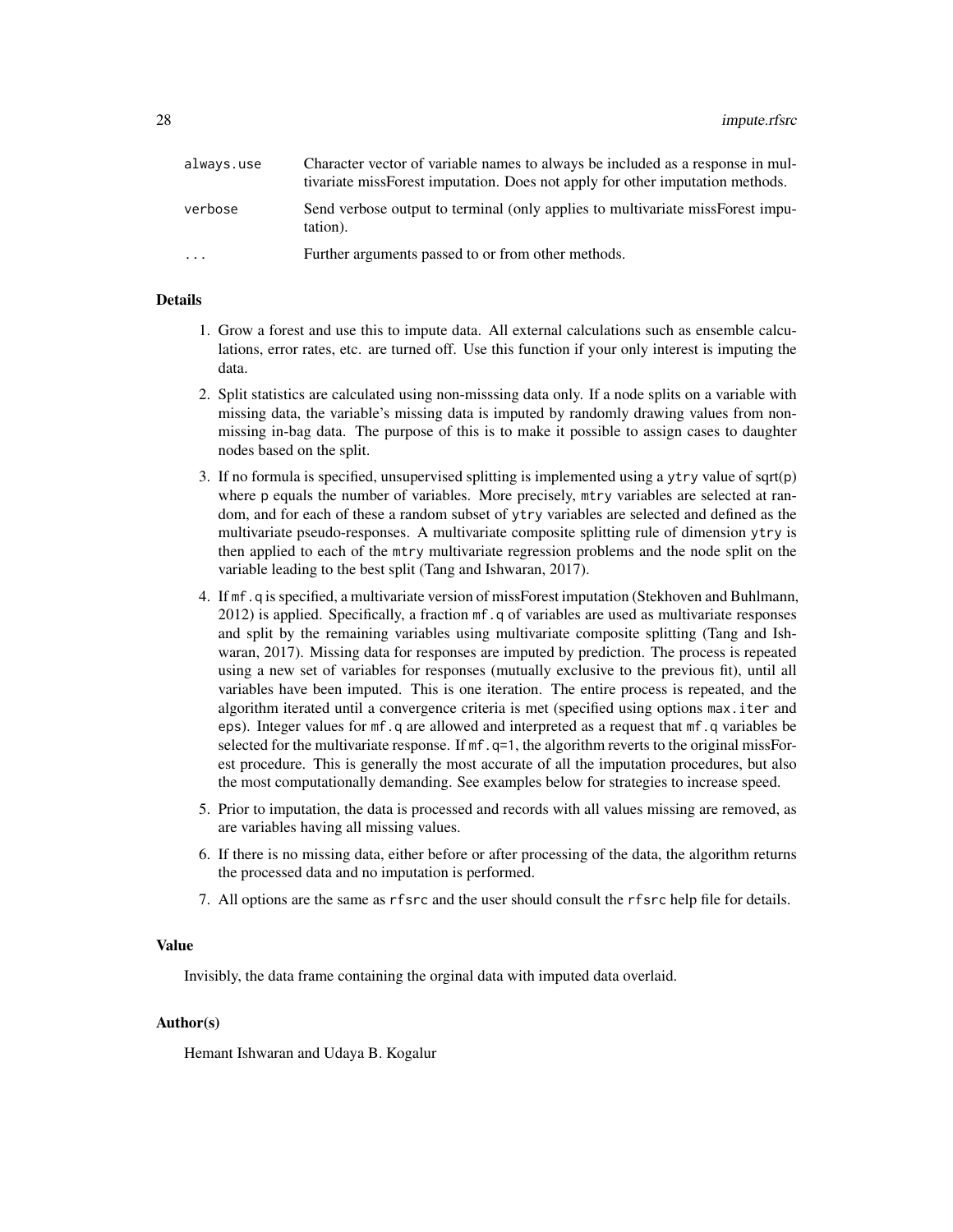## impute.rfsrc 29

#### References

Ishwaran H., Kogalur U.B., Blackstone E.H. and Lauer M.S. (2008). Random survival forests, *Ann. App. Statist.*, 2:841-860.

Stekhoven D.J. and Buhlmann P. (2012). MissForest–non-parametric missing value imputation for mixed-type data. *Bioinformatics*, 28(1):112-118.

Tang F. and Ishwaran H. (2017). Random forest missing data algorithms. *Statistical Analysis and Data Mining*, 10:363-377.

#### See Also

[rfsrc](#page-69-1), [rfsrc.fast](#page-93-1)

## Examples

```
## ------------------------------------------------------------
## example of survival imputation
## ------------------------------------------------------------
## default everything - unsupervised splitting
data(pbc, package = "randomForestSRC")
pbc1.d \leq impute(data = pbc)## imputation using outcome splitting
f \leq as.formula(Surv(days, status) \sim .)
pbc2.d \leq impute(f, data = pbc, nsplit = 3)## random splitting can be reasonably good
pbc3.d < - impute(f, data = pbc, splitrule = "random", nimpute = 5)
## ------------------------------------------------------------
## example of regression imputation
## ------------------------------------------------------------
air1.d \le impute(data = airquality, nimpute = 5)
air2.d \le impute(Ozone \sim ., data = airquality, nimpute = 5)
air3.d \le impute(Ozone \sim ., data = airquality, fast = TRUE)
## ------------------------------------------------------------
## multivariate missForest imputation
## ------------------------------------------------------------
data(pbc, package = "randomForestSRC")
## missForest algorithm - uses 1 variable at a time for the response
pbc.d \le impute(data = pbc, mf.q = 1)
## multivariate missForest - use 10 percent of variables as responses
## i.e. multivariate missForest
pbc.d \le impute(data = pbc, mf.q = .01)
```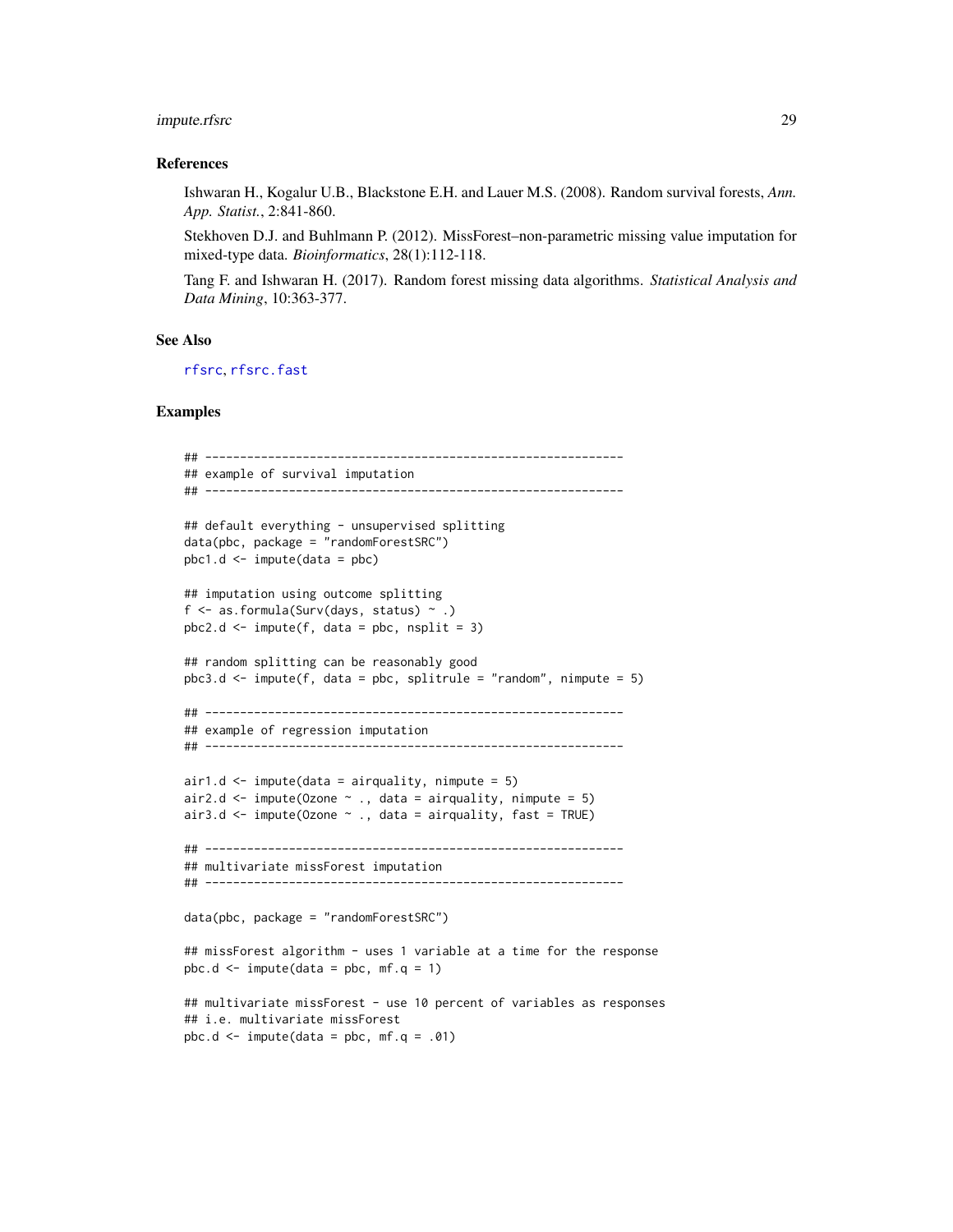```
## missForest but faster by using random splitting
pbc.d \le impute(data = pbc, mf.q = 1, splitrule = "random")
## missForest but faster by increasing nodesize
pbc.d \le impute(data = pbc, mf.q = 1, nodesize = 20, splitrule = "random")
## missForest but faster by using rfsrcFast
pbc.d \le impute(data = pbc, mf.q = 1, fast = TRUE)
## ------------------------------------------------------------
## another example of multivariate missForest imputation
## (suggested by John Sheffield)
## ------------------------------------------------------------
test_rows <- 1000
set.seed(1234)
a <- rpois(test_rows, 500)
b \leq a + \text{norm}(test\_rows, 50, 50)c \le -b + \text{norm}(test\_rows, 50, 50)d \leq c + \text{norm}(test\_rows, 50, 50)e <- d + rnorm(test_rows, 50, 50)
f \leftarrow e + \text{norm}(test\_rows, 50, 50)g <- f + rnorm(test_rows, 50, 50)
h <- g + rnorm(test_rows, 50, 50)
i \leq -h + \text{norm}(test\_rows, 50, 50)fake_data <- data.frame(a, b, c, d, e, f, g, h, i)
fake_data_missing <- data.frame(lapply(fake_data, function(x) {
 x[runif(test_rows) \le 0.4] \le NAx
}))
imputed_data <- impute(
  data = fake_data_missing,
 mf.q = 0.2,ntree = 100,
  fast = TRUE,verbose = TRUE
)
par(mfrow=c(3,3))
o=lapply(1:ncol(imputed_data), function(j) {
  pt <- is.na(fake_data_missing[, j])
  x <- fake_data[pt, j]
  y <- imputed_data[pt, j]
  plot(x, y, pch = 16, cex = 0.8, xlab = "raw data",ylab = "imputed data", col = 2)
  points(x, y, pch = 1, cex = 0.8, col = gray(.9))lines(supsmu(x, y, span = .25), lty = 1, col = 4, lwd = 4)
  mtext(colnames(imputed_data)[j])
```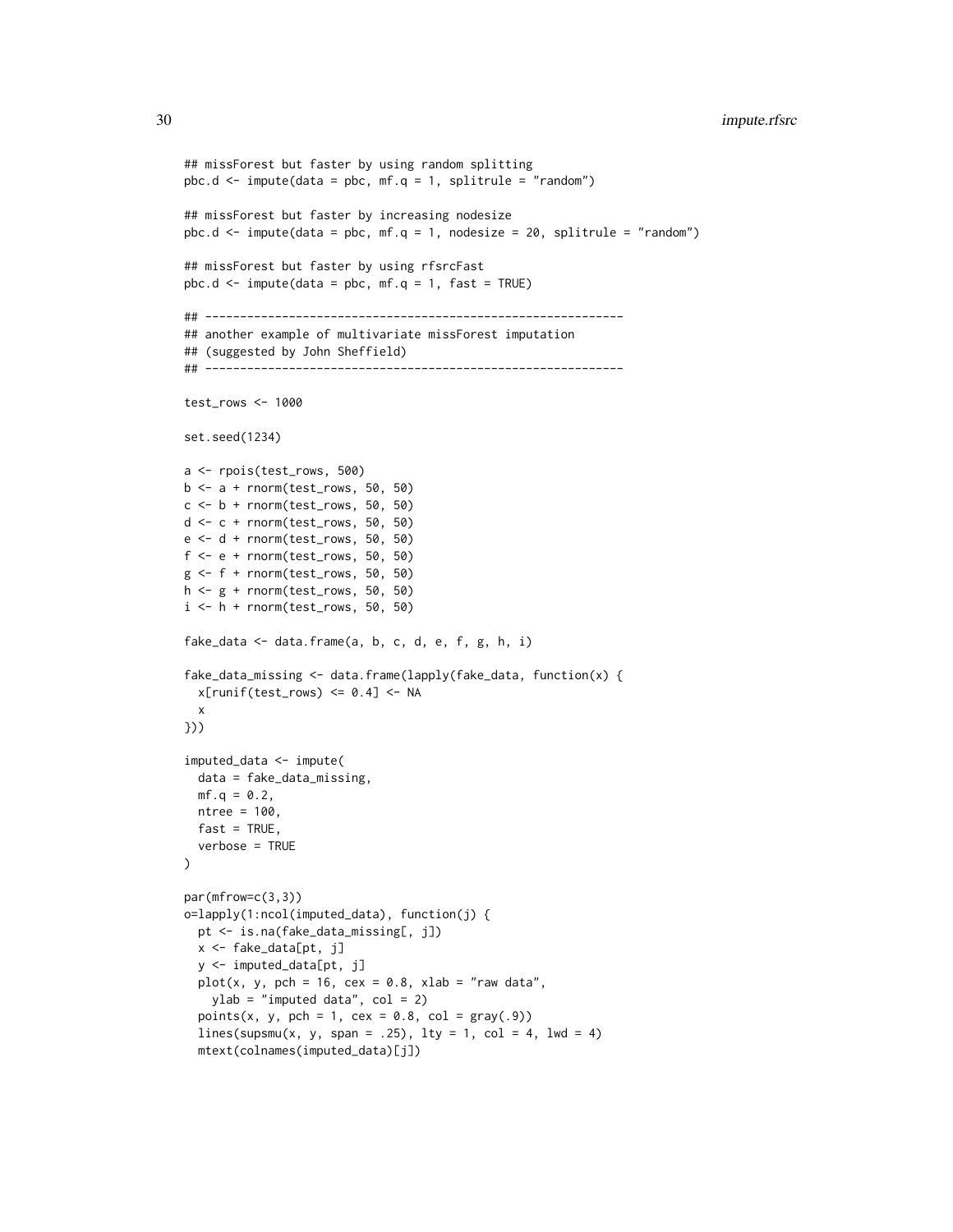<span id="page-30-0"></span>NULL })

<span id="page-30-1"></span>max.subtree.rfsrc *Acquire Maximal Subtree Information*

#### Description

Extract maximal subtree information from a RF-SRC object. Used for variable selection and identifying interactions between variables.

#### Usage

```
## S3 method for class 'rfsrc'
max.subtree(object,
 max.order = 2, sub.order = FALSE, conservative = FALSE, ...)
```
#### Arguments

| object       | An object of class (rfsrc, grow) or (rfsrc, forest).                                                                                                                                                                                                                                                                                                                                                        |
|--------------|-------------------------------------------------------------------------------------------------------------------------------------------------------------------------------------------------------------------------------------------------------------------------------------------------------------------------------------------------------------------------------------------------------------|
| max.order    | Non-negative integer specifying the target number of order depths. Default is to<br>return the first and second order depths. Used to identify predictive variables.<br>Setting 'max.order=0' returns the first order depth for each variable by tree. A<br>side effect is that 'conservative' is automatically set to FALSE.                                                                               |
| sub.order    | Set this value to TRUE to return the minimal depth of each variable relative to an-<br>other variable. Used to identify interrelationship between variables. See details<br>below.                                                                                                                                                                                                                          |
| conservative | If TRUE, the threshold value for selecting variables is calculated using a con-<br>servative marginal approximation to the minimal depth distribution (the method<br>used in Ishwaran et al. 2010). Otherwise, the minimal depth distribution is<br>the tree-averaged distribution. The latter method tends to give larger threshold<br>values and discovers more variables, especially in high-dimensions. |
| $\ddots$     | Further arguments passed to or from other methods.                                                                                                                                                                                                                                                                                                                                                          |

#### Details

The maximal subtree for a variable  $x$  is the largest subtree whose root node splits on  $x$ . Thus, all parent nodes of *x*'s maximal subtree have nodes that split on variables other than *x*. The largest maximal subtree possible is the root node. In general, however, there can be more than one maximal subtree for a variable. A maximal subtree may also not exist if there are no splits on the variable. See Ishwaran et al. (2010, 2011) for details.

The minimal depth of a maximal subtree (the first order depth) measures predictiveness of a variable *x*. It equals the shortest distance (the depth) from the root node to the parent node of the maximal subtree (zero is the smallest value possible). The smaller the minimal depth, the more impact  $x$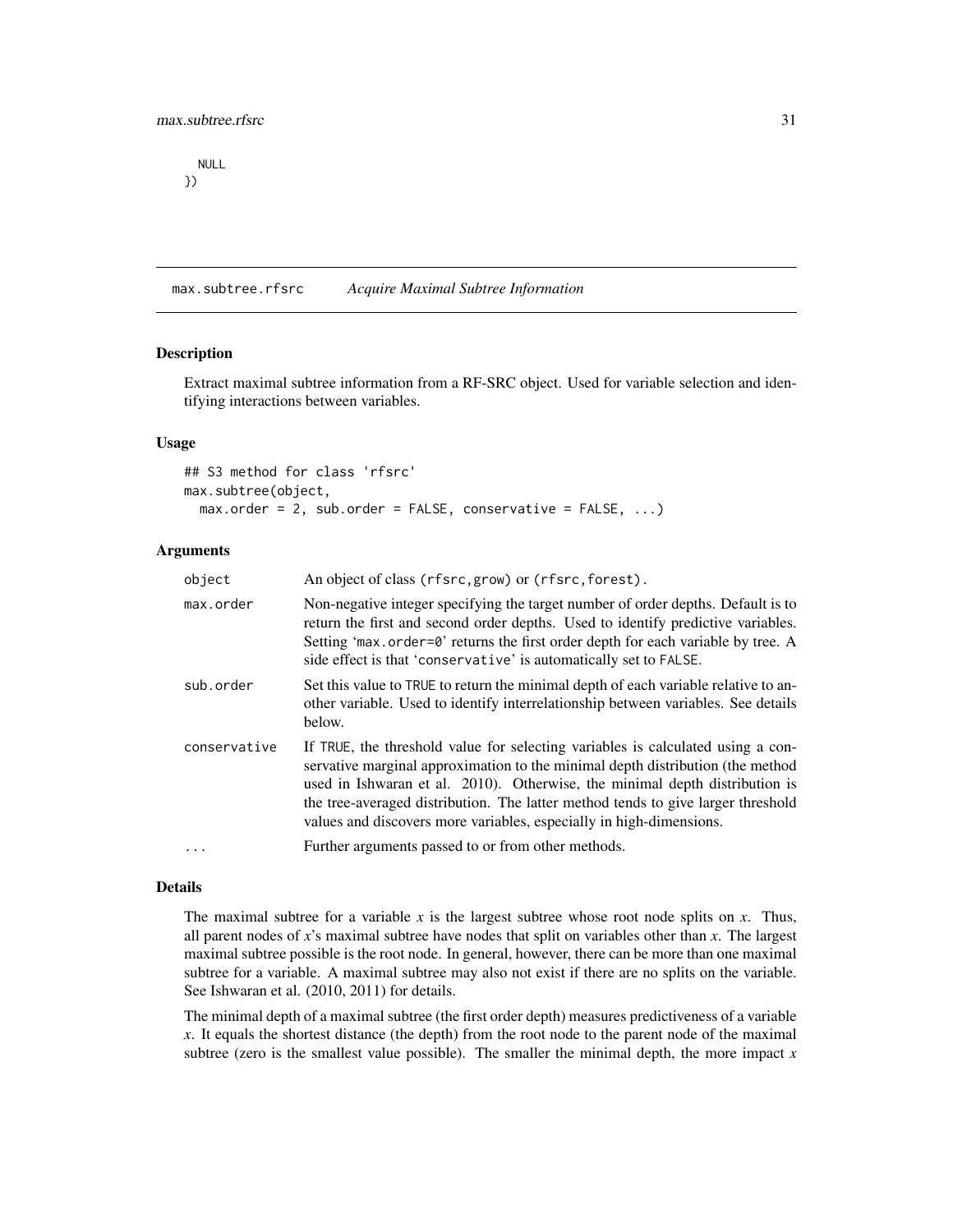has on prediction. The mean of the minimal depth distribution is used as the threshold value for deciding whether a variable's minimal depth value is small enough for the variable to be classified as strong.

The second order depth is the distance from the root node to the second closest maximal subtree of *x*. To specify the target order depth, use the max.order option (e.g., setting 'max.order=2' returns the first and second order depths). Setting 'max.order=0' returns the first order depth for each variable for each tree.

Set 'sub.order=TRUE' to obtain the minimal depth of a variable relative to another variable. This returns a pxp matrix, where p is the number of variables, and entries  $(i,j)$  are the normalized relative minimal depth of a variable j within the maximal subtree for variable i, where normalization adjusts for the size of i's maximal subtree. Entry (i,i) is the normalized minimal depth of i relative to the root node. The matrix should be read by looking across rows (not down columns) and identifies interrelationship between variables. Small (i,j) entries indicate interactions. See find.interaction for related details.

For competing risk data, maximal subtree analyses are unconditional (i.e., they are non-event specific).

## Value

Invisibly, a list with the following components:

| order                  | Order depths for a given variable up to max order averaged over a tree and<br>the forest. Matrix of dimension pxmax.order. If 'max.order=0', a matrix of<br>pxntree is returned containing the first order depth for each variable by tree. |  |
|------------------------|---------------------------------------------------------------------------------------------------------------------------------------------------------------------------------------------------------------------------------------------|--|
| count                  | Averaged number of maximal subtrees, normalized by the size of a tree, for each<br>variable.                                                                                                                                                |  |
|                        | nodes. at . depth Number of non-terminal nodes by depth for each tree.                                                                                                                                                                      |  |
| sub.order              | Average minimal depth of a variable relative to another variable. Can be NULL.                                                                                                                                                              |  |
| threshold              | Threshold value (the mean minimal depth) used to select variables.                                                                                                                                                                          |  |
| threshold.1se          | Mean minimal depth plus one standard error.                                                                                                                                                                                                 |  |
| topvars                | Character vector of names of the final selected variables.                                                                                                                                                                                  |  |
| topvars.1se            | Character vector of names of the final selected variables using the 1se threshold<br>rule.                                                                                                                                                  |  |
| percentile             | Minimal depth percentile for each variable.                                                                                                                                                                                                 |  |
| density                | Estimated minimal depth density.                                                                                                                                                                                                            |  |
| second.order.threshold |                                                                                                                                                                                                                                             |  |
|                        | Threshold for second order depth.                                                                                                                                                                                                           |  |

## Author(s)

Hemant Ishwaran and Udaya B. Kogalur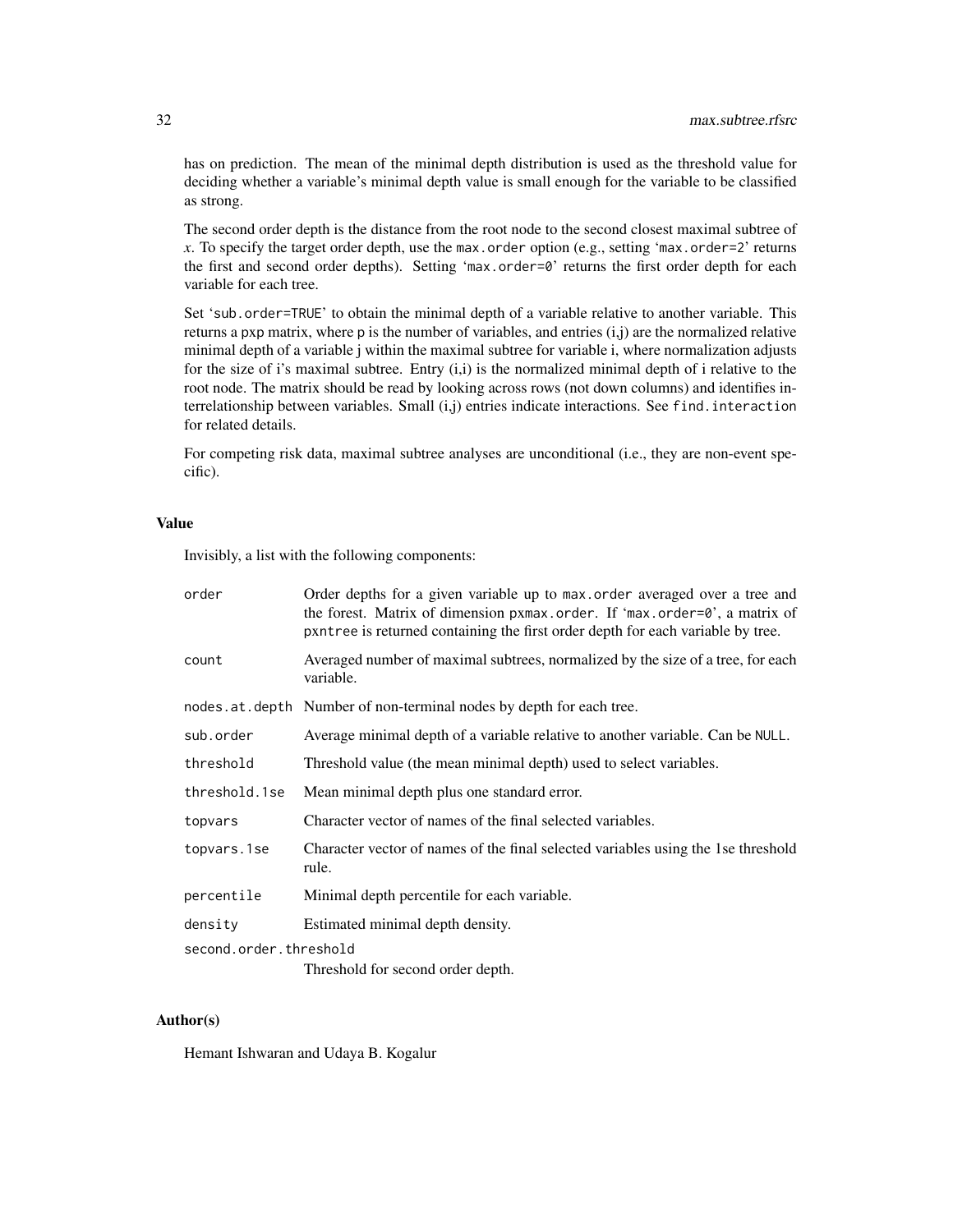## <span id="page-32-0"></span>nutrigenomic 33

## References

Ishwaran H., Kogalur U.B., Gorodeski E.Z, Minn A.J. and Lauer M.S. (2010). High-dimensional variable selection for survival data. *J. Amer. Statist. Assoc.*, 105:205-217.

Ishwaran H., Kogalur U.B., Chen X. and Minn A.J. (2011). Random survival forests for highdimensional data. *Statist. Anal. Data Mining*, 4:115-132.

## See Also

[holdout.vimp.rfsrc](#page-13-2), [var.select.rfsrc](#page-114-1), [vimp.rfsrc](#page-121-2)

#### Examples

```
## ------------------------------------------------------------
## survival analysis
## first and second order depths for all variables
## ------------------------------------------------------------
data(veteran, package = "randomForestSRC")
v.obj <- rfsrc(Surv(time, status) ~ ., data = veteran)
v.max <- max.subtree(v.obj)
# first and second order depths
print(round(v.max$order, 3))
# the minimal depth is the first order depth
print(round(v.max$order[, 1], 3))
# strong variables have minimal depth less than or equal
# to the following threshold
print(v.max$threshold)
# this corresponds to the set of variables
print(v.max$topvars)
## ------------------------------------------------------------
## regression analysis
## try different levels of conservativeness
## ------------------------------------------------------------
mtcars.obj <- rfsrc(mpg ~ ., data = mtcars)
max.subtree(mtcars.obj)$topvars
max.subtree(mtcars.obj, conservative = TRUE)$topvars
```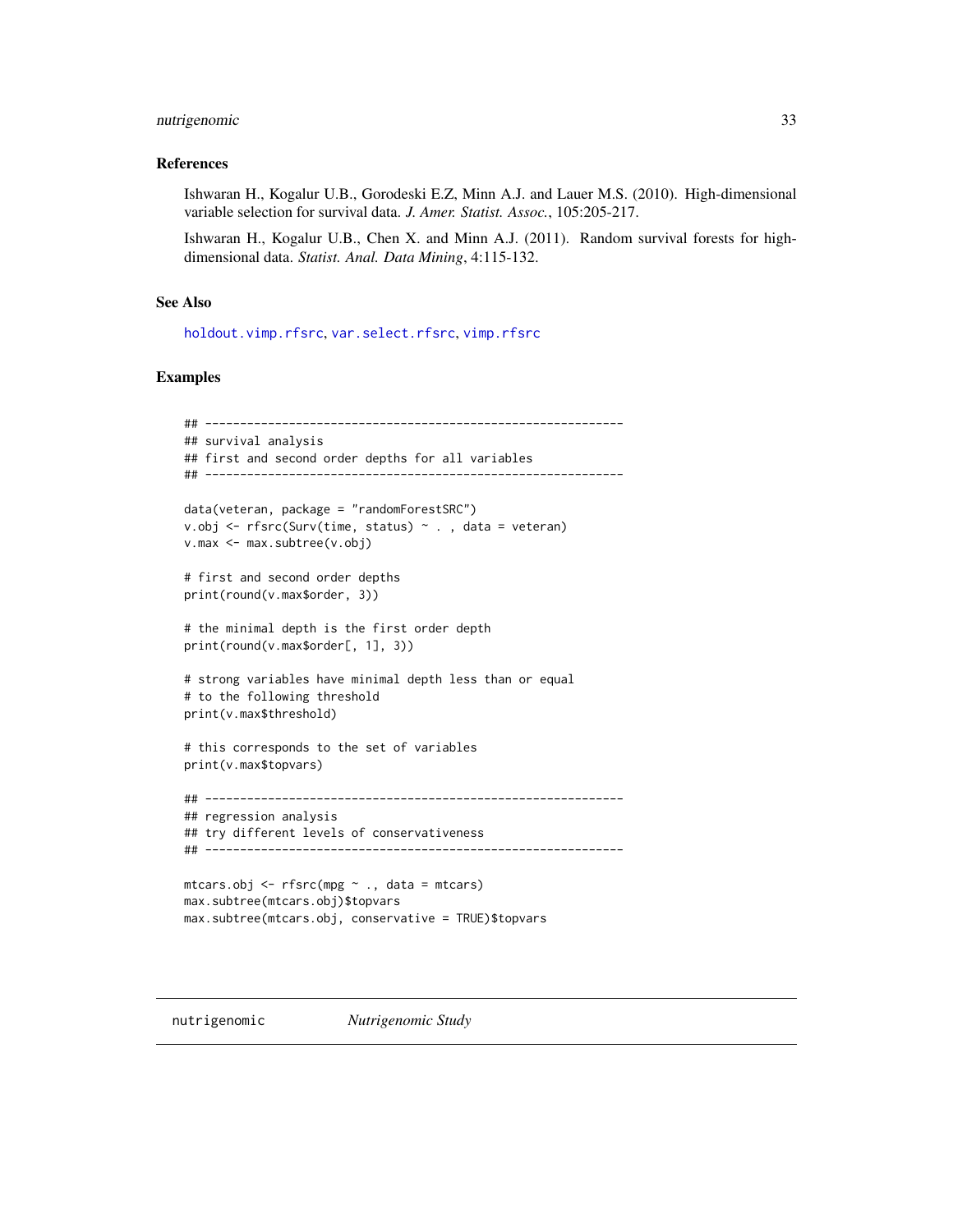#### Description

Study the effects of five diet treatments on 21 liver lipids and 120 hepatic gene expression in wildtype and PPAR-alpha deficient mice. We use a multivariate mixed random forest analysis by regressing gene expression, diet and genotype (the x-variables) on lipid expressions (the multivariate y-responses).

#### References

Martin P.G. et al. (2007). Novel aspects of PPAR-alpha-mediated regulation of lipid and xenobiotic metabolism revealed through a nutrigenomic study. *Hepatology*, 45(3), 767–777.

#### Examples

```
## ------------------------------------------------------------
## multivariate regression forests using Mahalanobis splitting
## lipids (all real values) used as the multivariate y
## ------------------------------------------------------------
## load the data
data(nutrigenomic, package = "randomForestSRC")
## parse into y and x data
ydta <- nutrigenomic$lipids
xdta <- data.frame(nutrigenomic$genes,
                   diet = nutrigenomic$diet,
                   genotype = nutrigenomic$genotype)
## multivariate mixed forest call
obj <- rfsrc(get.mv.formula(colnames(ydta)),
             data.frame(ydta, xdta),
             importance=TRUE, nsplit = 10,
             splitrule = "mahalanobis")
print(obj)
## ------------------------------------------------------------
## plot the standarized performance and VIMP values
## ------------------------------------------------------------
## acquire the error rate for each of the 21-coordinates
## standardize to allow for comparison across coordinates
serr <- get.mv.error(obj, standardize = TRUE)
## acquire standardized VIMP
svimp <- get.mv.vimp(obj, standardize = TRUE)
par(mfrow = c(1,2))plot(serr, xlab = "Lipids", ylab = "Standardized Performance")
matplot(svimp, xlab = "Genes/Diet/Genotype", ylab = "Standardized VIMP")
```
## ------------------------------------------------------------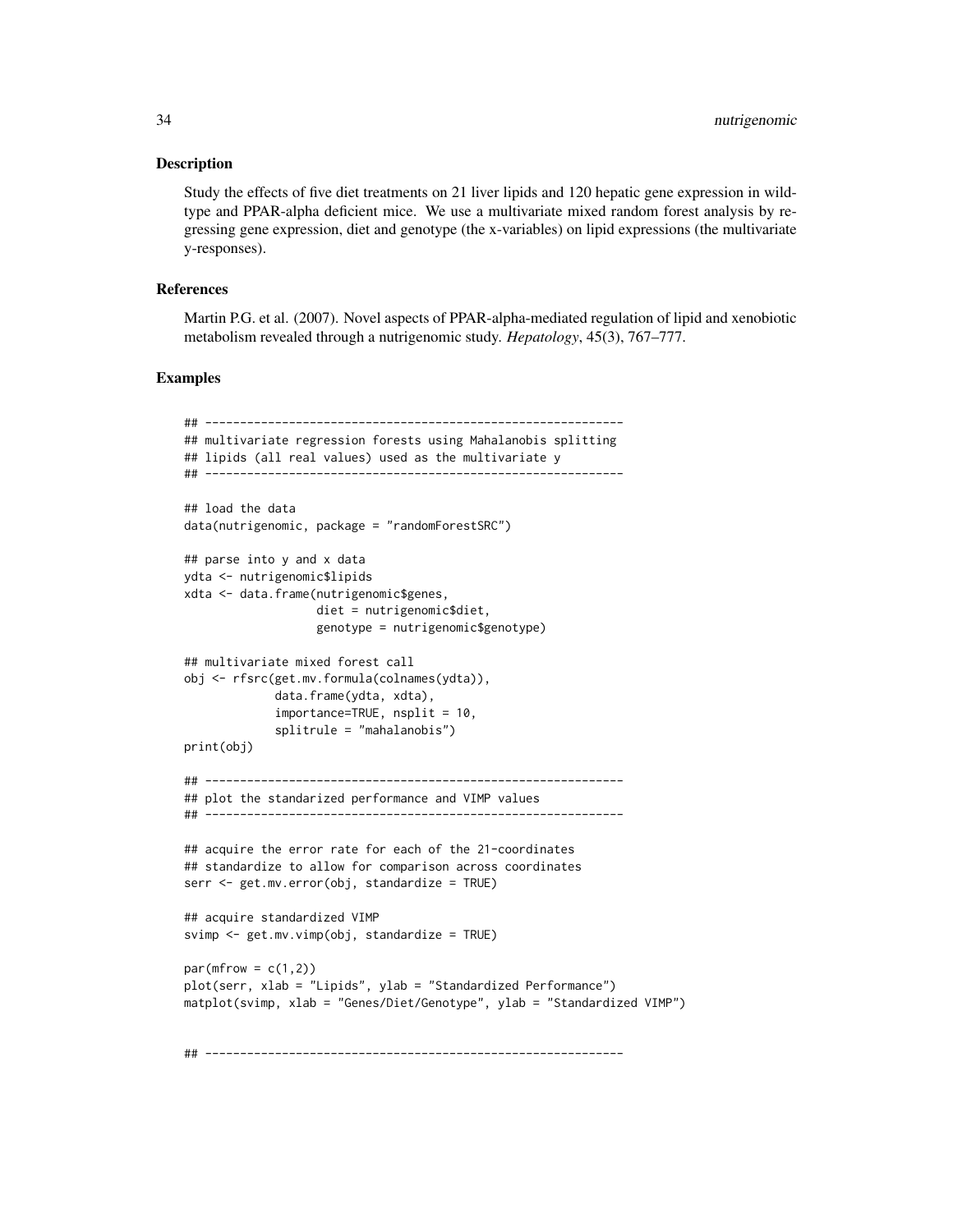#### <span id="page-34-0"></span>partial.rfsrc 35

```
## plot some trees
## ------------------------------------------------------------
plot(get.tree(obj, 1))
plot(get.tree(obj, 2))
plot(get.tree(obj, 3))
## ------------------------------------------------------------
##
## Compare above to (1) user specified covariance matrix
## (2) default composite (independent) splitting
##
## ------------------------------------------------------------
## user specified sigma matrix
obj2 <- rfsrc(get.mv.formula(colnames(ydta)),
             data.frame(ydta, xdta),
             importance = TRUE, nsplit = 10,
             splitrule = "mahalanobis",
             sigma = cov(ydta))
print(obj2)
## default independence split rule
obj3 <- rfsrc(get.mv.formula(colnames(ydta)),
             data.frame(ydta, xdta),
             importance=TRUE, nsplit = 10)
print(obj3)
## compare vimp
imp <- data.frame(mahalanobis = rowMeans(get.mv.vimp(obj, standardize = TRUE)),
                 mahalanobis2 = rowMeans(get.mv.vimp(obj2, standardize = TRUE)),
                 default = rowMeans(get.mv.vimp(obj3, standardize = TRUE)))
print(head(100 * imp[order(imp["mahalanobis"], decreasing = TRUE), ], 15))
```
<span id="page-34-1"></span>partial.rfsrc *Acquire Partial Effect of a Variable*

#### <span id="page-34-2"></span>Description

Direct, fast inferface for partial effect of a variable. Works for all families.

#### Usage

```
partial.rfsrc(object, oob = TRUE,
 partial.type = NULL, partial.xvar = NULL, partial.values = NULL,
 partial.xvar2 = NULL, partial.values2 = NULL,
 partial.time = NULL, get.tree = NULL, seed = NULL, do.trace = FALSE, ...)
```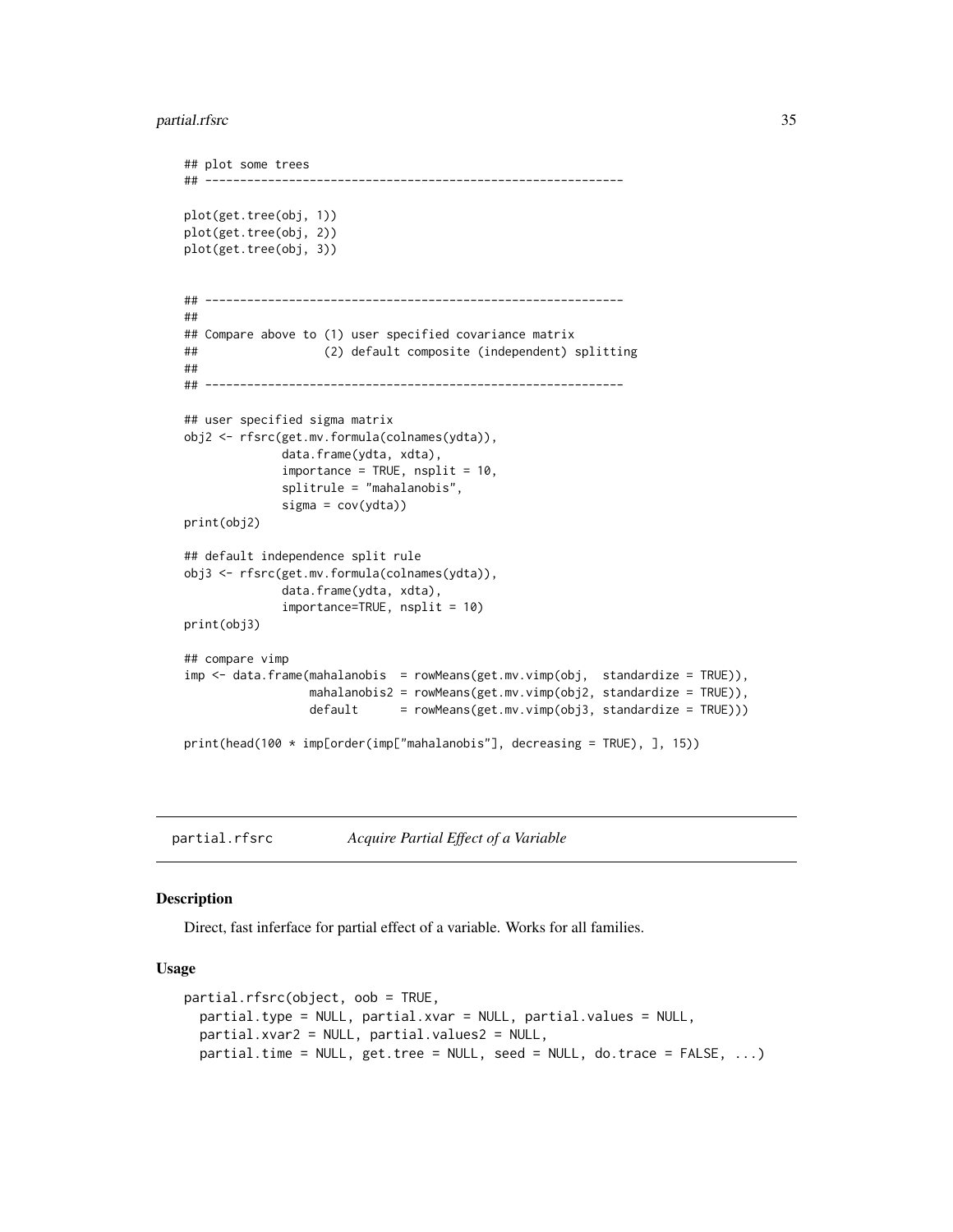#### **Arguments**

| object          | An object of class (rfsrc, grow).                                                                                                                                                                                                                                                                                                    |
|-----------------|--------------------------------------------------------------------------------------------------------------------------------------------------------------------------------------------------------------------------------------------------------------------------------------------------------------------------------------|
| oob             | By default out-of-bag values are returned, but inbag values can be requested by<br>setting this option to FALSE.                                                                                                                                                                                                                     |
| partial.type    | Character vector specifying type of predicted value requested. See details below.                                                                                                                                                                                                                                                    |
| partial.xvar    | Character value specifying the single primary partial x-variable to be used.                                                                                                                                                                                                                                                         |
|                 | partial. values Vector of values that the primary partialy x-variable will assume.                                                                                                                                                                                                                                                   |
| partial.xvar2   | Vector of character values specifying the second order x-variables to be used.                                                                                                                                                                                                                                                       |
| partial.values2 |                                                                                                                                                                                                                                                                                                                                      |
|                 | Vector of values that the second order x-variables will assume. Each second or-<br>der x-variable can only assume a single value. This the length of partial. xvar2<br>and partial. values2 will be the same. In addition, the user must do the ap-<br>propriate conversion for factors, and represent a value as a numeric element. |
| partial.time    | For survival families, the time at which the predicted survival value is evaluated<br>at (depends on partial.type).                                                                                                                                                                                                                  |
| get.tree        | Vector of integer(s) identifying trees over which the partial values are calculated<br>over. By default, uses all trees in the forest.                                                                                                                                                                                               |
| seed            | Negative integer specifying seed for the random number generator.                                                                                                                                                                                                                                                                    |
| do.trace        | Number of seconds between updates to the user on approximate time to com-<br>pletion.                                                                                                                                                                                                                                                |
| $\cdots$        | Further arguments passed to or from other methods.                                                                                                                                                                                                                                                                                   |

#### Details

Used for direct, efficient call to obtain partial plot effects. This function is intended primarily for experts.

Out-of-bag (OOB) values are returned by default.

For factors, the partial value should be encoded as a positive integer reflecting the level number of the factor. The actual label of the factor should not be used.

The utility function get.partial.plot.data is supplied for processing returned raw partial effects in a format more convenient for plotting. Options are specified as in plot.variable. See examples for illustration.

Raw partial plot effects data is returned either as an array or a list of length equal to the number of outcomes (length is one for univariate families) with entries depending on the underlying family:

- 1. For regression, partial plot data is returned as a list in regrOutput with dim [n] x [length(partial.values)].
- 2. For classification, partial plot data is returned as a list in classOutput of dim  $[n] \times [1 +$ yvar.nlevels[.]] x [length(partial.values)].
- 3. For mixed multivariate regression, values are returned in list format both in regrOutput and classOutput
- 4. For survival, values are returned as either a matrix or array in survOutput. Depending on partial type specified this can be: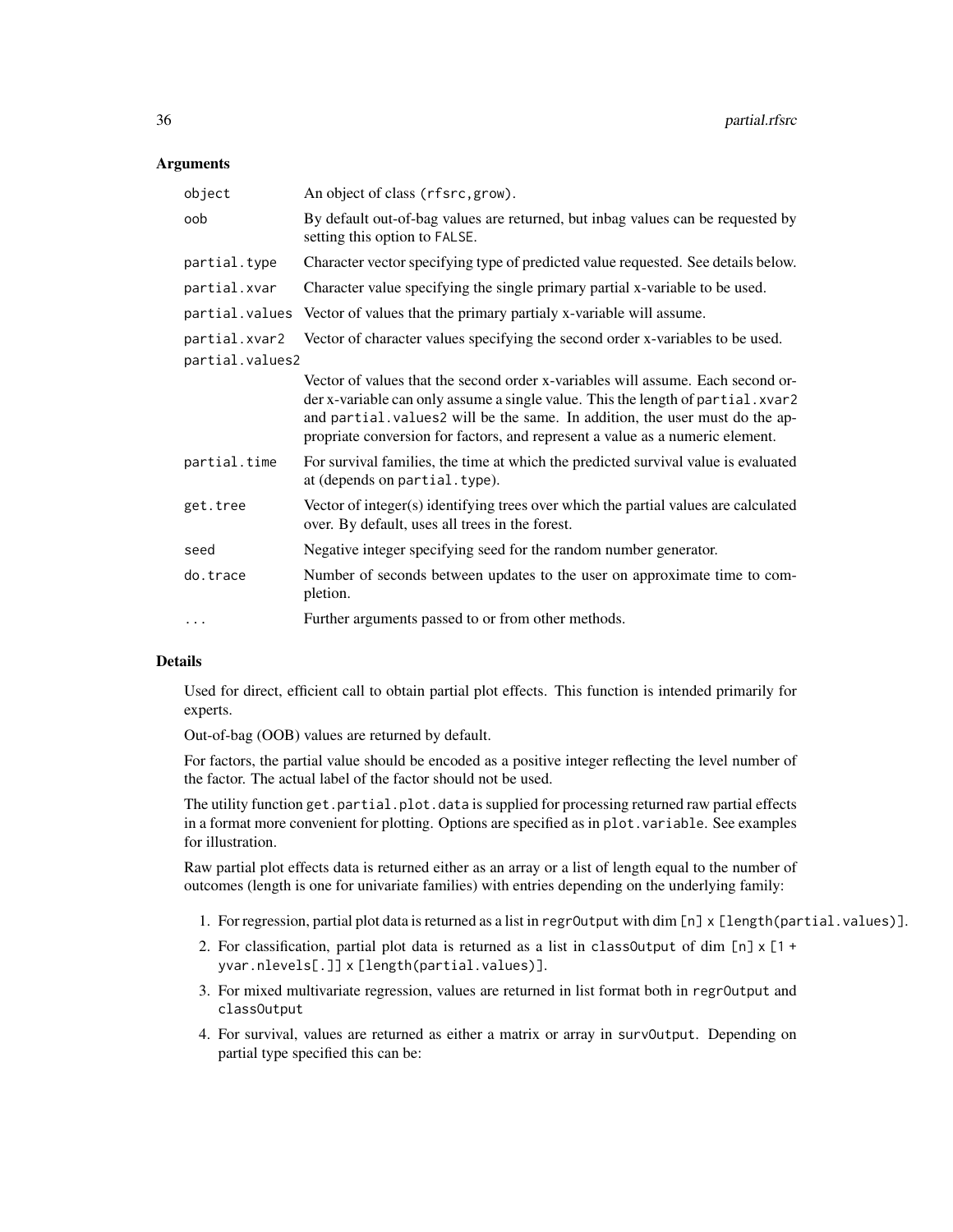#### partial.rfsrc 37

- For partial type surv returns the survival function of dim [n] x [length(partial.time)] x [length(partial.values)].
- For partial type mort returns mortality of dim [n] x [length(partial.values)].
- For partial type chf returns the cumulative hazard function of dim [n] x [length(partial.time)] x [length(partial.values)].
- 5. For competing risks, values are returned as either a matrix or array in survOutput. Depending on the options specified this can be:
	- For partial type years. lost returns the expected number of life years lost of dim [n] x [length(event.info\$event.type)] x [length(partial.values)].
	- For partial type cif returns the cumulative incidence function of dim [n] x [length(partial.time)] x [length(event.info\$event.type)] x [length(partial.values)].
	- For partial type chf returns the cumulative hazard function of dim [n] x [length(partial.time)] x [length(event.info\$event.type)] x [length(partial.values)].

### Author(s)

Hemant Ishwaran and Udaya B. Kogalur

### References

Ishwaran H., Kogalur U.B. (2007). Random survival forests for R, *Rnews*, 7(2):25-31.

Ishwaran H., Kogalur U.B., Blackstone E.H. and Lauer M.S. (2008). Random survival forests, *Ann. App. Statist.*, 2:841-860.

#### See Also

[plot.variable.rfsrc](#page-49-0)

```
## ------------------------------------------------------------
##
## regression
##
## ------------------------------------------------------------
airq.obj \leq rfsrc(Ozone \sim ., data = airquality)
## partial effect for wind
partial.obj <- partial(airq.obj,
                  partial.xvar = "Wind",
                  partial.values = airq.obj$xvar$Wind)
pdta <- get.partial.plot.data(partial.obj)
## plot partial values
plot(pdta$x, pdta$yhat, type = "b", pch = 16,
      xlab = "wind", ylab = "partial effect of wind")
```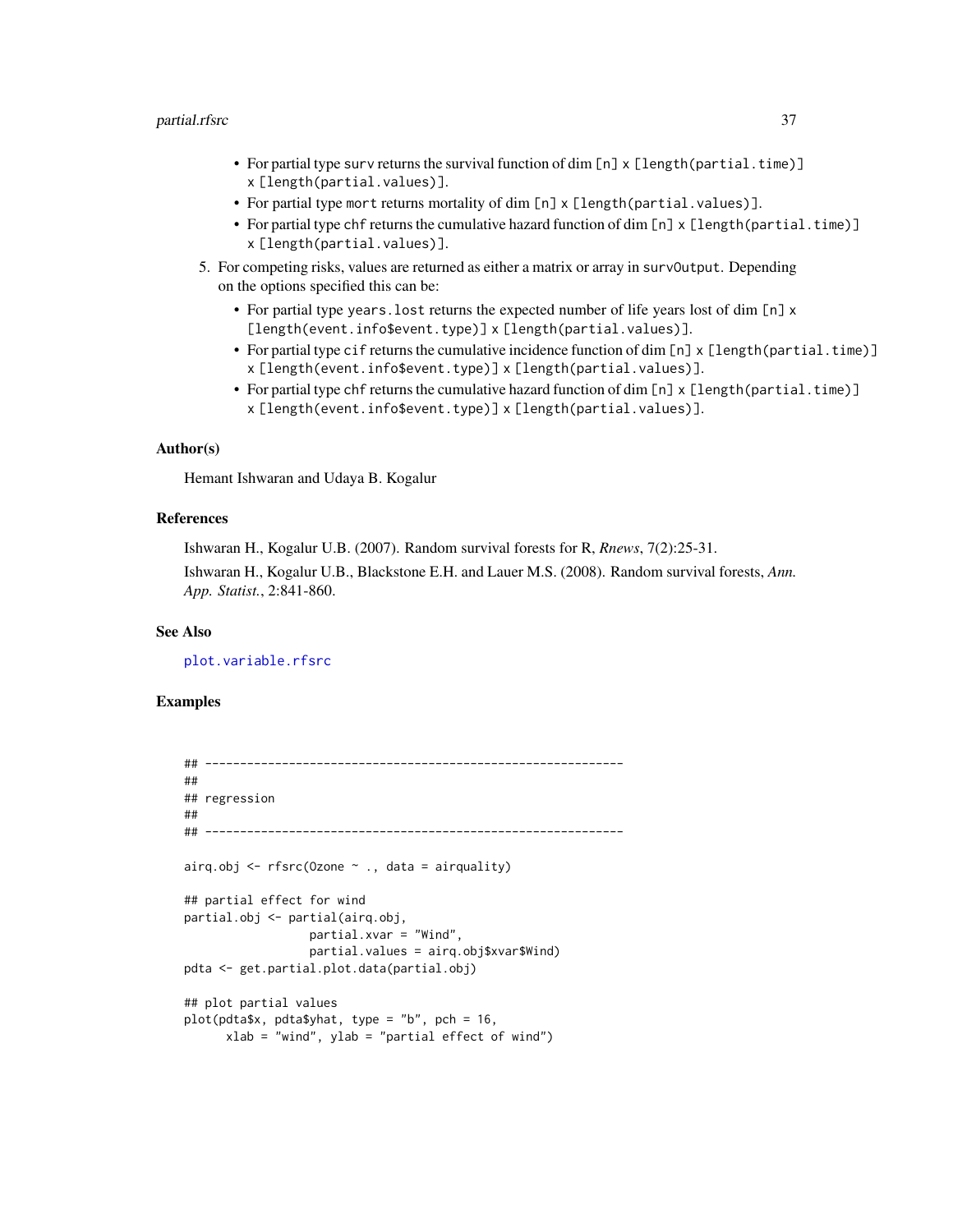```
## ------------------------------------------------------------
##
## regression: partial effects for two variables simultaneously
##
## ------------------------------------------------------------
airq.obj \leq rfsrc(Ozone \sim ., data = airquality)
## specify wind and temperature values of interest
wind <- sort(unique(airq.obj$xvar$Wind))
temp <- sort(unique(airq.obj$xvar$Temp))
## partial effect for wind, for a given temp
pdta <- do.call(rbind, lapply(temp, function(x2) {
  o <- partial(airq.obj,
         partial.xvar = "Wind", partial.xvar2 = "Temp",
         partial.values = wind, partial.values2 = x2)
  cbind(wind, x2, get.partial.plot.data(o)$yhat)
}))
pdta <- data.frame(pdta)
colnames(pdta) <- c("wind", "temp", "effectSize")
## coplot of partial effect of wind and temp
coplot(effectSize \sim wind|temp, pdta, pch = 16, overlap = 0)
## ------------------------------------------------------------
##
## regression: partial effects for three variables simultaneously
## (can be slow, so modify accordingly)
##
## ------------------------------------------------------------
n < -1000x \le matrix(rnorm(n * 3), ncol = 3)
y \le x[, 1] + x[, 1] * x[, 2] + x[, 1] * x[, 3]o \leftarrow \text{rfsrc}(y \sim ., \text{ data} = \text{ data}.\text{frame}(y = y, x))## define target x values
x1 \leq -\text{seq}(-3, 3, \text{length} = 40)x2 \le -x3 \le -\text{seq}(-3, 3, \text{ length} = 10)## extract second order partial effects
pdta <- do.call(rbind,
          lapply(x3, function(x3v) {
            cat("outer loop x3 = ", x3v, "\\n")do.call(rbind,lapply(x2, function(x2v) {
              o <- partial(o,
                       partial.xvar = "X1",
                       partial.values = x1,
                       partial.xvar2 = c("X2", "X3"),
                       partial.values2 = c(x2v, x3v))cbind(x1, x2v, x3v, get.partial.plot.data(o)$yhat)
```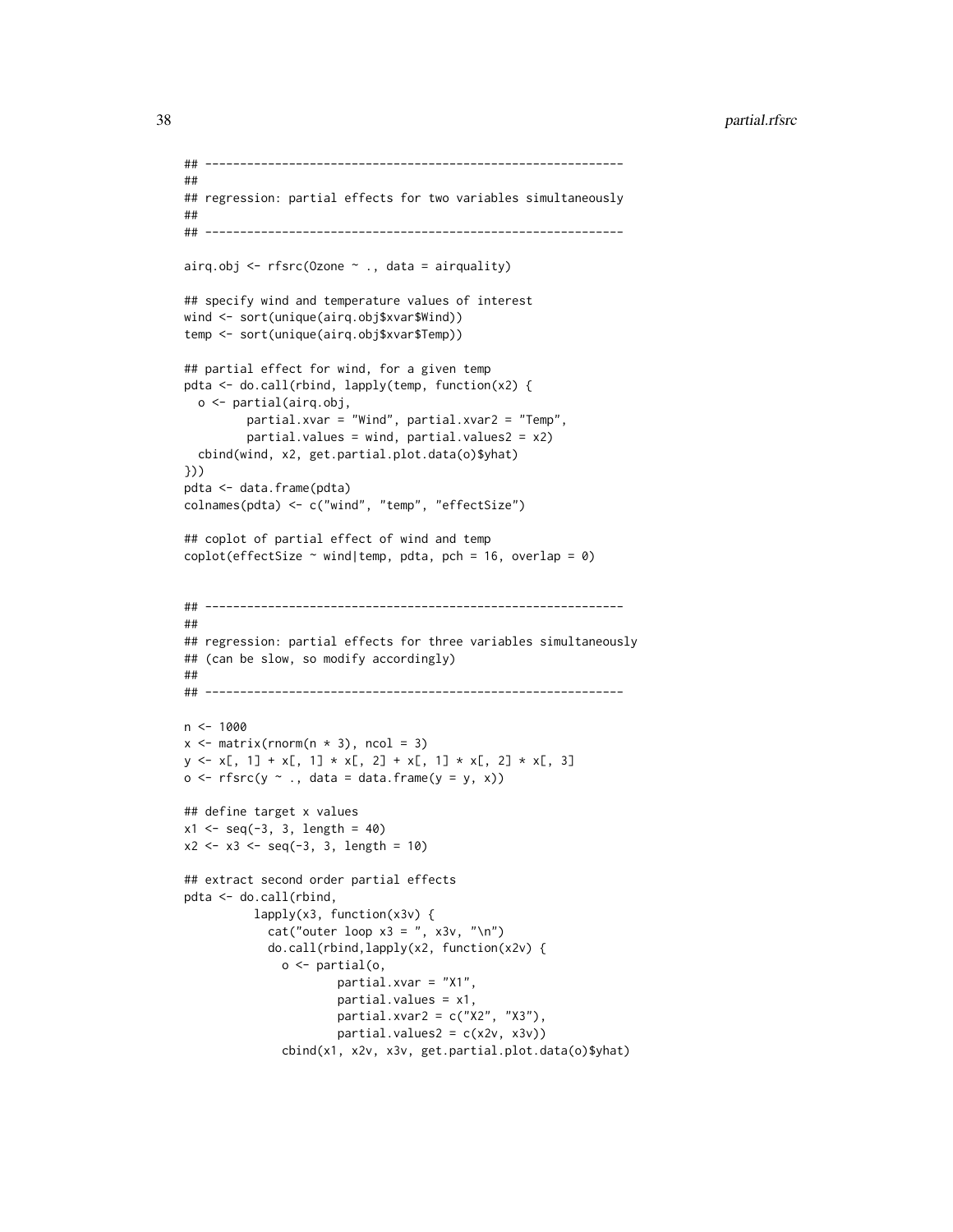## partial.rfsrc 39

```
}))
          }))
pdta <- data.frame(pdta)
\text{colnames}(\text{pdta}) \leq c("x1", "x2", "x3", "effectSize")## coplot of partial effects
coplot(effectSize \sim x1|x2*x3, pdta, pch = 16, overlap = 0)
## ------------------------------------------------------------
##
## classification
##
## ------------------------------------------------------------
iris.obj <- rfsrc(Species ~., data = iris)
## partial effect for sepal length
partial.obj <- partial(iris.obj,
                  partial.xvar = "Sepal.Length",
                  partial.values = iris.obj$xvar$Sepal.Length)
## extract partial effects for each species outcome
pdta1 <- get.partial.plot.data(partial.obj, target = "setosa")
pdta2 <- get.partial.plot.data(partial.obj, target = "versicolor")
pdta3 <- get.partial.plot.data(partial.obj, target = "virginica")
## plot the results
par(mfrow=c(1,1))
plot(pdta1$x, pdta1$yhat, type="b", pch = 16,
     xlab = "sepal length", ylab = "adjusted probability",
     ylim = range(pdta1$yhat,pdta2$yhat,pdta3$yhat))
points(pdta2$x, pdta2$yhat, col = 2, type = "b", pch = 16)
points(pdta3$x, pdta3$yhat, col = 4, type = "b", pch = 16)
legend("topleft", legend=levels(iris.obj$yvar), fill = c(1, 2, 4))
## ------------------------------------------------------------
##
## survival
##
## ------------------------------------------------------------
data(veteran, package = "randomForestSRC")
v.obj <- rfsrc(Surv(time,status)~., veteran, nsplit = 10, ntree = 100)
## partial effect of age on mortality
partial.obj <- partial(v.obj,
 partial.type = "mort",
 partial.xvar = "age",
 partial.values = v.obj$xvar$age,
 partial.time = v.obj$time.interest)
pdta <- get.partial.plot.data(partial.obj)
```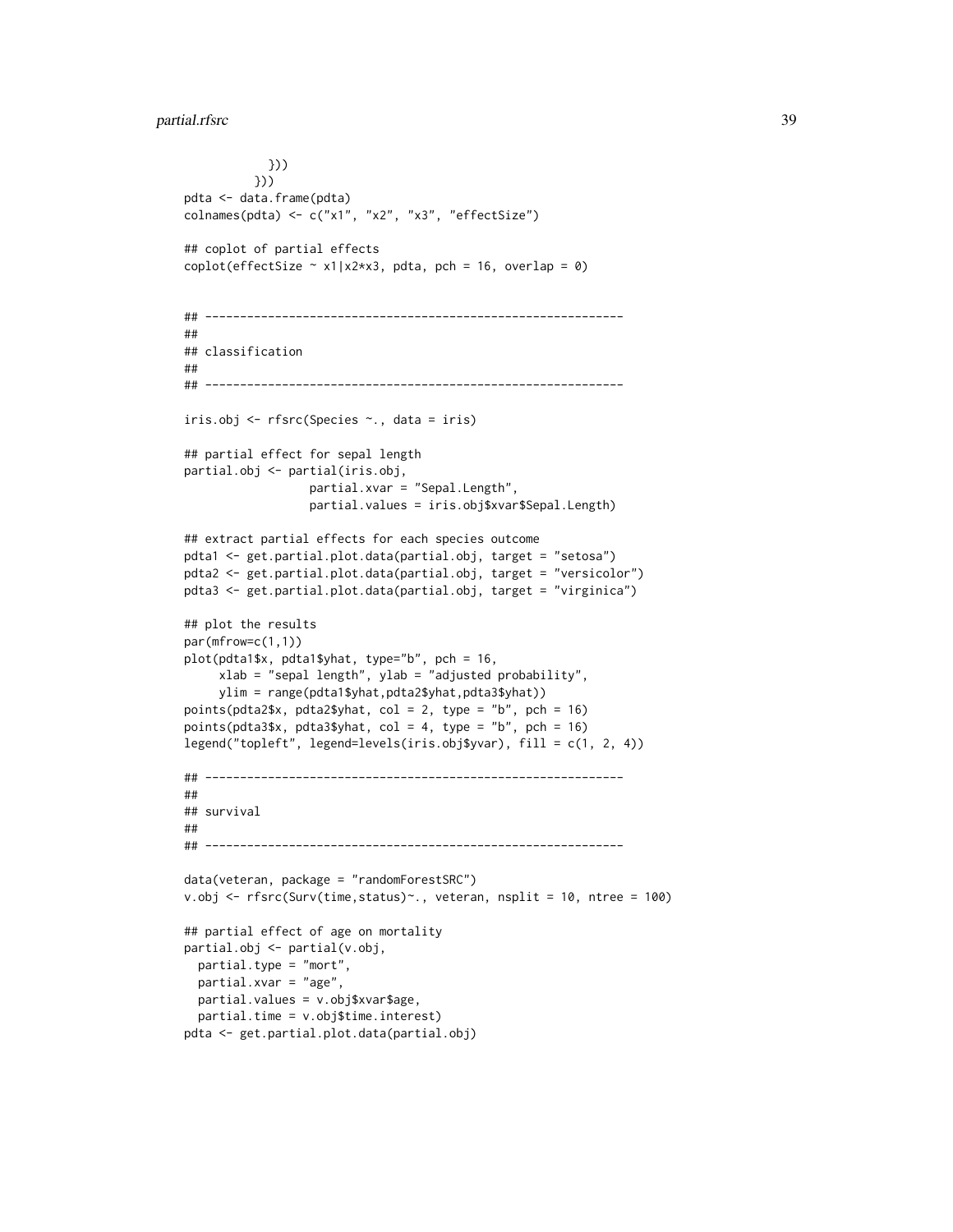```
plot(lowess(pdta$x, pdta$yhat, f = 1/3),
   type = "l", xlab = "age", ylab = "adjusted mortality")## partial effects of karnofsky score on survival
karno <- quantile(v.obj$xvar$karno)
partial.obj <- partial(v.obj,
 partial.type = "surv",
 partial.xvar = "karno",
 partial.values = karno,
 partial.time = v.obj$time.interest)
pdta <- get.partial.plot.data(partial.obj)
matplot(pdta$partial.time, t(pdta$yhat), type = "l", lty = 1,xlab = "time", ylab = "karnofsky adjusted survival")
legend("topright", legend = paste0("karnofsky = ", karno), fill = 1:5)
## ------------------------------------------------------------
##
## competing risk
##
## ------------------------------------------------------------
data(follic, package = "randomForestSRC")
follic.obj <- rfsrc(Surv(time, status) \sim ., follic, nsplit = 3, ntree = 100)
## partial effect of age on years lost
partial.obj <- partial(follic.obj,
 partial.type = "years.lost",
 partial.xvar = "age",
 partial.values = follic.obj$xvar$age,
 partial.time = follic.obj$time.interest)
pdta1 <- get.partial.plot.data(partial.obj, target = 1)
pdta2 <- get.partial.plot.data(partial.obj, target = 2)
par(mfrow=c(2,2))
plot(lowess(pdta1$x, pdta1$yhat),
   type = "l", xlab = "age", ylab = "adjusted years lost relapse")
plot(lowess(pdta2$x, pdta2$yhat),
   type = "1", xlab = "age", ylab = "adjusted years lost death")
## partial effect of age on cif
partial.obj <- partial(follic.obj,
 partial.type = "cif",
 partial.xvar = "age",
 partial.values = quantile(follic.obj$xvar$age),
 partial.time = follic.obj$time.interest)
pdta1 <- get.partial.plot.data(partial.obj, target = 1)
pdta2 <- get.partial.plot.data(partial.obj, target = 2)
matplot(pdta1$partial.time, t(pdta1$yhat), type = "l", lty = 1,
     xlab = "time", ylab = "age adjusted cif for relapse")
```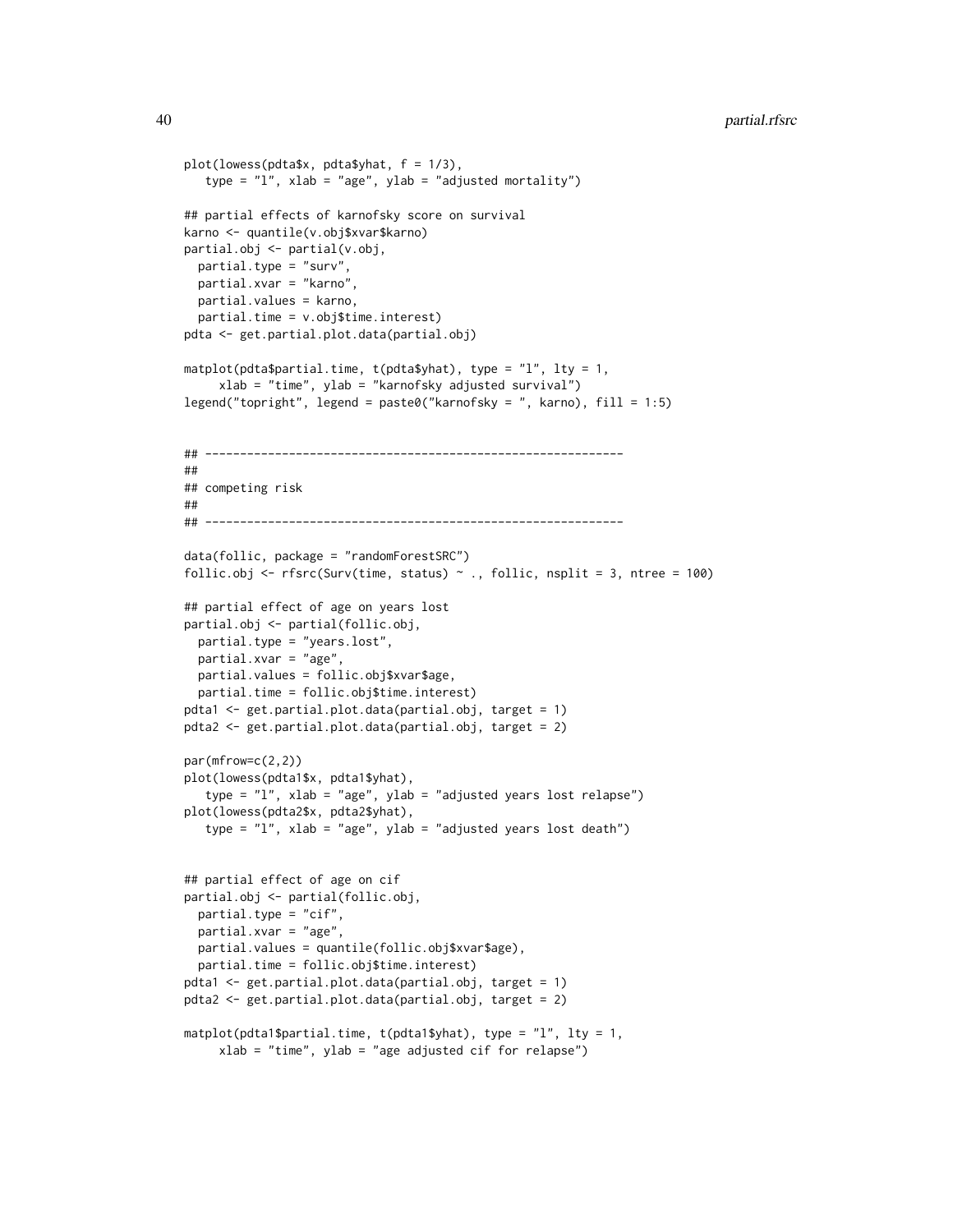```
matplot(pdta2$partial.time, t(pdta2$yhat), type = "l", lty = 1,
     xlab = "time", ylab = "age adjusted cif for death")
## ------------------------------------------------------------
##
## multivariate mixed outcomes
##
## ------------------------------------------------------------
mtcars2 <- mtcars
mtcars2$carb <- factor(mtcars2$carb)
mtcars2$cyl <- factor(mtcars2$cyl)
mtcars.mix <- rfsrc(Multivar(carb, mpg, cyl) ~ ., data = mtcars2)
## partial effect of displacement for each the three-outcomes
partial.obj <- partial(mtcars.mix,
                  partial.xvar = "disp",
                  partial.values = mtcars.mix$xvar$disp)
pdta1 <- get.partial.plot.data(partial.obj, m.target = "carb")
pdta2 <- get.partial.plot.data(partial.obj, m.target = "mpg")
pdta3 <- get.partial.plot.data(partial.obj, m.target = "cyl")
par(mfrow=c(2,2))
plot(lowess(pdta1$x, pdta1$yhat), type = "l", xlab="displacement", ylab="carb")
plot(lowess(pdta2$x, pdta2$yhat), type = "l", xlab="displacement", ylab="mpg")
plot(lowess(pdta3$x, pdta3$yhat), type = "l", xlab="displacement", ylab="cyl")
```
pbc *Primary Biliary Cirrhosis (PBC) Data*

#### Description

Data from the Mayo Clinic trial in primary biliary cirrhosis (PBC) of the liver conducted between 1974 and 1984. A total of 424 PBC patients, referred to Mayo Clinic during that ten-year interval, met eligibility criteria for the randomized placebo controlled trial of the drug D-penicillamine. The first 312 cases in the data set participated in the randomized trial and contain largely complete data.

### Source

Flemming and Harrington, 1991, Appendix D.1.

#### References

Flemming T.R and Harrington D.P., (1991) *Counting Processes and Survival Analysis.* New York: Wiley.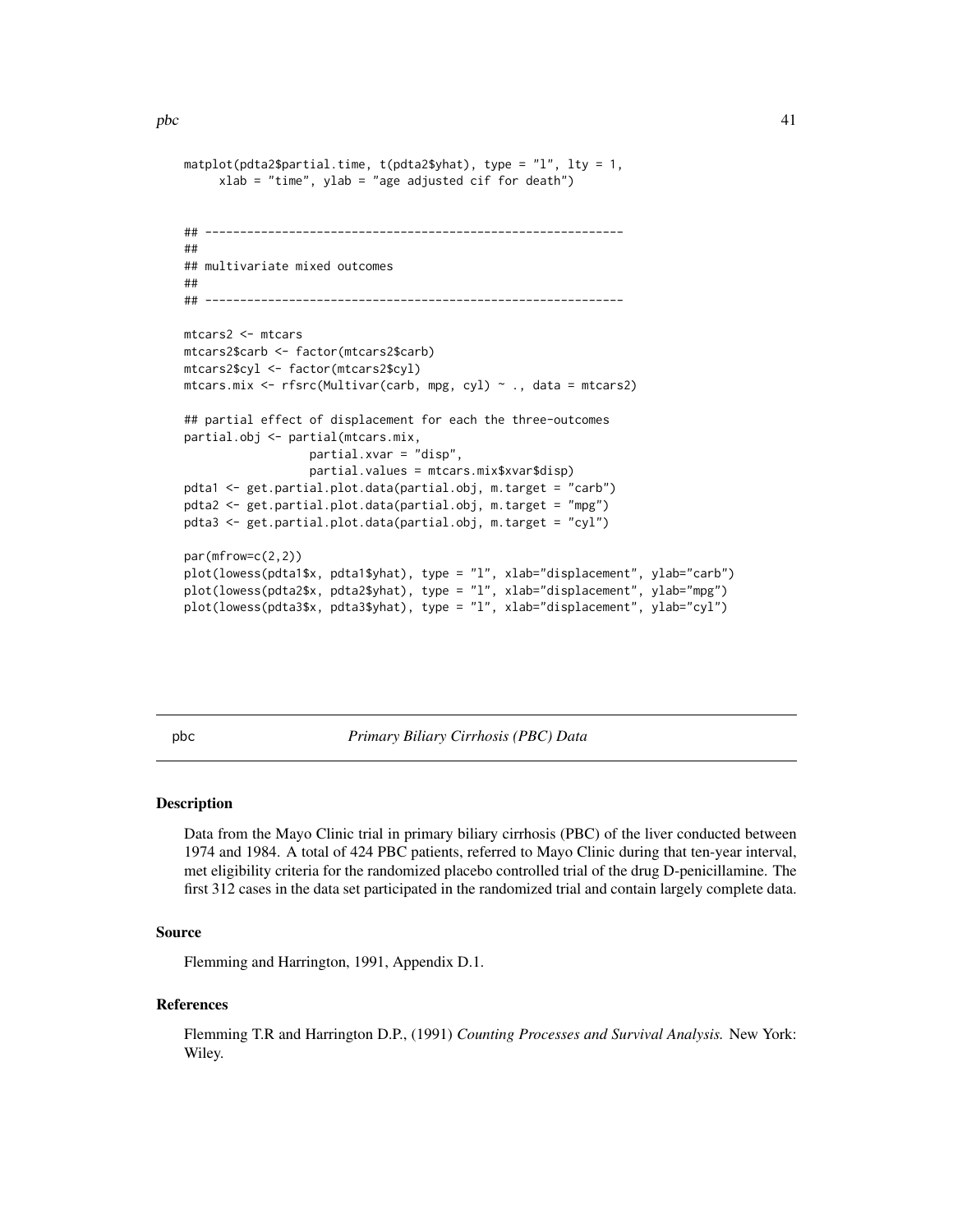### Examples

```
data(pbc, package = "randomForestSRC")
pbc.obj <- rfsrc(Surv(days, status) \sim ., pbc, nsplit = 3)
```
#### peakVO2 *Systolic Heart Failure Data*

#### Description

The data involve 2231 patients with systolic heart failure who underwent cardiopulmonary stress testing at the Cleveland Clinic. The primary end point was all-cause death. In total, 39 variables were measured for each patient, including baseline clinical values and exercise stress test results. A key variable of interest is peak VO2 (mL/kg per min), the peak respiratory exchange ratio. More details regarding the data can be found in Hsich et al. (2011).

#### References

Hsich E., Gorodeski E.Z.,Blackstone E.H., Ishwaran H. and Lauer M.S. (2011). Identifying important risk factors for survival in systolic heart failure patients using random survival forests. Circulation: Cardio. Qual. Outcomes, 4(1), 39-45.

```
## load the data
data(peakVO2, package = "randomForestSRC")
## random survival forest analysis
o <- rfsrc(Surv(ttodead, died)~., peakVO2)
print(o)
## partial effect of peak V02 on mortality
partial.o <- partial(o,
      partial.type = "mort",
       partial.xvar = "peak.vo2",
       partial.values = o$xvar$peak.vo2,
       partial.time = o$time.interest)
pdta.m <- get.partial.plot.data(partial.o)
## partial effect of peak V02 on survival
pvo2 <- quantile(o$xvar$peak.vo2)
partial.o <- partial(o,
       partial.type = "surv",
       partial.xvar = "peak.vo2",
       partial.values = pvo2,
       partial.time = o$time.interest)
```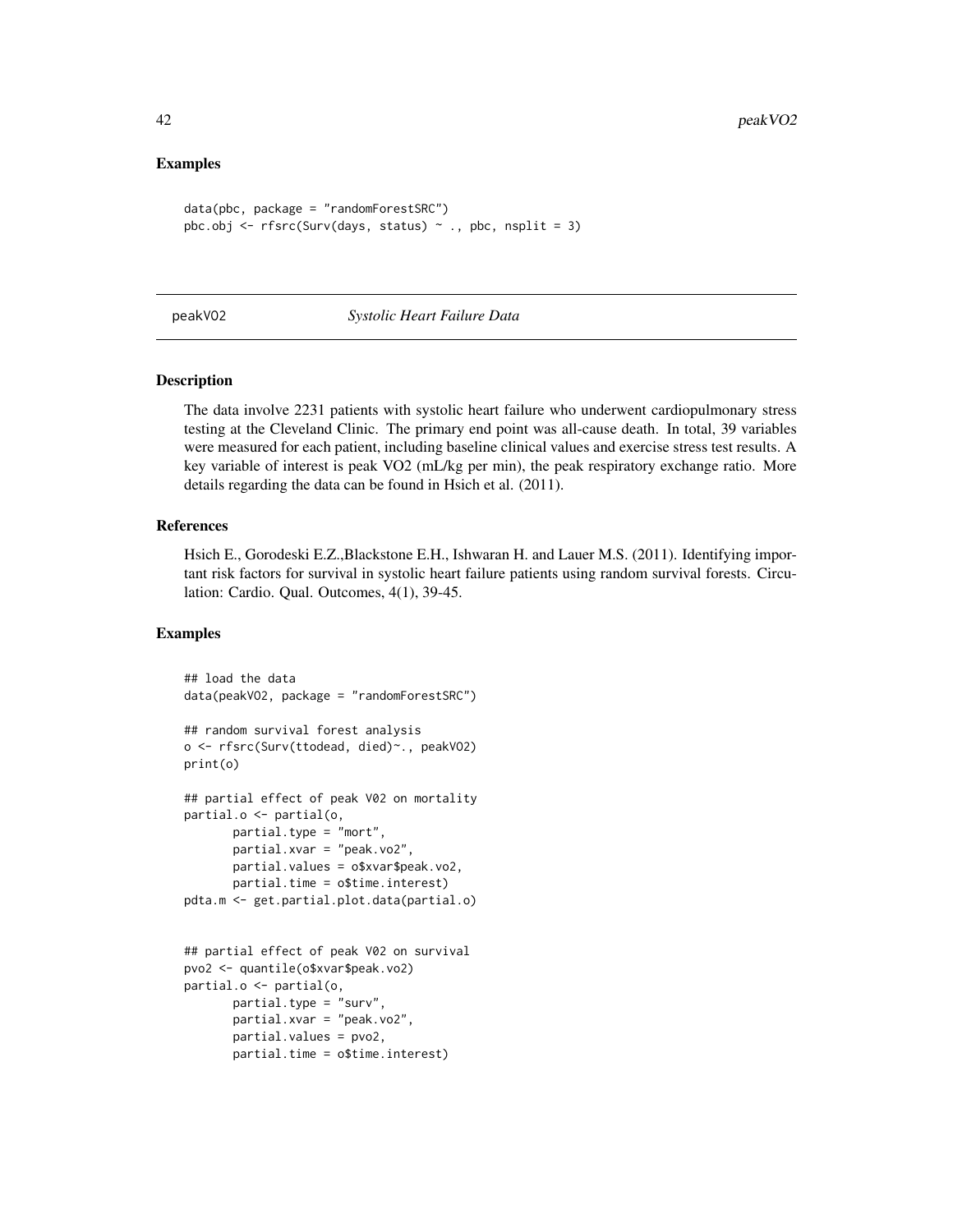```
pdta.s <- get.partial.plot.data(partial.o)
## compare the two plots
par(mfrow=c(1,2))
plot(lowess(pdta.m$x, pdta.m$yhat, f = 2/3),
     type = "l", xlab = "peak VO2", ylab = "adjusted mortality")
rug(o$xvar$peak.vo2)
matplot(pdta.s$partial.time, t(pdta.s$yhat), type = "l", lty = 1,
          xlab = "years", ylab = "peak VO2 adjusted survival")
legend("bottomleft", legend = paste0("peak VO2 = ", pvo2),
      bty = "n", cex = .75, fill = 1:5)
```
<span id="page-42-0"></span>plot.competing.risk.rfsrc *Plots for Competing Risks*

#### Description

Plot useful summary curves from a random survival forest competing risk analysis.

#### Usage

```
## S3 method for class 'rfsrc'
plot.competing.risk(x, plots.one.page = FALSE, ...)
```
#### Arguments

| x        | An object of class (rfsrc, grow) or (rfsrc, predict). |
|----------|-------------------------------------------------------|
|          | plots one page Should plots be placed on one page?    |
| $\cdots$ | Further arguments passed to or from other methods.    |

#### Details

Given a random survival forest object from a competing risk analysis (Ishwaran et al. 2014), plots from top to bottom, left to right: (1) cause-specific cumulative hazard function (CSCHF) for each event, (2) cumulative incidence function (CIF) for each event, and (3) continuous probability curves (CPC) for each event (Pepe and Mori, 1993).

Does not apply to right-censored data. Whenever possible, out-of-bag (OOB) values are displayed.

### Author(s)

Hemant Ishwaran and Udaya B. Kogalur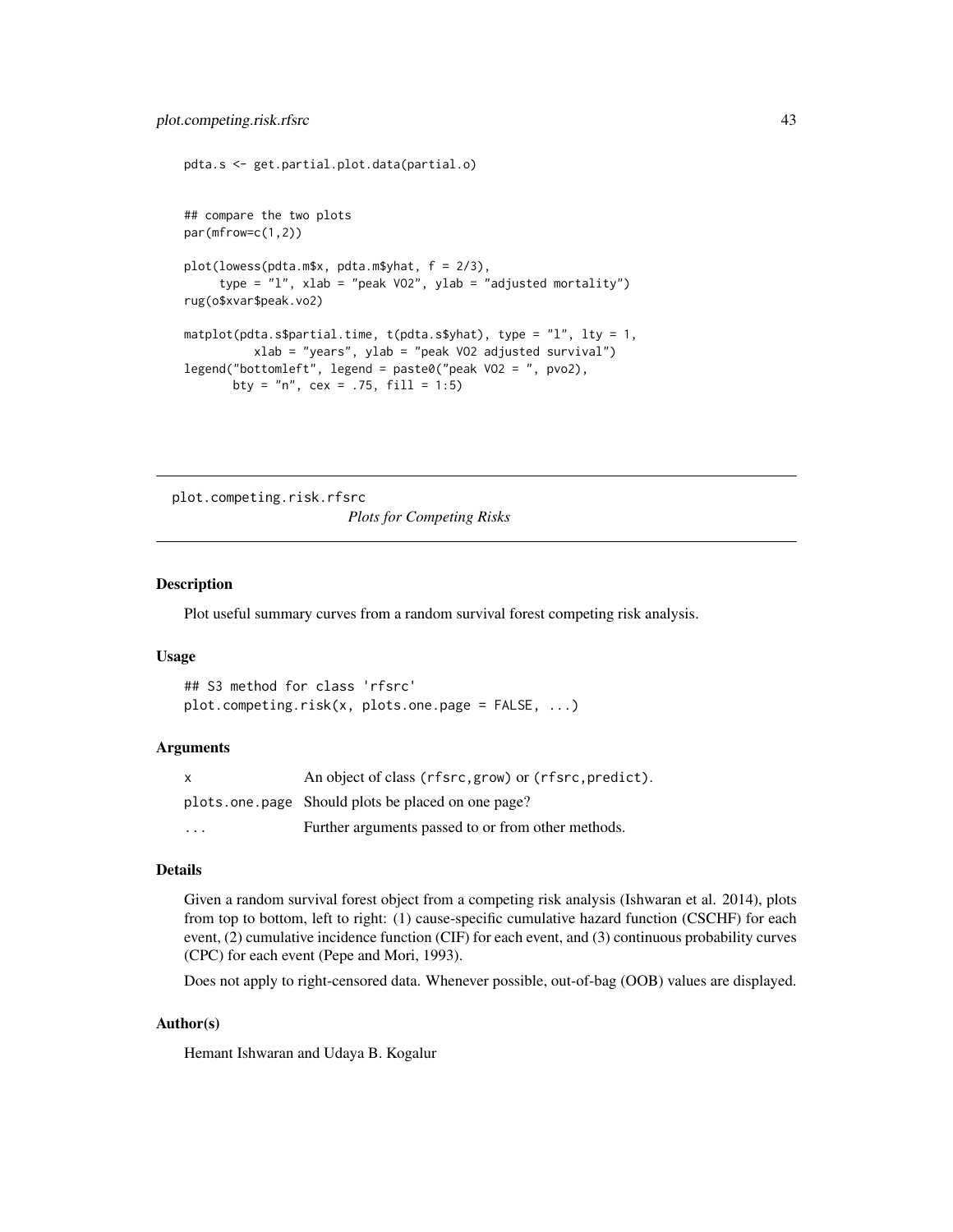#### References

Ishwaran H., Gerds T.A., Kogalur U.B., Moore R.D., Gange S.J. and Lau B.M. (2014). Random survival forests for competing risks. *Biostatistics*, 15(4):757-773.

Pepe, M.S. and Mori, M., (1993). Kaplan-Meier, marginal or conditional probability curves in summarizing competing risks failure time data? *Statistics in Medicine*, 12(8):737-751.

#### See Also

[follic](#page-8-0), [hd](#page-13-0), [rfsrc](#page-69-0), [wihs](#page-124-0)

#### Examples

```
## ------------------------------------------------------------
## follicular cell lymphoma
## ------------------------------------------------------------
 data(follic, package = "randomForestSRC")
 follic.obj <- rfsrc(Surv(time, status) \sim ., follic, nsplit = 3, ntree = 100)
 print(follic.obj)
 plot.competing.risk(follic.obj)
## ------------------------------------------------------------
## Hodgkin's Disease
## ------------------------------------------------------------
 data(hd, package = "randomForestSRC")
 hd.obj <- rfsrc(Surv(time, status) \sim ., hd, nsplit = 3, ntree = 100)
 print(hd.obj)
 plot.competing.risk(hd.obj)
## ------------------------------------------------------------
## competing risk analysis of pbc data from the survival package
## events are transplant (1) and death (2)
## ------------------------------------------------------------
if (library("survival", logical.return = TRUE)) {
  data(pbc, package = "survival")
  pbc$id <- NULL
  plot.competing.risk(rfsrc(Surv(time, status) ~ ., pbc))
}
```
plot.quantreg.rfsrc *Plot Quantiles from Quantile Regression Forests*

#### Description

Plots quantiles obtained from a quantile regression forest. Additionally insets the continuous rank probability score (crps), a useful diagnostic of accuracy.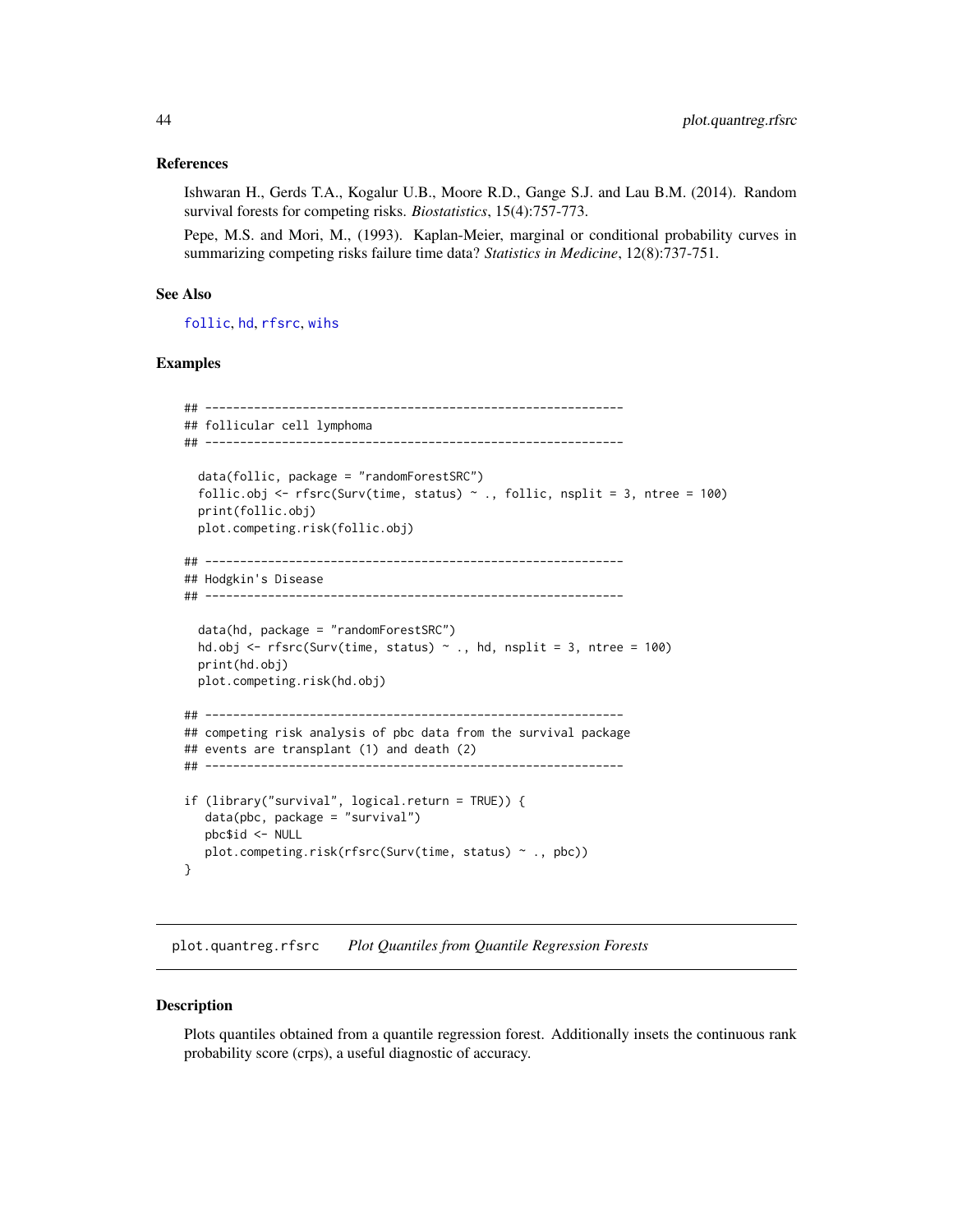#### plot.rfsrc 45

## Usage

```
## S3 method for class 'rfsrc'
plot.quantreg(x, prbl = .25, prbl = .75,
   m.target = NULL, crps = TRUE, subset = NULL, ...)
```
## Arguments

| X         | A quantile regression object obtained from calling quantreg.                                                                                            |
|-----------|---------------------------------------------------------------------------------------------------------------------------------------------------------|
| prbL      | Lower quantile (preferably $\lt$ .5).                                                                                                                   |
| prbU      | Upper quantile (preferably $> .5$ ).                                                                                                                    |
| m.target  | Character value for multivariate families specifying the target outcome to be<br>used. If left unspecified, the algorithm will choose a default target. |
| crps      | Calculate crps and inset it?                                                                                                                            |
| subset    | Restricts plotted values to a subset of the data. Default is to use the entire data.                                                                    |
| $\ddotsc$ | Further arguments passed to or from other methods.                                                                                                      |
|           |                                                                                                                                                         |

# Author(s)

Hemant Ishwaran and Udaya B. Kogalur

#### See Also

[quantreg.rfsrc](#page-64-0)

<span id="page-44-0"></span>plot.rfsrc *Plot Error Rate and Variable Importance from a RF-SRC analysis*

## Description

Plot out-of-bag (OOB) error rates and variable importance (VIMP) from a RF-SRC analysis. This is the default plot method for the package.

## Usage

```
## S3 method for class 'rfsrc'
plot(x, m.target = NULL,plots.one.page = TRUE, sorted = TRUE, verbose = TRUE, ...)
```
### Arguments

| $\mathsf{x}$ | An object of class (rfsrc, grow), (rfsrc, synthetic), or (rfsrc, predict).                                                                              |
|--------------|---------------------------------------------------------------------------------------------------------------------------------------------------------|
| m.target     | Character value for multivariate families specifying the target outcome to be<br>used. If left unspecified, the algorithm will choose a default target. |
|              | plots one page Should plots be placed on one page?                                                                                                      |
| sorted       | Should variables be sorted by importance values?                                                                                                        |
| verbose      | Should VIMP be printed?                                                                                                                                 |
| $\cdot$      | Further arguments passed to or from other methods.                                                                                                      |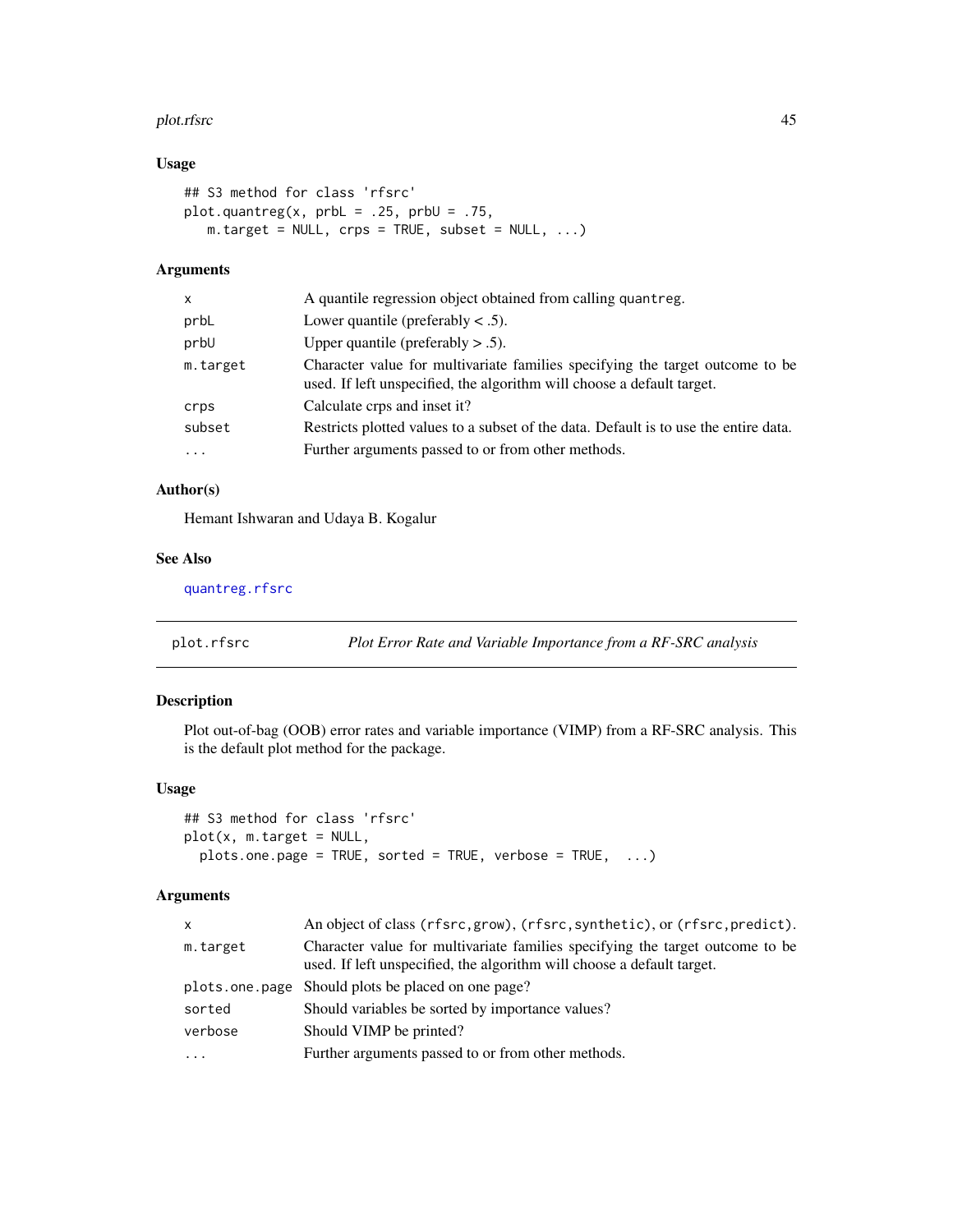#### Details

Plot cumulative OOB error rates as a function of number of trees and variable importance (VIMP) if available. Note that the default settings are now such that the error rate is no longer calculated on every tree and VIMP is only calculated if requested. To get OOB error rates for ever tree, use the option block.size = 1 when growing or restoring the forest. Likewise, to view VIMP, use the option importance when growing or restoring the forest.

### Author(s)

Hemant Ishwaran and Udaya B. Kogalur

### References

Breiman L. (2001). Random forests, *Machine Learning*, 45:5-32.

Ishwaran H. and Kogalur U.B. (2007). Random survival forests for R, *Rnews*, 7(2):25-31.

```
## ------------------------------------------------------------
## classification example
## ------------------------------------------------------------
iris.obj <- rfsrc(Species ~ ., data = iris,
     block.size = 1, importance = TRUE)
plot(iris.obj)
## ------------------------------------------------------------
## competing risk example
## ------------------------------------------------------------
## use the pbc data from the survival package
## events are transplant (1) and death (2)
if (library("survival", logical.return = TRUE)) {
  data(pbc, package = "survival")
  pbc$id <- NULL
  plot(rfsrc(Surv(time, status) ~ ~ ., pbc, block.size = 1))}
## ------------------------------------------------------------
## multivariate mixed forests
## ------------------------------------------------------------
mtcars.new <- mtcars
mtcars.new$cyl <- factor(mtcars.new$cyl)
mtcars.new$carb <- factor(mtcars.new$carb, ordered = TRUE)
mv.obj <- rfsrc(cbind(carb, mpg, cyl) ~., data = mtcars.new, block.size = 1)
plot(mv.obj, m.target = "carb")
plot(mv.obj, m.target = "mpg")
plot(mv.obj, m.target = "cyl")
```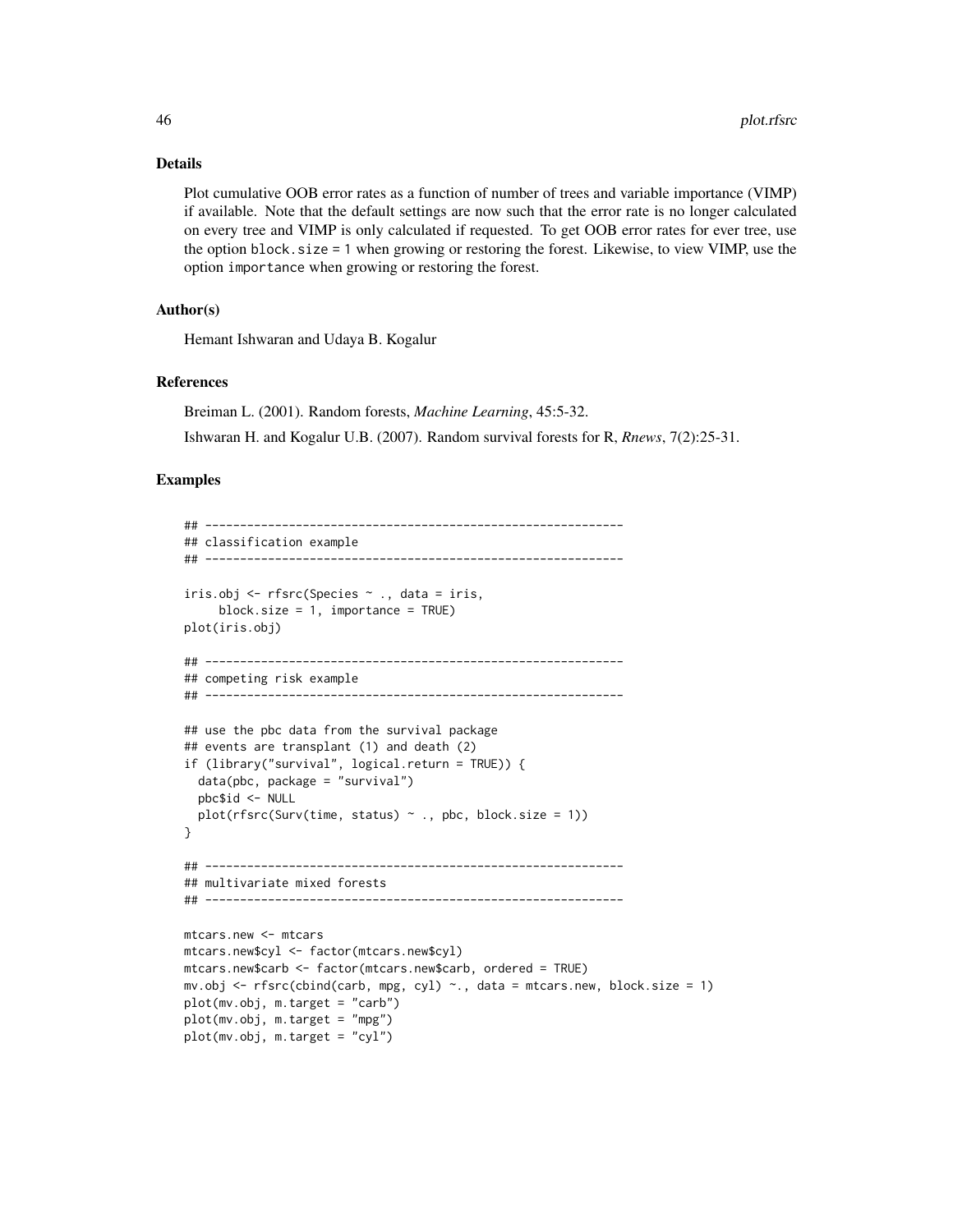plot.subsample.rfsrc *Plot Subsampled VIMP Confidence Intervals*

### Description

Plots VIMP (variable importance) confidence regions obtained from subsampling a forest.

## Usage

```
## S3 method for class 'rfsrc'
plot.subsample(x, alpha = .01, xvar.names,
standardize = TRUE, normal = TRUE, jknife = TRUE,
 target, m.target = NULL, pmax = 75, main = "", ...)
```
## Arguments

| X           | An object obtained from calling subample.                                                                                                                                                                                                                                                                                                            |
|-------------|------------------------------------------------------------------------------------------------------------------------------------------------------------------------------------------------------------------------------------------------------------------------------------------------------------------------------------------------------|
| alpha       | Desired level of significance.                                                                                                                                                                                                                                                                                                                       |
| xvar.names  | Names of the x-variables to be used. If not specified all variables used.                                                                                                                                                                                                                                                                            |
| standardize | Standardize VIMP? For regression families, VIMP is standardized by dividing<br>by the variance and then multipled by 100. For all other families, VIMP is scaled<br>by $100.$                                                                                                                                                                        |
| normal      | Use parametric normal confidence regions or nonparametric regions? Generally,<br>parametric regions perform better.                                                                                                                                                                                                                                  |
| jknife      | Use the delete-d jackknife variance estimator?                                                                                                                                                                                                                                                                                                       |
| target      | For classification families, an integer or character value specifying the class<br>VIMP will be conditioned on (default is to use unconditional VIMP). For com-<br>peting risk families, an integer value between 1 and J indicating the event VIMP<br>is requested, where J is the number of event types. The default is to use the first<br>event. |
| m.target    | Character value for multivariate families specifying the target outcome to be<br>used. If left unspecified, the algorithm will choose a default target.                                                                                                                                                                                              |
| pmax        | Trims the data to this number of variables (sorted by VIMP).                                                                                                                                                                                                                                                                                         |
| main        | Title used for plot.                                                                                                                                                                                                                                                                                                                                 |
| $\cdots$    | Further arguments that can be passed to bxp.                                                                                                                                                                                                                                                                                                         |

## Details

Most of the options used by the R function bxp will work here and can be used for customization of plots. Currently the following parameters will work:

"xaxt", "yaxt", "las", "cex.axis", "col.axis", "cex.main", "col.main", "sub", "cex.sub", "col.sub", "ylab", "cex.lab", "col.lab"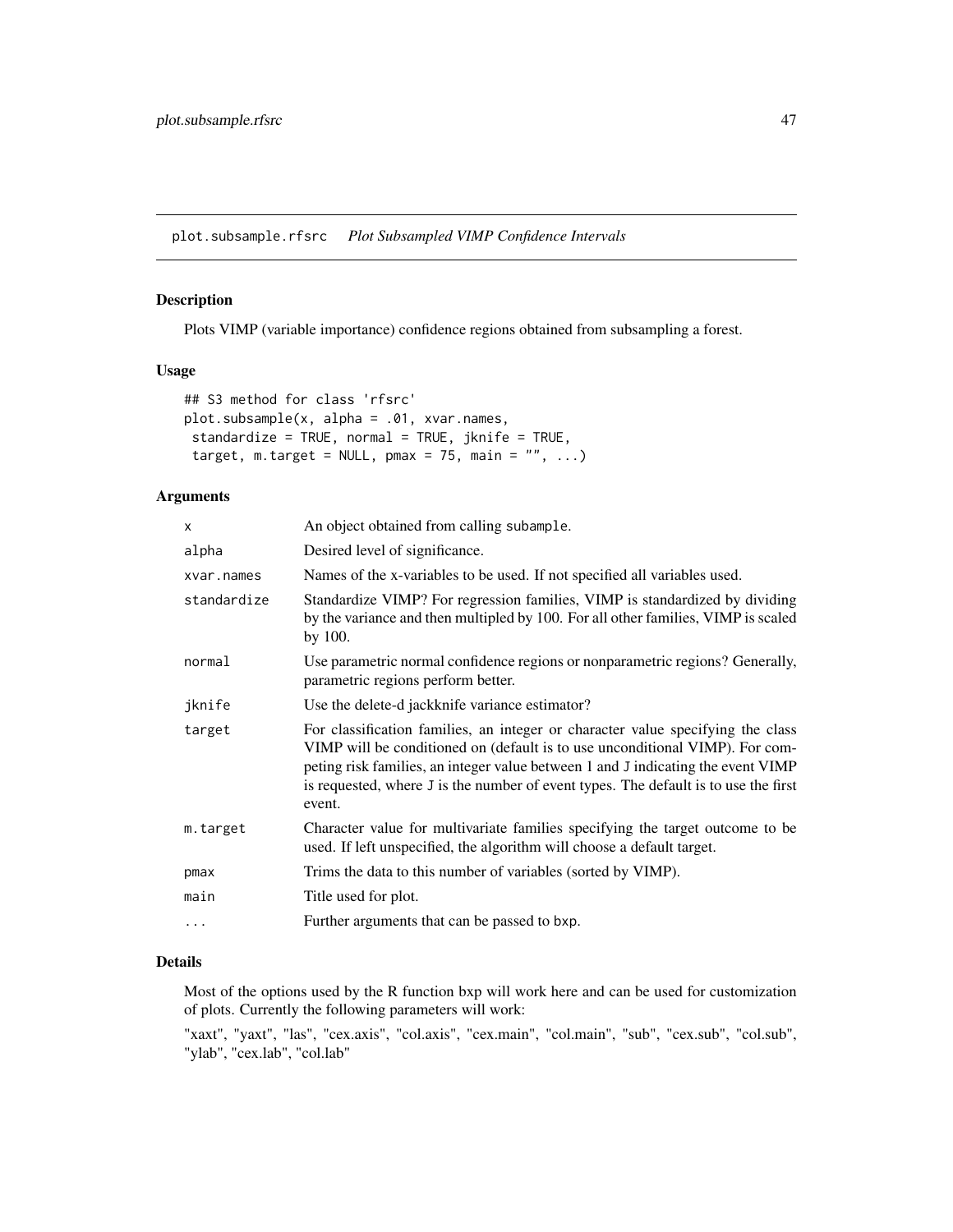### Value

Invisibly, returns the boxplot data that is plotted.

### Author(s)

Hemant Ishwaran and Udaya B. Kogalur

## References

Ishwaran H. and Lu M. (2017). Standard errors and confidence intervals for variable importance in random forest regression, classification, and survival.

Politis, D.N. and Romano, J.P. (1994). Large sample confidence regions based on subsamples under minimal assumptions. *The Annals of Statistics*, 22(4):2031-2050.

Shao, J. and Wu, C.J. (1989). A general theory for jackknife variance estimation. *The Annals of Statistics*, 17(3):1176-1197.

## See Also

[subsample.rfsrc](#page-103-0)

### Examples

```
o <- rfsrc(Ozone ~ ., airquality)
oo <- subsample(o)
plot.subsample(oo)
plot.subsample(oo, xvar.names = o$xvar.names[1:3])
plot.subsample(oo, jknife = FALSE)
plot.subsample(oo, alpha = .01)
plot(oo,cex.axis=.5)
```
<span id="page-47-0"></span>plot.survival.rfsrc *Plot of Survival Estimates*

## Description

Plot various survival estimates.

#### Usage

```
## S3 method for class 'rfsrc'
plot.survival(x, show.plots = TRUE, subset,
 collapse = FALSE, cens.model = c("km", "rfsrc"), ...
```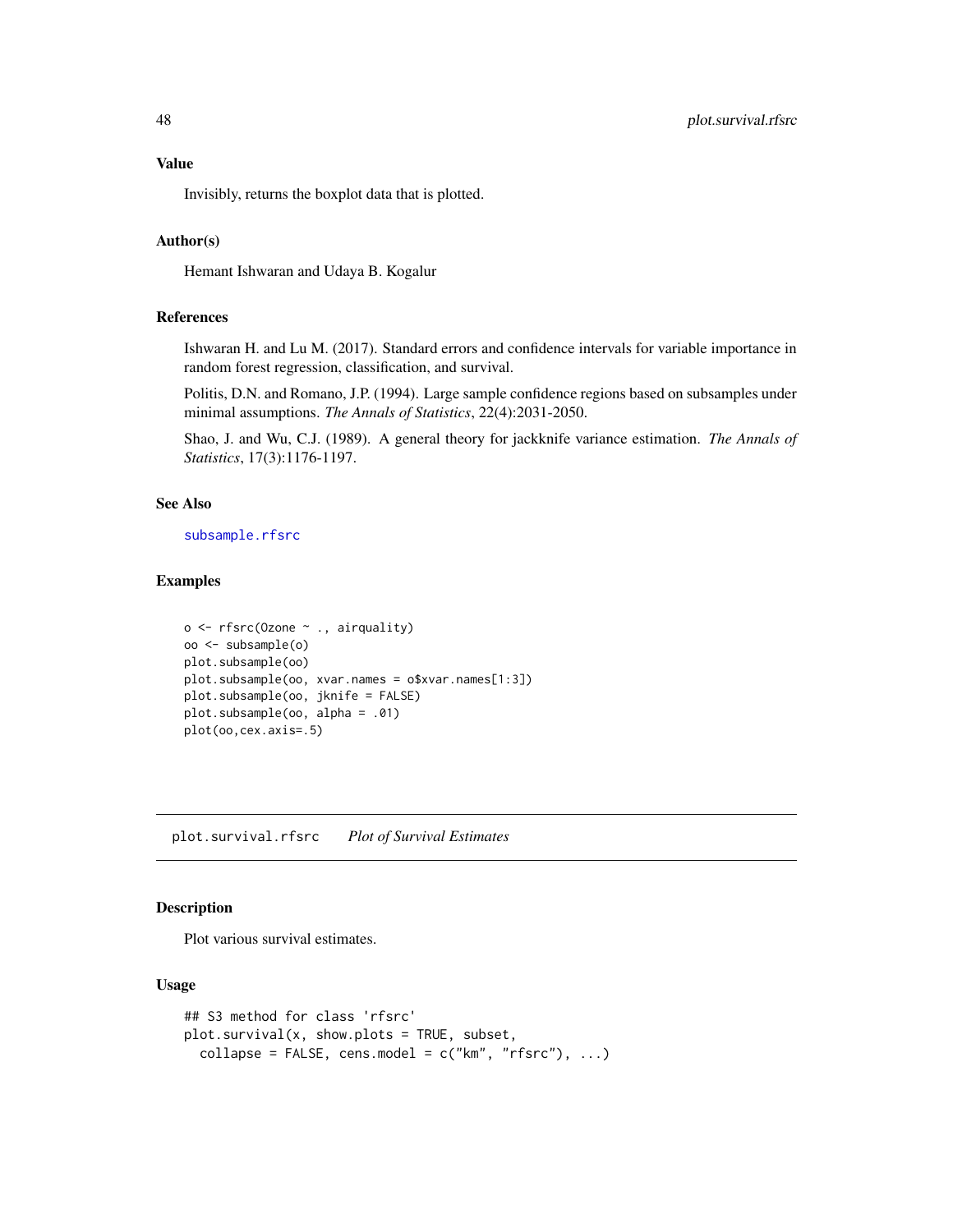## plot.survival.rfsrc 49

#### **Arguments**

| X          | An object of class (rfsrc, grow) or (rfsrc, predict).                                                                                                                                    |
|------------|------------------------------------------------------------------------------------------------------------------------------------------------------------------------------------------|
| show.plots | Should plots be displayed?                                                                                                                                                               |
| subset     | Vector indicating which cases from x we want estimates for. All cases used if<br>not specified.                                                                                          |
| collapse   | Collapse the survival function?                                                                                                                                                          |
| cens.model | Using the training data, specifies method for estimating the censoring distribu-<br>tion used in the inverse probability of censoring weights (IPCW) for calculating<br>the Brier score: |
|            | km: Uses the Kaplan-Meier estimator.<br>rfscr: Uses a censoring random survival forest estimator.                                                                                        |
| $\ddotsc$  | Further arguments passed to or from other methods.                                                                                                                                       |

#### Details

Produces the following plots (going from top to bottom, left to right):

- 1. Forest estimated survival function for each individual (thick red line is overall ensemble survival, thick green line is Nelson-Aalen estimator).
- 2. Brier score (0=perfect, 1=poor, and 0.25=guessing) stratified by ensemble mortality. Based on the IPCW method described in Gerds et al. (2006). Stratification is into 4 groups corresponding to the 0-25, 25-50, 50-75 and 75-100 percentile values of mortality. Red line is overall (non-stratified) Brier score.
- 3. Continuous rank probability score (CRPS) equal to the integrated Brier score divided by time.
- 4. Plot of mortality of each individual versus observed time. Points in blue correspond to events, black points are censored observations. Not given for prediction settings lacking survival response information.

Whenever possible, out-of-bag (OOB) values are used.

Only applies to survival families. In particular, fails for competing risk analyses. Use plot.competing.risk in such cases.

Mortality (Ishwaran et al., 2008) represents estimated risk for an individual calibrated to the scale of number of events (as a specific example, if *i* has a mortality value of 100, then if all individuals had the same x-values as *i*, we would expect an average of 100 events).

The utility function get.brier.survival can be used to extract the Brier score among other useful quantities.

### Value

Invisibly, the conditional and unconditional Brier scores, and the integrated Brier score.

## Author(s)

Hemant Ishwaran and Udaya B. Kogalur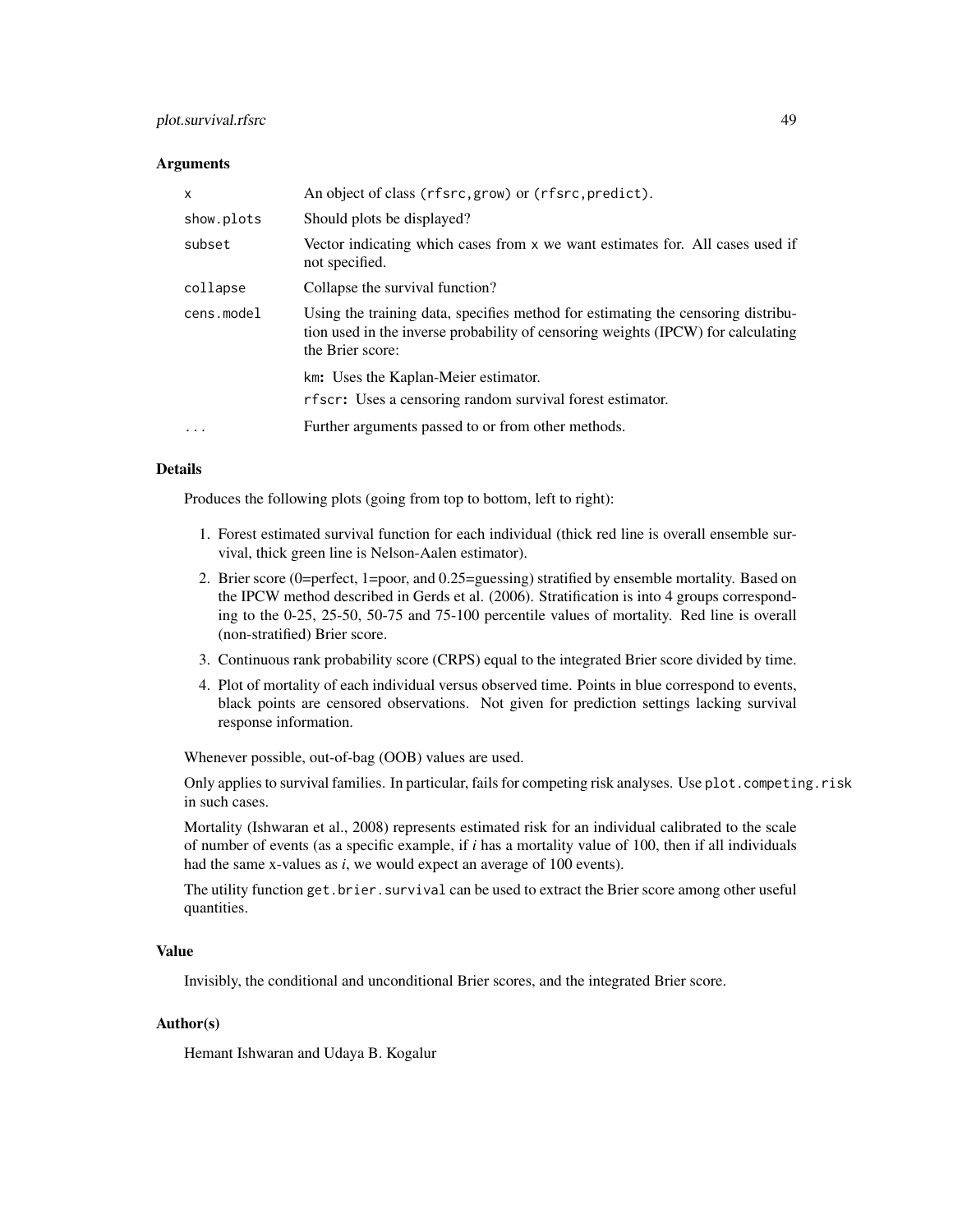#### References

Gerds T.A and Schumacher M. (2006). Consistent estimation of the expected Brier score in general survival models with right-censored event times, *Biometrical J.*, 6:1029-1040.

Graf E., Schmoor C., Sauerbrei W. and Schumacher M. (1999). Assessment and comparison of prognostic classification schemes for survival data, *Statist. in Medicine*, 18:2529-2545.

Ishwaran H. and Kogalur U.B. (2007). Random survival forests for R, *Rnews*, 7(2):25-31.

Ishwaran H., Kogalur U.B., Blackstone E.H. and Lauer M.S. (2008). Random survival forests, *Ann. App. Statist.*, 2:841-860.

#### See Also

[plot.competing.risk.rfsrc](#page-42-0), [predict.rfsrc](#page-53-0), [rfsrc](#page-69-0)

## **Examples**

```
## veteran data
data(veteran, package = "randomForestSRC")
plot.survival(rfsrc(Surv(time, status)~ ., veteran), cens.model = "rfsrc")
## pbc data
data(pbc, package = "randomForestSRC")
pbc.obj <- rfsrc(Surv(days, status) ~ ., pbc)
## use subset to focus on specific individuals
plot.survival(pbc.obj, subset = 3)
plot.survival(pbc.obj, subset = c(3, 10))
plot.survival(pbc.obj, subset = c(3, 10), collapse = TRUE)## get.brier.survival function does many nice things!
plot(get.brier.survival(pbc.obj, cens.model="km")$brier.score,type="s", col=2)
lines(get.brier.survival(pbc.obj, cens.model="rfsrc")$brier.score, type="s", col=4)
legend("bottomright", legend=c("cens.model = km", "cens.model = rfsrc"), fill=c(2,4))
```
<span id="page-49-0"></span>plot.variable.rfsrc *Plot Marginal Effect of Variables*

#### Description

Plot the marginal effect of an x-variable on the class probability (classification), response (regression), mortality (survival), or the expected years lost (competing risk). Users can select between marginal (unadjusted, but fast) and partial plots (adjusted, but slower).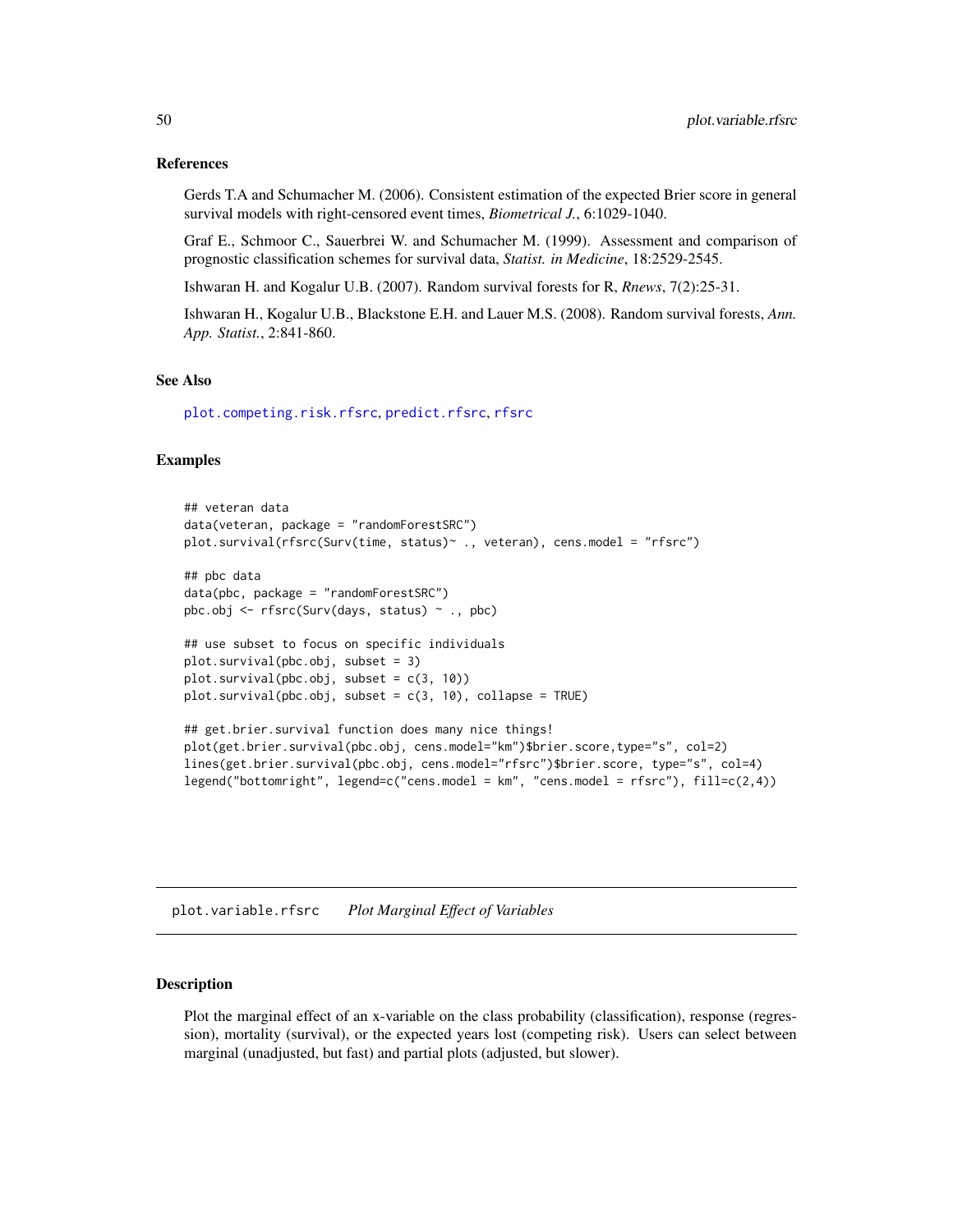plot.variable.rfsrc 51

# Usage

```
## S3 method for class 'rfsrc'
plot.variable(x, xvar.names, target,
 m.target = NULL, time, surv.type = c("mort", "rel.freq",
  "surv", "years.lost", "cif", "chf"), class.type =
 c("prob", "bayes"), partial = FALSE, oob = TRUE,show.plots = TRUE, plots.per.page = 4, granule = 5, sorted = TRUE,
 nvar, npts = 25, smooth.lines = FALSE, subset, ...)
```
## Arguments

| x            | An object of class (rfsrc, grow), (rfsrc, synthetic), or (rfsrc, plot. variable).                                                                                                                                                                                                                                           |
|--------------|-----------------------------------------------------------------------------------------------------------------------------------------------------------------------------------------------------------------------------------------------------------------------------------------------------------------------------|
| xvar.names   | Names of the x-variables to be used.                                                                                                                                                                                                                                                                                        |
| target       | For classification, an integer or character value specifying the class to focus on<br>(defaults to the first class). For competing risks, an integer value between 1 and<br>J indicating the event of interest, where J is the number of event types. The<br>default is to use the first event type.                        |
| m.target     | Character value for multivariate families specifying the target outcome to be<br>used. If left unspecified, the algorithm will choose a default target.                                                                                                                                                                     |
| time         | For survival, the time at which the predicted survival value is evaluated at (de-<br>pends on surv. type).                                                                                                                                                                                                                  |
| surv.type    | For survival, specifies the predicted value. See details below.                                                                                                                                                                                                                                                             |
| class.type   | For classification, specifies the predicted value. See details below.                                                                                                                                                                                                                                                       |
| partial      | Should partial plots be used?                                                                                                                                                                                                                                                                                               |
| oob          | OOB (TRUE) or in-bag (FALSE) predicted values.                                                                                                                                                                                                                                                                              |
| show.plots   | Should plots be displayed?                                                                                                                                                                                                                                                                                                  |
|              | plots.per.page Integer value controlling page layout.                                                                                                                                                                                                                                                                       |
| granule      | Integer value controlling whether a plot for a specific variable should be treated<br>as a factor and therefore given as a boxplot. Larger values coerce boxplots.                                                                                                                                                          |
| sorted       | Should variables be sorted by importance values.                                                                                                                                                                                                                                                                            |
| nvar         | Number of variables to be plotted. Default is all.                                                                                                                                                                                                                                                                          |
| npts         | Maximum number of points used when generating partial plots for continuous<br>variables.                                                                                                                                                                                                                                    |
| smooth.lines | Use lowess to smooth partial plots.                                                                                                                                                                                                                                                                                         |
| subset       | Vector indicating which rows of the x-variable matrix x\$xvar to use. All rows<br>are used if not specified. Do not define subset based on the original data (which<br>could have been processed due to missing values or for other reasons in the<br>previous forest call) but define subset based on the rows of x\$xvar. |
| .            | Further arguments passed to or from other methods.                                                                                                                                                                                                                                                                          |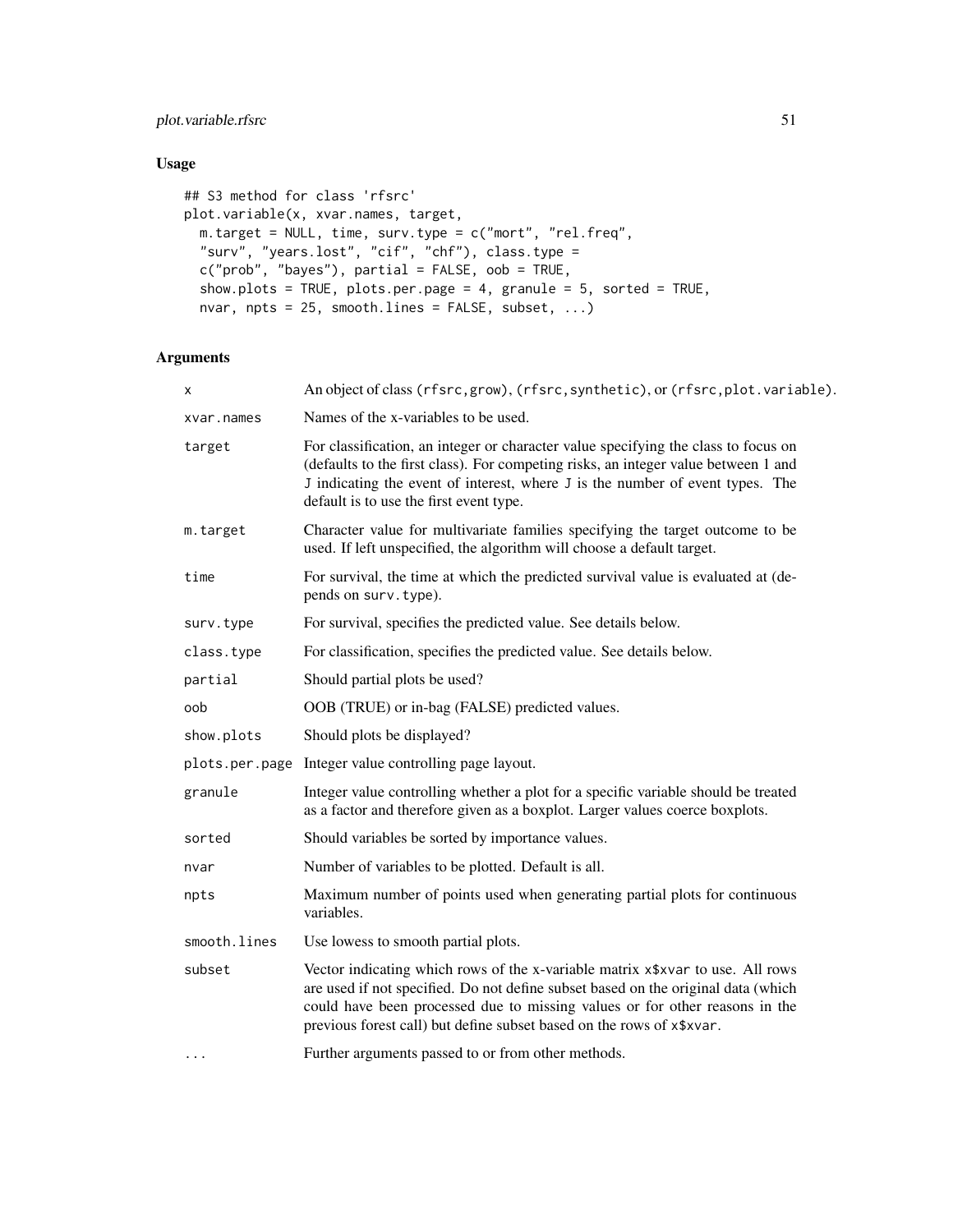The vertical axis displays the ensemble predicted value, while x-variables are plotted on the horizontal axis.

- 1. For regression, the predicted response is used.
- 2. For classification, it is the predicted class probability specified by 'target', or the class of maximum probability depending on 'class.type' is set to "prob" or "bayes".
- 3. For multivariate families, it is the predicted value of the outcome specified by 'm.target' and if that is a classification outcome, by 'target'.
- 4. For survival, the choices are:
	- Mortality (mort). Mortality (Ishwaran et al., 2008) represents estimated risk for an individual calibrated to the scale of number of events (as a specific example, if *i* has a mortality value of 100, then if all individuals had the same x-values as *i*, we would expect an average of 100 events).
	- Relative frequency of mortality (rel.freq).
	- Predicted survival (surv), where the predicted survival is for the time point specified using time (the default is the median follow up time).
- 5. For competing risks, the choices are:
	- The expected number of life years lost (years.lost).
	- The cumulative incidence function (cif).
	- The cumulative hazard function (chf).

In all three cases, the predicted value is for the event type specified by 'target'. For cif and chf the quantity is evaluated at the time point specified by time.

For partial plots use 'partial=TRUE'. Their interpretation are different than marginal plots. The y-value for a variable X, evaluated at  $X = x$ , is

$$
\tilde{f}(x) = \frac{1}{n} \sum_{i=1}^{n} \hat{f}(x, x_{i,o}),
$$

where  $x_{i,o}$  represents the value for all other variables other than X for individual i and  $\hat{f}$  is the predicted value. Generating partial plots can be very slow. Choosing a small value for npts can speed up computational times as this restricts the number of distinct x values used in computing  $f$ .

For continuous variables, red points are used to indicate partial values and dashed red lines indicate a smoothed error bar of +/- two standard errors. Black dashed line are the partial values. Set 'smooth.lines=TRUE' for lowess smoothed lines. For discrete variables, partial values are indicated using boxplots with whiskers extending out approximately two standard errors from the mean. Standard errors are meant only to be a guide and should be interpreted with caution.

Partial plots can be slow. Setting 'npts' to a smaller number can help.

For greater customization and computational speed for partial plot calls, consider using the function partial.rfsrc which provides a direct interface for calculating partial plot data.

#### Author(s)

Hemant Ishwaran and Udaya B. Kogalur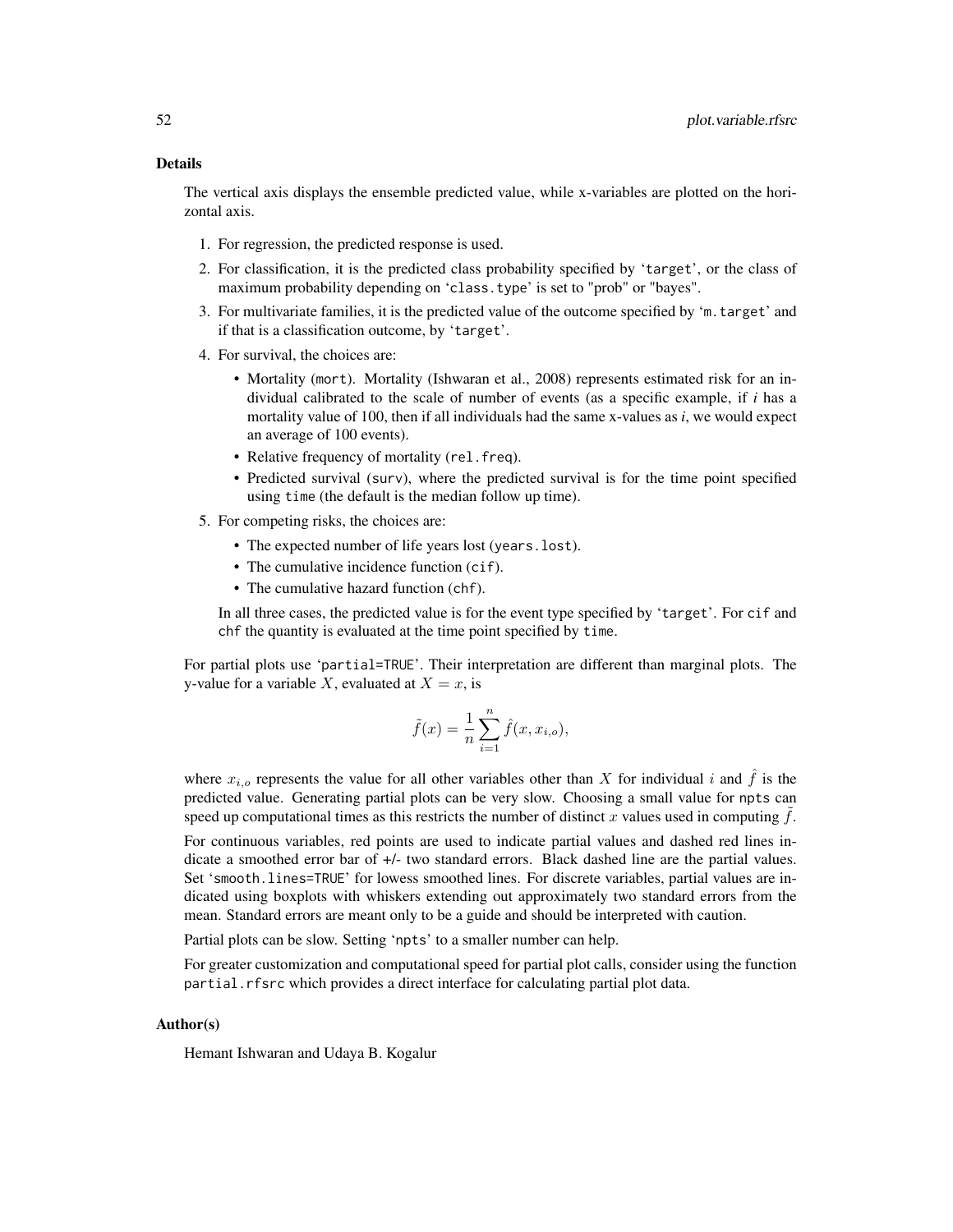#### References

Friedman J.H. (2001). Greedy function approximation: a gradient boosting machine, *Ann. of Statist.*, 5:1189-1232.

Ishwaran H., Kogalur U.B. (2007). Random survival forests for R, *Rnews*, 7(2):25-31.

Ishwaran H., Kogalur U.B., Blackstone E.H. and Lauer M.S. (2008). Random survival forests, *Ann. App. Statist.*, 2:841-860.

Ishwaran H., Gerds T.A., Kogalur U.B., Moore R.D., Gange S.J. and Lau B.M. (2014). Random survival forests for competing risks. *Biostatistics*, 15(4):757-773.

#### See Also

[rfsrc](#page-69-0), [synthetic.rfsrc](#page-108-0), [partial.rfsrc](#page-34-0), [predict.rfsrc](#page-53-0)

```
## ------------------------------------------------------------
## survival/competing risk
## ------------------------------------------------------------
## survival
data(veteran, package = "randomForestSRC")
v.obj <- rfsrc(Surv(time,status)~., veteran, ntree = 100)
plot.variable(v.obj, plots.per.page = 3)
plot.variable(v.obj, plots.per.page = 2, xvar.names = c("trt", "karno", "age"))plot.variable(v.obj, surv.type = "surv", nvar = 1, time = 200)
plot.variable(v.obj, surv.type = "surv", partial = TRUE, smooth.lines = TRUE)
plot.variable(v.obj, surv.type = "rel.freq", partial = TRUE, nvar = 2)## example of plot.variable calling a pre-processed plot.variable object
p.v <- plot.variable(v.obj, surv.type = "surv", partial = TRUE, smooth.lines = TRUE)
plot.variable(p.v)
p.v$plots.per.page <- 1
p.v$smooth.lines <- FALSE
plot.variable(p.v)
## competing risks
data(follic, package = "randomForestSRC")
follic.obj <- rfsrc(Surv(time, status) \sim ., follic, nsplit = 3, ntree = 100)
plot.variable(follic.obj, target = 2)
## ------------------------------------------------------------
## regression
## ------------------------------------------------------------
## airquality
airq.obj \leq rfsrc(0zone \sim ., data = airquality)plot.variable(airq.obj, partial = TRUE, smooth.lines = TRUE)
plot.variable(airq.obj, partial = TRUE, subset = airq.obj$xvar$Solar.R < 200)
```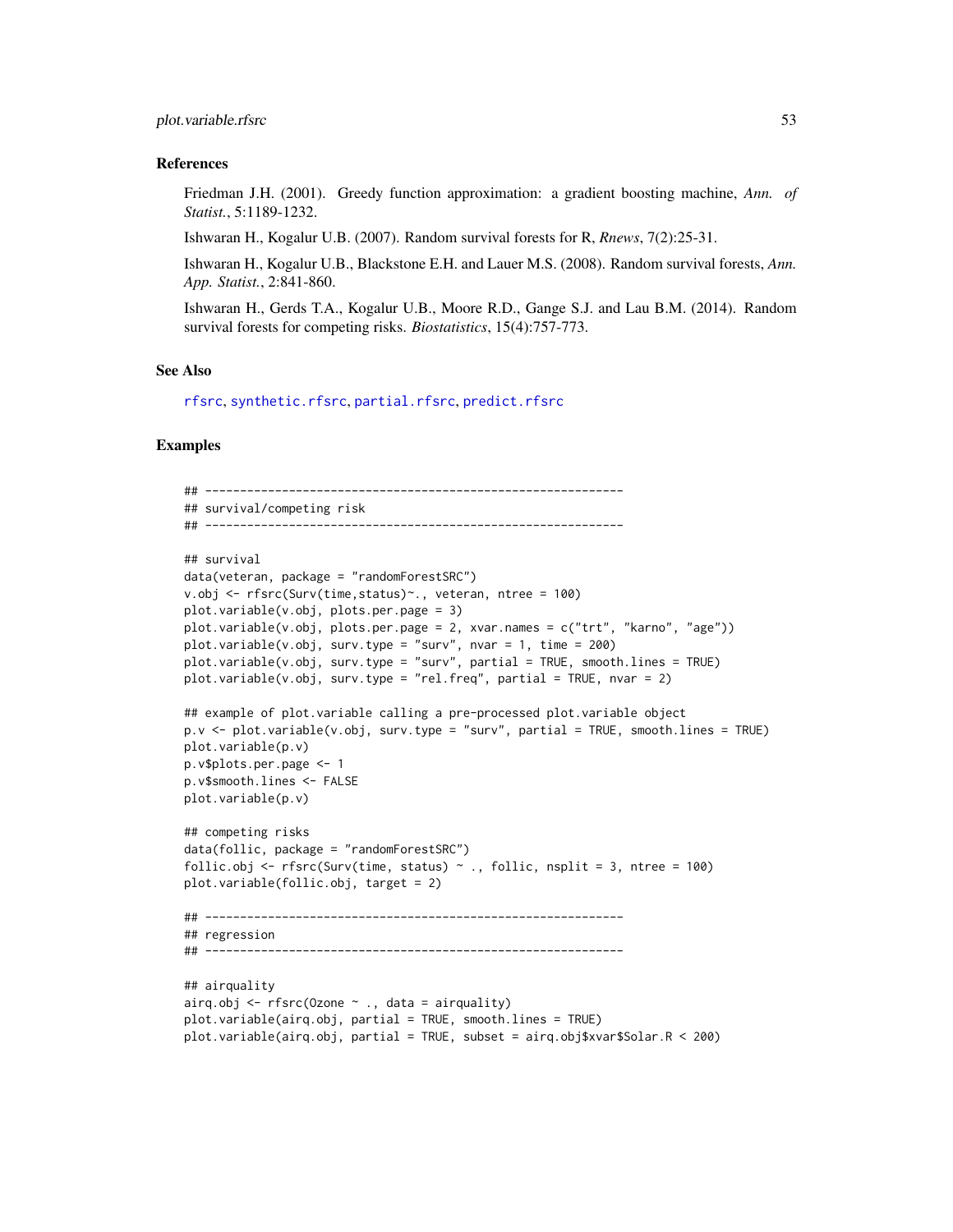```
## motor trend cars
mtcars.obj <- rfsrc(mpg ~ ., data = mtcars)
plot.variable(mtcars.obj, partial = TRUE, smooth.lines = TRUE)
## ------------------------------------------------------------
## classification
## ------------------------------------------------------------
## iris
iris.obj <- rfsrc(Species ~., data = iris)
plot.variable(iris.obj, partial = TRUE)
## motor trend cars: predict number of carburetors
mtcars2 <- mtcars
mtcars2$carb <- factor(mtcars2$carb,
   labels = paste("carb", sort(unique(mtcars$carb))))
mtcars2.obj <- rfsrc(carb ~ ., data = mtcars2)
plot.variable(mtcars2.obj, partial = TRUE)
## ------------------------------------------------------------
## multivariate regression
## ------------------------------------------------------------
mtcars.mreg <- rfsrc(Multivar(mpg, cyl) ~., data = mtcars)
plot.variable(mtcars.mreg, m.target = "mpg", partial = TRUE, nvar = 1)
plot.variable(mtcars.mreg, m.target = "cyl", partial = TRUE, nvar = 1)
## ------------------------------------------------------------
## multivariate mixed outcomes
## ------------------------------------------------------------
mtcars2 <- mtcars
mtcars2$carb <- factor(mtcars2$carb)
mtcars2$cyl <- factor(mtcars2$cyl)
mtcars.mix <- rfsrc(Multivar(carb, mpg, cyl) ~ ., data = mtcars2)
plot.variable(mtcars.mix, m.target = "cyl", target = "4", partial = TRUE, nvar = 1)
plot.variable(mtcars.mix, m.target = "cyl", target = 2, partial = TRUE, nvar = 1)
```
<span id="page-53-0"></span>predict.rfsrc *Prediction for Random Forests for Survival, Regression, and Classification*

#### Description

Obtain predicted values using a forest. Also returns performance values if the test data contains y-outcomes.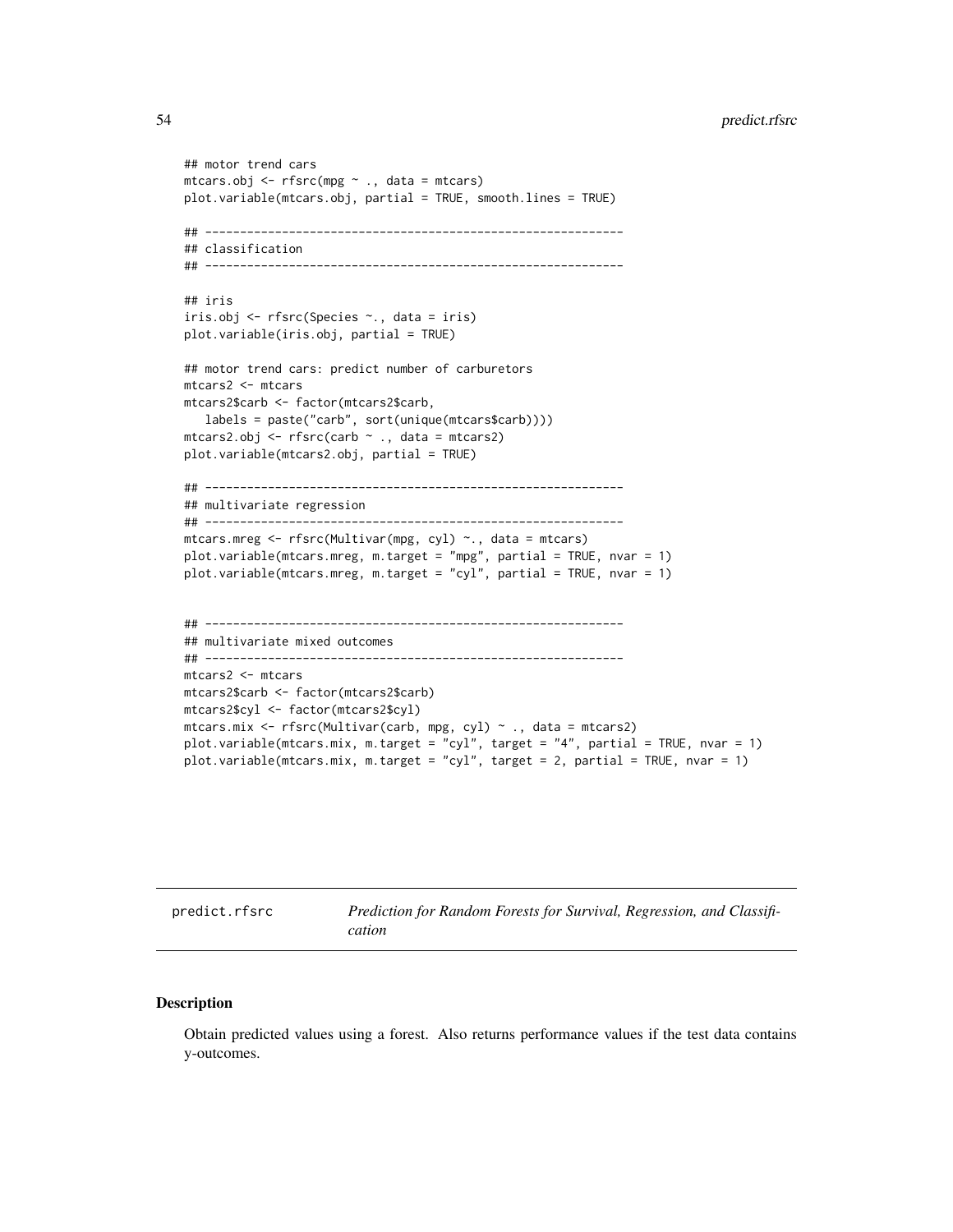# Usage

```
## S3 method for class 'rfsrc'
predict(object,
 newdata,
 m.target = NULL,
 importance = c(FALSE, TRUE, "none", "anti", "permute", "random"),
  get.tree = NULL,
 block.size = if (any(is.element(as.character(importance),
                     c("none", "FALSE")))) NULL else 10,
 na.action = c("na.omit", "na.impute", "na.random"),
 outcome = c("train", "test"),
 perf.type = NULL,
 proximity = FALSE,
 forest.wt = FALSE,
 ptn.count = 0,
 distance = FALSE,
 var.used = c(FALSE, "all.trees", "by.tree"),
  split.depth = c(FALSE, "all.trees", "by.tree"), seed = NULL,
 do.trace = FALSE, membership = FALSE, statistics = FALSE,
```
...)

### Arguments

| object     | An object of class (rfsrc, grow) or (rfsrc, forest).                                                                                                                                                                                                                                                                                                                                                                                  |
|------------|---------------------------------------------------------------------------------------------------------------------------------------------------------------------------------------------------------------------------------------------------------------------------------------------------------------------------------------------------------------------------------------------------------------------------------------|
| newdata    | Test data. If missing, the original grow (training) data is used.                                                                                                                                                                                                                                                                                                                                                                     |
| m.target   | Character vector for multivariate families specifying the target outcomes to be<br>used. The default uses all coordinates.                                                                                                                                                                                                                                                                                                            |
| importance | Method used for variable importance (VIMP). Also see vimp for more flexibility,<br>including joint vimp calculations. See holdoutvimp for an alternate importance<br>measure.                                                                                                                                                                                                                                                         |
| get.tree   | Vector of integer(s) identifying trees over which the ensembles are calculated<br>over. By default, uses all trees in the forest. As an example, the user can extract<br>the ensemble, the VIMP, or proximity from a single tree (or several trees). Note<br>that block. size will be over-ridden so that it is no larger than the requested<br>number of trees. See example below illustrating how to extract VIMP for each<br>tree. |
| block.size | Should the error rate be calculated on every tree? When NULL, it will only be<br>calculated on the last tree. To view the error rate on every nth tree, set the value<br>to an integer between 1 and ntree. If importance is requested, VIMP is calcu-<br>lated in "blocks" of size equal to block. size, thus resulting in a compromise<br>between ensemble and permutation VIMP.                                                    |
| na.action  | Missing value action. The default na. omit removes the entire record if any entry<br>is NA. Selecting 'na. random' uses fast random imputation, while 'na. impute'<br>uses the imputation method described in rfsrc.                                                                                                                                                                                                                  |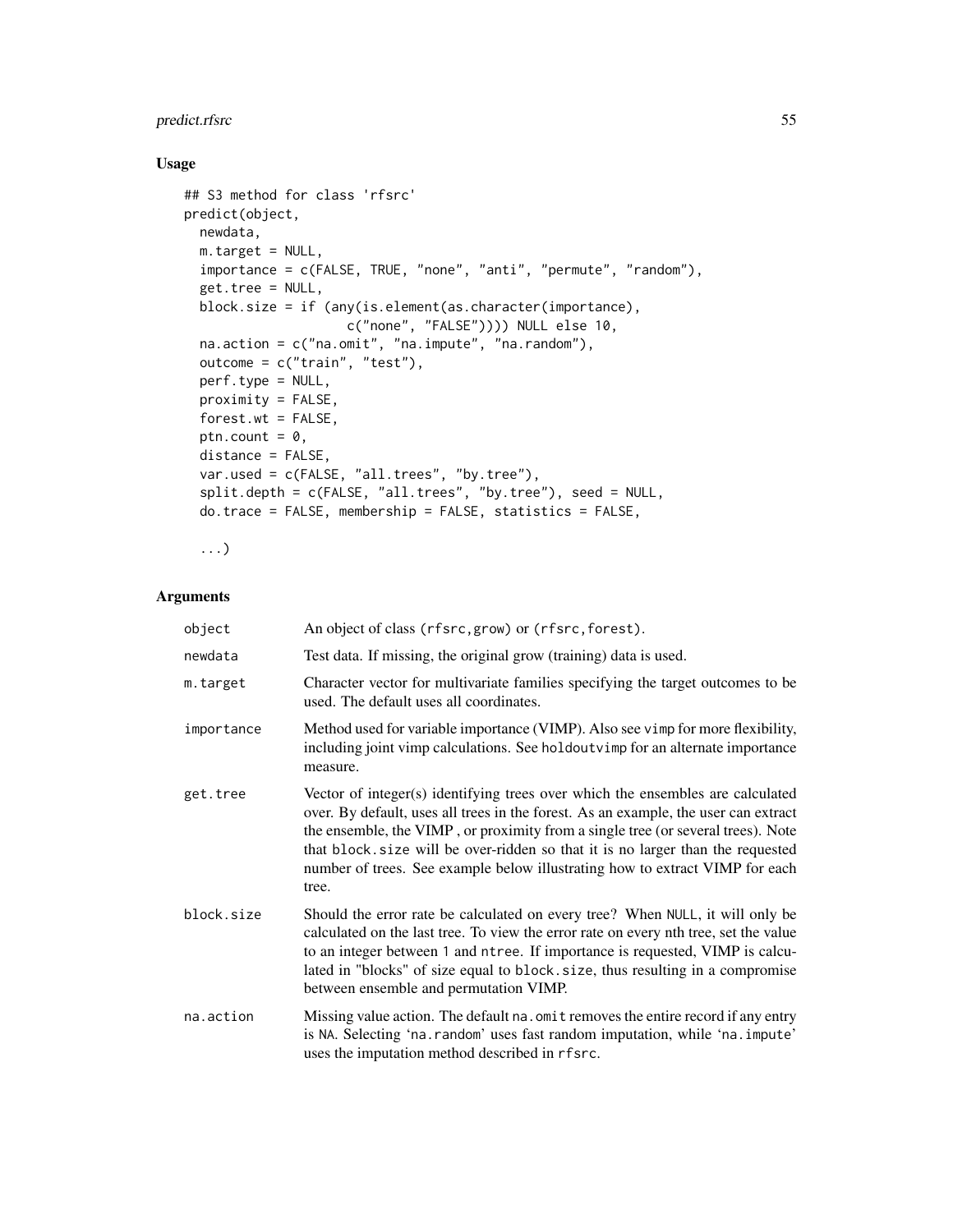| outcome     | Determines whether the y-outcomes from the training data or the test data are<br>used to calculate the predicted value. The default and natural choice is train<br>which uses the original training data. Option is ignored when newdata is miss-<br>ing as the training data is used for the test data in such settings. The option is<br>also ignored whenever the test data is devoid of y-outcomes. See the details and<br>examples below for more information. |
|-------------|---------------------------------------------------------------------------------------------------------------------------------------------------------------------------------------------------------------------------------------------------------------------------------------------------------------------------------------------------------------------------------------------------------------------------------------------------------------------|
| perf.type   | Optional character value for requesting metric used for predicted value, variable<br>importance (VIMP) and error rate. If not specified, values returned are calcu-<br>lated by the default action used for the family. Currently applicable only to clas-<br>sification and multivariate classification; allowed values are perf.type="misclass"<br>(default), perf.type="brier" and perf.type="gmean".                                                            |
| proximity   | Should proximity between test observations be calculated? Possible choices are<br>"inbag", "oob", "all", TRUE, or FALSE — but some options may not be valid<br>and will depend on the context of the predict call. The safest choice is TRUE if<br>proximity is desired.                                                                                                                                                                                            |
| distance    | Should distance between test observations be calculated? Possible choices are<br>"inbag", "oob", "all", TRUE, or FALSE - but some options may not be valid<br>and will depend on the context of the predict call. The safest choice is TRUE if<br>distance is desired.                                                                                                                                                                                              |
| forest.wt   | Should the forest weight matrix for test observations be calculated? Choices are<br>the same as proximity.                                                                                                                                                                                                                                                                                                                                                          |
| ptn.count   | The number of terminal nodes that each tree in the grow forest should be pruned<br>back to. The terminal node membership for the pruned forest is returned but no<br>other action is taken. The default is ptn.count=0 which does no pruning.                                                                                                                                                                                                                       |
| var.used    | Record the number of times a variable is split?                                                                                                                                                                                                                                                                                                                                                                                                                     |
| split.depth | Return minimal depth for each variable for each case?                                                                                                                                                                                                                                                                                                                                                                                                               |
| seed        | Negative integer specifying seed for the random number generator.                                                                                                                                                                                                                                                                                                                                                                                                   |
| do.trace    | Number of seconds between updates to the user on approximate time to com-<br>pletion.                                                                                                                                                                                                                                                                                                                                                                               |
| membership  | Should terminal node membership and inbag information be returned?                                                                                                                                                                                                                                                                                                                                                                                                  |
| statistics  | Should split statistics be returned? Values can be parsed using stat.split.                                                                                                                                                                                                                                                                                                                                                                                         |
| $\cdots$    | Further arguments passed to or from other methods.                                                                                                                                                                                                                                                                                                                                                                                                                  |

### Details

Predicted values are obtained by "dropping" test data down the trained forest (forest calculated using training data). Performance values are returned if test data contains y-outcome values. Single as well as joint VIMP are also returned if requested.

If no test data is provided, the original training data is used, and the code reverts to restore mode allowing the user to restore the original trained forest. This feature allows extracting outputs from the forest not asked for in the original grow call.

If 'outcome="test"', the predictor is calculated by using y-outcomes from the test data (outcome information must be present). Terminal nodes from the trained forest are recalculated using youtcomes from the test set. This yields a modified predictor in which the topology of the forest is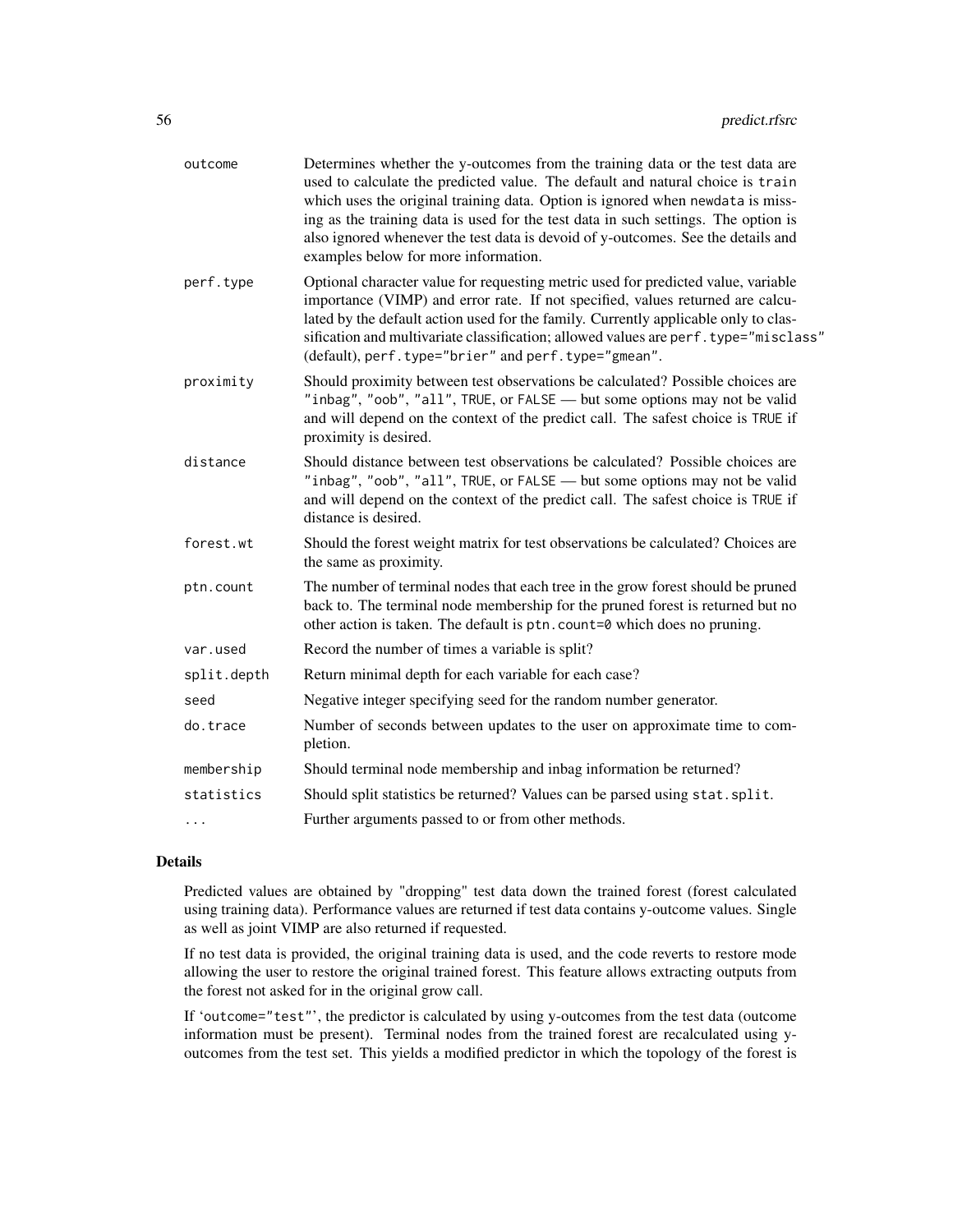based solely on the training data, but where predicted values are obtained from test data. Error rates and VIMP are calculated by bootstrapping the test data and using out-of-bagging to ensure unbiased estimates.

csv=TRUE returns case specific VIMP; cse=TRUE returns case specific error rates. Applies to all families except survival. These options can also be applied while training.

# Value

An object of class (rfsrc,predict), which is a list with the following components:

| call          | The original grow call to rfsrc.                                                                                                                                      |
|---------------|-----------------------------------------------------------------------------------------------------------------------------------------------------------------------|
| family        | The family used in the analysis.                                                                                                                                      |
| n             | Sample size of test data (depends upon NA values).                                                                                                                    |
| ntree         | Number of trees in the grow forest.                                                                                                                                   |
| yvar          | Test set y-outcomes or original grow y-outcomes if none.                                                                                                              |
| yvar.names    | A character vector of the y-outcome names.                                                                                                                            |
| xvar          | Data frame of test set x-variables.                                                                                                                                   |
| xvar.names    | A character vector of the x-variable names.                                                                                                                           |
| leaf.count    | Number of terminal nodes for each tree in the grow forest. Vector of length<br>ntree.                                                                                 |
| proximity     | Symmetric proximity matrix of the test data.                                                                                                                          |
| forest        | The grow forest.                                                                                                                                                      |
| membership    | Matrix recording terminal node membership for the test data where each column<br>contains the node number that a case falls in for that tree.                         |
| inbag         | Matrix recording inbag membership for the test data where each column con-<br>tains the number of times that a case appears in the bootstrap sample for that<br>tree. |
| var.used      | Count of the number of times a variable was used in growing the forest.                                                                                               |
| imputed.indv  | Vector of indices of records in test data with missing values.                                                                                                        |
| imputed.data  | Data frame comprising imputed test data. The first columns are the y-outcomes<br>followed by the x-variables.                                                         |
| split.depth   | Matrix $(i,j)$ or array $(i,j,k)$ recording the minimal depth for variable j for case i,<br>either averaged over the forest, or by tree k.                            |
| node.stats    | Split statistics returned when statistics=TRUE which can be parsed using<br>stat.split.                                                                               |
| err.rate      | Cumulative OOB error rate for the test data if y-outcomes are present.                                                                                                |
| importance    | Test set variable importance (VIMP). Can be NULL.                                                                                                                     |
| predicted     | Test set predicted value.                                                                                                                                             |
| predicted.oob | OOB predicted value (NULL unless 'outcome="test"').                                                                                                                   |
| quantile      | Quantile value at probabilities requested.                                                                                                                            |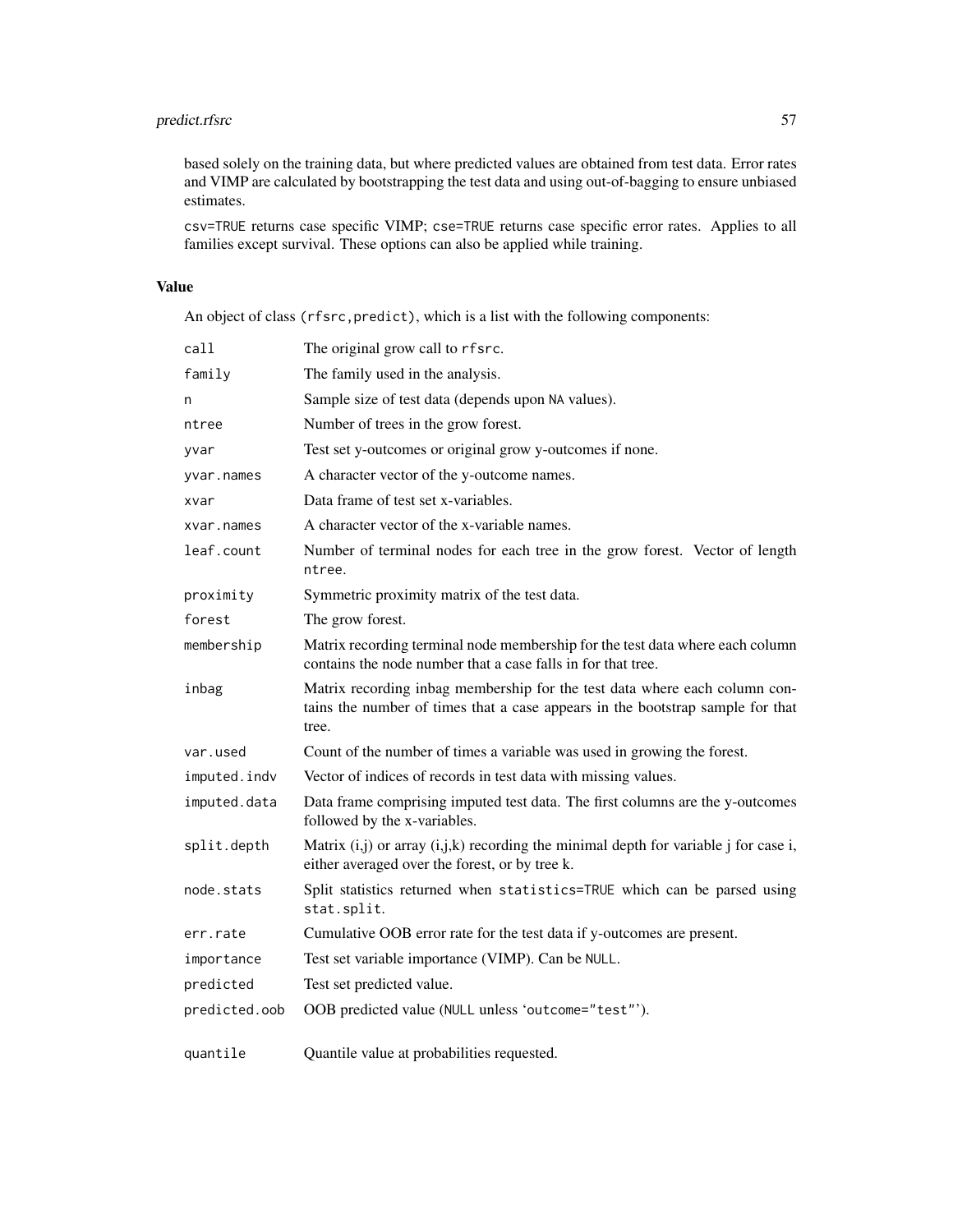| quantile.oob   | OOB quantile value at probabilities requested (NULL unless 'outcome="test"').                                                         |
|----------------|---------------------------------------------------------------------------------------------------------------------------------------|
| ++++++++       | for classification settings, additionally ++++++++                                                                                    |
| class          | In-bag predicted class labels.                                                                                                        |
| class.oob      | OOB predicted class labels (NULL unless 'outcome="test"').                                                                            |
| ++++++++       | for multivariate settings, additionally ++++++++                                                                                      |
| regr0utput     | List containing performance values for test multivariate regression responses<br>(applies only in multivariate settings).             |
| clas0utput     | List containing performance values for test multivariate categorical (factor) re-<br>sponses (applies only in multivariate settings). |
| ++++++++       | for survival settings, additionally ++++++++                                                                                          |
| chf            | Cumulative hazard function (CHF).                                                                                                     |
| chf.oob        | OOB CHF (NULL unless 'outcome="test"').                                                                                               |
| survival       | Survival function.                                                                                                                    |
| survival.oob   | OOB survival function (NULL unless 'outcome="test"').                                                                                 |
| time.interest  | Ordered unique death times.                                                                                                           |
| ndead          | Number of deaths.                                                                                                                     |
| ++++++++       | for competing risks, additionally $++++++$                                                                                            |
| chf            | Cause-specific cumulative hazard function (CSCHF) for each event.                                                                     |
| chf.oob        | OOB CSCHF for each event (NULL unless 'outcome="test"').                                                                              |
| $\mathsf{cif}$ | Cumulative incidence function (CIF) for each event.                                                                                   |
| $cif.$ oob     | OOB CIF for each event (NULL unless 'outcome="test"').                                                                                |
| time.interest  | Ordered unique event times.                                                                                                           |
| ndead          | Number of events.                                                                                                                     |

### Note

The dimensions and values of returned objects depend heavily on the underlying family and whether y-outcomes are present in the test data. In particular, items related to performance will be NULL when y-outcomes are not present. For multivariate families, predicted values, VIMP, error rate, and performance values are stored in the lists regrOutput and clasOutput which can be extracted using functions get.mv.error, get.mv.predicted and get.mv.vimp.

# Author(s)

Hemant Ishwaran and Udaya B. Kogalur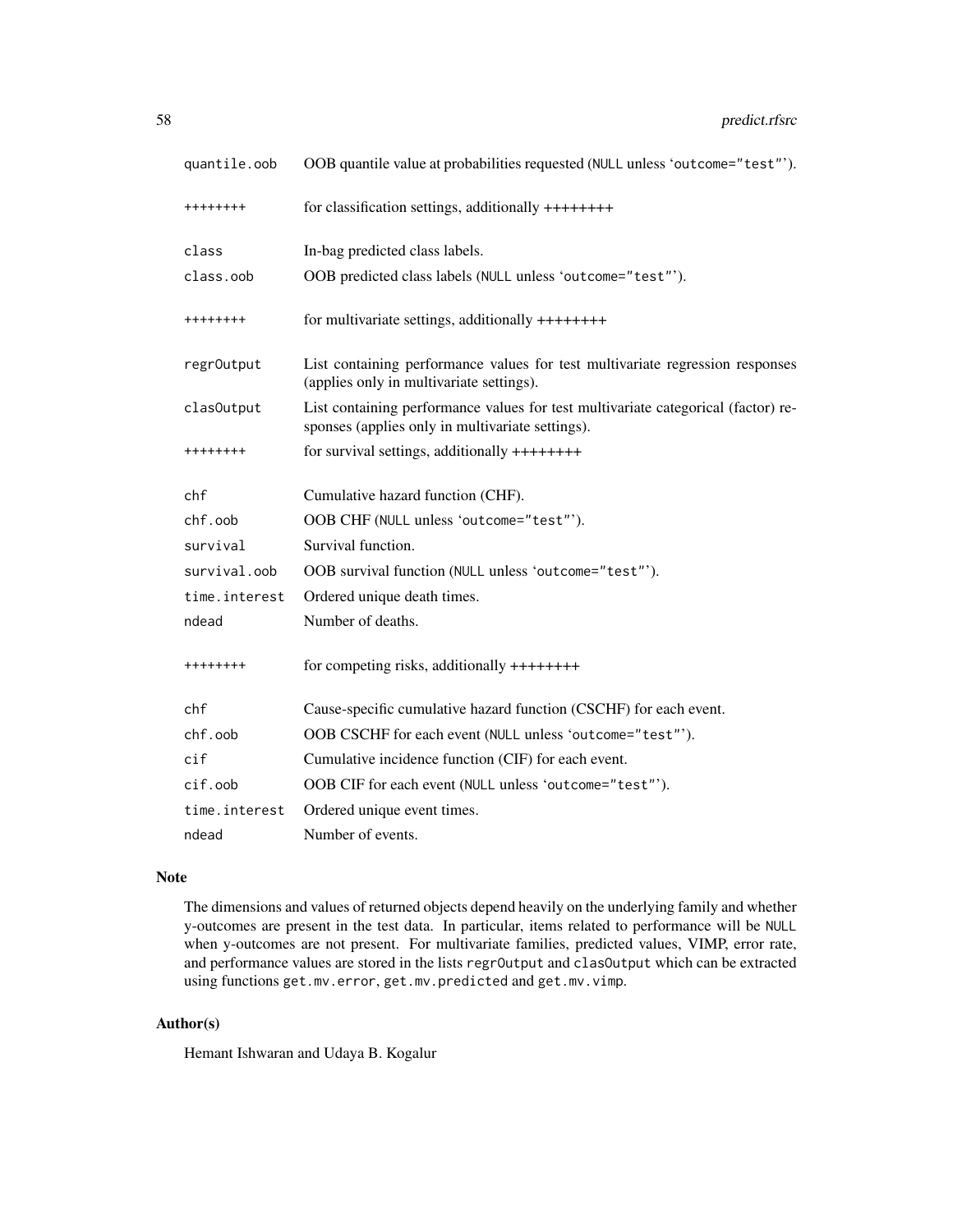#### References

Breiman L. (2001). Random forests, *Machine Learning*, 45:5-32.

Ishwaran H., Kogalur U.B., Blackstone E.H. and Lauer M.S. (2008). Random survival forests, *Ann. App. Statist.*, 2:841-860.

Ishwaran H. and Kogalur U.B. (2007). Random survival forests for R, *Rnews*, 7(2):25-31.

## See Also

[holdout.vimp.rfsrc](#page-13-1), [plot.competing.risk.rfsrc](#page-42-0), [plot.rfsrc](#page-44-0), [plot.survival.rfsrc](#page-47-0), [plot.variable.rfsrc](#page-49-0), [rfsrc](#page-69-0), [rfsrc.fast](#page-93-0), [stat.split.rfsrc](#page-101-0), [synthetic.rfsrc](#page-108-0), [vimp.rfsrc](#page-121-0)

```
## ------------------------------------------------------------
## typical train/testing scenario
## ------------------------------------------------------------
data(veteran, package = "randomForestSRC")
train <- sample(1:nrow(veteran), round(nrow(veteran) * 0.80))
veteran.grow <- rfsrc(Surv(time, status) ~ ., veteran[train, ], ntree = 100)
veteran.pred <- predict(veteran.grow, veteran[-train, ])
print(veteran.grow)
print(veteran.pred)
## ------------------------------------------------------------
## restore mode
## - if predict is called without specifying the test data
## the original training data is used and the forest is restored
## ------------------------------------------------------------
## first train the forest
airq.obj \leq rfsrc(Ozone \sim ., data = airquality)
## now we restore it and compare it to the original call
## they are identical
predict(airq.obj)
print(airq.obj)
## we can retrieve various outputs that were not asked for in
## in the original call
## here we extract the proximity matrix
prox <- predict(airq.obj, proximity = TRUE)$proximity
print(prox[1:10,1:10])
## here we extract the number of times a variable was used to grow
## the grow forest
var.used <- predict(airq.obj, var.used = "by.tree")$var.used
print(head(var.used))
```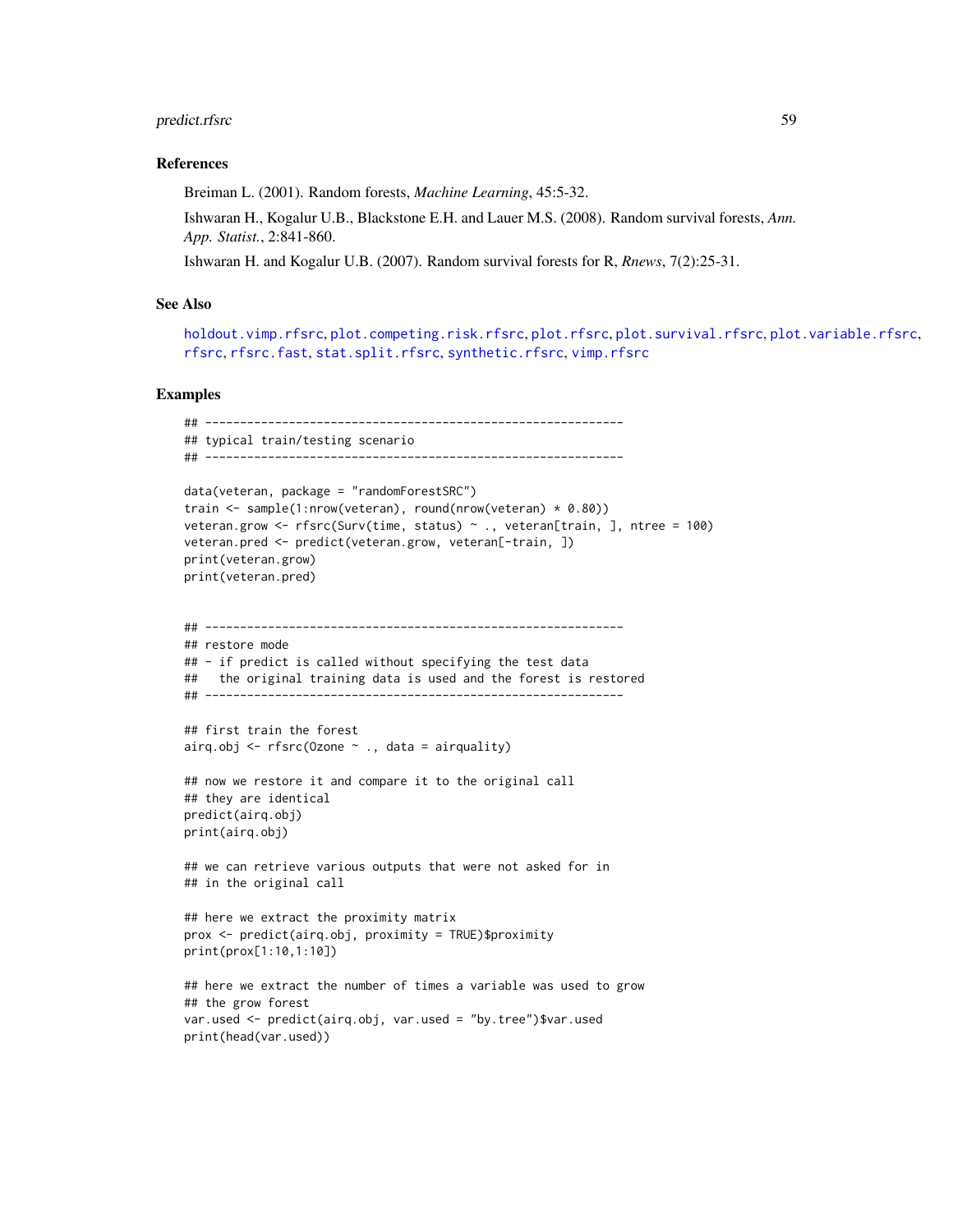```
## ------------------------------------------------------------
## prediction when test data has missing values
## ------------------------------------------------------------
data(pbc, package = "randomForestSRC")
trn <- pbc[1:312,]
tst <- pbc[-(1:312),]o <- rfsrc(Surv(days, status) ~ ., trn)
## default imputation method used by rfsrc
print(predict(o, tst, na.action = "na.impute"))
## random imputation
print(predict(o, tst, na.action = "na.random"))
## ------------------------------------------------------------
## requesting different performance for classification
## ------------------------------------------------------------
## default performance is misclassification
o <- rfsrc(Species~., iris)
print(o)
## get (normalized) brier performance
print(predict(o, perf.type = "brier"))
## ------------------------------------------------------------
## vimp for each tree: illustrates get.tree
## ------------------------------------------------------------
## regression analysis but no VIMP
o <- rfsrc(mpg~., mtcars)
## now extract VIMP for each tree using get.tree
vimp.tree <- do.call(rbind, lapply(1:o$ntree, function(b) {
     predict(o, get.tree = b, importance = TRUE)$importance
}))
## boxplot of tree VIMP
boxplot(vimp.tree, outline = FALSE, col = "cyan")abline(h = 0, lty = 2, col = "red")## summary information of tree VIMP
print(summary(vimp.tree))
## extract tree-averaged VIMP using importance=TRUE
## remember to set block.size to 1
print(predict(o, importance = TRUE, block.size = 1)$importance)
## use direct call to vimp() for tree-averaged VIMP
print(vimp(o, block.size = 1)$importance)
## ------------------------------------------------------------
```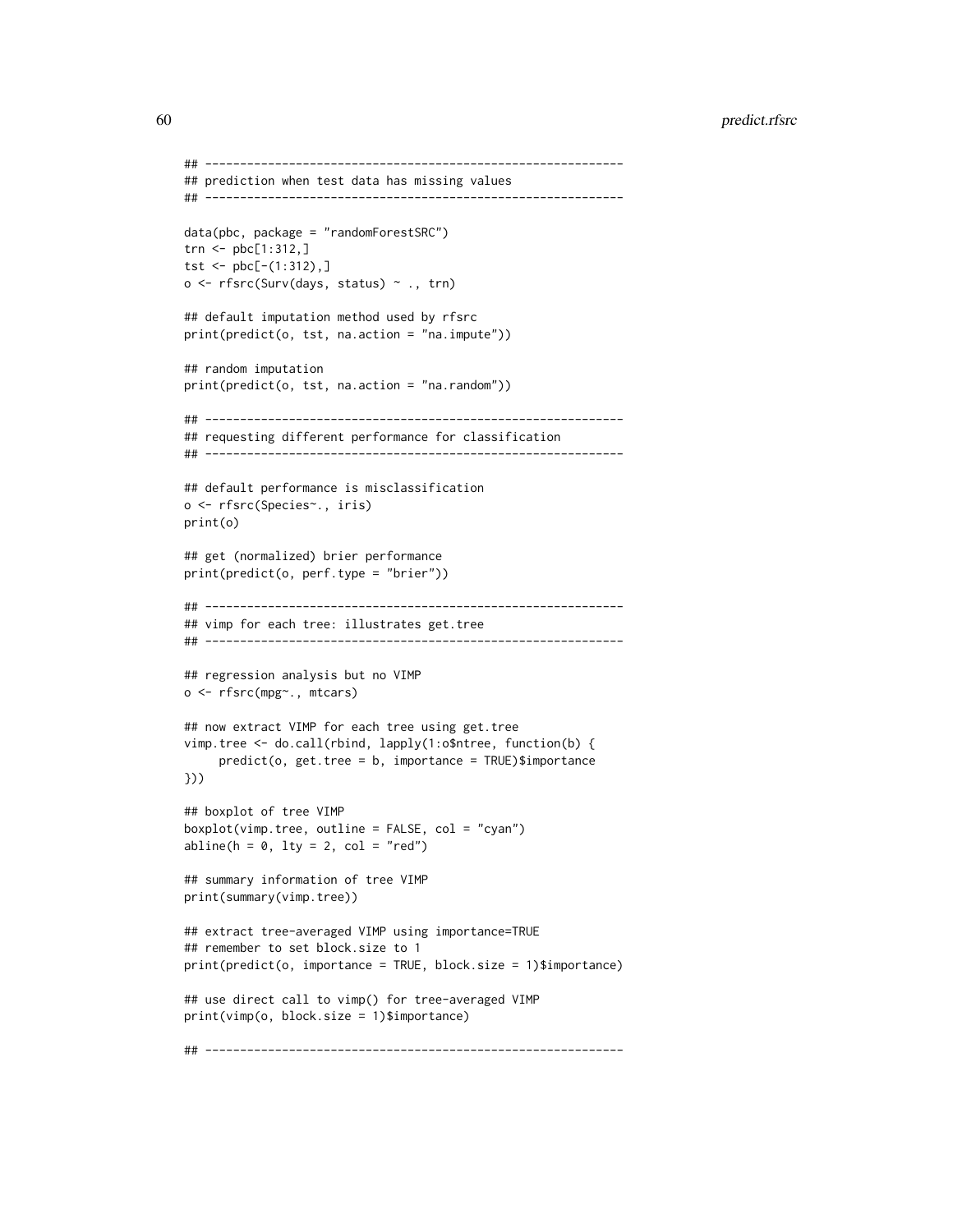```
## vimp for just a few trees
## illustrates how to get vimp if you have a large data set
## ------------------------------------------------------------
## survival analysis but no VIMP
data(pbc, package = "randomForestSRC")
o \leq r fsrc(Surv(days, status) \sim ., pbc, ntree = 2000)
## get vimp for a small number of trees
print(predict(o, get.tree=1:250, importance = TRUE)$importance)
## ------------------------------------------------------------
## case-specific vimp
## returns VIMP for each case
## ------------------------------------------------------------
o <- rfsrc(mpg~., mtcars)
op <- predict(o, importance = TRUE, csv = TRUE)
csvimp <- get.mv.csvimp(op, standardize=TRUE)
print(csvimp)
## ------------------------------------------------------------
## case-specific error rate
## returns tree-averaged error rate for each case
## ------------------------------------------------------------
o <- rfsrc(mpg~., mtcars)
op <- predict(o, importance = TRUE, cse = TRUE)
cserror <- get.mv.cserror(op, standardize=TRUE)
print(cserror)
## ------------------------------------------------------------
## predicted probability and predicted class labels are returned
## in the predict object for classification analyses
## ------------------------------------------------------------
data(breast, package = "randomForestSRC")
breast.obj <- rfsrc(status \sim., data = breast[(1:100), ])
breast.pred <- predict(breast.obj, breast[-(1:100), ])
print(head(breast.pred$predicted))
print(breast.pred$class)
## ------------------------------------------------------------
## unique feature of randomForestSRC
## cross-validation can be used when factor labels differ over
## training and test data
## ------------------------------------------------------------
## first we convert all x-variables to factors
```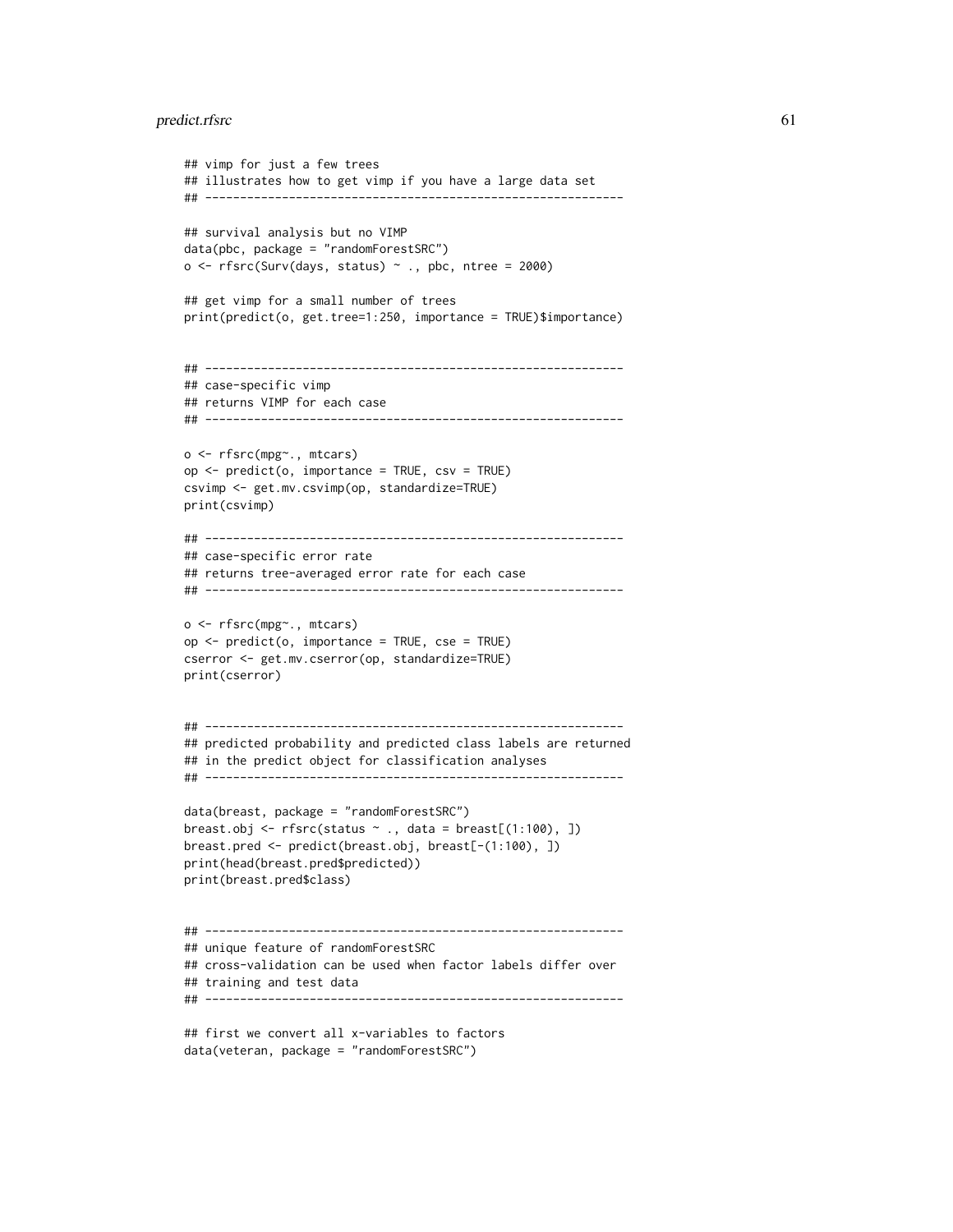```
veteran2 <- data.frame(lapply(veteran, factor))
veteran2$time <- veteran$time
veteran2$status <- veteran$status
## split the data into unbalanced train/test data (25/75)
## the train/test data have the same levels, but different labels
train <- sample(1:nrow(veteran2), round(nrow(veteran2) * .25))
summary(veteran2[train,])
summary(veteran2[-train,])
## train the forest and use this to predict on test data
o.grow <- rfsrc(Surv(time, status) ~ ., veteran2[train, ])
o.pred <- predict(o.grow, veteran2[-train , ])
print(o.grow)
print(o.pred)
## even harder ... factor level not previously encountered in training
veteran3 <- veteran2[1:3, ]
veteran3$celltype <- factor(c("newlevel", "1", "3"))
o2.pred <- predict(o.grow, veteran3)
print(o2.pred)
## the unusual level is treated like a missing value but is not removed
print(o2.pred$xvar)
## ------------------------------------------------------------
## example illustrating the flexibility of outcome = "test"
## illustrates restoration of forest via outcome = "test"
## ------------------------------------------------------------
## first we train the forest
data(pbc, package = "randomForestSRC")
pbc.grow <- rfsrc(Surv(days, status) ~ ., pbc)
## use predict with outcome = TEST
pbc.pred <- predict(pbc.grow, pbc, outcome = "test")
## notice that error rates are the same!!
print(pbc.grow)
print(pbc.pred)
## note this is equivalent to restoring the forest
pbc.pred2 <- predict(pbc.grow)
print(pbc.grow)
print(pbc.pred)
print(pbc.pred2)
## similar example, but with na.action = "na.impute"
airq.obj <- rfsrc(Ozone \sim ., data = airquality, na.action = "na.impute")
print(airq.obj)
print(predict(airq.obj))
## ... also equivalent to outcome="test" but na.action = "na.impute" required
print(predict(airq.obj, airquality, outcome = "test", na.action = "na.impute"))
```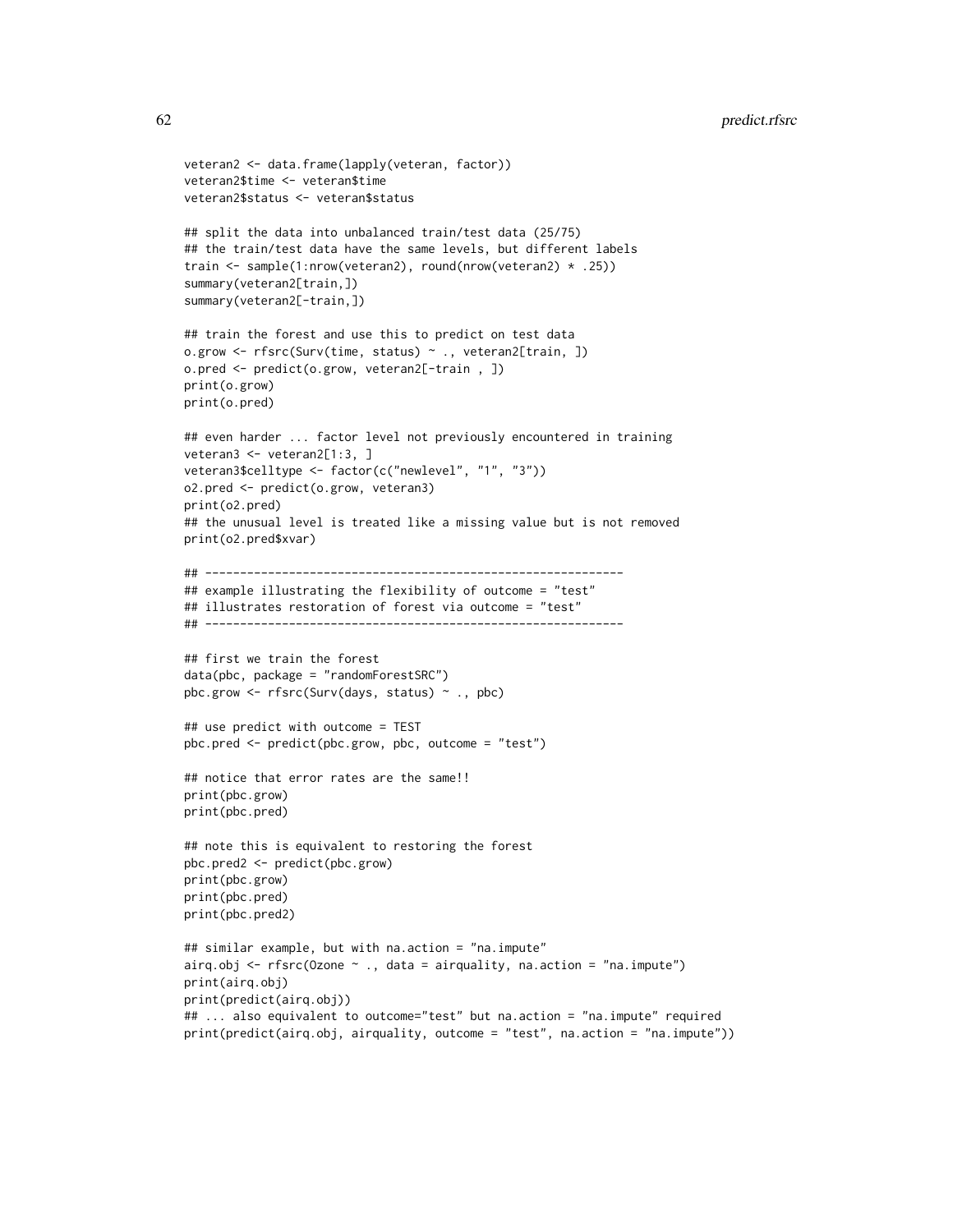```
## classification example
iris.obj <- rfsrc(Species ~., data = iris)
print(iris.obj)
print(predict.rfsrc(iris.obj, iris, outcome = "test"))
## ------------------------------------------------------------
## another example illustrating outcome = "test"
## unique way to check reproducibility of the forest
## ------------------------------------------------------------
## training step
set.seed(542899)
data(pbc, package = "randomForestSRC")
train \leq sample(1:nrow(pbc), round(nrow(pbc) \neq 0.50))
pbc.out <- rfsrc(Surv(days, status) ~ ., data=pbc[train, ])
## standard prediction call
pbc.train <- predict(pbc.out, pbc[-train, ], outcome = "train")
##non-standard predict call: overlays the test data on the grow forest
pbc.test <- predict(pbc.out, pbc[-train, ], outcome = "test")
## check forest reproducibilility by comparing "test" predicted survival
## curves to "train" predicted survival curves for the first 3 individuals
Time <- pbc.out$time.interest
matplot(Time, t(pbc.train$survival[1:3,]), ylab = "Survival", col = 1, type = "l")
matlines(Time, t(pbc.test$survival[1:3,]), col = 2)
## ------------------------------------------------------------
## ... just for _fun_ ...
## survival analysis using mixed multivariate outcome analysis
## compare the predicted value to RSF
## ------------------------------------------------------------
## train survival forest using pbc data
data(pbc, package = "randomForestSRC")
rsf.obj <- rfsrc(Surv(days, status) ~ ., pbc)
yvar <- rsf.obj$yvar
## fit a mixed outcome forest using days and status as y-variables
pbc.mod <- pbc
pbc.mod$status <- factor(pbc.mod$status)
mix.obj <- rfsrc(Multivar(days, status) ~., pbc.mod)
## compare oob predicted values
rsf.pred <- rsf.obj$predicted.oob
mix.pred <- mix.obj$regrOutput$days$predicted.oob
plot(rsf.pred, mix.pred)
## compare C-index error rate
rsf.err <- get.cindex(yvar$days, yvar$status, rsf.pred)
mix.err <- 1 - get.cindex(yvar$days, yvar$status, mix.pred)
cat("RSF :", rsf.err, "\n")
cat("multivariate forest:", mix.err, "\n")
```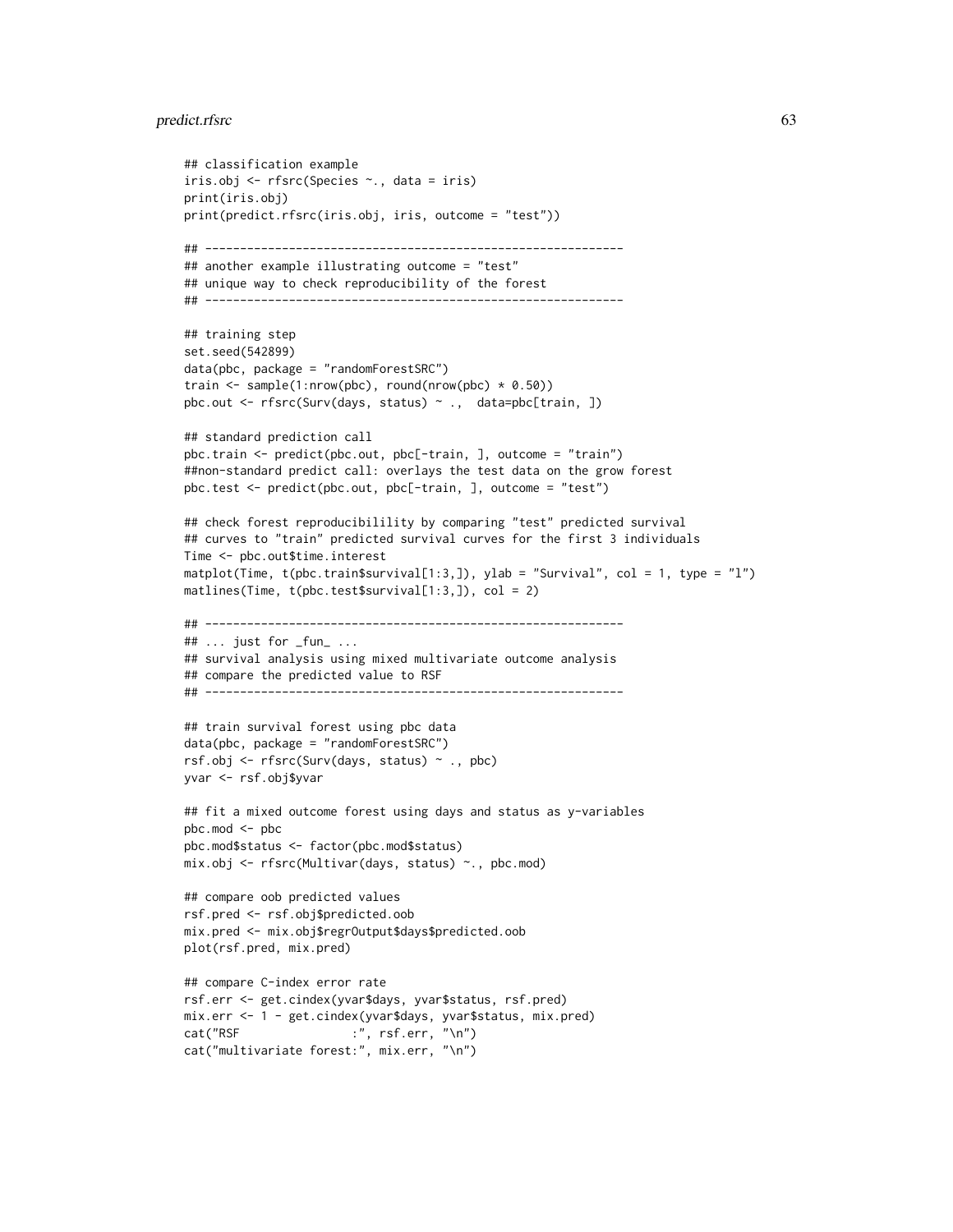## print.rfsrc *Print Summary Output of a RF-SRC Analysis*

## Description

Print summary output from a RF-SRC analysis. This is the default print method for the package.

## Usage

## S3 method for class 'rfsrc'  $print(x, outcome.target = NULL, ...)$ 

## Arguments

| X | An object of class (rfsrc, grow), (rfsrc, synthetic), or (rfsrc, predict).                                                                                                                                                                                |
|---|-----------------------------------------------------------------------------------------------------------------------------------------------------------------------------------------------------------------------------------------------------------|
|   | outcome target Character value for multivariate families specifying the target outcome to be<br>used. The default is to use the first coordinate from the continuous outcomes<br>(otherwise if none, the first coordinate from the categorical outcomes). |
| . | Further arguments passed to or from other methods.                                                                                                                                                                                                        |

## Author(s)

Hemant Ishwaran and Udaya B. Kogalur

# References

Ishwaran H. and Kogalur U.B. (2007). Random survival forests for R, *Rnews*, 7/2:25-31.

```
iris.obj <- rfsrc(Species ~., data = iris, ntree=100)
print(iris.obj)
```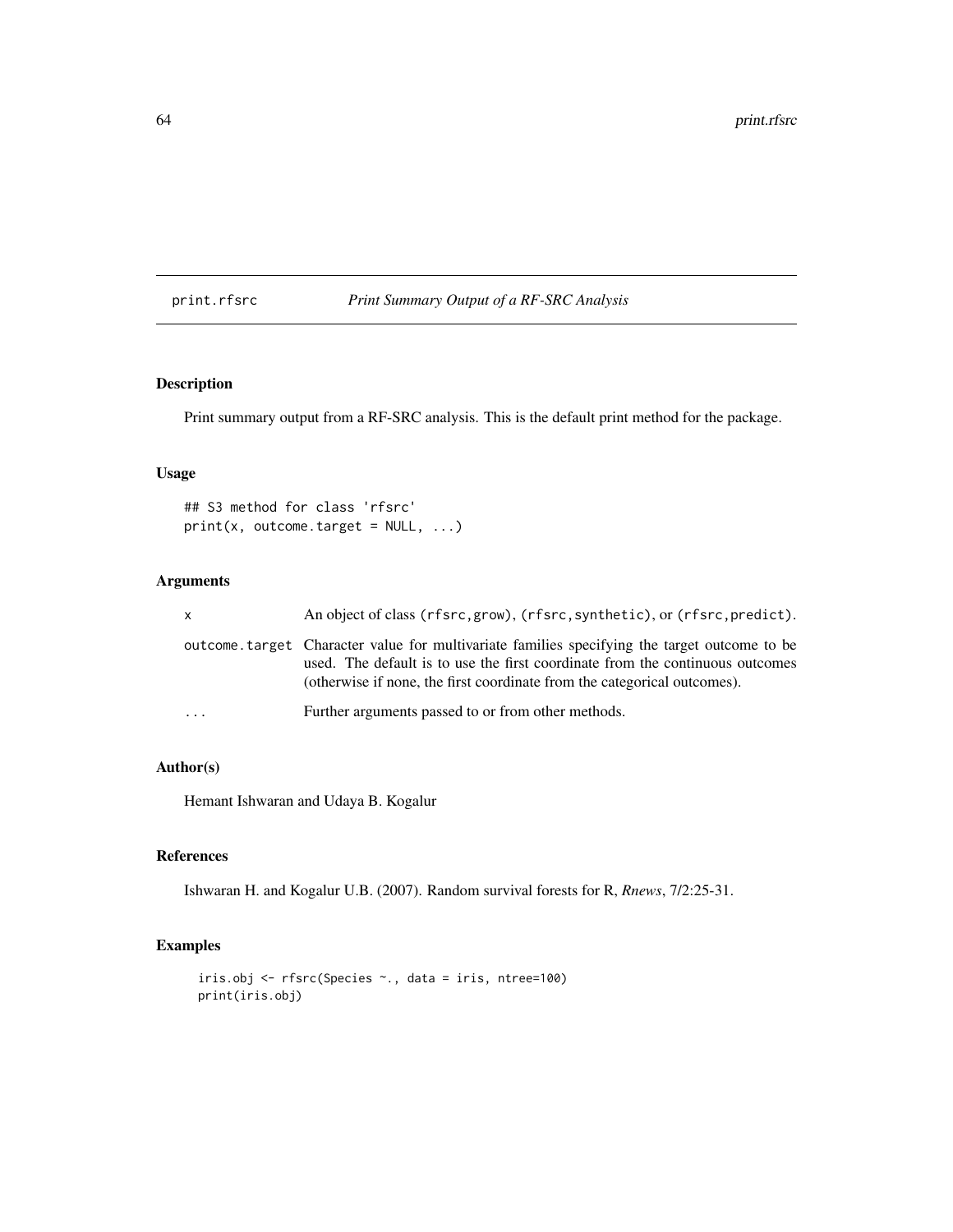## <span id="page-64-0"></span>Description

Grows a univariate or multivariate quantile regression forest and returns its conditional quantile and density values. Can be used for both training and testing purposes.

### Usage

```
## S3 method for class 'rfsrc'
quantreg(formula, data, object, newdata,
 method = "local", splitrule = NULL, prob = NULL, prob.epsilon = NULL,
 oob = TRUE, fast = FALSE, maxn = 1e3, ...)
```
# Arguments

| formula      | A symbolic description of the model to be fit. Must be specified unless object<br>is given.                                                                                                                                                                                                                                                                                                                                                                                                                                                                                                                                                                                                                                                                                                                                                 |
|--------------|---------------------------------------------------------------------------------------------------------------------------------------------------------------------------------------------------------------------------------------------------------------------------------------------------------------------------------------------------------------------------------------------------------------------------------------------------------------------------------------------------------------------------------------------------------------------------------------------------------------------------------------------------------------------------------------------------------------------------------------------------------------------------------------------------------------------------------------------|
| data         | Data frame containing the y-outcome and x-variables in the model. Must be<br>specified unless object is given.                                                                                                                                                                                                                                                                                                                                                                                                                                                                                                                                                                                                                                                                                                                              |
| object       | (Optional) A previously grown quantile regression forest.                                                                                                                                                                                                                                                                                                                                                                                                                                                                                                                                                                                                                                                                                                                                                                                   |
| method       | Method used to calculate quantiles. Three methods are provided. Forest weighted<br>averaging (method = "forest") is the standard method provided in most ran-<br>dom forest packages. A second method is the Greenwald-Khanna algorithm<br>which is suited for big data and is specified by any one of the following: "gk",<br>"GK", "G-K", "g-k". The third method (method = "local") is the default method<br>used and uses the local adjusted cdf approach of Zhang et al. (2019). This<br>does not use forest weights and is therefore reasonably fast and can be used<br>for large data - however it relies on the assumption of a homogeneous (equal<br>variance) error distribution which can be a strong assumption and undesireable<br>consequences can result if the assumption is violated. See below for further<br>discussion. |
| splitrule    | The default action is local adaptive quantile regression splitting, but this can be<br>over-ridden by the user.                                                                                                                                                                                                                                                                                                                                                                                                                                                                                                                                                                                                                                                                                                                             |
| prob         | Target quantile probabilities when training. If left unspecified, uses percentiles<br>(1 through 99) for method = "forest", and for Greenwald-Khanna selects equally<br>spaced percentiles optimized for accuracy (see below).                                                                                                                                                                                                                                                                                                                                                                                                                                                                                                                                                                                                              |
| prob.epsilon | Greenwald-Khanna allowable error for quantile probabilities when training.                                                                                                                                                                                                                                                                                                                                                                                                                                                                                                                                                                                                                                                                                                                                                                  |
| newdata      | Test data (optional) over which conditional quantiles are evaluated over.                                                                                                                                                                                                                                                                                                                                                                                                                                                                                                                                                                                                                                                                                                                                                                   |
| oob          | Return OOB (out-of-bag) quantiles? If false, in-bag values are returned.                                                                                                                                                                                                                                                                                                                                                                                                                                                                                                                                                                                                                                                                                                                                                                    |
| fast         | Use fast random forests, rfsrcFast, in place of rfsrc? Improves speed but<br>may be less accurate.                                                                                                                                                                                                                                                                                                                                                                                                                                                                                                                                                                                                                                                                                                                                          |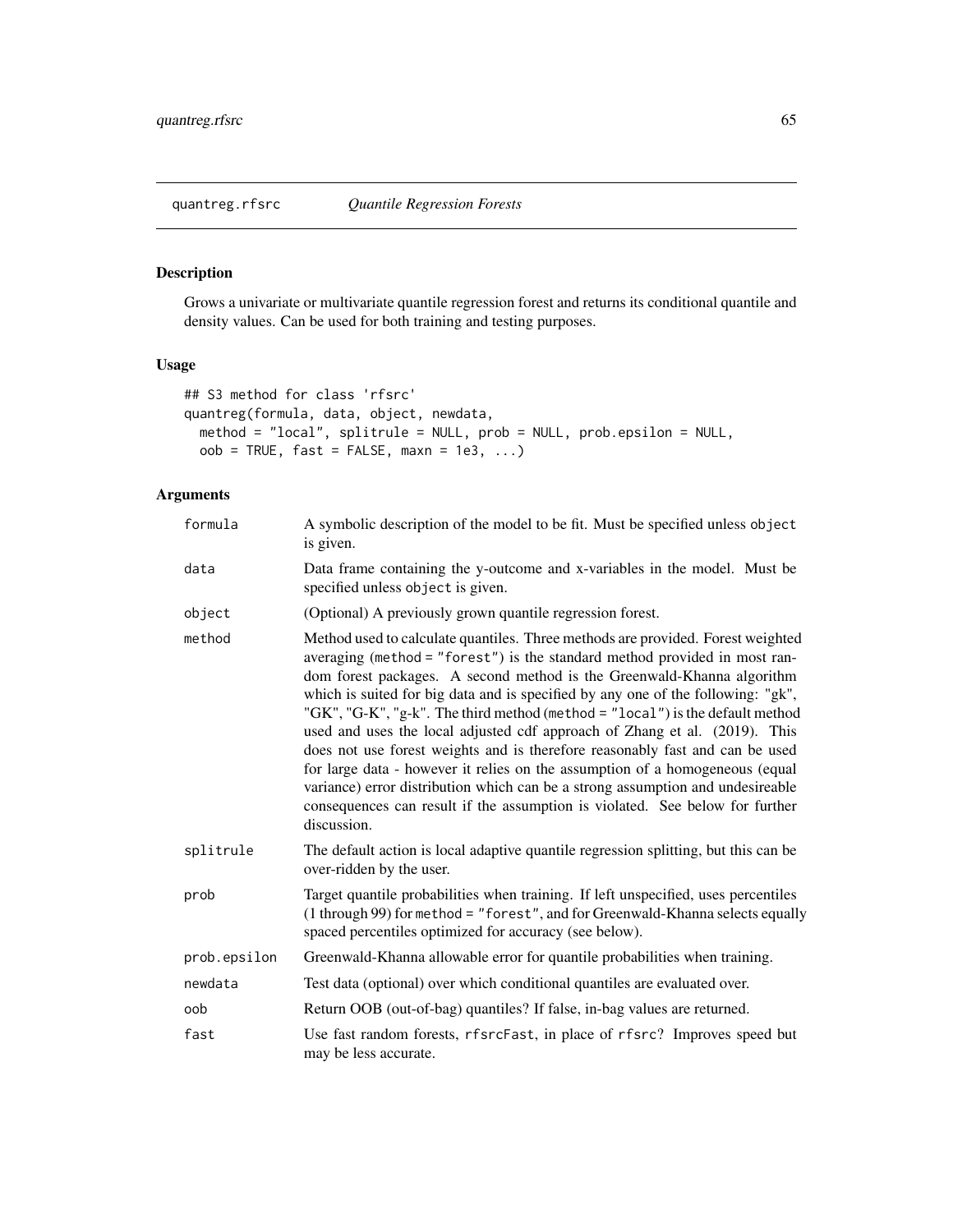| maxn                    | Maximum number of unique y training values used when calculating the condi-<br>tional density.             |
|-------------------------|------------------------------------------------------------------------------------------------------------|
| $\cdot$ $\cdot$ $\cdot$ | Further arguments to be passed to the r f src function used for fitting the quantile<br>regression forest. |

### Details

The most common method for calculating RF quantiles uses forest weights (Meinshausen, 2006). However we note that the forest weighted method used here (specified using method="forest") differs from Meinshuasen (2006) in two important ways: (1) local adaptive quantile regression splitting is used instead of CART regression mean squared splitting, and (2) quantiles are estimated using a weighted local cumulative distribution function estimator. For this reason, results may differ from Meinshausen (2006).

A second method uses the Greenwald-Khanna (2001) algorithm (invoked by method="gk", "GK", "G-K" or "g-k"). While this will not be as accurate as forest weights, the high memory efficiency of Greenwald-Khanna makes it feasible to implement in big data settings unlike forest weights.

The Greenwald-Khanna algorithm is implemented roughly as follows. To form a distribution of values for each case, from which we sample to determine quantiles, we create a chain of values for the case as we grow the forest. Every time a case lands in a terminal node, we insert all of its co-inhabitants to its chain of values.

The best case scenario is when tree node size is 1 because each case gets only one insert into its chain for that tree. The worst case scenario is when node size is so large that trees stump. This is because each case receives insertions for the entire in-bag population.

What the user needs to know is that Greenwald-Khanna can become slow in counter-intutive settings such as when node size is large. The easy fix is to change the epsilon quantile approximation that is requested. You will see a significant speed-up just by doubling prob.epsilon. This is because the chains stay a lot smaller as epsilon increases, which is exactly what you want when node sizes are large. Both time and space requirements for the algorithm are affected by epsilon.

The best results for Greenwald-Khanna come from setting the number of quantiles equal to 2 times the sample size and epsilon to 1 over 2 times the sample size which is the default values used if left unspecified. This will be slow, especially for big data, and less stringent choices should be used if computational speed is of concern.

Finally the default method, method="local", implements the locally adjusted cdf estimator of Zhang et al. (2019). This is the default procedure used here as it does not rely on forest weights and is therefore fast and can be used for large data. However be aware this relies on the assumption of homogeneity of the error distribution, i.e. that errors are iid and therefore have equal variance. Now while reasonably robust to departures of homogeneity, there are instances where this may perform poorly; see Zhang et al. (2019) for details. If hetereogeneity is suspected we recommend method="forest" instead.

### Value

Returns the object quantreg containing quantiles for each of the requested probabilities (which can be conveniently extracted using get.quantile). Also contains the conditional density (and conditional cdf) for each case in the training data (or test data if provided) evaluated at each of the unique grow y-values. The conditional density can be used to calculate conditional moments, such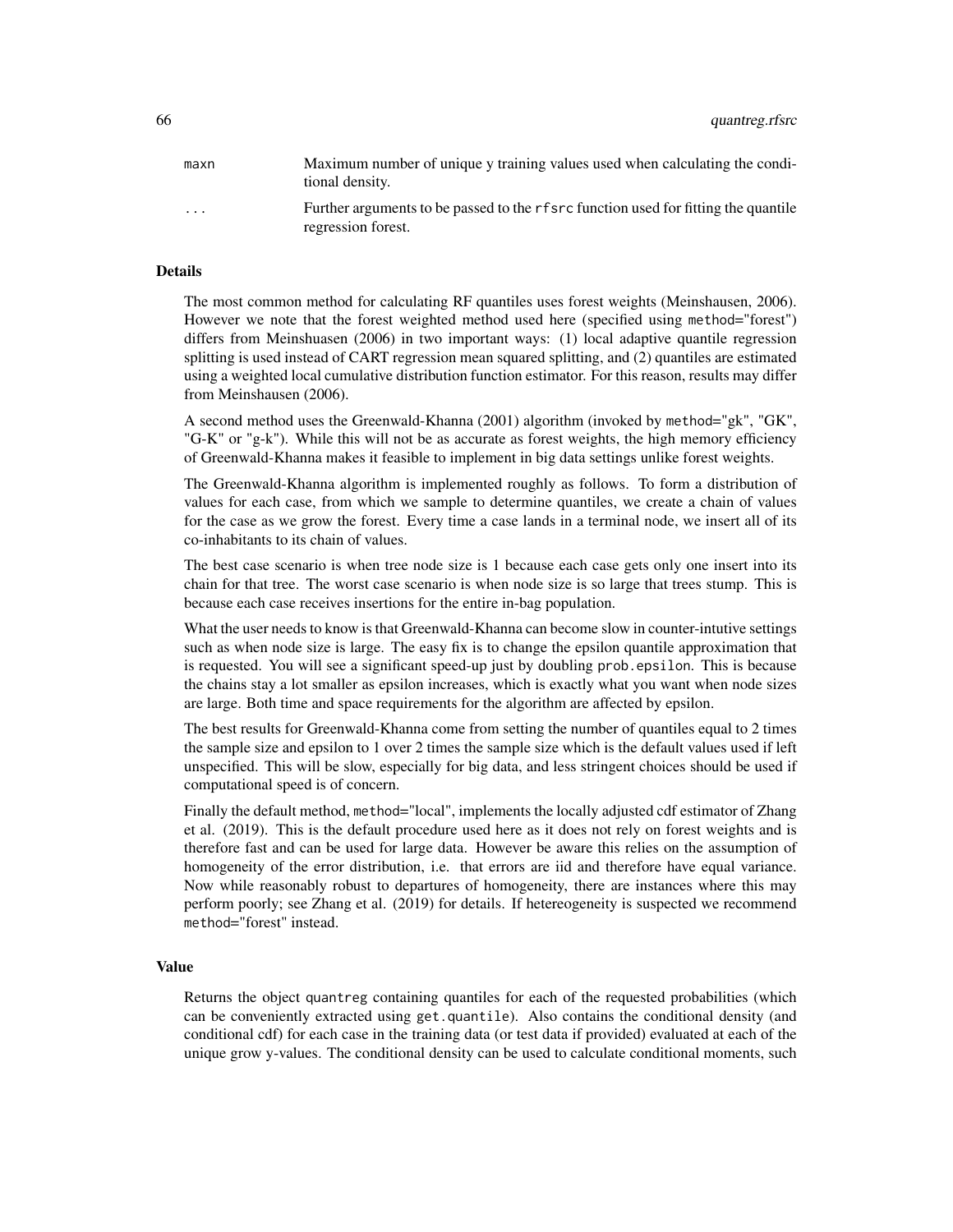## quantreg.rfsrc 67

as the mean and standard deviation. Use get.quantile.stat as a way to conveniently obtain these quantities.

For multivariate forests, returned values will be a list of length equal to the number of target outcomes.

#### Author(s)

Hemant Ishwaran and Udaya B. Kogalur

#### References

Greenwald M. and Khanna S. (2001). Space-efficient online computation of quantile summaries. *Proceedings of ACM SIGMOD*, 30(2):58-66.

Meinshausen N. (2006) Quantile regression forests, *Journal of Machine Learning Research*, 7:983- 999.

Zhang H., Zimmerman J., Nettleton D. and Nordman D.J. (2019). Random forest prediction intervals. *The American Statistician*. 4:1-5.

### See Also

[rfsrc](#page-69-0)

```
## ------------------------------------------------------------
## regression example
## ------------------------------------------------------------
## standard call
o <- quantreg(mpg ~ ., mtcars)
## extract conditional quantiles
print(get.quantile(o))
print(get.quantile(o, c(.25, .50, .75)))
## extract conditional mean and standard deviation
print(get.quantile.stat(o))
## continuous rank probabiliy score (crps) performance
plot(get.quantile.crps(o), type = "l")
## ------------------------------------------------------------
## train/test regression example
## ------------------------------------------------------------
## train (grow) call followed by test call
o \leq quantreg(mpg \sim ., mtcars[1:20,])
o.tst \leq quantreg(object = o, newdata = mtcars[-(1:20),])
```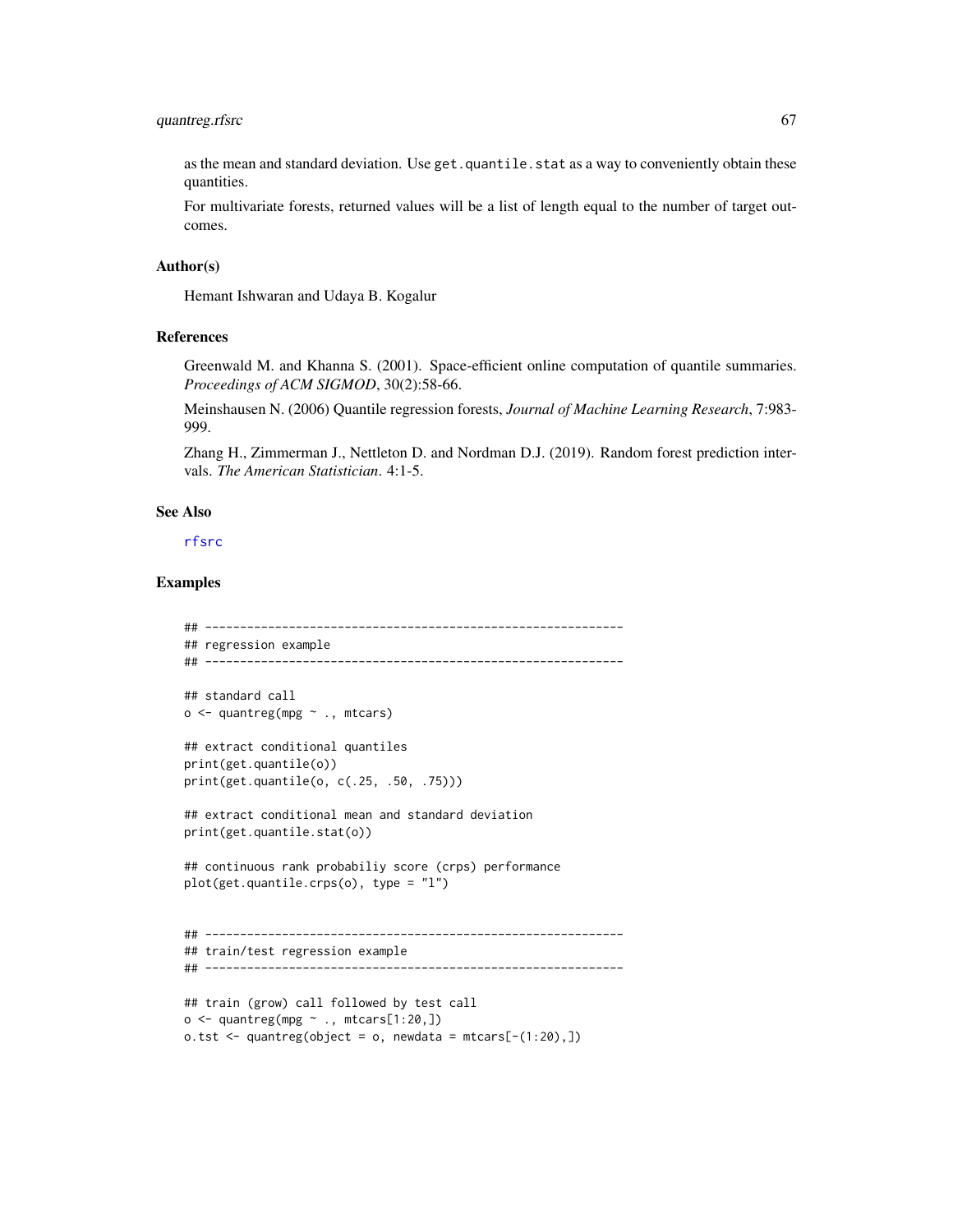## 68 quantreg.rfsrc

```
## extract test set quantiles and conditional statistics
print(get.quantile(o.tst))
print(get.quantile.stat(o.tst))
## ------------------------------------------------------------
## quantile regression for Boston Housing using forest method
## ------------------------------------------------------------
if (library("mlbench", logical.return = TRUE)) {
 ## quantile regression with mse splitting
 data(BostonHousing)
 o \le quantreg(medv \sim ., BostonHousing, method = "forest", nodesize = 1)
 ## continuous rank probabiliy score (crps)
 plot(get.quantile.crps(o), type = "l")
 ## quantile regression plot
 plot.quantreg(o, .05, .95)
 plot.quantreg(o, .25, .75)
 ## (A) extract 25,50,75 quantiles
 quant.dat <- get.quantile(o, c(.25, .50, .75))
 ## (B) values expected under normality
 quant.stat <- get.quantile.stat(o)
 c.mean <- quant.stat$mean
 c.std <- quant.stat$std
 q.25.est <- c.mean + qnorm(.25) * c.std
 q.75.est <- c.mean + qnorm(.75) * c.std
 ## compare (A) and (B)
 print(head(data.frame(quant.dat[, -2], q.25.est, q.75.est)))
}
## ------------------------------------------------------------
## multivariate mixed outcomes example
## ------------------------------------------------------------
dta <- mtcars
dta$cyl <- factor(dta$cyl)
dta$carb <- factor(dta$carb, ordered = TRUE)
o \le quantreg(cbind(carb, mpg, cyl, disp) \sim., data = dta)
plot.quantreg(o, m.target = "mpg")
plot.quantreg(o, m.target = "disp")
## ------------------------------------------------------------
## example of quantile regression for ordinal data
```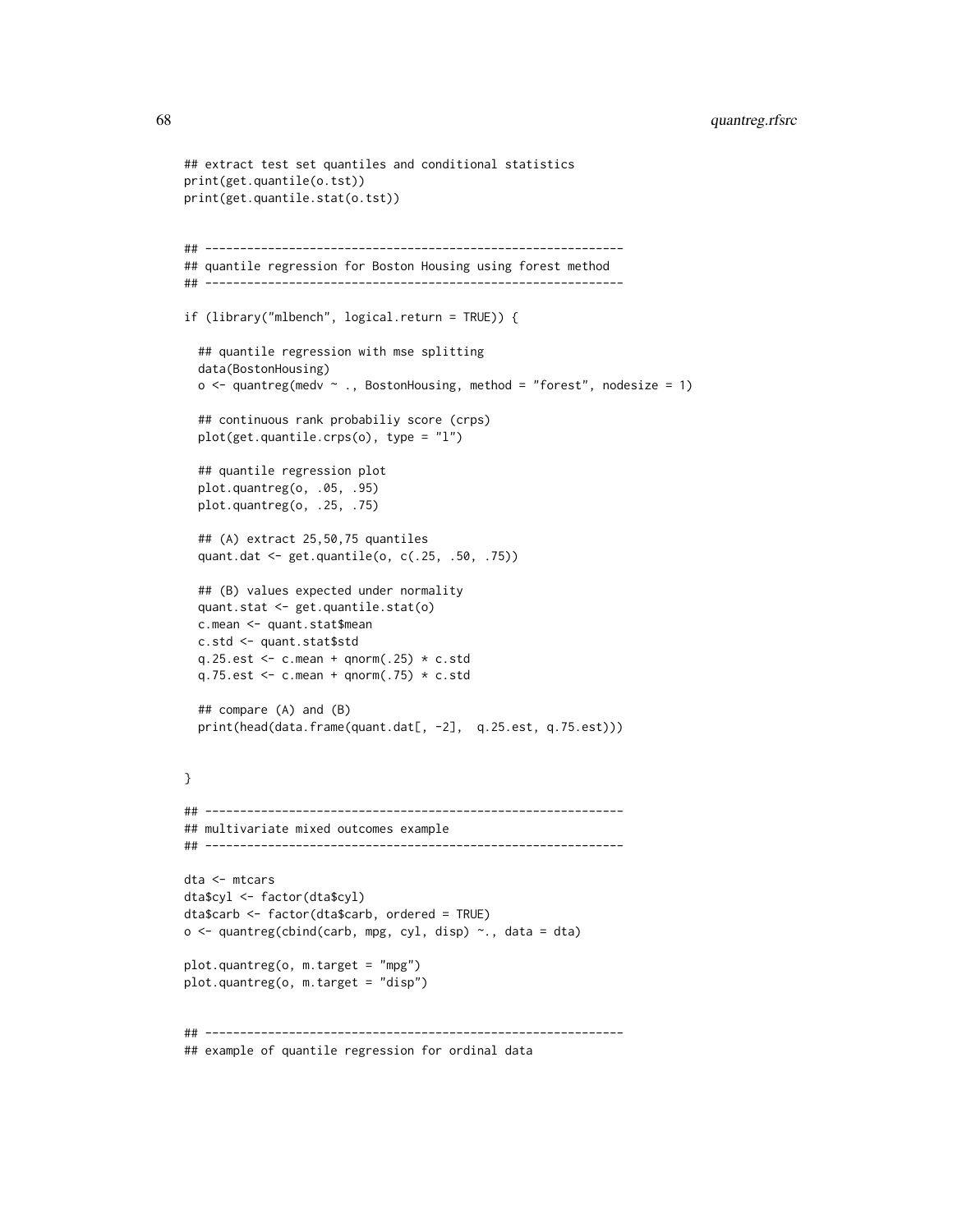## quantreg.rfsrc 69

```
## ------------------------------------------------------------
## use the wine data for illustration
data(wine, package = "randomForestSRC")
## run quantile regression
o \le quantreg(quality \sim ., wine, ntree = 100)
## extract "probabilities" = density values
qo.dens <- o$quantreg$density
yunq <- o$quantreg$yunq
colnames(qo.dens) <- yunq
## convert y to a factor
yvar <- factor(cut(o$yvar, c(-1, yunq), labels = yunq))
## confusion matrix
qo.confusion <- get.confusion(yvar, qo.dens)
print(qo.confusion)
## normalized Brier score
cat("Brier:", 100 * get.brier.error(yvar, qo.dens), "\n")
## ------------------------------------------------------------
## example of large data using Greenwald-Khanna algorithm
## ------------------------------------------------------------
## load the data and do quick and dirty imputation
data(housing, package = "randomForestSRC")
housing <- impute(SalePrice ~ ., housing,
         ntree = 50, nimpute = 1, splitrule = "random")
## Greenwald-Khanna algorithm
## request a small number of quantiles
o \leq quantreg(SalePrice \sim ., housing, method = "gk",
        prob = (1:20) / 20, prob.epsilon = 1 / 20, ntree = 250)
plot.quantreg(o)
## ------------------------------------------------------------
## using mse splitting with local cdf method for large data
## ------------------------------------------------------------
## load the data and do quick and dirty imputation
data(housing, package = "randomForestSRC")
housing <- impute(SalePrice ~ ., housing,
         ntree = 50, nimpute = 1, splitrule = "random")
## use mse splitting and reduce number of trees
o \le quantreg(SalePrice \sim ., housing, splitrule = "mse", ntree = 250)
plot.quantreg(o)
```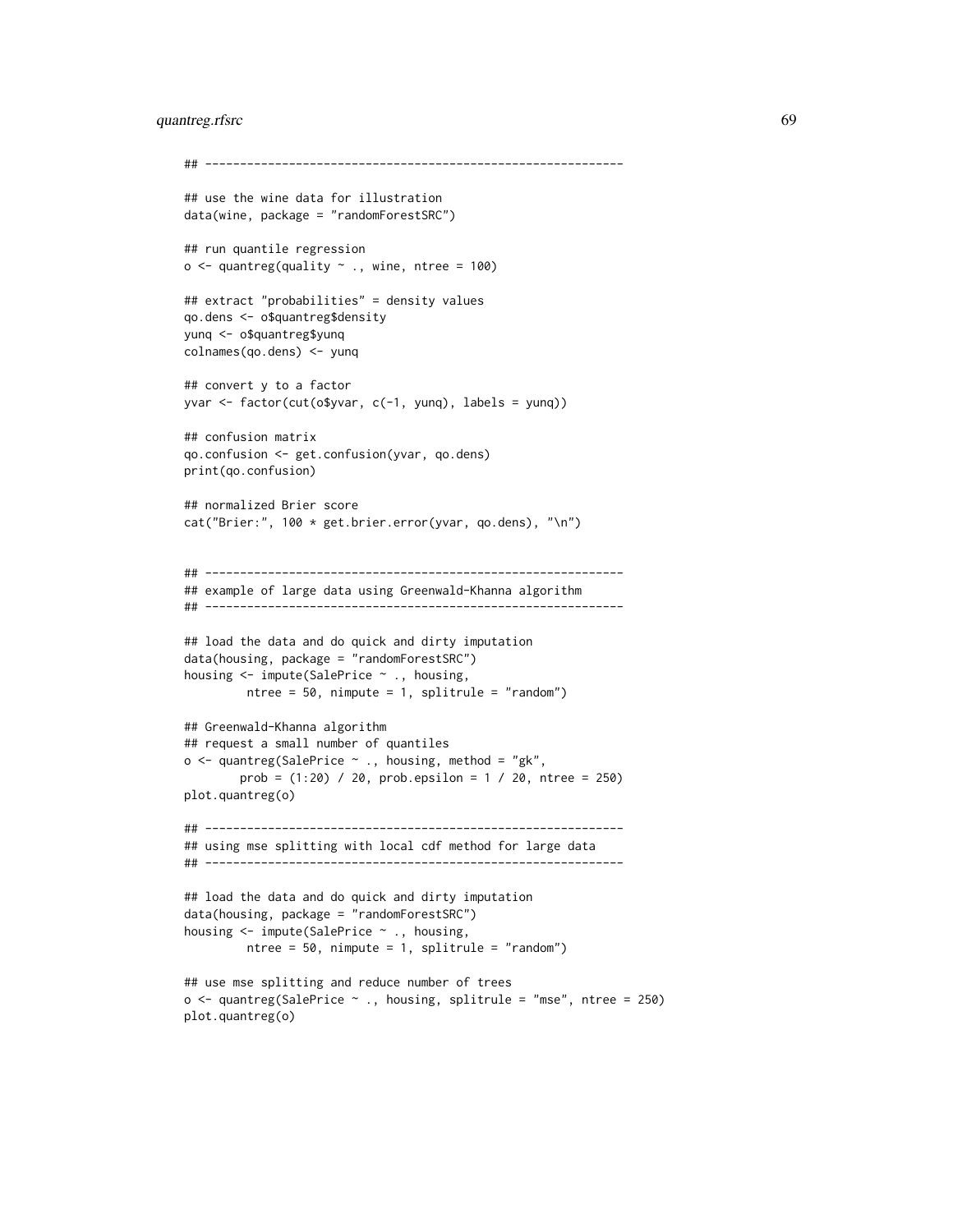<span id="page-69-0"></span>rfsrc *Fast Unified Random Forests for Survival, Regression, and Classification (RF-SRC)*

#### Description

Fast OpenMP parallel computing of random forests (Breiman 2001) for regression, classification, survival analysis (Ishwaran et al. 2008), competing risks (Ishwaran et al. 2012), multivariate (Segal and Xiao 2011), unsupervised (Mantero and Ishwaran 2020), quantile regression (Meinhausen 2006, Zhang et al. 2019, Greenwald-Khanna 2001), and class imbalanced q-classification (O'Brien and Ishwaran 2019). Different splitting rules invoked under deterministic or random splitting (Geurts et al. 2006, Ishwaran 2015) are available for all families. Different types of variable importance (VIMP), holdout VIMP, as well as confidence regions (Ishwaran and Lu 2019) can be calculated for single and grouped variables. Minimal depth variable selection (Ishwaran et al. 2010, 2011). Fast interface for missing data imputation using a variety of different random forest methods (Tang and Ishwaran 2017).

New items to be aware of:

- 1. For computational speed, the default VIMP is no longer "permute" (Breiman-Cutler permutation importance) and has been switched to "anti" (importance="anti", importance=TRUE; see below for details). Be aware in some situations, such as highly imbalanced classification, that permutation VIMP may perform better. Permutation VIMP is obtained using importance="permute".
- 2. save.memory can be used for big data to save memory; especially useful for survival and competing risks.
- 3. Mahalanobis splitting for multivariate regression with correlated y-outcomes (splitrule="mahalanobis"). Now allows for a user specified covariance matrix.
- 4. Visualize trees on your Safari or Google Chrome browser (works for all families). See [get.tree](#page-9-0).

This is the main entry point to the **randomForestSRC** package. For more information about this package and OpenMP parallel processing, use the command package?randomForestSRC.

### Usage

```
rfsrc(formula, data, ntree = 500,
 mtry = NULL, ytry = NULL,nodesize = NULL, nodedepth = NULL,splitrule = NULL, nsplit = NULL,importance = c(FALSE, TRUE, "none", "anti", "permute", "random"),
 block.size = if (any(is.element(as.character(importance),
                     c("none", "FALSE")))) NULL else 10,
 bootstrap = c("by.root", "none", "by.user"),
 samptype = c("swor", "swr"), samp = NULL, membership = FALSE,
```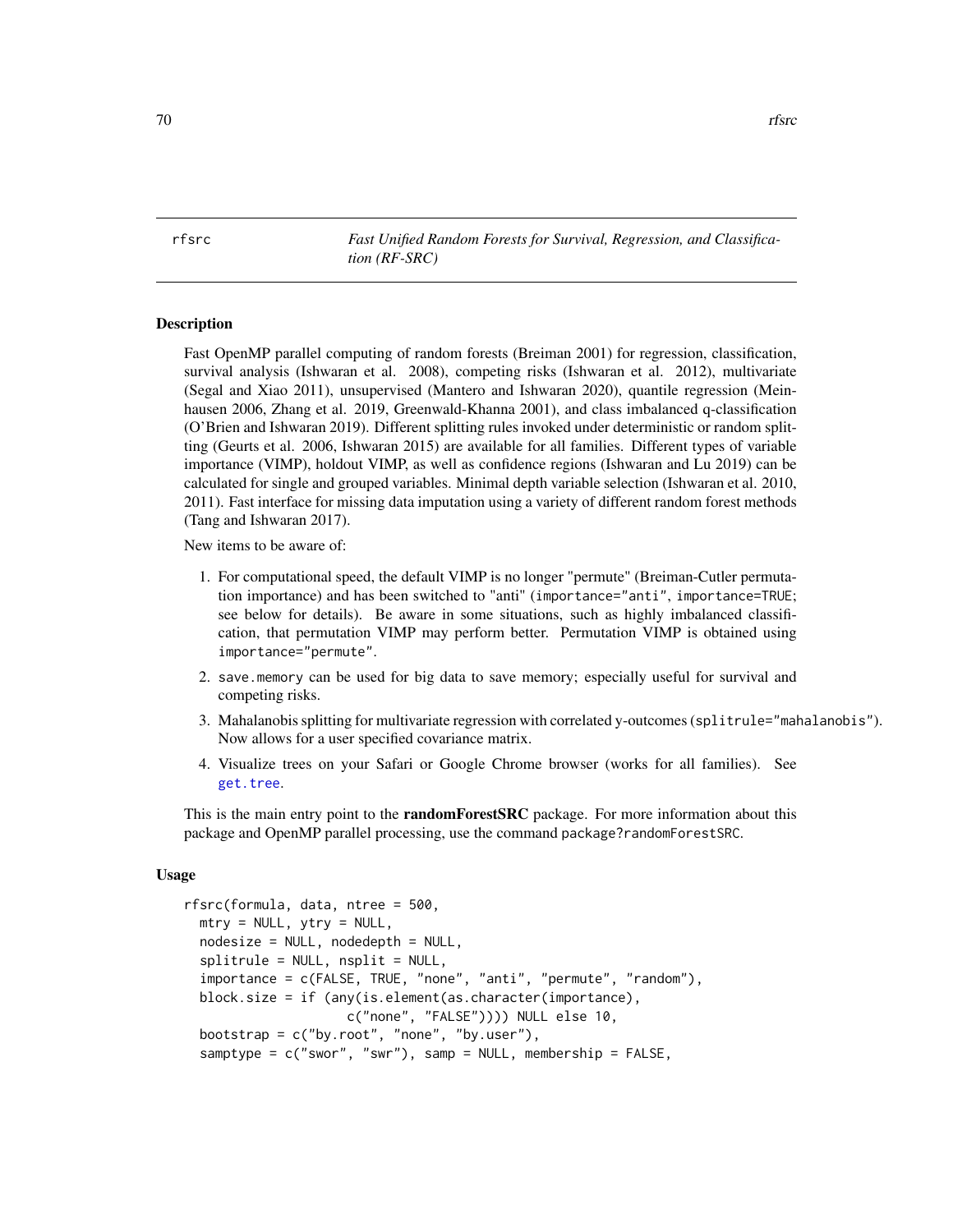```
sampsize = if (samptype == "swor") function(x){x \star .632} else function(x){x},
na.action = c("na.omit", "na.impute"), nimpute = 1,ntime = 150, cause,
perf.type = NULL,
proximity = FALSE, distance = FALSE, forest.wt = FALSE,
xvar.wt = NULL, yvar.wt = NULL, split.wt = NULL, case.wt = NULL,
forest = TRUE,
save.memory = FALSE,
var.used = c(FALSE, "all.trees", "by.tree"),
split.depth = c(FALSE, "all.trees", "by.tree"),
seed = NULL,
do.trace = FALSE,statistics = FALSE,
...)
```

```
## convenient interface for growing a CART tree
rfsrc.cart(formula, data, ntree = 1, mtry = ncol(data), bootstrap = "none", ...)
```
# Arguments

| formula    | Object of class 'formula' describing the model to fit. Interaction terms are not<br>supported. If missing, unsupervised splitting is implemented.                                                                                                                                                                                                                                                                              |
|------------|--------------------------------------------------------------------------------------------------------------------------------------------------------------------------------------------------------------------------------------------------------------------------------------------------------------------------------------------------------------------------------------------------------------------------------|
| data       | Data frame containing the y-outcome and x-variables.                                                                                                                                                                                                                                                                                                                                                                           |
| ntree      | Number of trees.                                                                                                                                                                                                                                                                                                                                                                                                               |
| mtry       | Number of variables to possibly split at each node. Default is number of vari-<br>ables divided by 3 for regression. For all other families (including unsupervised<br>settings), the square root of number of variables. Values are rounded up.                                                                                                                                                                               |
| ytry       | The number of randomly selected pseudo-outcomes for unsupervised families<br>(see details below). Default is ytry=1.                                                                                                                                                                                                                                                                                                           |
| nodesize   | Minumum size of terminal node. The defaults are: survival (15), competing risk<br>$(15)$ , regression $(5)$ , classification $(1)$ , mixed outcomes $(3)$ , unsupervised $(3)$ . It<br>is recommended to experiment with different nodesize values.                                                                                                                                                                            |
| nodedepth  | Maximum depth to which a tree should be grown. Parameter is ignored by<br>default.                                                                                                                                                                                                                                                                                                                                             |
| splitrule  | Splitting rule (see below).                                                                                                                                                                                                                                                                                                                                                                                                    |
| nsplit     | Non-negative integer specifying number of random splits for splitting a vari-<br>able. When zero, all split values are used (deterministic splitting), which can be<br>slower. By default 10 is used except for regression and classification which uses<br>zero (for deterministic splitting).                                                                                                                                |
| importance | Method for computing variable importance (VIMP); see below. Default action is<br>importance="none" but VIMP can be recovered later using vimp or predict.                                                                                                                                                                                                                                                                      |
| block.size | Determines how cumulative error rate is calculated. When NULL, only done once<br>for entire forest; thus plot of the cumulative error rate will result in a flat line.<br>To view the cumulative error rate on every nth tree, set the value to an integer<br>between 1 and ntree. As an intended side effect, if importance is requested,<br>VIMP is calculated in "blocks" of size equal to block. size, thus resulting in a |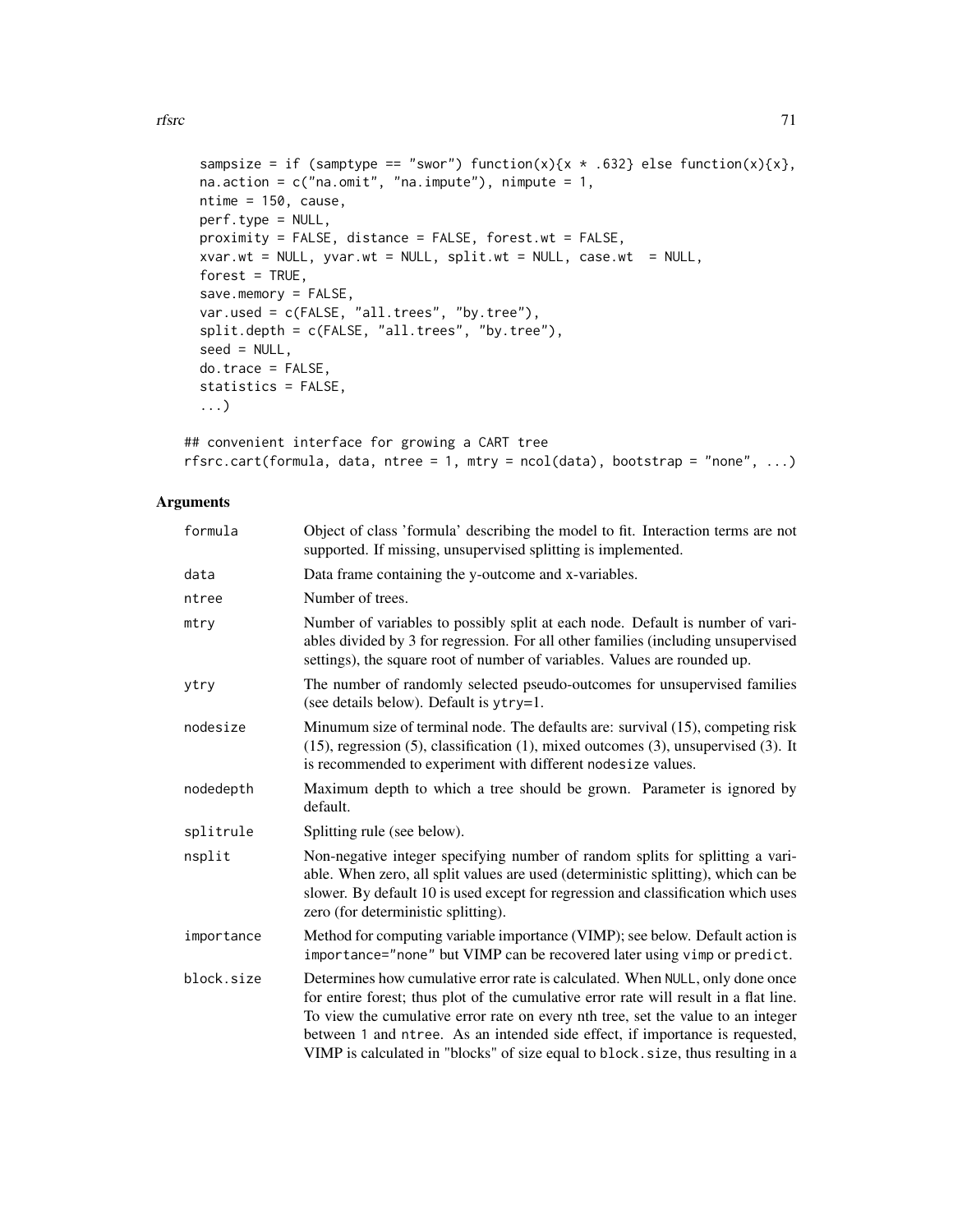|            | compromise between ensemble and tree VIMP. The default action in that case is<br>to use 10 trees.                                                                                                                                                                                                                                                                                                                                                                                                                                      |
|------------|----------------------------------------------------------------------------------------------------------------------------------------------------------------------------------------------------------------------------------------------------------------------------------------------------------------------------------------------------------------------------------------------------------------------------------------------------------------------------------------------------------------------------------------|
| bootstrap  | Bootstrap protocol. Default is by root which bootstraps the data by sampling<br>with or without replacement (without replacement is the default; see the option<br>samptype below). If none, the data is not bootstrapped (it is not possible to<br>return OOB ensembles or prediction error in this case). If by . user, the bootstrap<br>specified by samp is used.                                                                                                                                                                  |
| samptype   | Type of bootstrap used when by. root is in effect. Choices are swor (sampling<br>without replacement; the default) and swr (sampling with replacement).                                                                                                                                                                                                                                                                                                                                                                                |
| samp       | Bootstrap specification when by user is in effect. Array of dim n x ntree spec-<br>if ying how many times each record appears in bag in the bootstrap for each tree.                                                                                                                                                                                                                                                                                                                                                                   |
| membership | Should terminal node membership and inbag information be returned?                                                                                                                                                                                                                                                                                                                                                                                                                                                                     |
| sampsize   | Function specifying bootstrap size when by root is in effect. For sampling<br>without replacement, it is the requested size of the sample, which by default is<br>.632 times the sample size. For sampling with replacement, it is the sample size.<br>Can also be specified using a number.                                                                                                                                                                                                                                           |
| na.action  | Action taken if the data contains NA's. Possible values are na. omit or na. impute.<br>The default na. omit removes the entire record if any entry is NA. Selecting<br>na. impute imputes the data (see below for details). Also see the function<br>impute for fast imputation.                                                                                                                                                                                                                                                       |
| nimpute    | Number of iterations of the missing data algorithm. Performance measures such<br>as out-of-bag (OOB) error rates are optimistic if nimpute is greater than 1.                                                                                                                                                                                                                                                                                                                                                                          |
| ntime      | Integer value used for survival to constrain ensemble calculations to an ntime<br>grid of time points over the observed event times. Alternatively if a vector of<br>values of length greater than one is supplied, it is assumed these are the time<br>points to be used (these will be adjusted to match closest observed event times).<br>Setting ntime to zero (or NULL) uses all observed event times.                                                                                                                            |
| cause      | Integer value between 1 and J indicating the event of interest for splitting a node<br>for competing risks, where J is the number of event types. If not specified, the<br>default is to use a composite splitting rule that averages over all event types.<br>Can also be a vector of non-negative weights of length J specifying weights for<br>each event (for example, a vector of ones reverts to the default composite split<br>statistic). Regardless of how cause is specified, estimates for all event types are<br>returned. |
| perf.type  | Optional character value specifying metric used for predicted value, variable im-<br>portance (VIMP), and error rate. Reverts to the family default metric if not speci-<br>fied. perf. type="none" turns off performance entirely which is a useful way to<br>turn off C-index calculations for big survival data (which can be expensive). Val-<br>ues allowed for univariate/multivariate classification are: perf.type="misclass"<br>(default), perf.type="brier" and perf.type="gmean".                                           |
| proximity  | Proximity of cases as measured by the frequency of sharing the same terminal<br>node. This is an nxn matrix, which can be large. Choices are inbag, oob,<br>all, TRUE, or FALSE. Setting proximity = TRUE is equivalent to proximity =<br>"inbag".                                                                                                                                                                                                                                                                                     |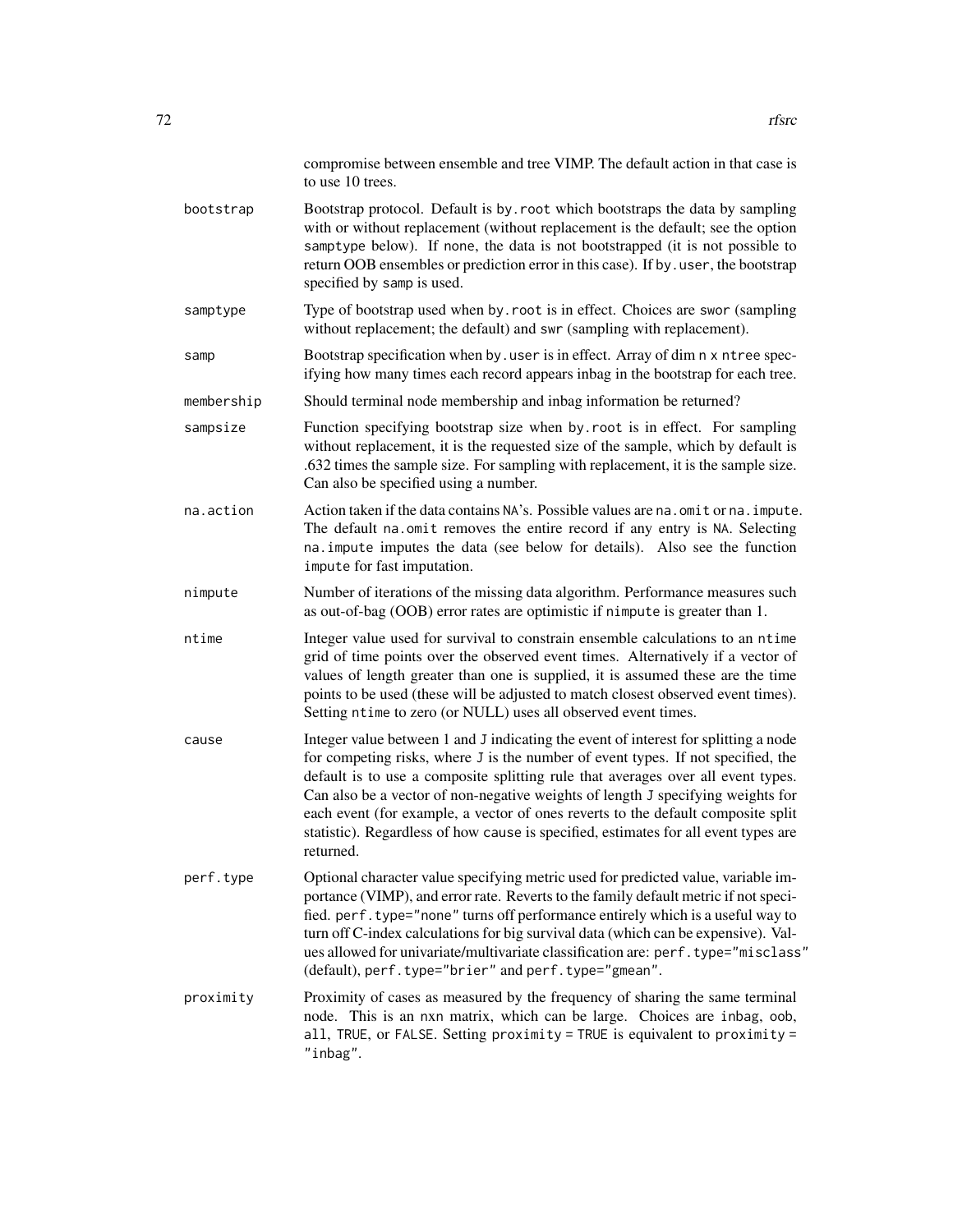### rfsrc 500 and 23 and 23 and 23 and 23 and 23 and 23 and 23 and 23 and 23 and 23 and 23 and 23 and 23 and 23 and 23 and 23 and 23 and 23 and 23 and 23 and 23 and 23 and 23 and 23 and 23 and 23 and 23 and 23 and 23 and 23 an

| distance    | Distance between cases as measured by the ratio of the sum of the count of<br>edges from each case to their immediate common ancestor node to the sum of<br>the count of edges from each case to the root node. If the cases are co-terminal<br>for a tree, this measure is zero and reduces to $1$ - the proximity measure. This<br>is an nxn matrix, which can be large. Choices are inbag, oob, all, TRUE, or<br>FALSE. Setting distance = TRUE is equivalent to distance = "inbag". |  |
|-------------|-----------------------------------------------------------------------------------------------------------------------------------------------------------------------------------------------------------------------------------------------------------------------------------------------------------------------------------------------------------------------------------------------------------------------------------------------------------------------------------------|--|
| forest.wt   | Calculate the forest weight matrix? Creates an nxn matrix which can be used for<br>prediction and constructing customized estimators. Choices are similar to prox-<br>imity: inbag, oob, all, TRUE, or FALSE. The default is TRUE which is equivalent<br>to inbag.                                                                                                                                                                                                                      |  |
| xvar.wt     | Vector of non-negative weights (does not have to sum to 1) representing the<br>probability of selecting a variable for splitting. Default is uniform weights.                                                                                                                                                                                                                                                                                                                           |  |
| yvar.wt     | Used for sending in features with custom splitting. For expert use only.                                                                                                                                                                                                                                                                                                                                                                                                                |  |
| split.wt    | Vector of non-negative weights used for multiplying the split statistic for a vari-<br>able. A large value encourages the node to split on a specific variable. Default<br>is uniform weights.                                                                                                                                                                                                                                                                                          |  |
| case.wt     | Vector of non-negative weights (does not have to sum to 1) for sampling cases.<br>Observations with larger weights will be selected with higher probability in the<br>bootstrap (or subsampled) samples. It is generally better to use real weights<br>rather than integers. See the breast data example below illustrating its use for<br>class imbalanced data.                                                                                                                       |  |
| forest      | Save key forest values? Used for prediction on new data and required by many<br>of the package functions. Turn this off if you are only interested in training a<br>forest.                                                                                                                                                                                                                                                                                                             |  |
| save.memory | Save memory? Default is to store terminal node quantities used for prediction<br>on test data. This yields rapid prediction but can be memory intensive for big<br>data, especially competing risks and survival models. Turn this flag off in those<br>cases.                                                                                                                                                                                                                          |  |
| var.used    | Return statistics on number of times a variable split? Default is FALSE. Possible<br>values are all. trees which returns total number of splits of each variable, and<br>by. tree which returns a matrix of number a splits for each variable for each<br>tree.                                                                                                                                                                                                                         |  |
| split.depth | Records the minimal depth for each variable. Default is FALSE. Possible val-<br>ues are all. trees which returns a matrix of the average minimal depth for a<br>variable (columns) for a specific case (rows), and by . tree which returns a three-<br>dimensional array recording minimal depth for a specific case (first dimension)<br>for a variable (second dimension) for a specific tree (third dimension).                                                                      |  |
| seed        | Negative integer specifying seed for the random number generator.                                                                                                                                                                                                                                                                                                                                                                                                                       |  |
| do.trace    | Number of seconds between updates to the user on approximate time to com-<br>pletion.                                                                                                                                                                                                                                                                                                                                                                                                   |  |
| statistics  | Should split statistics be returned? Values can be parsed using stat. split.                                                                                                                                                                                                                                                                                                                                                                                                            |  |
|             | Further arguments passed to or from other methods.                                                                                                                                                                                                                                                                                                                                                                                                                                      |  |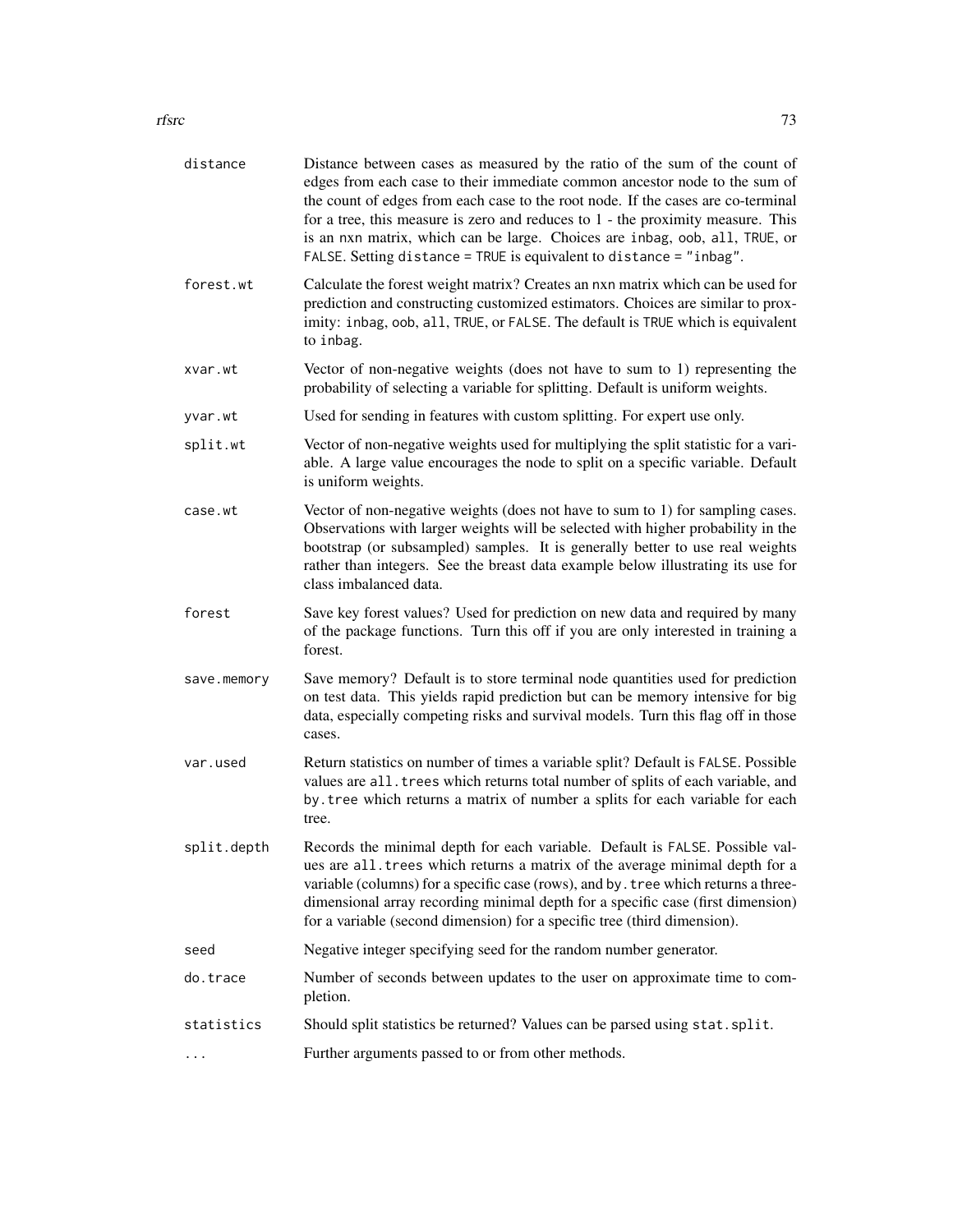## Details

1. *Types of forests*

There is no need to set the type of forest as the package automagically determines the underlying random forest requested from the type of outcome and the formula supplied. There are several possible scenarios:

- (a) Regression forests for continuous outcomes.
- (b) Classification forests for factor outcomes.
- (c) Multivariate forests for continuous and/or factor outcomes and for mixed (both type) of outcomes.
- (d) Unsupervised forests when there is no outcome.
- (e) Survival forests for right-censored survival.
- (f) Competing risk survival forests for competing risk.
- 2. *Splitting*
	- (a) Splitting rules are specified by the option splitrule.
	- (b) For all families, pure random splitting can be invoked by setting splitrule="random".
	- (c) For all families, computational speed can be increased using randomized splitting invoked by the option nsplit. See Improving Computational Speed.
- 3. *Available splitting rules*
	- Regression analysis:
		- (a) splitrule="mse" (default split rule): weighted mean-squared error splitting (Breiman et al. 1984, Chapter 8.4).
		- (b) splitrule="quantile.regr": quantile regression splitting via the "check-loss" function. Requires specifying the target quantiles. See quantreg.rfsrc for further details.
		- (c) la.quantile.regr: local adaptive quantile regression splitting. See quantreg.rfsrc.
	- Classification analysis:
		- (a) splitrule="gini" (default splitrule): Gini index splitting (Breiman et al. 1984, Chapter 4.3).
		- (b) splitrule="auc": AUC (area under the ROC curve) splitting for both two-class and multiclass setttings. AUC splitting is appropriate for imbalanced data. See imbalanced for more information.
		- (c) splitrule="entropy": entropy splitting (Breiman et al. 1984, Chapter 2.5, 4.3).
	- Survival analysis:
		- (a) splitrule="logrank" (default splitrule): log-rank splitting (Segal, 1988; Leblanc and Crowley, 1993).
		- (b) splitrule="bs.gradient": gradient-based (global non-quantile) brier score splitting. The time horizon used for the Brier score is set to the 90th percentile of the observed event times. This can be over-ridden by the option prob, which must be a value between 0 and 1 (set to .90 by default).
		- (c) splitrule="logrankscore": log-rank score splitting (Hothorn and Lausen, 2003).
	- Competing risk analysis (for details see Ishwaran et al., 2014):
		- (a) splitrule="logrankCR" (default splitrule): modified weighted log-rank splitting rule modeled after Gray's test (Gray, 1988). Use this to find \*all\* variables that are informative and when the goal is long term prediction.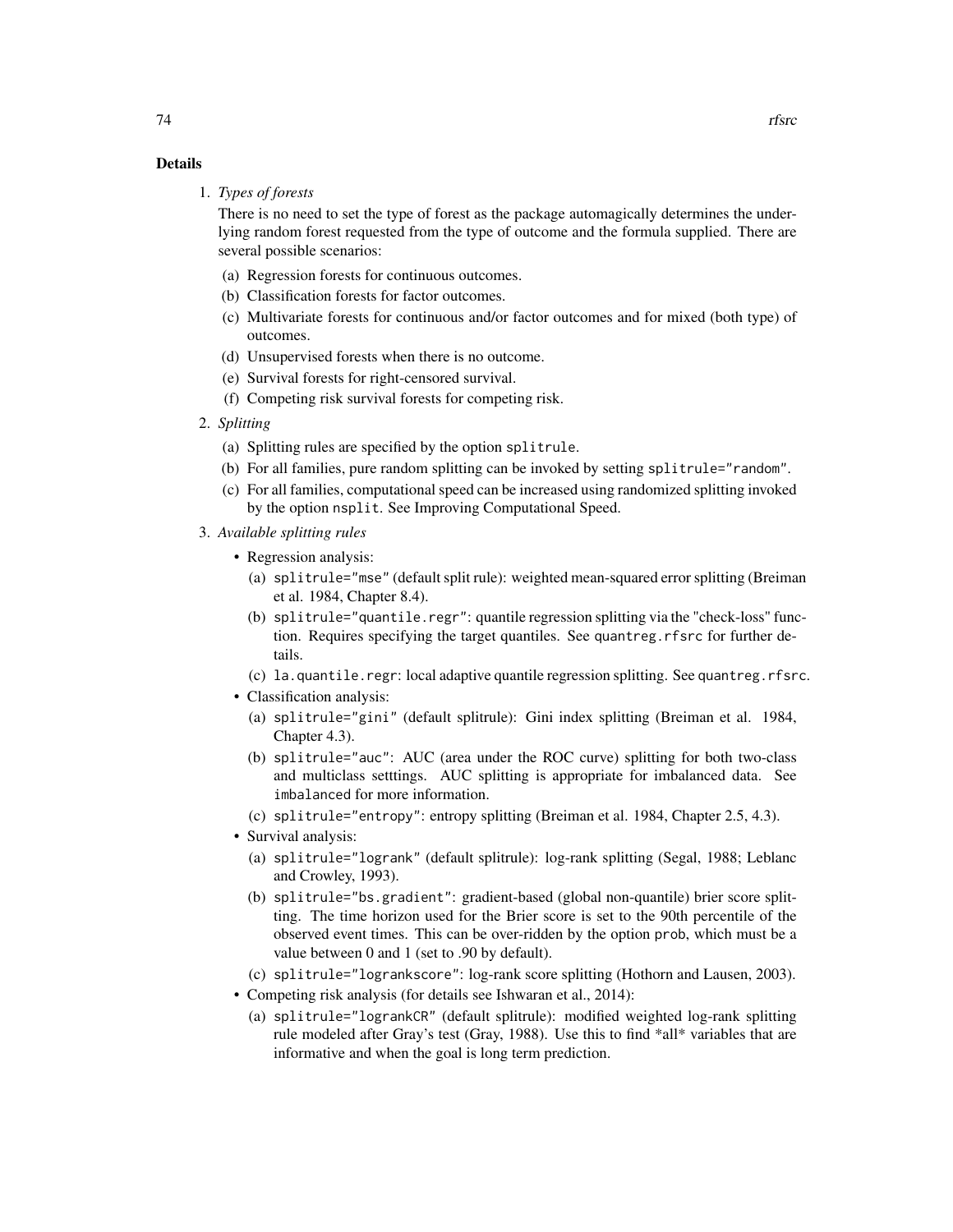- (b) splitrule="logrank": weighted log-rank splitting where each event type is treated as the event of interest and all other events are treated as censored. The split rule is the weighted value of each of log-rank statistics, standardized by the variance. Use this to find variables that affect a \*specific\* cause of interest and when the goal is a targeted analysis of a specific cause. However in order for this to be effective, remember to set the cause option to the targeted cause of interest. See examples below.
- Multivariate analysis:
	- (a) Default is the multivariate normalized composite split rule using mean-squared error and Gini index (Tang and Ishwaran, 2017).
	- (b) splitrule="mahalanobis": Mahalanobis splitting that adjusts for correlation (also allows for a user specified covariance matrix, see example below). Only works for multivariate regression (all outcomes must be real).
- Unsupervised analysis: In settings where there is no outcome, unsupervised splitting that uses pseudo-outcomes is applied using the default multivariate splitting rule (see below for details) Also see sidClustering for a more sophisticated method for unsupervised analysis (Mantero and Ishwaran, 2020).
- Custom splitting: All families except unsupervised are available for user defined custom splitting. Some basic C-programming skills are required. The harness for defining these rules is in splitCustom.c. In this file we give examples of how to code rules for regression, classification, survival, and competing risk. Each family can support up to sixteen custom split rules. Specifying splitrule="custom" or splitrule="custom1" will trigger the first split rule for the family defined by the training data set. Multivariate families will need a custom split rule for both regression and classification. In the examples, we demonstrate how the user is presented with the node specific membership. The task is then to define a split statistic based on that membership. Take note of the instructions in splitCustom.c on how to *register* the custom split rules. It is suggested that the existing custom split rules be kept in place for reference and that the user proceed to develop splitrule="custom2" and so on. The package must be recompiled and installed for the custom split rules to become available.
- 4. *Improving computational speed*

See the function rfsrc. fast for a fast implementation of rfsrc. Key methods for increasing speed are as follows:

• *Nodesize*

Increasing nodesize has the greatest effect in speeding calculations. In some big data settings this can also lead to better prediction performance.

• *Save memory*

Use option save.memory="TRUE" for big data competing risk and survival models. By default the package stores terminal node quantities to be used in prediction for test data but this can be memory intensive for big data.

• *Block size*

Make sure block.size="NULL" (or set to number of trees) so that the cumulative error is calculated only once.

• *Turn off performace*

The C-index error rate calculation can be very expensive for big survival data. Set perf.type="none" to turn this off and all other performance calculations (then consider using the function get.brier.survival as a fast way to get survival performance).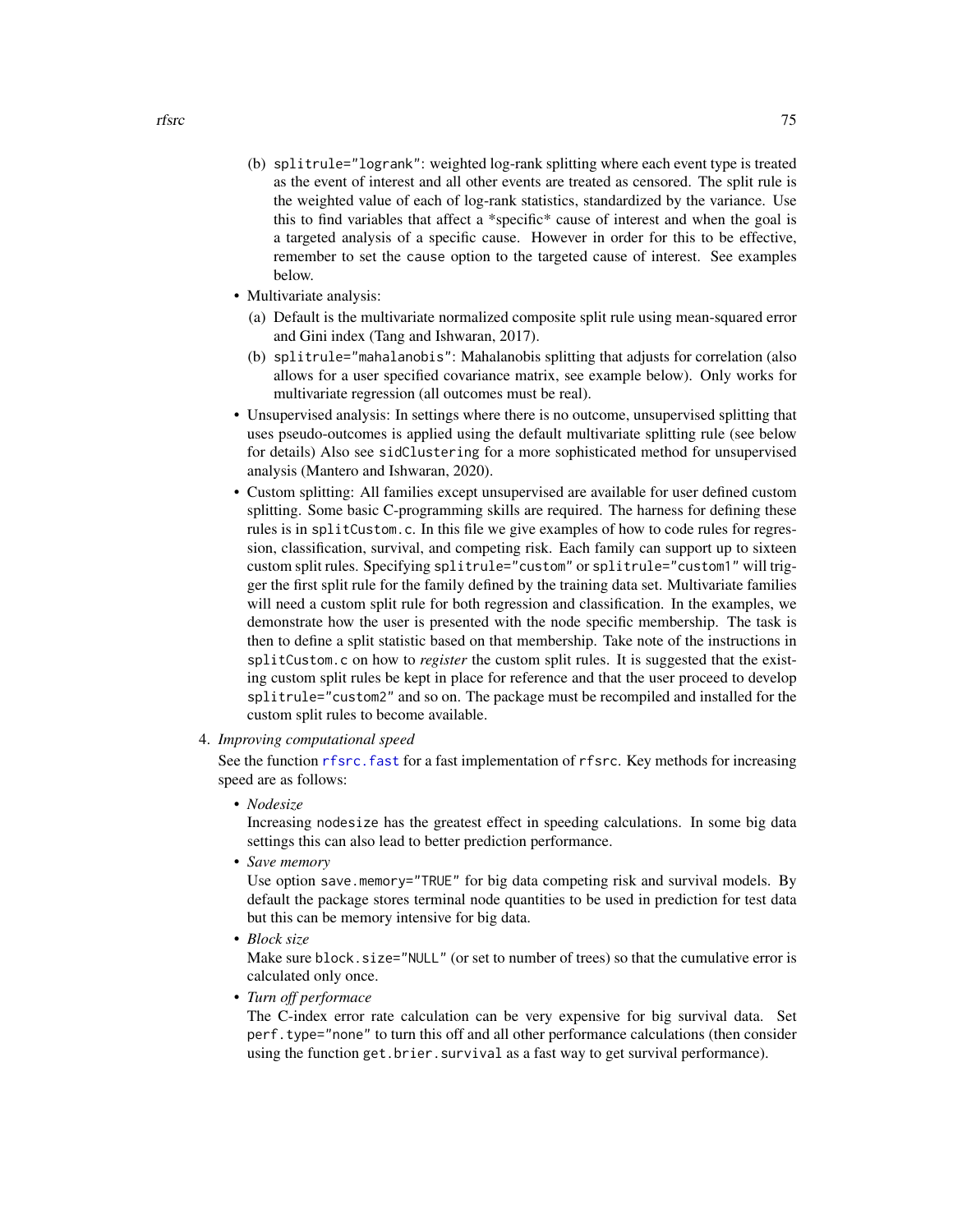• *Randomized splitting rules*

Set nsplit to a small non-zero integer value. Then a maximum of nsplit split points are chosen randomly for each of the candidate splitting variables when splitting a tree node, thus significantly reducing computational costs.

For more details about randomized splitting see Loh and Shih (1997), Dietterich (2000), and Lin and Jeon (2006). Geurts et al. (2006) introduced extremely randomized trees using the extra-trees algorithm. This algorithm corresponds to nsplit=1. In our experience however this may be too low for general use (Ishwaran, 2015).

For completely randomized (pure random) splitting use splitrule="random". In pure splitting, nodes are split by randomly selecting a variable and randomly selecting its split point (Cutler and Zhao, 2001).

• *Subsampling*

Reduce the size of the bootstrap using sampsize and samptype. See rfsrc.fast for a fast forest implementation using subsampling.

• *Unique time points*

Setting ntime to a reasonably small value such as 50 constrains survival ensemble calculations to a restricted grid of time points and significantly improves computational times.

• *Large number of variables*

Try filtering variables ahead of time. Make sure not to request VIMP (variable importance can always be recovered later using vimp or predict). Also if variable selection is desired, but is too slow, consider using  $max$ . subtree which calculates minimal depth, a measure of the depth that a variable splits, and yields fast variable selection (Ishwaran, 2010).

### 5. *Prediction Error*

Prediction error is calculated using OOB data. The metric used is mean-squared-error for regression, and misclassification error for classification. A normalized Brier score (relative to a coin-toss) and the AUC (area under the ROC curve) is also provided upon printing a classification forest. Performance for Brier score can be specified using perf.type="brier". G-mean performance is also available, see the function imbalanced for more details.

For survival, prediction error is measured by 1-C, where C is Harrell's (Harrell et al., 1982) concordance index. Prediction error is between 0 and 1, and measures how well the predictor correctly ranks (classifies) two random individuals in terms of survival. A value of 0.5 is no better than random guessing. A value of 0 is perfect.

When bootstrapping is by none, a coherent OOB subset is not available to assess prediction error. Thus, all outputs dependent on this are suppressed. In such cases, prediction error is only available via classical cross-validation (the user will need to use the predict.rfsrc function).

6. *Variable Importance (VIMP)*

VIMP is calculated using OOB data in several ways. importance="permute" yields permutation VIMP (Breiman-Cutler importance) by permuting OOB cases. importance="random" uses random left/right assignments whenever a split is encountered for the target variable. The default importance="anti" (equivalent to importance=TRUE) assigns cases to the anti (opposite) split.

VIMP depends upon block.size, an integer value between 1 and ntree, specifying number of trees in a block used for VIMP. When block.size=1, VIMP is calculated for each tree.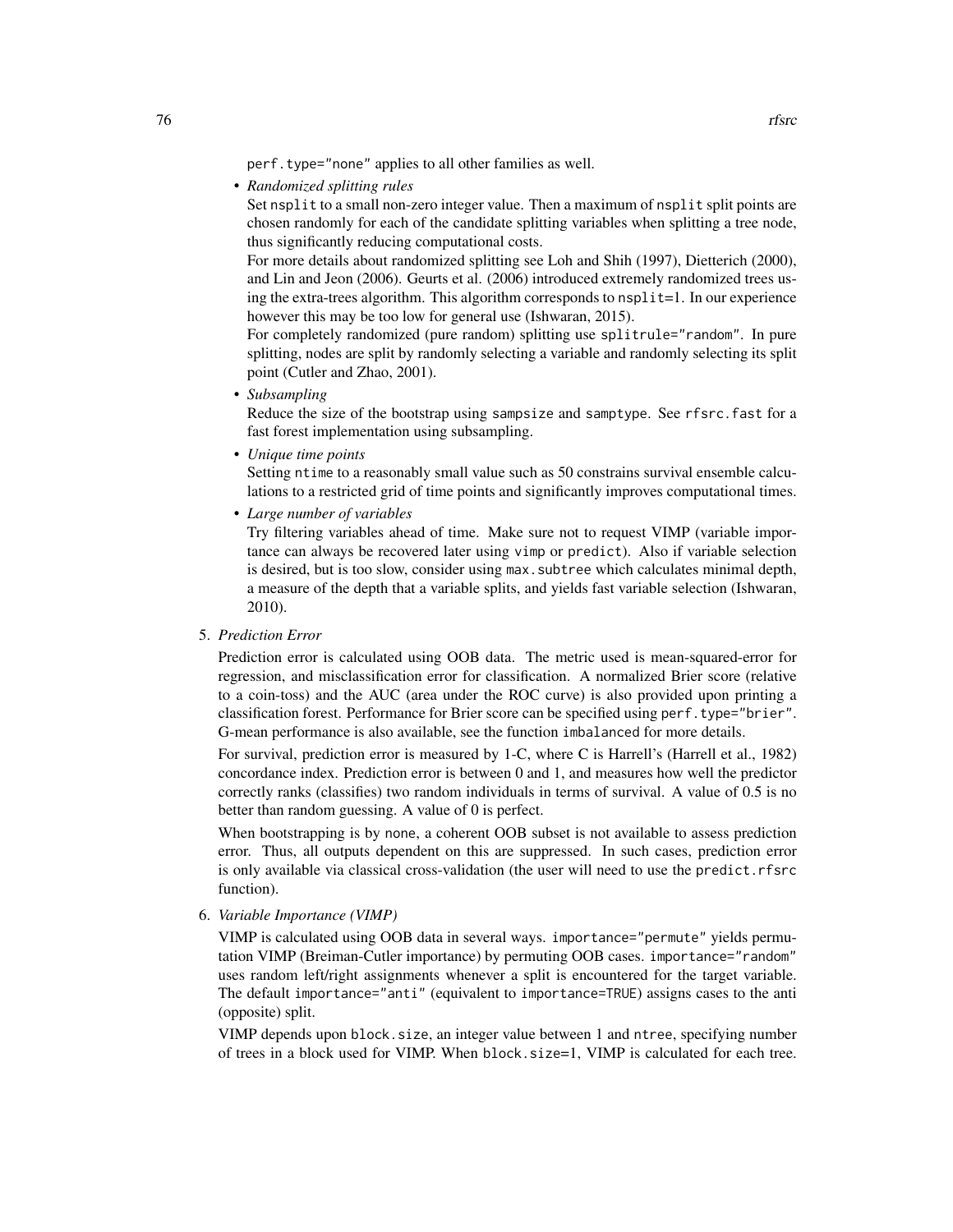When block.size="ntree", VIMP is calculated for the entire forest by comparing the perturbed OOB forest ensemble (using all trees) to the unperturbed OOB forest ensemble (using all trees). This yields ensemble VIMP, which does not measure the tree average effect of a variable, but rather its overall forest effect.

A useful compromise between tree VIMP and ensemble VIMP can be obtained by setting block.size to a value between 1 and ntree. Smaller values generally gives better accuracy, however computational times will be higher because VIMP is calculated over more blocks. However, see imbalanced for imbalanced classification data where larger block.size often works better (O'Brien and Ishwaran, 2019).

See vimp for a user interface for extracting VIMP and subsampling for calculating confidence intervals for VIMP.

Also see holdout.vimp for holdout VIMP, which calculates importance by holding out variables. This is more conservative, but with good false discovery properties.

For classification, VIMP is returned as a matrix with J+1 columns where J is the number of classes. The first column "all" is the unconditional VIMP, while the remaining columns are conditional VIMP calculated using only OOB cases with the class label.

7. *Multivariate Forests*

Multivariate forests can be specified in two ways:

rfsrc(Multivar(y1, y2, ..., yd) ~ . , my.data, ...)

 $rfsrc(cbind(y1, y2, ..., yd) \sim .$ , my.data, ...)

By default, a multivariate normalized composite splitting rule is used to split nodes (for multivariate regression, users have the option to use Mahalanobis splitting).

The nature of the outcomes informs the code as to what type of multivariate forest is grown; i.e. whether it is real-valued, categorical, or a combination of both (mixed). Performance measures (when requested) are returned for all outcomes.

Helper functions get.mv.formula, get.mv.predicted, get.mv.error can be used for defining the multivariate forest formula and extracting predicted values (all outcomes) and VIMP (all variables, all outcomes; assuming importance was requested in the call). The latter two functions also work for univariate (regular) forests. Both functions return standardized values (dividing by the variance for regression, or multiplying by 100, otherwise) using option standardize="TRUE".

## 8. *Unsupervised Forests and sidClustering*

See sidClustering sidClustering for a more sophisticated method for unsupervised analysis. Otherwise a more direct (but naive) way to proceed is to use the unsupervised splitting rule. The following are equivalent ways to grow an unsupervised forest via unsupervised splitting:  $rfsrc(data = my.data)$ 

rfsrc(Unsupervised()  $\sim$  ., data = my.data)

In unsupervised mode, features take turns acting as target y-outcomes and x-variables for splitting. Specifically, mtry x-variables are randomly selected for splitting the node. Then for each mtry feature, ytry variables are selected from the remaining features to act as the target pseduo-outcomes. Splitting uses the multivariate normalized composite splitting rule.

The default value of ytry is 1 but can be increased. As illustration, the following equivalent unsupervised calls set mtry=10 and ytry=5:

rfsrc(data = my.data, ytry = 5, mtry =  $10$ )

rfsrc(Unsupervised(5)  $\sim$  ., my.data, mtry = 10)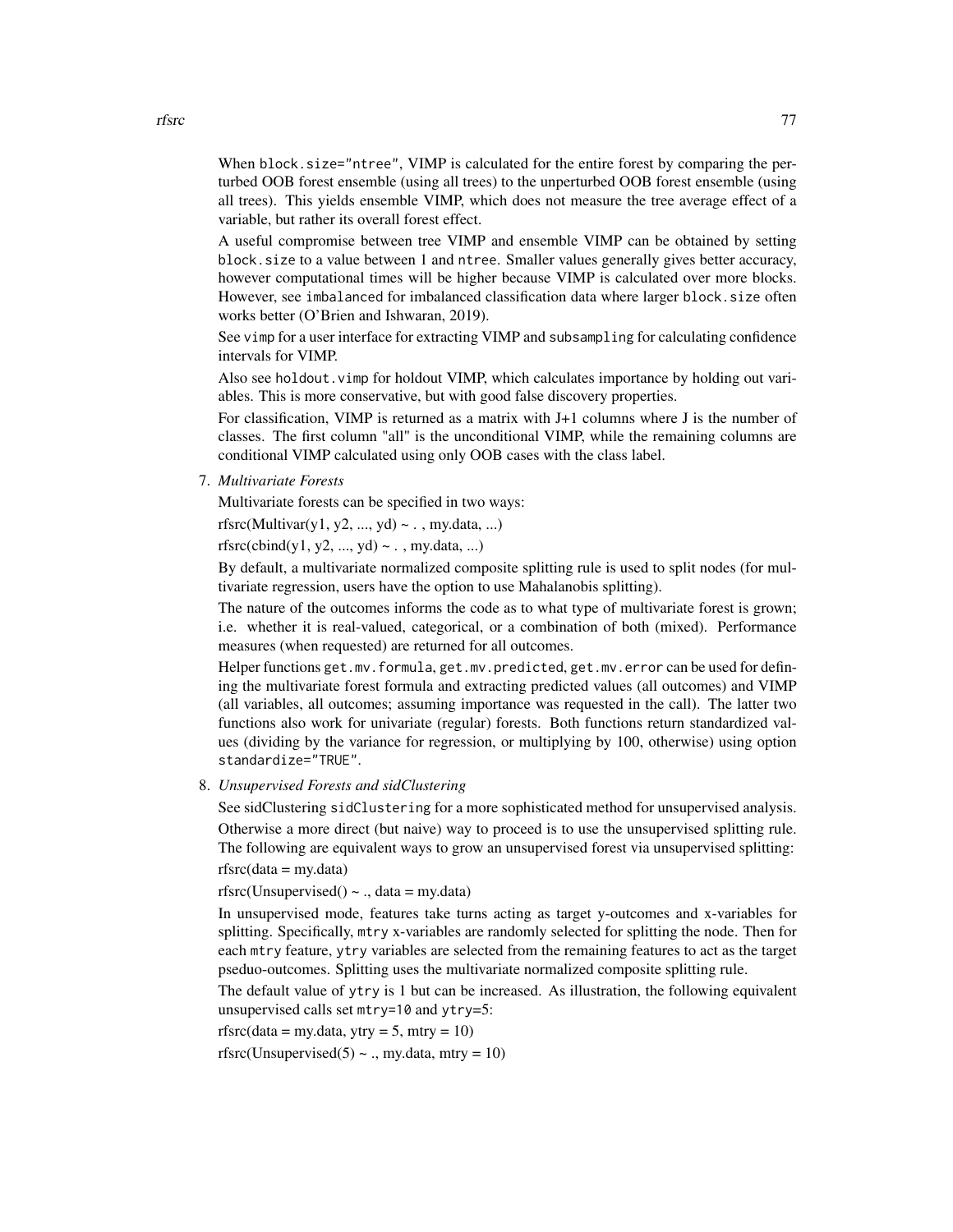Note that all performance values (error rates, VIMP, prediction) are turned off in unsupervised mode.

- 9. *Survival, Competing Risks*
	- (a) Survival settings require a time and censoring variable which should be identifed in the formula as the outcome using the standard Surv formula specification. A typical formula call looks like:

Surv(my.time, my.status)  $\sim$ .

where my.time and my.status are the variables names for the event time and status variable in the users data set.

- (b) For survival forests (Ishwaran et al. 2008), the censoring variable must be coded as a non-negative integer with 0 reserved for censoring and (usually) 1=death (event).
- (c) For competing risk forests (Ishwaran et al., 2013), the implementation is similar to survival, but with the following caveats:
	- Censoring must be coded as a non-negative integer, where 0 indicates right-censoring, and non-zero values indicate different event types. While 0,1,2,..,J is standard, and recommended, events can be coded non-sequentially, although 0 must always be used for censoring.
	- Setting the splitting rule to logrankscore will result in a survival analysis in which all events are treated as if they are the same type (indeed, they will coerced as such).
	- Generally, competing risks requires a larger nodesize than survival settings.
- 10. *Missing data imputation*

na.action="na.impute" imputes missing data (both x and y-variables) using the missing data algorithm of Ishwaran et al. (2008). But also see the impute for an alternate way to do fast and accurate imputation.

The missing data algorithm can be iterated by setting nimpute to a positive integer greater than 1. When iterated, at the completion of each iteration, missing data is imputed using OOB non-missing terminal node data which is then used as input to grow a new forest. A side effect of iteration is that missing values in the returned objects xvar, yvar are replaced by imputed values. In other words the incoming data is overlaid with the missing data. Also, performance measures such as error rates and VIMP become optimistically biased.

Records in which all outcome and x-variable information are missing are removed from the forest analysis. Variables having all missing values are also removed.

11. *Allowable data types and factors*

Data types must be real valued, integer, factor or logical – however all except factors are coerced and treated as if real valued. For ordered x-variable factors, splits are similar to real valued variables. For unordered factors, a split will move a subset of the levels in the parent node to the left daughter, and the complementary subset to the right daughter. All possible complementary pairs are considered and apply to factors with an unlimited number of levels. However, there is an optimization check to ensure number of splits attempted is not greater than number of cases in a node or the value of nsplit.

For coherence, an immutable map is applied to each factor that ensures factor levels in the training data are consistent with the factor levels in any subsequent test data. This map is applied to each factor before and after the native C library is executed. Because of this, if all x-variables all factors, then computational time will be long in high dimensional problems. Consider converting factors to real if this is the case.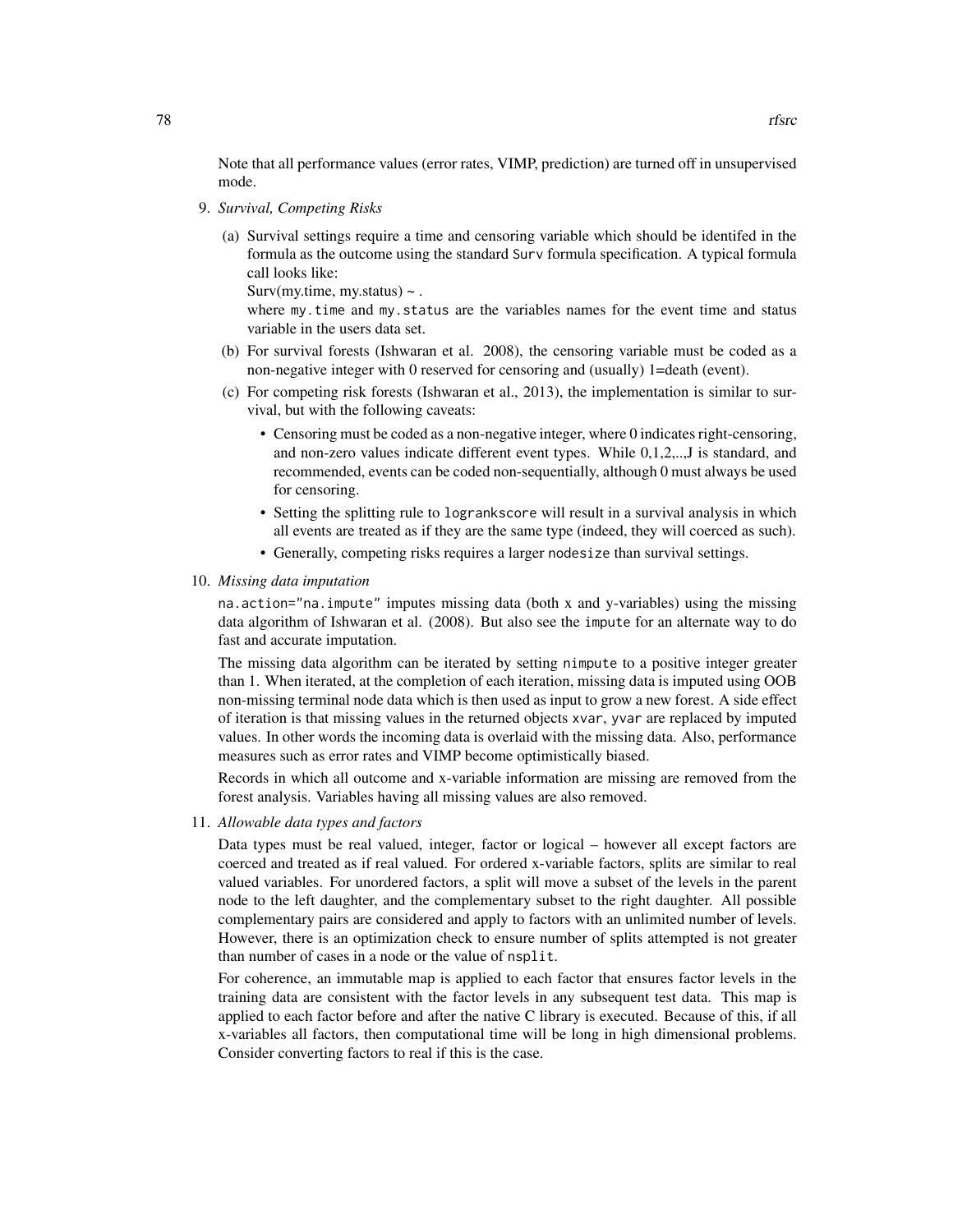### rfsrc 500 and 200 and 200 and 200 and 200 and 200 and 200 and 200 and 200 and 200 and 200 and 200 and 200 and 200 and 200 and 200 and 200 and 200 and 200 and 200 and 200 and 200 and 200 and 200 and 200 and 200 and 200 and

# Value

An object of class (rfsrc,grow) with the following components:

| call         | The original call to rfsrc.                                                                                                                                                                               |  |
|--------------|-----------------------------------------------------------------------------------------------------------------------------------------------------------------------------------------------------------|--|
| family       | The family used in the analysis.                                                                                                                                                                          |  |
| n            | Sample size of the data (depends upon NA's, see na. action).                                                                                                                                              |  |
| ntree        | Number of trees grown.                                                                                                                                                                                    |  |
| mtry         | Number of variables randomly selected for splitting at each node.                                                                                                                                         |  |
| nodesize     | Minimum size of terminal nodes.                                                                                                                                                                           |  |
| nodedepth    | Maximum depth allowed for a tree.                                                                                                                                                                         |  |
| splitrule    | Splitting rule used.                                                                                                                                                                                      |  |
| nsplit       | Number of randomly selected split points.                                                                                                                                                                 |  |
| yvar         | y-outcome values.                                                                                                                                                                                         |  |
| yvar.names   | A character vector of the y-outcome names.                                                                                                                                                                |  |
| xvar         | Data frame of x-variables.                                                                                                                                                                                |  |
| xvar.names   | A character vector of the x-variable names.                                                                                                                                                               |  |
| xvar.wt      | Vector of non-negative weights specifying the probability used to select a vari-<br>able for splitting a node.                                                                                            |  |
| split.wt     | Vector of non-negative weights specifying multiplier by which the split statistic<br>for a covariate is adjusted.                                                                                         |  |
| cause.wt     | Vector of weights used for the composite competing risk splitting rule.                                                                                                                                   |  |
| leaf.count   | Number of terminal nodes for each tree in the forest. Vector of length ntree. A<br>value of zero indicates a rejected tree (can occur when imputing missing data).<br>Values of one indicate tree stumps. |  |
| proximity    | Proximity matrix recording the frequency of pairs of data points occur within<br>the same terminal node.                                                                                                  |  |
| forest       | If forest=TRUE, the forest object is returned. This object is used for prediction<br>with new test data sets and is required for other R-wrappers.                                                        |  |
| forest.wt    | Forest weight matrix.                                                                                                                                                                                     |  |
| membership   | Matrix recording terminal node membership where each column records node<br>mebership for a case for a tree (rows).                                                                                       |  |
| splitrule    | Splitting rule used.                                                                                                                                                                                      |  |
| inbag        | Matrix recording inbag membership where each column contains the number of<br>times that a case appears in the bootstrap sample for a tree (rows).                                                        |  |
| var.used     | Count of the number of times a variable is used in growing the forest.                                                                                                                                    |  |
| imputed.indv | Vector of indices for cases with missing values.                                                                                                                                                          |  |
| imputed.data | Data frame of the imputed data. The first column(s) are reserved for the y-<br>outcomes, after which the x-variables are listed.                                                                          |  |
| split.depth  | Matrix $(i,j)$ or array $(i,j,k)$ recording the minimal depth for variable j for case i,<br>either averaged over the forest, or by tree k.                                                                |  |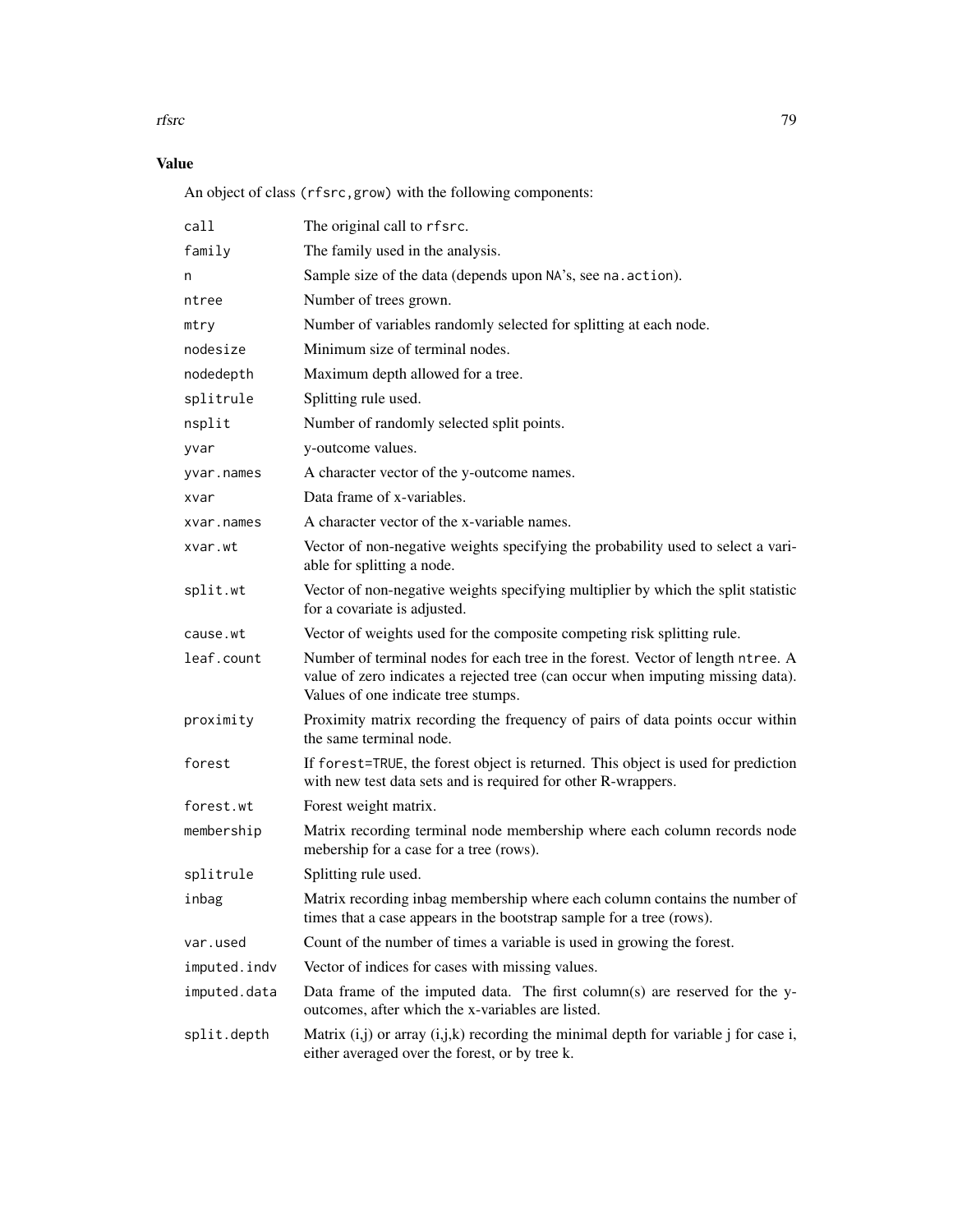| node.stats           | Split statistics returned when statistics=TRUE which can be parsed using<br>stat.split.                                                                                                                                                                                                                                                                     |  |
|----------------------|-------------------------------------------------------------------------------------------------------------------------------------------------------------------------------------------------------------------------------------------------------------------------------------------------------------------------------------------------------------|--|
| err.rate             | Tree cumulative OOB error rate.                                                                                                                                                                                                                                                                                                                             |  |
|                      | err.block.rate When importance=TRUE, vector of the cumulative error rate for each ensemble<br>block comprised of block. size trees. So with block. size = 10, entries are the<br>cumulative error rate for the first 10 trees, the first 20 trees, 30 trees, and so on.<br>As another exmple, if block. size = 1, entries are the error rate for each tree. |  |
| importance           | Variable importance (VIMP) for each x-variable.                                                                                                                                                                                                                                                                                                             |  |
| predicted            | In-bag predicted value.                                                                                                                                                                                                                                                                                                                                     |  |
| predicted.oob        | OOB predicted value.                                                                                                                                                                                                                                                                                                                                        |  |
| ++++++++             | for classification settings, additionally $++++++$                                                                                                                                                                                                                                                                                                          |  |
| class                | In-bag predicted class labels.                                                                                                                                                                                                                                                                                                                              |  |
| class.oob            | OOB predicted class labels.                                                                                                                                                                                                                                                                                                                                 |  |
| ++++++++             | for multivariate settings, additionally $++++++$                                                                                                                                                                                                                                                                                                            |  |
| regr0utput           | List containing performance values for multivariate regression outcomes (ap-<br>plies only in multivariate settings).                                                                                                                                                                                                                                       |  |
| clasOutput           | List containing performance values for multivariate categorical (factor) out-<br>comes (applies only in multivariate settings).                                                                                                                                                                                                                             |  |
| ++++++++             | for survival settings, additionally $++++++$                                                                                                                                                                                                                                                                                                                |  |
| survival             | In-bag survival function.                                                                                                                                                                                                                                                                                                                                   |  |
| survival.oob         | OOB survival function.                                                                                                                                                                                                                                                                                                                                      |  |
| chf                  | In-bag cumulative hazard function (CHF).                                                                                                                                                                                                                                                                                                                    |  |
| chf.oob              | OOB CHE.                                                                                                                                                                                                                                                                                                                                                    |  |
| time.interest        | Ordered unique death times.                                                                                                                                                                                                                                                                                                                                 |  |
| ndead                | Number of deaths.                                                                                                                                                                                                                                                                                                                                           |  |
| ++++++++             | for competing risks, additionally $++++++$                                                                                                                                                                                                                                                                                                                  |  |
| chf                  | In-bag cause-specific cumulative hazard function (CSCHF) for each event.                                                                                                                                                                                                                                                                                    |  |
| chf.oob              | OOB CSCHF.                                                                                                                                                                                                                                                                                                                                                  |  |
| $\operatorname{cif}$ | In-bag cumulative incidence function (CIF) for each event.                                                                                                                                                                                                                                                                                                  |  |
| cif.oob              | OOB CIF.                                                                                                                                                                                                                                                                                                                                                    |  |
| time.interest        | Ordered unique event times.                                                                                                                                                                                                                                                                                                                                 |  |
| ndead                | Number of events.                                                                                                                                                                                                                                                                                                                                           |  |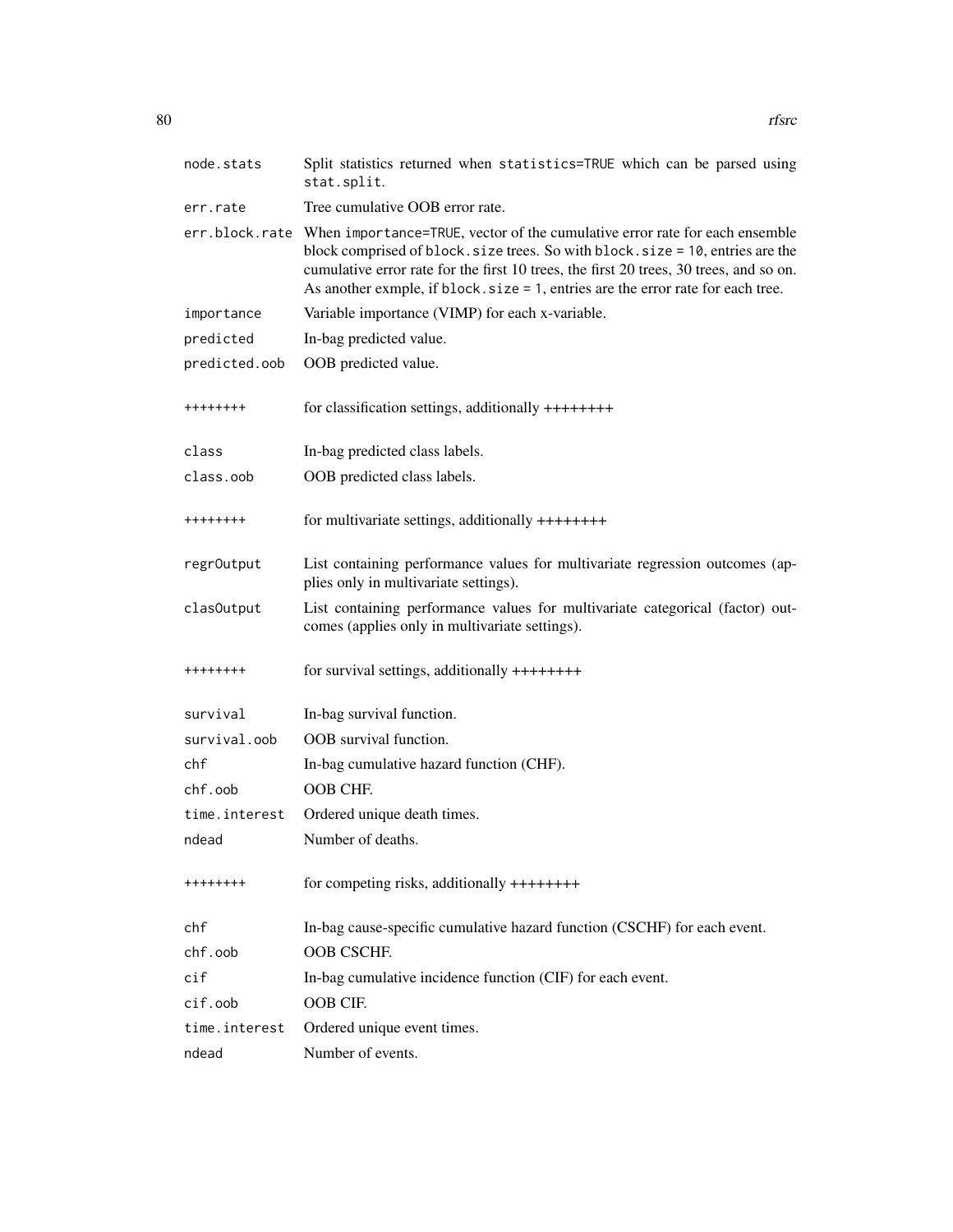## Values returned depend heavily on the family. In particular, predicted values from the forest (predicted and predicted.oob) are as follows:

- 1. For regression, a vector of predicted y-outcomes.
- 2. For classification, a matrix with columns containing the estimated class probability for each class. Performance values and VIMP for classification are reported as a matrix with J+1 columns where J is the number of classes. The first column "all" is the unconditional value for performance (VIMP), while the remaining columns are performance (VIMP) conditioned on cases corresponding to that class label.
- 3. For survival, a vector of mortality values (Ishwaran et al., 2008) representing estimated risk for each individual calibrated to the scale of the number of events (as a specific example, if *i* has a mortality value of 100, then if all individuals had the same x-values as *i*, we would expect an average of 100 events). Also returned are matrices containing the CHF and survival function. Each row corresponds to an individual's ensemble CHF or survival function evaluated at each time point in time.interest.
- 4. For competing risks, a matrix with one column for each event recording the expected number of life years lost due to the event specific cause up to the maximum follow up (Ishwaran et al., 2013). Also returned are the cause-specific cumulative hazard function (CSCHF) and the cumulative incidence function (CIF) for each event type. These are encoded as a three-dimensional array, with the third dimension used for the event type, each time point in time.interest making up the second dimension (columns), and the case (individual) being the first dimension (rows).
- 5. For multivariate families, predicted values (and other performance values such as VIMP and error rates) are stored in the lists regrOutput and clasOutput which can be extracted using functions get.mv.error, get.mv.predicted and get.mv.vimp.

### Author(s)

Hemant Ishwaran and Udaya B. Kogalur

## References

Breiman L., Friedman J.H., Olshen R.A. and Stone C.J. (1984). *Classification and Regression Trees*, Belmont, California.

Breiman L. (2001). Random forests, *Machine Learning*, 45:5-32.

Cutler A. and Zhao G. (2001). PERT-Perfect random tree ensembles. *Comp. Sci. Statist.*, 33: 490-497.

Dietterich, T. G. (2000). An experimental comparison of three methods for constructing ensembles of decision trees: bagging, boosting, and randomization. *Machine Learning*, 40, 139-157.

Gray R.J. (1988). A class of k-sample tests for comparing the cumulative incidence of a competing risk, *Ann. Statist.*, 16: 1141-1154.

Geurts, P., Ernst, D. and Wehenkel, L., (2006). Extremely randomized trees. *Machine learning*, 63(1):3-42.

Greenwald M. and Khanna S. (2001). Space-efficient online computation of quantile summaries. *Proceedings of ACM SIGMOD*, 30(2):58-66.

## **Note**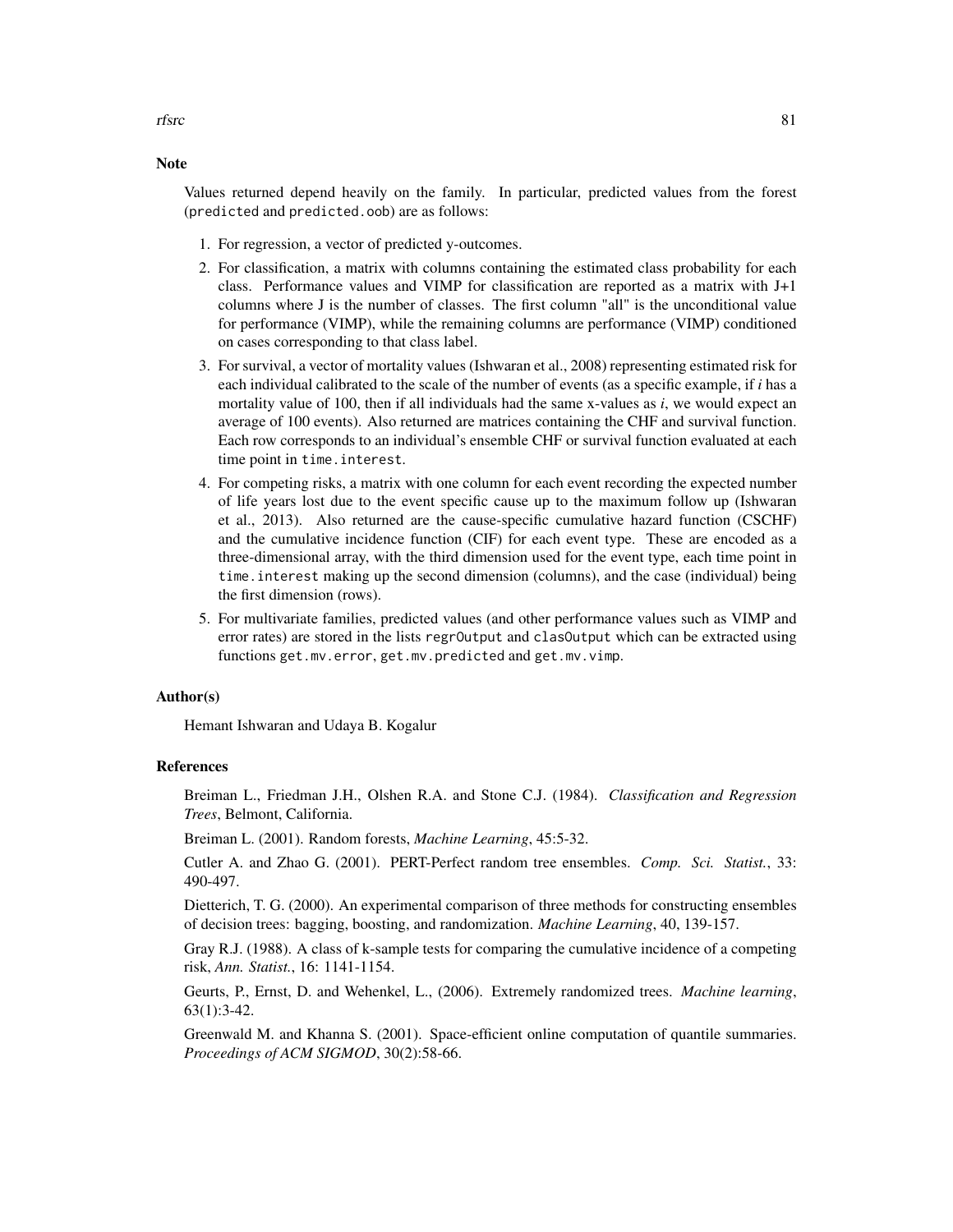Hothorn T. and Lausen B. (2003). On the exact distribution of maximally selected rank statistics, *Comp. Statist. Data Anal.*, 43:121-137.

Ishwaran H. (2007). Variable importance in binary regression trees and forests, *Electronic J. Statist.*, 1:519-537.

Ishwaran H. and Kogalur U.B. (2007). Random survival forests for R, *Rnews*, 7(2):25-31.

Ishwaran H., Kogalur U.B., Blackstone E.H. and Lauer M.S. (2008). Random survival forests, *Ann. App. Statist.*, 2:841-860.

Ishwaran H., Kogalur U.B., Gorodeski E.Z, Minn A.J. and Lauer M.S. (2010). High-dimensional variable selection for survival data. *J. Amer. Statist. Assoc.*, 105:205-217.

Ishwaran H., Kogalur U.B., Chen X. and Minn A.J. (2011). Random survival forests for highdimensional data. *Stat. Anal. Data Mining*, 4:115-132

Ishwaran H., Gerds T.A., Kogalur U.B., Moore R.D., Gange S.J. and Lau B.M. (2014). Random survival forests for competing risks. *Biostatistics*, 15(4):757-773.

Ishwaran H. and Malley J.D. (2014). Synthetic learning machines. *BioData Mining*, 7:28.

Ishwaran H. (2015). The effect of splitting on random forests. *Machine Learning*, 99:75-118.

Lin, Y. and Jeon, Y. (2006). Random forests and adaptive nearest neighbors. *J. Amer. Statist. Assoc.*, 101(474), 578-590.

Lu M., Sadiq S., Feaster D.J. and Ishwaran H. (2018). Estimating individual treatment effect in observational data using random forest methods. *J. Comp. Graph. Statist*, 27(1), 209-219

Ishwaran H. and Lu M. (2019). Standard errors and confidence intervals for variable importance in random forest regression, classification, and survival. *Statistics in Medicine*, 38, 558-582.

LeBlanc M. and Crowley J. (1993). Survival trees by goodness of split, *J. Amer. Statist. Assoc.*, 88:457-467.

Loh W.-Y and Shih Y.-S (1997). Split selection methods for classification trees, *Statist. Sinica*, 7:815-840.

Mantero A. and Ishwaran H. (2021). Unsupervised random forests. *Statistical Analysis and Data Mining*, 14(2):144-167.

Meinshausen N. (2006) Quantile regression forests, *Journal of Machine Learning Research*, 7:983- 999.

Mogensen, U.B, Ishwaran H. and Gerds T.A. (2012). Evaluating random forests for survival analysis using prediction error curves, *J. Statist. Software*, 50(11): 1-23.

O'Brien R. and Ishwaran H. (2019). A random forests quantile classifier for class imbalanced data. *Pattern Recognition*, 90, 232-249

Segal M.R. (1988). Regression trees for censored data, *Biometrics*, 44:35-47.

Segal M.R. and Xiao Y. Multivariate random forests. (2011). *Wiley Interdisciplinary Reviews: Data Mining and Knowledge Discovery*. 1(1):80-87.

Tang F. and Ishwaran H. (2017). Random forest missing data algorithms. *Statistical Analysis and Data Mining*, 10:363-377.

Zhang H., Zimmerman J., Nettleton D. and Nordman D.J. (2019). Random forest prediction intervals. *The American Statistician*. 4:1-5.

2546.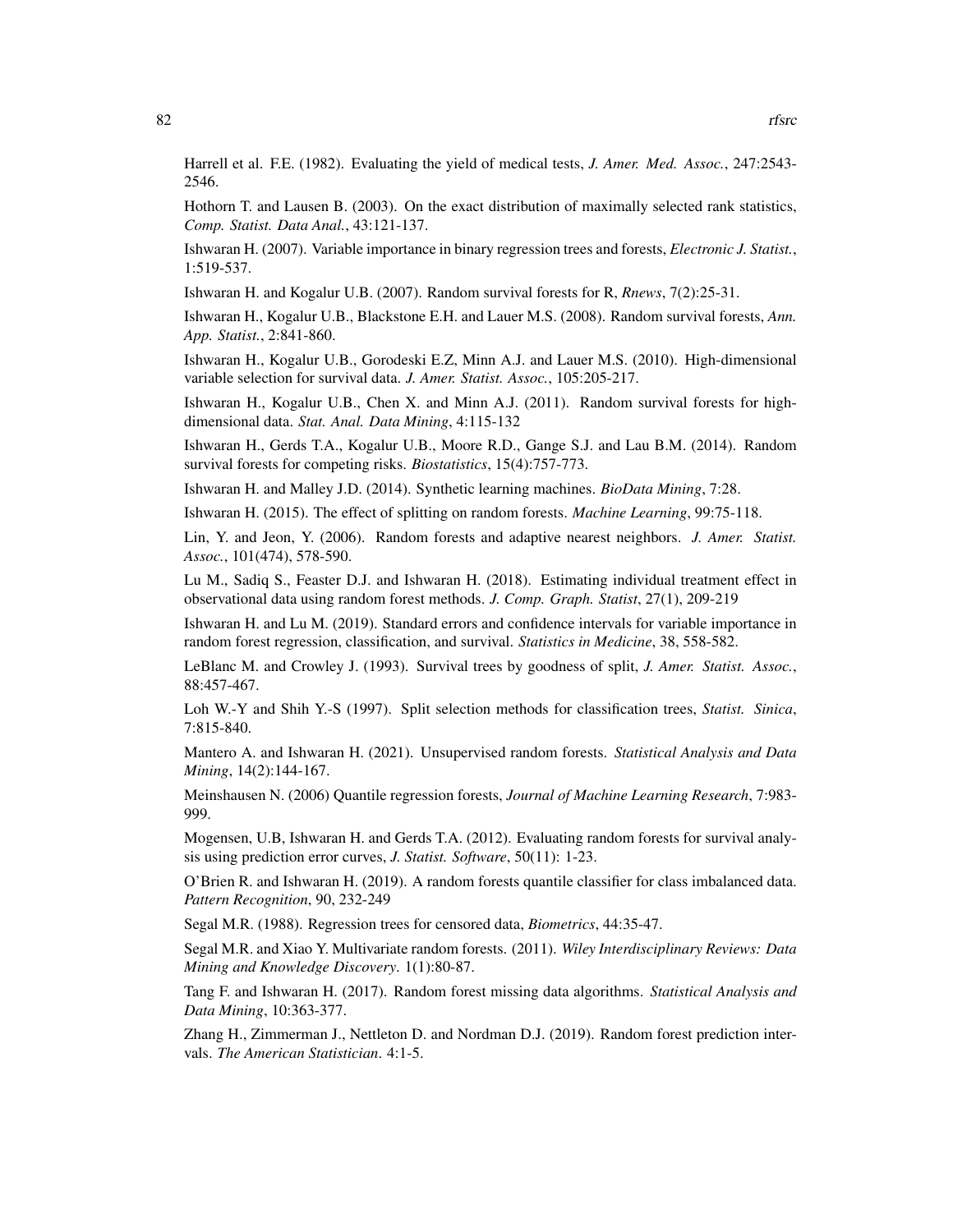rfsrc 33

# See Also

[find.interaction.rfsrc](#page-6-0),

[get.tree.rfsrc](#page-9-0),

[holdout.vimp.rfsrc](#page-13-0),

[imbalanced.rfsrc](#page-19-0), [impute.rfsrc](#page-25-0),

[max.subtree.rfsrc](#page-30-0),

[partial.rfsrc](#page-34-0), [plot.competing.risk.rfsrc](#page-42-0), [plot.rfsrc](#page-44-0), [plot.survival.rfsrc](#page-47-0), [plot.variable.rfsrc](#page-49-0), [predict.rfsrc](#page-53-0), [print.rfsrc](#page-63-0),

[quantreg.rfsrc](#page-64-0),

[rfsrc](#page-69-0), [rfsrc.cart](#page-69-1), [rfsrc.fast](#page-93-0),

[sidClustering.rfsrc](#page-96-0).

[stat.split.rfsrc](#page-101-0), [subsample.rfsrc](#page-103-0), [synthetic.rfsrc](#page-108-0),

[tune.rfsrc](#page-112-0),

[var.select.rfsrc](#page-114-0), [vimp.rfsrc](#page-121-0)

### Examples

##------------------------------------------------------------ ## survival analysis ##------------------------------------------------------------ ## veteran data ## randomized trial of two treatment regimens for lung cancer data(veteran, package = "randomForestSRC") v.obj <- rfsrc(Surv(time, status) ~ ., data = veteran, ntree = 100, block.size = 1) ## plot tree number 3 plot(get.tree(v.obj, 3)) ## print results of trained forest print(v.obj) ## plot results of trained forest plot(v.obj) ## plot survival curves for first 10 individuals -- direct way matplot(v.obj\$time.interest, 100 \* t(v.obj\$survival.oob[1:10, ]),  $xlab = "Time", ylab = "Survival", type = "l", lty = 1)$ ## plot survival curves for first 10 individuals ## using function "plot.survival" plot.survival(v.obj, subset = 1:10) ## fast nodesize optimization for veteran data

## optimal nodesize in survival is larger than other families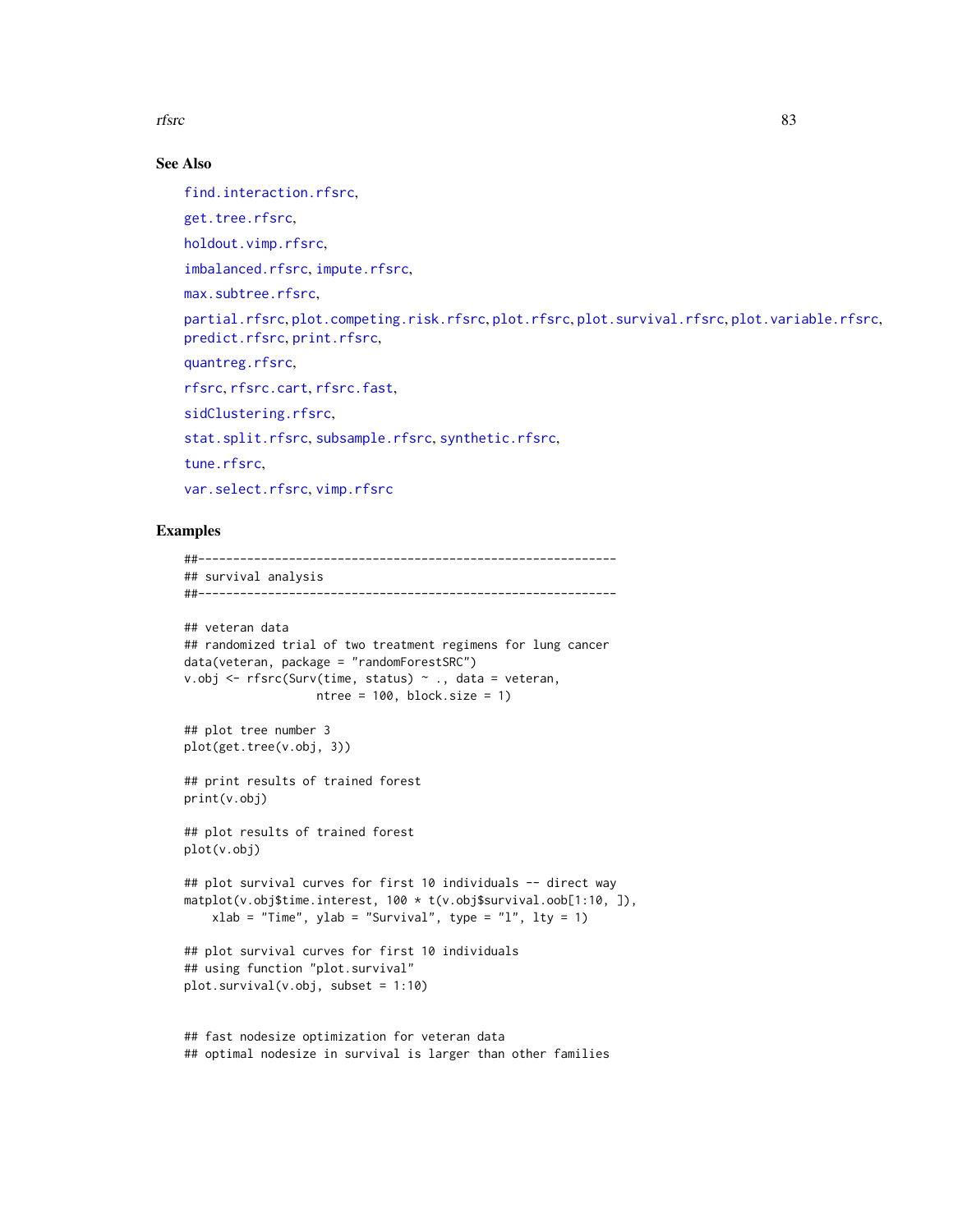```
## see the function "tune" for more examples
tune.nodesize(Surv(time,status) ~ ., veteran)
## Primary biliary cirrhosis (PBC) of the liver
data(pbc, package = "randomForestSRC")
pbc.obj <- rfsrc(Surv(days, status) ~ ., pbc)
print(pbc.obj)
## save.memory example for survival
## growing many deep trees creates memory issue without this option!
data(pbc, package = "randomForestSRC")
print(rfsrc(Surv(days, status) ~ ., pbc, splitrule = "random",
            ntree = 25000, nodesize = 1, save.memory = TRUE))
##------------------------------------------------------------
## trees can be plotted for any family
## see get.tree for details and more examples
##------------------------------------------------------------
## survival where factors have many levels
data(veteran, package = "randomForestSRC")
vd <- veteran
vd$celltype=factor(vd$celltype)
vd$diagtime=factor(vd$diagtime)
vd.obj <- rfsrc(Surv(time,status)~., vd, ntree = 100, nodesize = 5)
plot(get.tree(vd.obj, 3))
## classification
iris.obj <- rfsrc(Species ~., data = iris)
plot(get.tree(iris.obj, 25, class.type = "bayes"))
plot(get.tree(iris.obj, 25, target = "setosa"))
plot(get.tree(iris.obj, 25, target = "versicolor"))
plot(get.tree(iris.obj, 25, target = "virginica"))
## ------------------------------------------------------------
## simple example of VIMP using iris classification
## ------------------------------------------------------------
## directly from trained forest
print(rfsrc(Species~.,iris,importance=TRUE)$importance)
## VIMP (and performance) use misclassification error by default
## but brier prediction error can be requested
print(rfsrc(Species~.,iris,importance=TRUE,perf.type="brier")$importance)
## example using vimp function (see vimp help file for details)
iris.obj <- rfsrc(Species ~., data = iris)
print(vimp(iris.obj)$importance)
print(vimp(iris.obj,perf.type="brier")$importance)
```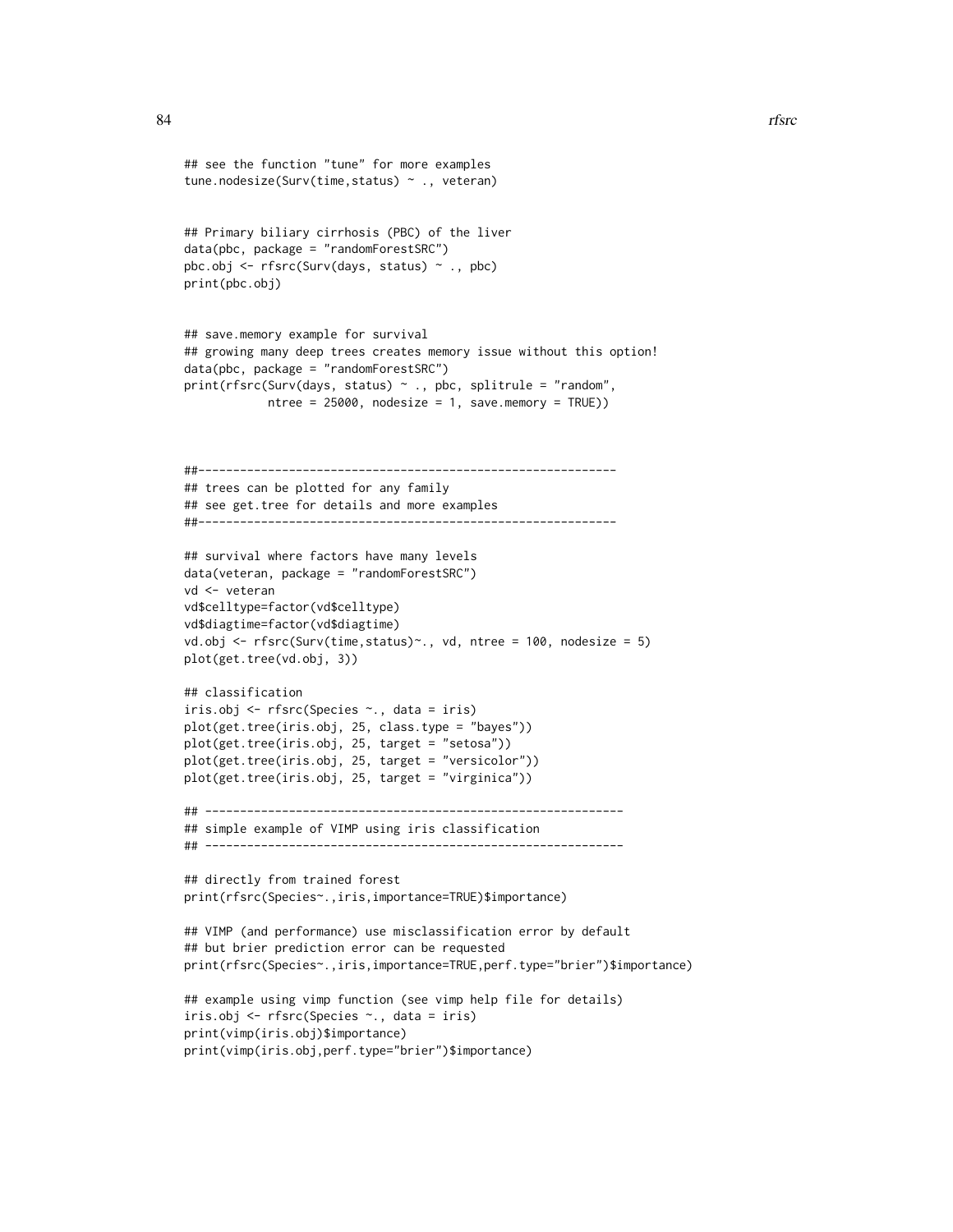```
## example using hold out vimp (see holdout.vimp help file for details)
print(holdout.vimp(Species~.,iris)$importance)
print(holdout.vimp(Species~.,iris,perf.type="brier")$importance)
## ------------------------------------------------------------
## confidence interval for vimp using subsampling
## compare with holdout vimp
## ------------------------------------------------------------
## new York air quality measurements
o \leq r fsrc(Ozone \sim ., data = airquality)
so <- subsample(o)
plot(so)
## compare with holdout vimp
print(holdout.vimp(Ozone ~ ., data = airquality)$importance)
##------------------------------------------------------------
## example of imputation in survival analysis
##------------------------------------------------------------
data(pbc, package = "randomForestSRC")
pbc.obj2 <- rfsrc(Surv(days, status) ~ ., pbc,
           nsplit = 10, na.action = "na.impute")
## same as above but iterate the missing data algorithm
pbc.obj3 <- rfsrc(Surv(days, status) ~ ., pbc,
        na.action = "na.impute", nimpute = 3)
## fast way to impute data (no inference is done)
## see impute for more details
pbc.imp <- impute(Surv(days, status) \sim ., pbc, splitrule = "random")
##------------------------------------------------------------
## compare RF-SRC to Cox regression
## Illustrates C-index and Brier score measures of performance
## assumes "pec" and "survival" libraries are loaded
##------------------------------------------------------------
if (library("survival", logical.return = TRUE)
    & library("pec", logical.return = TRUE)
    & library("prodlim", logical.return = TRUE))
{
  ##prediction function required for pec
 predictSurvProb.rfsrc <- function(object, newdata, times, ...){
   ptemp <- predict(object,newdata=newdata,...)$survival
   pos <- sindex(jump.times = object$time.interest, eval.times = times)
   p \leftarrow \text{cbind}(1, \text{ptemp})[, pos + 1]
    if (NROW(p) != NROW(newdata) || NCOL(p) != length(times))stop("Prediction failed")
```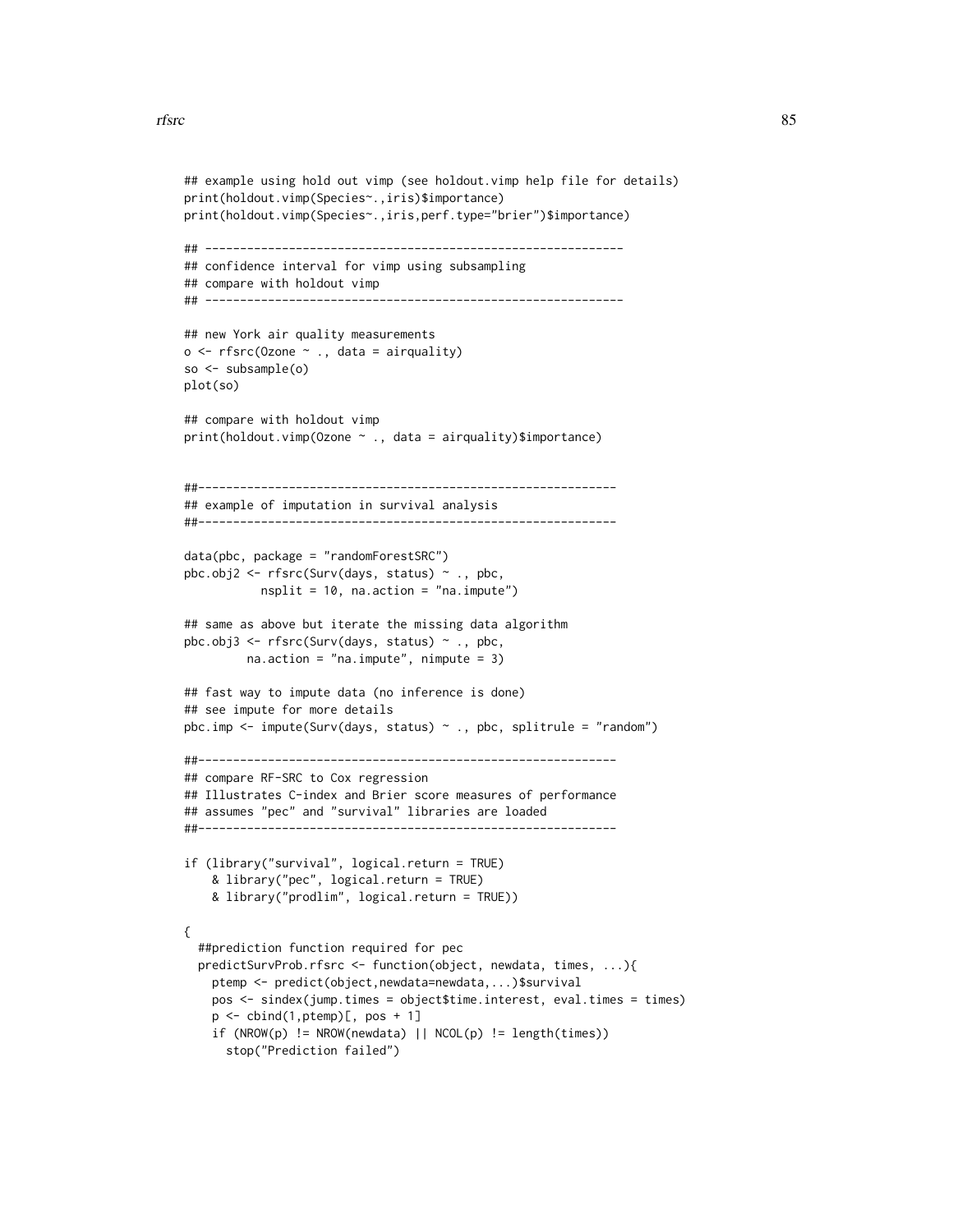```
p
  }
  ## data, formula specifications
  data(pbc, package = "randomForestSRC")
  pbc.na <- na.omit(pbc) ##remove NA's
  surv.f <- as.formula(Surv(days, status) ~ .)
  pec.f <- as.formula(Hist(days,status) ~ 1)
  ## run cox/rfsrc models
  ## for illustration we use a small number of trees
  \cos.\overline{\text{obj}} \leq \cos\text{ph}(\text{surv.f, data = pbc.na, x = TRUE})rfsrc.obj <- rfsrc(surv.f, pbc.na, ntree = 150)
  ## compute bootstrap cross-validation estimate of expected Brier score
  ## see Mogensen, Ishwaran and Gerds (2012) Journal of Statistical Software
  set.seed(17743)
  prederror.pbc <- pec(list(cox.obj,rfsrc.obj), data = pbc.na, formula = pec.f,
                        splitMethod = "bootstrap", B = 50)print(prederror.pbc)
  plot(prederror.pbc)
  ## compute out-of-bag C-index for cox regression and compare to rfsrc
  rfsrc.obj <- rfsrc(surv.f, pbc.na)
  cat("out-of-bag Cox Analysis ...", "\n")
  cox.err <- sapply(1:100, function(b) {
    if (b\%10 == 0) cat("cox bootstrap:", b, "\n")
    train <- sample(1:nrow(pbc.na), nrow(pbc.na), replace = TRUE)
    cox.obj <- tryCatch({coxph(surv.f, pbc.na[train, ])}, error=function(ex){NULL})
    if (!is.null(cox.obj)) {
    get.cindex(pbc.na$days[-train], pbc.na$status[-train], predict(cox.obj, pbc.na[-train, ]))
    } else NA
  })
  cat("\n\tOOB error rates\n\n")
  cat("\tRSF : ", rfsrc.obj$err.rate[rfsrc.obj$ntree], "\n")
  cat("\tCox regression : ", mean(cox.err, na.rm = TRUE), "\n")
}
##------------------------------------------------------------
## competing risks
##------------------------------------------------------------
## WIHS analysis
## cumulative incidence function (CIF) for HAART and AIDS stratified by IDU
data(wihs, package = "randomForestSRC")
wihs.obj \leq rfsrc(Surv(time, status) \sim ., wihs, nsplit = 3, ntree = 100)
plot.competing.risk(wihs.obj)
cif <- wihs.obj$cif.oob
Time <- wihs.obj$time.interest
idu <- wihs$idu
cif.haart \leftarrow cbind(apoly(cif[,,1][idu == 0,], 2, mean),apply(cif[,,1][idu == 1,], 2, mean)
```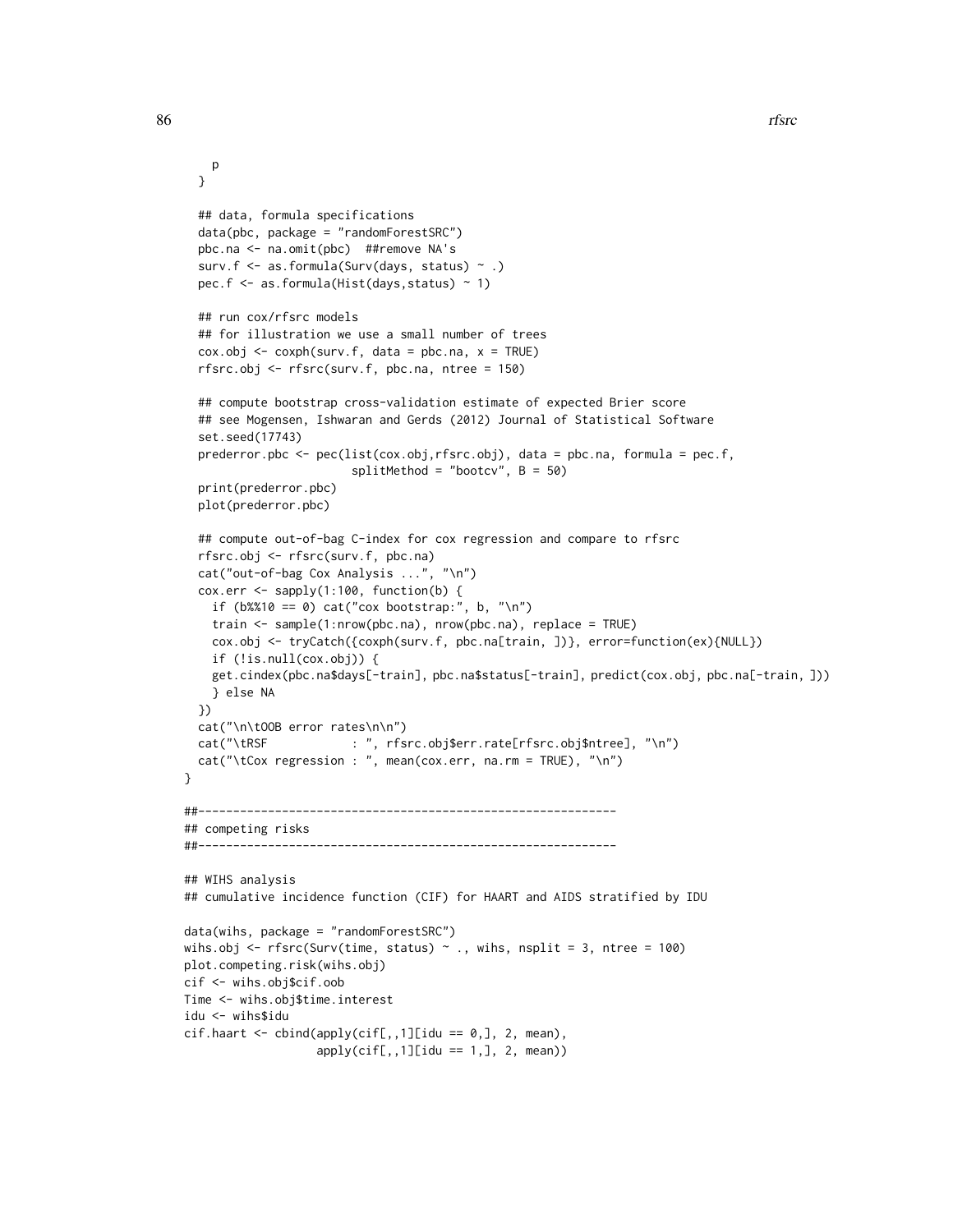```
cif. aids < - child(apply(cif[, .2][idu == 0,], 2, mean),apply(cif[,,2][idu == 1,], 2, mean)matplot(Time, cbind(cif.haart, cif.aids), type = "l",
       lty = c(1, 2, 1, 2), col = c(4, 4, 2, 2), lwd = 3,ylab = "Cumulative Incidence")
legend("topleft",
      legend = c("HAART (Non-IDU)", "HAART (IDU)", "AIDS (Non-IDU)", "AIDS (IDU)"),
      lty = c(1, 2, 1, 2), col = c(4, 4, 2, 2), lwd = 3, cex = 1.5)## illustrates the various splitting rules
## illustrates event specific and non-event specific variable selection
if (library("survival", logical.return = TRUE)) {
 ## use the pbc data from the survival package
 ## events are transplant (1) and death (2)
 data(pbc, package = "survival")
 pbc$id <- NULL
 ## modified Gray's weighted log-rank splitting
 ## (equivalent to cause=c(1,1) and splitrule="logrankCR")
 pbc.cr <- rfsrc(Surv(time, status) ~ ., pbc)
 ## log-rank cause-1 specific splitting and targeted VIMP for cause 1
 pbc.log1 <- rfsrc(Surv(time, status) ~ ., pbc,
              splitrule = "logrankCR", cause = c(1,0), importance = TRUE)
 ## log-rank cause-2 specific splitting and targeted VIMP for cause 2
 pbc.log2 <- rfsrc(Surv(time, status) ~ ., pbc,
              splitrule = "logrankCR", cause = c(0,1), importance = TRUE)
 ## extract VIMP from the log-rank forests: event-specific
 ## extract minimal depth from the Gray log-rank forest: non-event specific
 var.perf <- data.frame(md = max.subtree(pbc.cr)$order[, 1],
                        vimp1 = 100 * pbc.log1$importance[,1],
                         vimp2 = 100 * pbc.log2$importance[, 2])print(var.perf[order(var.perf$md), ], digits = 2)
}
## ------------------------------------------------------------
## regression analysis
## ------------------------------------------------------------
## new York air quality measurements
airq.obj \leq rfsrc(Ozone \sim ., data = airquality, na.action = "na.impute")
# partial plot of variables (see plot.variable for more details)
plot.variable(airq.obj, partial = TRUE, smooth.lines = TRUE)
## motor trend cars
mtcars.obj <- rfsrc(mpg ~ ., data = mtcars)
```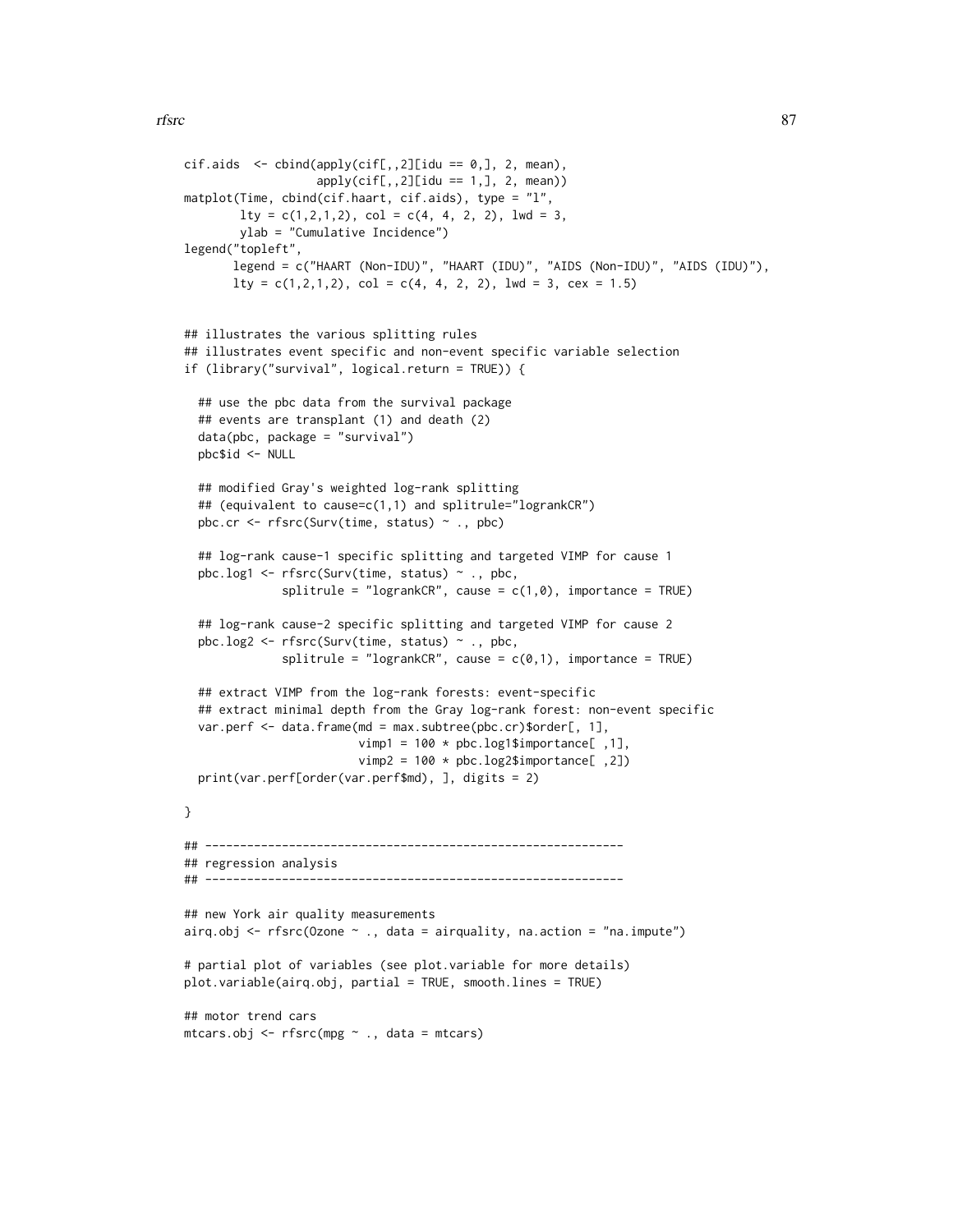```
## ------------------------------------------------------------
## regression with custom bootstrap
## ------------------------------------------------------------
ntree <- 25
n <- nrow(mtcars)
s.size <- n / 2
swr <- TRUE
samp <- randomForestSRC:::make.sample(ntree, n, s.size, swr)
o \leq r fsrc(mpg \sim ., mtcars, bootstrap = "by.user", samp = samp)
## ------------------------------------------------------------
## classification analysis
## ------------------------------------------------------------
## iris data
iris.obj <- rfsrc(Species ~., data = iris)
## wisconsin prognostic breast cancer data
data(breast, package = "randomForestSRC")
breast.obj <- rfsrc(status ~ ., data = breast, block.size=1)
plot(breast.obj)
## ------------------------------------------------------------
## big data set, reduce number of variables using simple method
## ------------------------------------------------------------
## use Iowa housing data set
data(housing, package = "randomForestSRC")
## original data contains lots of missing data, use fast imputation
## however see impute for other methods
housing2 \le impute(data = housing, fast = TRUE)
## run shallow trees to find variables that split any tree
xvar.used \leq rfsrc(SalePrice \sim., housing2, ntree = 250, nodedepth = 4,
                   var.used="all.trees", mtry = Inf, nsplit = 100)$var.used
## now fit forest using filtered variables
xvar.keep <- names(xvar.used)[xvar.used >= 1]
o <- rfsrc(SalePrice~., housing2[, c("SalePrice", xvar.keep)])
print(o)
## ------------------------------------------------------------
## imbalanced classification data
## see the "imbalanced" function for further details
##
## a) use balanced random forests with undersampling of the majority class
## Specifically let n0, n1 be sample sizes for majority, minority
## cases. We sample 2 x n1 cases with majority, minority cases chosen
## with probabilities n1/n, n0/n where n=n0+n1
##
## b) balanced random forests using "imbalanced"
```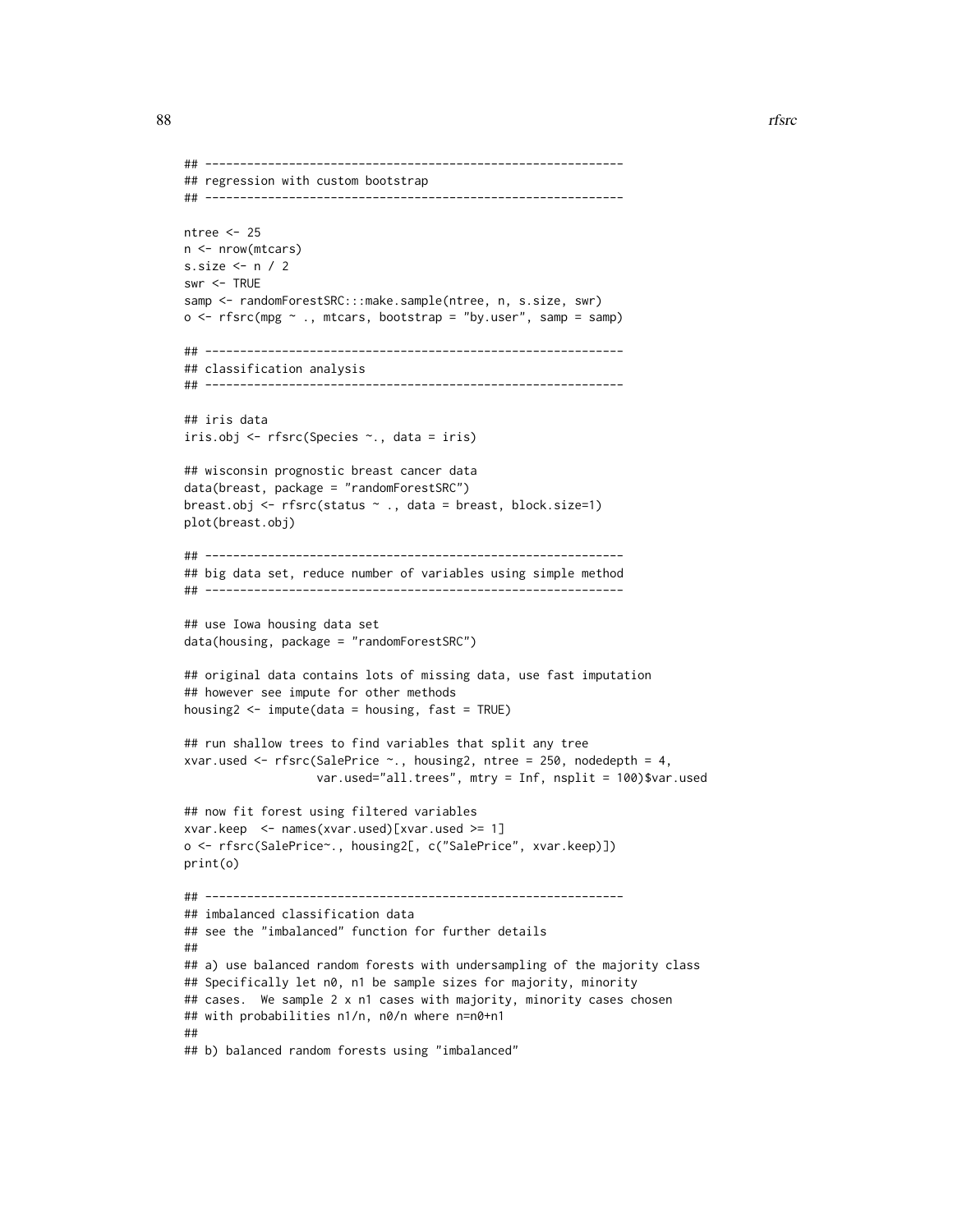```
rfsrc 39
```

```
##
## c) q-classifier (RFQ) using "imbalanced"
##
## ------------------------------------------------------------
## Wisconsin breast cancer example
data(breast, package = "randomForestSRC")
breast <- na.omit(breast)
## balanced random forests - brute force
y <- breast$status
obdirect \leq rfsrc(status \sim ., data = breast, nsplit = 10,
            case.wt = randomForestSRC:::make.wt(y),
            sampsize = randomForestSRC:::make.size(y))
print(obdirect)
print(get.imbalanced.performance(obdirect))
## balanced random forests - using "imbalanced"
ob \le imbalanced(status \sim ., data = breast, method = "brf")
print(ob)
print(get.imbalanced.performance(ob))
## q-classifier (RFQ) - using "imbalanced"
oq <- imbalanced(status ~ ., data = breast)
print(oq)
print(get.imbalanced.performance(oq))
## q-classifier (RFQ) - with auc splitting
oqauc <- imbalanced(status ~ ., data = breast, splitrule = "auc")
print(oqauc)
print(get.imbalanced.performance(oqauc))
## ------------------------------------------------------------
## unsupervised analysis
## ------------------------------------------------------------
## two equivalent ways to implement unsupervised forests
mtcars.unspv <- rfsrc(Unsupervised() ~., data = mtcars)
mtcars2.unspv <- rfsrc(data = mtcars)
## illustration of sidClustering for the mtcars data
## see sidClustering for more details
mtcars.sid <- sidClustering(mtcars, k = 1:10)
print(split(mtcars, mtcars.sid$cl[, 3]))
print(split(mtcars, mtcars.sid$cl[, 10]))
## ------------------------------------------------------------
## bivariate regression using Mahalanobis splitting
## also illustrates user specified covariance matrix
## ------------------------------------------------------------
```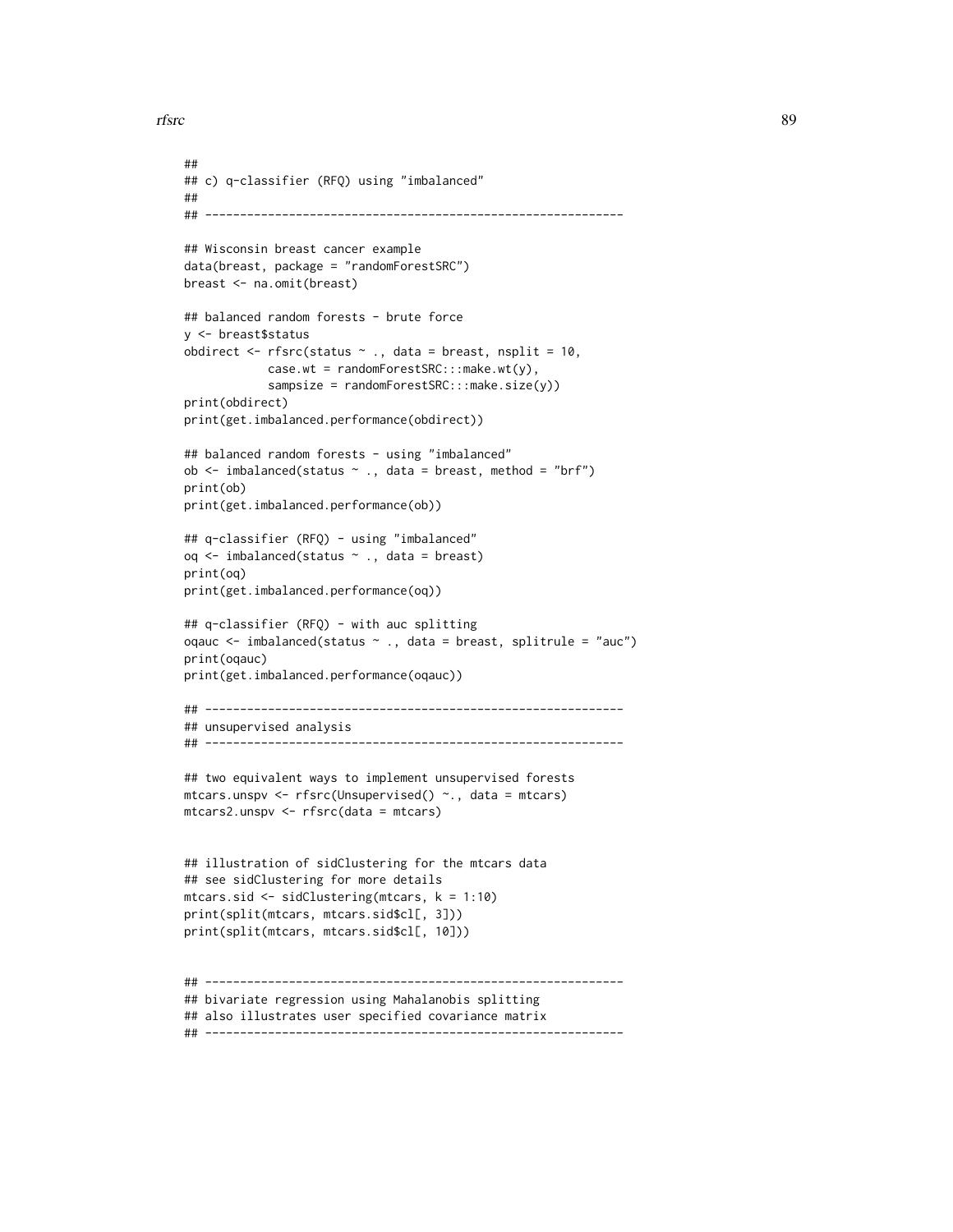```
if (library("mlbench", logical.return = TRUE)) {
 ## load boston housing data, specify the bivariate regression
 data(BostonHousing)
 f <- formula("Multivar(lstat, nox) ~.")
 ## Mahalanobis splitting
 bh.mreg <- rfsrc(f, BostonHousing, importance = TRUE, splitrule = "mahal")
 ## performance error and vimp
 vmp <- get.mv.vimp(bh.mreg)
 pred <- get.mv.predicted(bh.mreg)
 ## standardized error and vimp
 err.std <- get.mv.error(bh.mreg, standardize = TRUE)
 vmp.std <- get.mv.vimp(bh.mreg, standardize = TRUE)
 ## same analysis, but with user specified covariance matrix
 sigma <- cov(BostonHousing[, c("lstat","nox")])
 bh.mreg2 <- rfsrc(f, BostonHousing, splitrule = "mahal", sigma = sigma)
}
## ------------------------------------------------------------
## multivariate mixed forests (nutrigenomic study)
## study effects of diet, lipids and gene expression for mice
## diet, genotype and lipids used as the multivariate y
## genes used for the x features
## ------------------------------------------------------------
## load the data (data is a list)
data(nutrigenomic, package = "randomForestSRC")
## assemble the multivariate y data
ydta <- data.frame(diet = nutrigenomic$diet,
                  genotype = nutrigenomic$genotype,
                  nutrigenomic$lipids)
## multivariate mixed forest call
## uses "get.mv.formula" for conveniently setting formula
mv.obj <- rfsrc(get.mv.formula(colnames(ydta)),
                data.frame(ydta, nutrigenomic$genes),
importance=TRUE, nsplit = 10)
## print results for diet and genotype y values
print(mv.obj, outcome.target = "diet")
print(mv.obj, outcome.target = "genotype")
## extract standardized VIMP
svimp <- get.mv.vimp(mv.obj, standardize = TRUE)
## plot standardized VIMP for diet, genotype and lipid for each gene
boxplot(t(svimp), col = "bisque", cex.axis = .7, las = 2,
```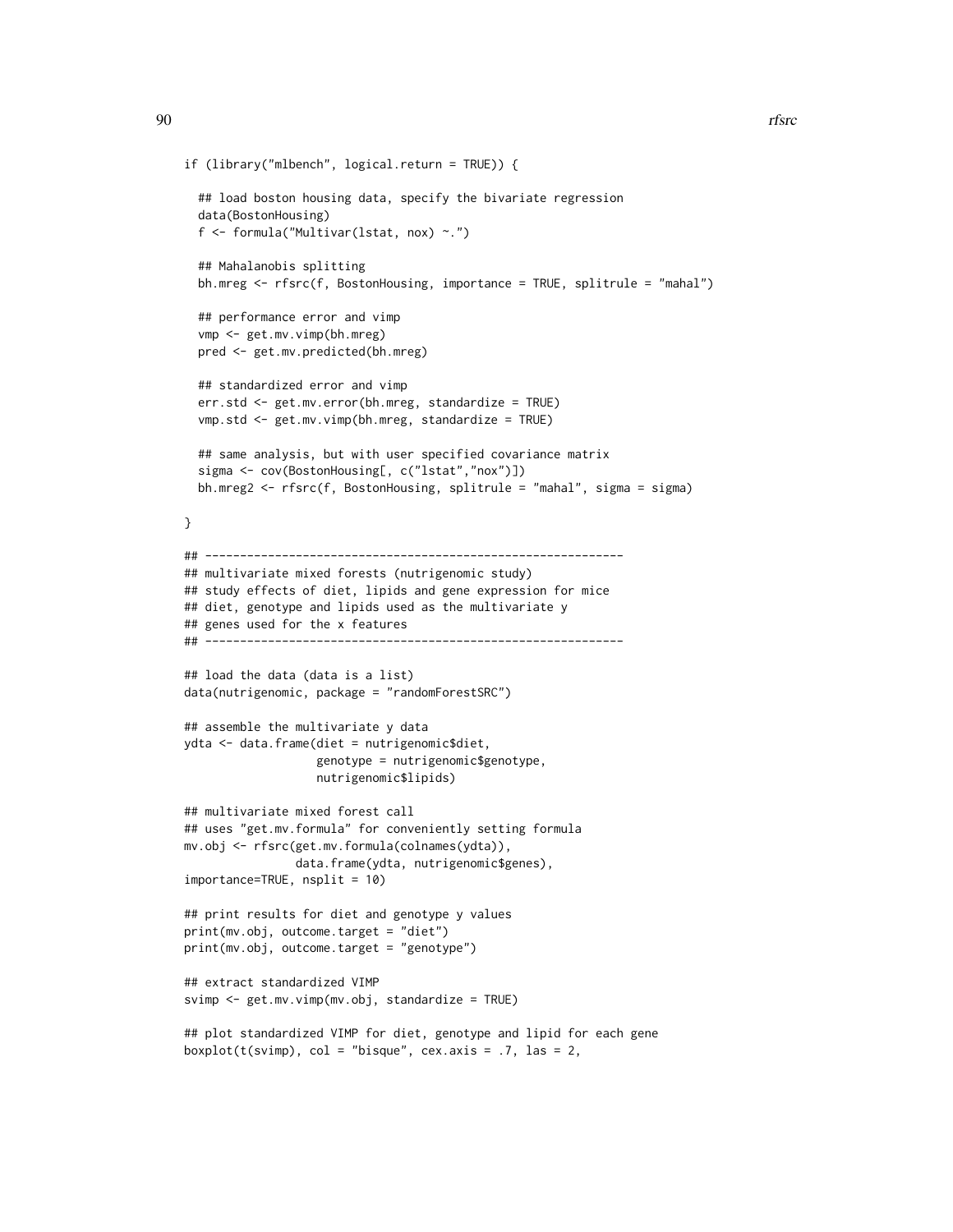```
outline = FALSE,
        ylab = "standardized VIMP",
        main = "diet/genotype/lipid VIMP for each gene")
## ------------------------------------------------------------
## custom splitting using the pre-coded examples
## ------------------------------------------------------------
## motor trend cars
mtcars.obj <- rfsrc(mpg ~ ., data = mtcars, splitrule = "custom")
## iris analysis
iris.obj <- rfsrc(Species ~., data = iris, splitrule = "custom1")
## WIHS analysis
wihs.obj <- rfsrc(Surv(time, status) \sim ., wihs, nsplit = 3,
                  ntree = 100, splitrule = "custom1")
```
rfsrc.anonymous *Anonymous Random Forests*

### Description

Anonymous random forests applies random forests but is carefully modified so as not to save the original training data. This allows users to share their forest with other researchers but without having to share their original data.

### Usage

```
rfsrc.anonymous(formula, data, forest = TRUE, ...)
```
### Arguments

| formula                 | A symbolic description of the model to be fit. If missing, unsupervised splitting<br>is implemented.                      |
|-------------------------|---------------------------------------------------------------------------------------------------------------------------|
| data                    | Data frame containing the y-outcome and x-variables.                                                                      |
| forest                  | Should the forest object be returned? Used for prediction on new data and re-<br>quired by many of the package functions. |
| $\cdot$ $\cdot$ $\cdot$ | Further arguments as in r f src. See the r f src help file for details.                                                   |

## Details

Calls [rfsrc](#page-69-0) and returns an object with the training data removed so that users can share their forest while maintaining privacy of their data.

In order to predict on test data, it is however necessary for certain minimal information to be saved from the training data. This includes the names of the original variables, and if factor variables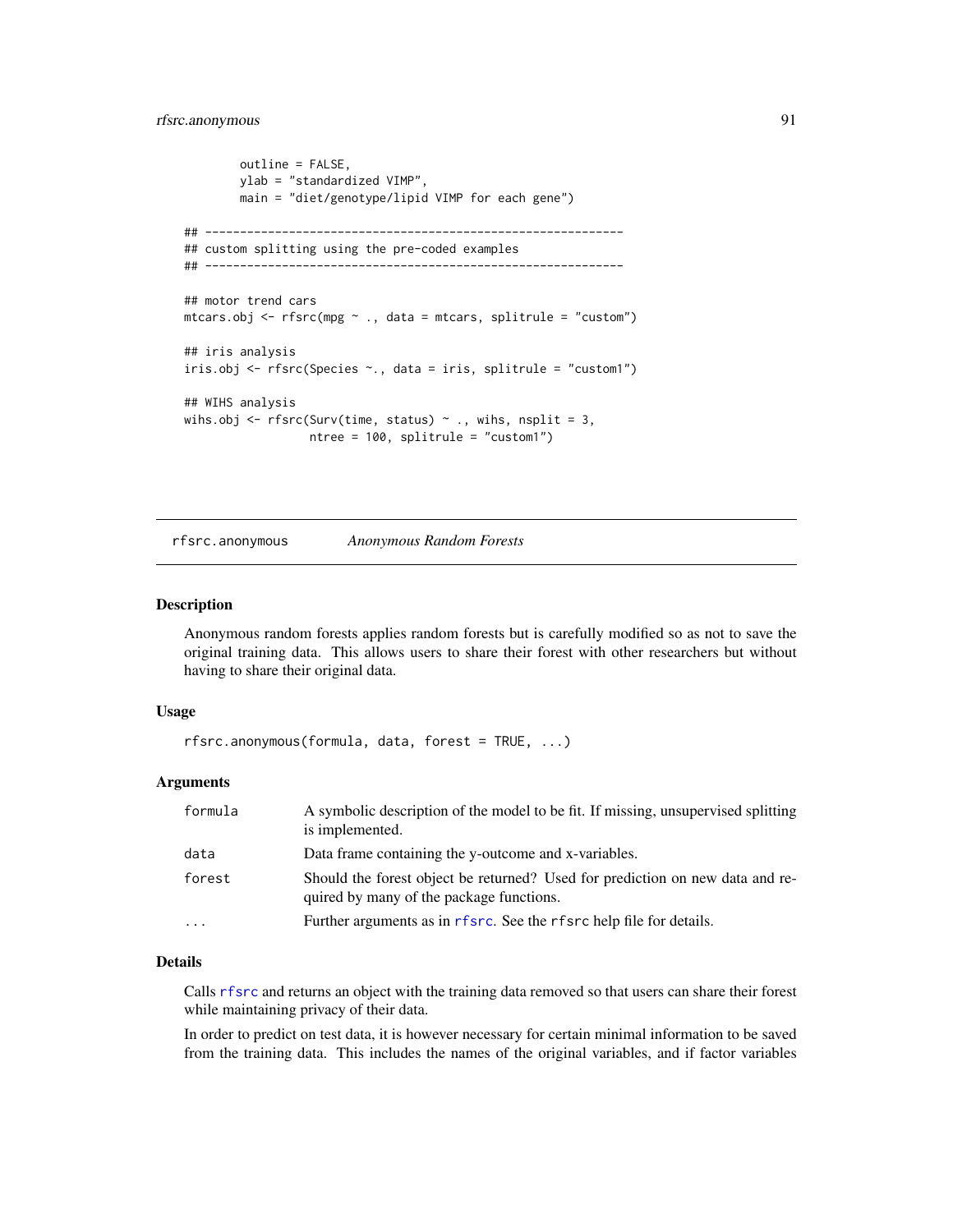are present, the levels of the factors. The mean value and maximal class value for real and factor variables in the training data are also stored for the purposes of imputation on test data (see below). The topology of grow trees is also saved, which includes among other things, the split values used for splitting tree nodes.

For the most privacy, we recommend that variable names be made non-identifiable and that data be coerced to real values. If factors are required, the user should consider using non-identifiable factor levels. However, in all cases, it is the users responsibility to de-identify their data and to check that data privacy holds. We provide NO GUARANTEES of this.

Missing data is especially delicate with anonymous forests. Training data cannot be imputed and the option na.action="na.impute" simply reverts to na.action="na.omit". Therefore if you have training data with missing values consider using pre-imputing the data using impute. It is however possible to impute on test data. The option na.action="na.impute" in the prediction call triggers a rough and fast imputation method where the value of missing test data are replaced by the mean (or maximal class) value from the training data. A second option na.action="na.random" uses a fast random imputation method.

In general, it is important to keep in mind that while anonymous forests tries to play nice with other functions in the package, it only works with calls that do not specifically require training data.

## Value

An object of class (rfsrc,grow,anonymous).

#### Author(s)

Hemant Ishwaran and Udaya B. Kogalur

### See Also

[rfsrc](#page-69-0)

### Examples

```
## ------------------------------------------------------------
## regression
## ------------------------------------------------------------
print(rfsrc.anonymous(mpg ~ ., mtcars))
## ------------------------------------------------------------
## plot anonymous regression tree (using get.tree)
## TBD CURRENTLY NOT IMPLEMENTED
## ------------------------------------------------------------
## plot(get.tree(rfsrc.anonymous(mpg ~ ., mtcars), 10))
## ------------------------------------------------------------
## classification
## ------------------------------------------------------------
print(rfsrc.anonymous(Species ~ ., iris))
```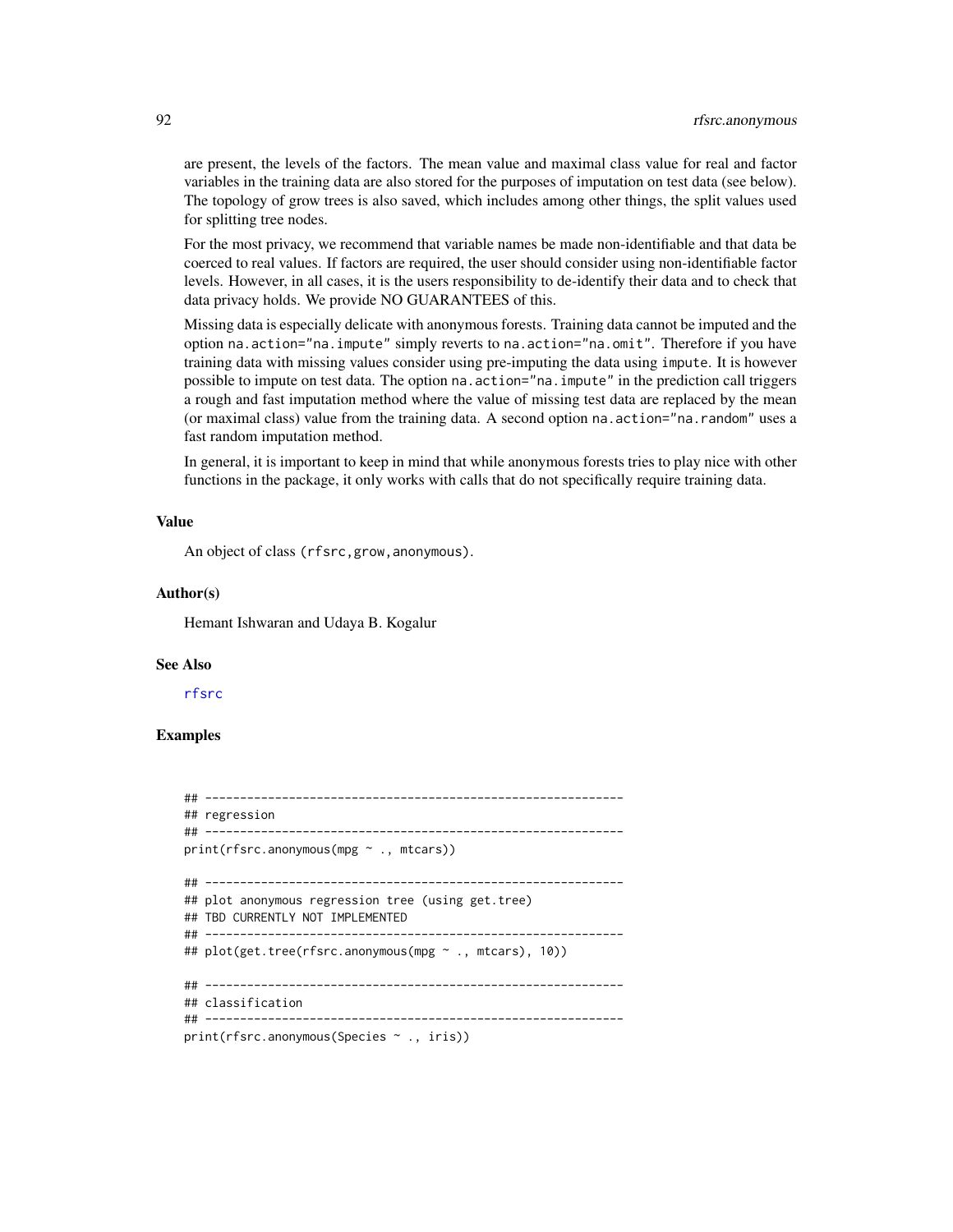### rfsrc.anonymous 93

```
## ------------------------------------------------------------
## survival
## ------------------------------------------------------------
data(veteran, package = "randomForestSRC")
print(rfsrc.anonymous(Surv(time, status) ~ ., data = veteran))
## ------------------------------------------------------------
## competing risks
## ------------------------------------------------------------
data(wihs, package = "randomForestSRC")
print(rfsrc.anonymous(Surv(time, status) ~ ., wihs, ntree = 100))
## ------------------------------------------------------------
## unsupervised forests
## ------------------------------------------------------------
print(rfsrc.anonymous(data = iris))
## ------------------------------------------------------------
## multivariate regression
## ------------------------------------------------------------
print(rfsrc.anonymous(Multivar(mpg, cyl) ~., data = mtcars))
## ------------------------------------------------------------
## prediction on test data with missing values using pbc data
## cases 1 to 312 have no missing values
## cases 313 to 418 having missing values
## ------------------------------------------------------------
data(pbc, package = "randomForestSRC")
pbc.obj <- rfsrc.anonymous(Surv(days, status) ~ ., pbc)
print(pbc.obj)
## mean value imputation
print(predict(pbc.obj, pbc[-(1:312),], na.action = "na.impute"))
## random imputation
print(predict(pbc.obj, pbc[-(1:312),], na.action = "na.random"))
## ------------------------------------------------------------
## train/test setting but tricky because factor labels differ over
## training and test data
## ------------------------------------------------------------
# first we convert all x-variables to factors
data(veteran, package = "randomForestSRC")
veteran.factor <- data.frame(lapply(veteran, factor))
veteran.factor$time <- veteran$time
veteran.factor$status <- veteran$status
# split the data into train/test data (25/75)
# the train/test data have the same levels, but different labels
train <- sample(1:nrow(veteran), round(nrow(veteran) * .5))
summary(veteran.factor[train, ])
```

```
summary(veteran.factor[-train, ])
```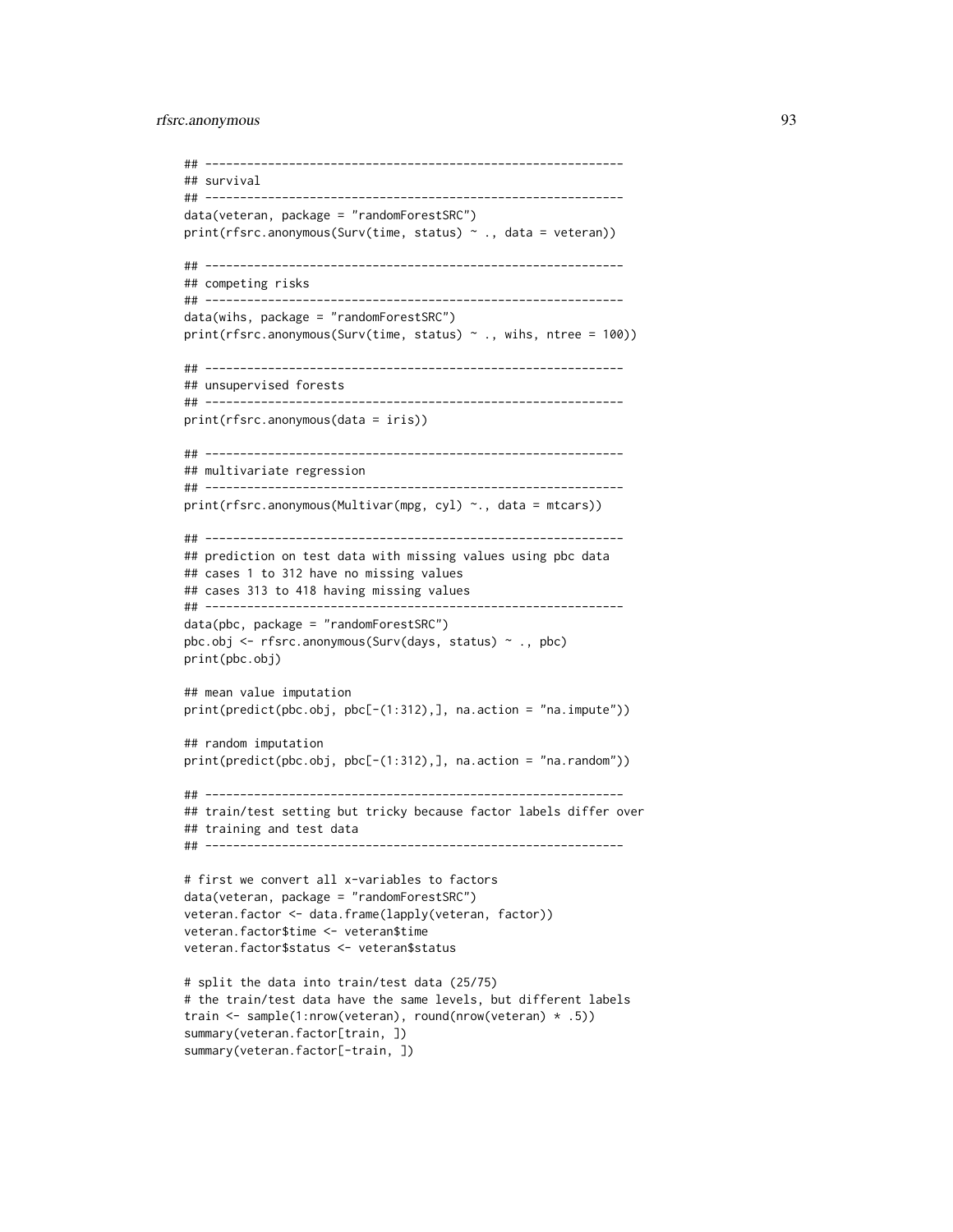```
# grow the forest on the training data and predict on the test data
v.grow <- rfsrc.anonymous(Surv(time, status) ~ ., veteran.factor[train, ])
v.pred <- predict(v.grow, veteran.factor[-train, ])
print(v.grow)
print(v.pred)
```
<span id="page-93-0"></span>rfsrc.fast *Fast Random Forests*

## Description

Fast approximate random forests using subsampling with forest options set to encourage computational speed. Applies to all families.

## Usage

```
rfsrc.fast(formula, data,
 ntree = 500,
 nsplit = 10,bootstrap = "by.root",
 sampsize = function(x){min(x * .632, max(150, x ^ (3/4)))},
  samptype = "swor",samp = NULL,ntime = 50,
 forest = FALSE,
  save.memory = TRUE,
  ...)
```
## Arguments

| formula   | Model to be fit. If missing, unsupervised splitting is implemented.                                                                                                       |  |
|-----------|---------------------------------------------------------------------------------------------------------------------------------------------------------------------------|--|
| data      | Data frame containing the y-outcome and x-variables.                                                                                                                      |  |
| ntree     | Number of trees.                                                                                                                                                          |  |
| nsplit    | Non-negative integer value specifying number of random split points used to<br>split a node (deterministic splitting corresponds to the value zero and can be<br>slower). |  |
| bootstrap | Bootstrap protocol used in growing a tree.                                                                                                                                |  |
| sampsize  | Function specifying size of subsampled data. Can also be a number.                                                                                                        |  |
| samptype  | Type of bootstrap used.                                                                                                                                                   |  |
| samp      | Bootstrap specification when "by user" is used.                                                                                                                           |  |
| ntime     | Integer value used for survival to constrain ensemble calculations to a grid of<br>ntime time points.                                                                     |  |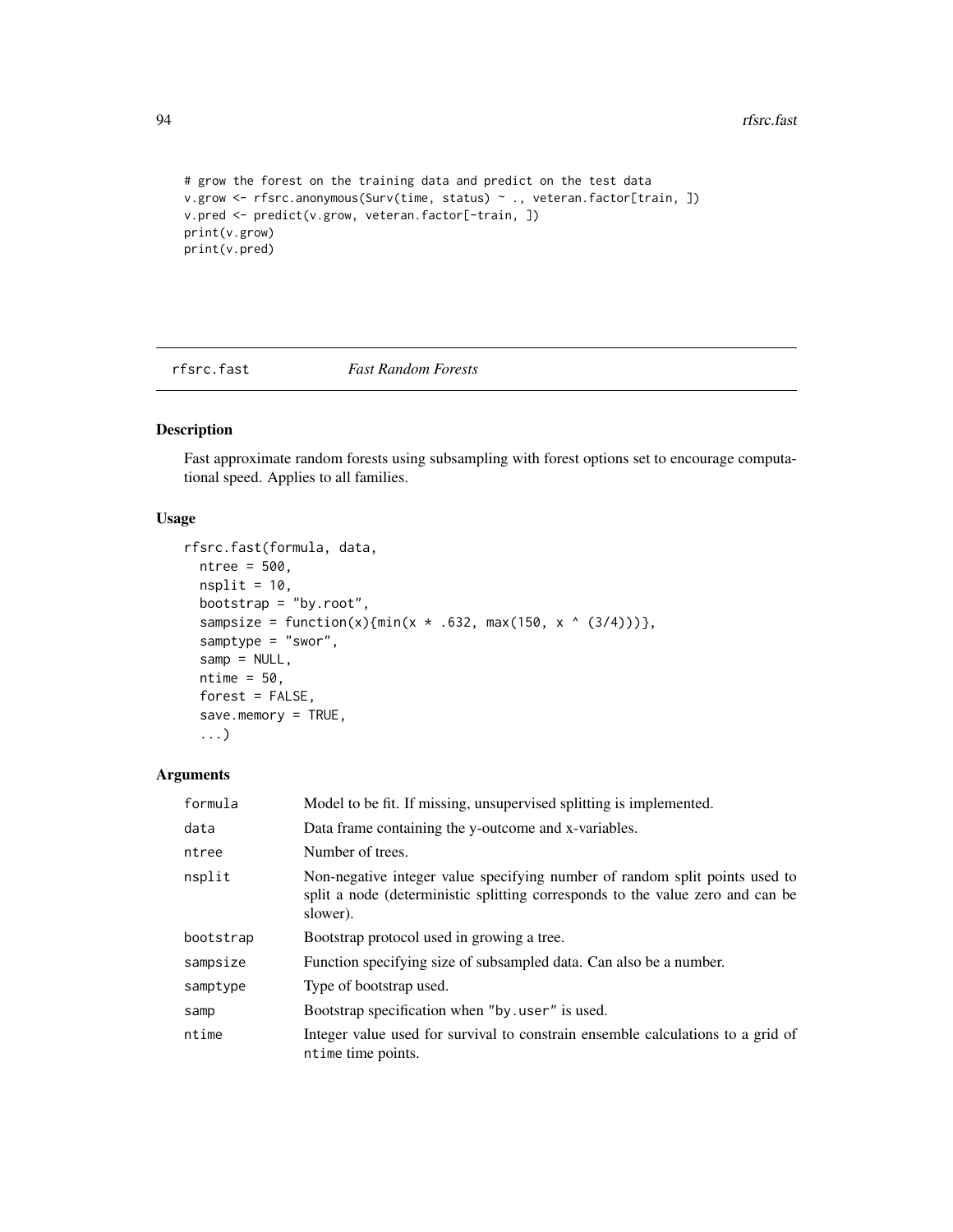### rfsrc.fast 95

| forest      | Save key forest values? Turn this on if you want prediction on test data.                                                                                                                                                         |
|-------------|-----------------------------------------------------------------------------------------------------------------------------------------------------------------------------------------------------------------------------------|
| save.memory | Save memory? Setting this to FALSE stores terminal node quantities used for<br>prediction on test data. This yields rapid prediction but can be memory intensive<br>for big data, especially competing risks and survival models. |
| .           | Further arguments to be passed to rfsrc.                                                                                                                                                                                          |

## Details

Calls [rfsrc](#page-69-0) by choosing options (like subsampling) to encourage computational speeds. This will provide a good approximation but will not be as good as default settings of [rfsrc](#page-69-0).

## Value

An object of class (rfsrc,grow).

### Author(s)

Hemant Ishwaran and Udaya B. Kogalur

### See Also

[rfsrc](#page-69-0)

## Examples

```
## ------------------------------------------------------------
## regression
## ------------------------------------------------------------
## load the Iowa housing data
data(housing, package = "randomForestSRC")
## do quick and *dirty* imputation
housing <- impute(SalePrice ~ ., housing,
         ntree = 50, nimpute = 1, splitrule = "random")
## grow a fast forest
o1 <- rfsrc.fast(SalePrice ~ ., housing)
o2 \leq r fsrc.fast(SalePrice \sim ., housing, nodesize = 1)
print(o1)
print(o2)
## grow a fast bivariate forest
o3 <- rfsrc.fast(cbind(SalePrice,Overall.Qual) ~ ., housing)
print(o3)
## ------------------------------------------------------------
## classification
## ------------------------------------------------------------
```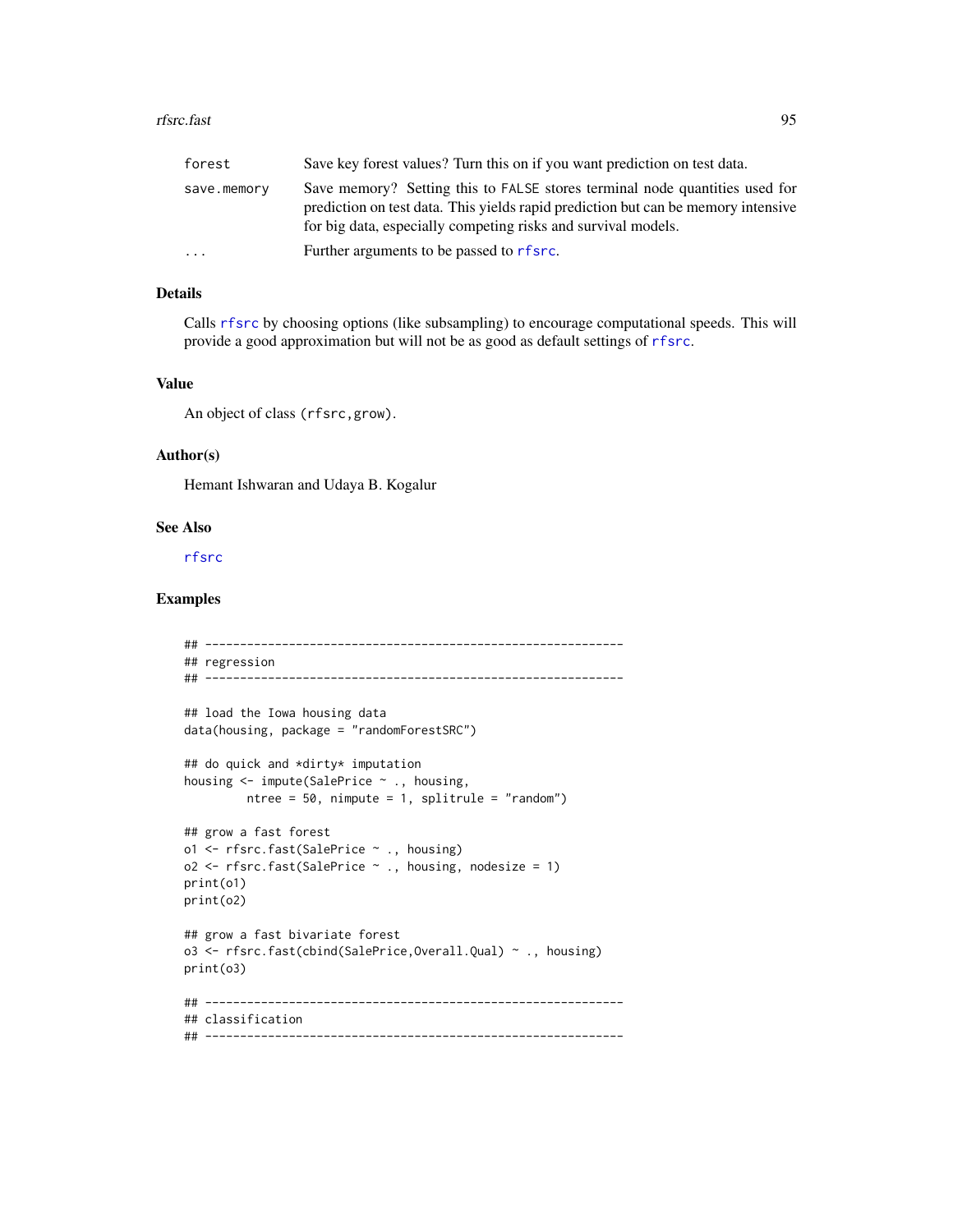```
data(wine, package = "randomForestSRC")
wine$quality <- factor(wine$quality)
o <- rfsrc.fast(quality ~ ., wine)
print(o)
## ------------------------------------------------------------
## grow fast random survival forests without C-calculation
## use brier score to assess model performance
## compare pure random splitting to logrank splitting
## ------------------------------------------------------------
data(peakVO2, package = "randomForestSRC")
f <- as.formula(Surv(ttodead, died)~.)
o1 <- rfsrc.fast(f, peakVO2, perf.type = "none")
o2 <- rfsrc.fast(f, peakVO2, perf.type = "none", splitrule = "random")
bs1 <- get.brier.survival(o1, cens.model = "km")
bs2 <- get.brier.survival(o2, cens.model = "km")
plot(bs2$brier.score, type = "s", col = 2)
lines(bs1$brier.score, type = "s", col = 4)
legend("bottomright", legend = c("random", "logrank"), fill = <math>c(2,4)</math>)## ------------------------------------------------------------
## competing risks
## ------------------------------------------------------------
data(wihs, package = "randomForestSRC")
o \leftarrow \text{rfsrc}.\text{fast(Surv}(\text{time}, \text{status}) \sim .,\text{wihs})print(o)
## ------------------------------------------------------------
## class imbalanced data using gmean performance
## ------------------------------------------------------------
data(breast, package = "randomForestSRC")
breast <- na.omit(breast)
f \leq as. formula(status \sim.)
o <- rfsrc.fast(f, breast, perf.type = "gmean")
print(o)
## ------------------------------------------------------------
## class imbalanced data using random forests quantile-classifer (RFQ)
## fast=TRUE => rfsrc.fast
## see imbalanced function for further details
## ------------------------------------------------------------
data(breast, package = "randomForestSRC")
breast <- na.omit(breast)
f \leq as. formula(status \sim.)
o \leftarrow imbalanced(f, breast, fast = TRUE)
print(o)
```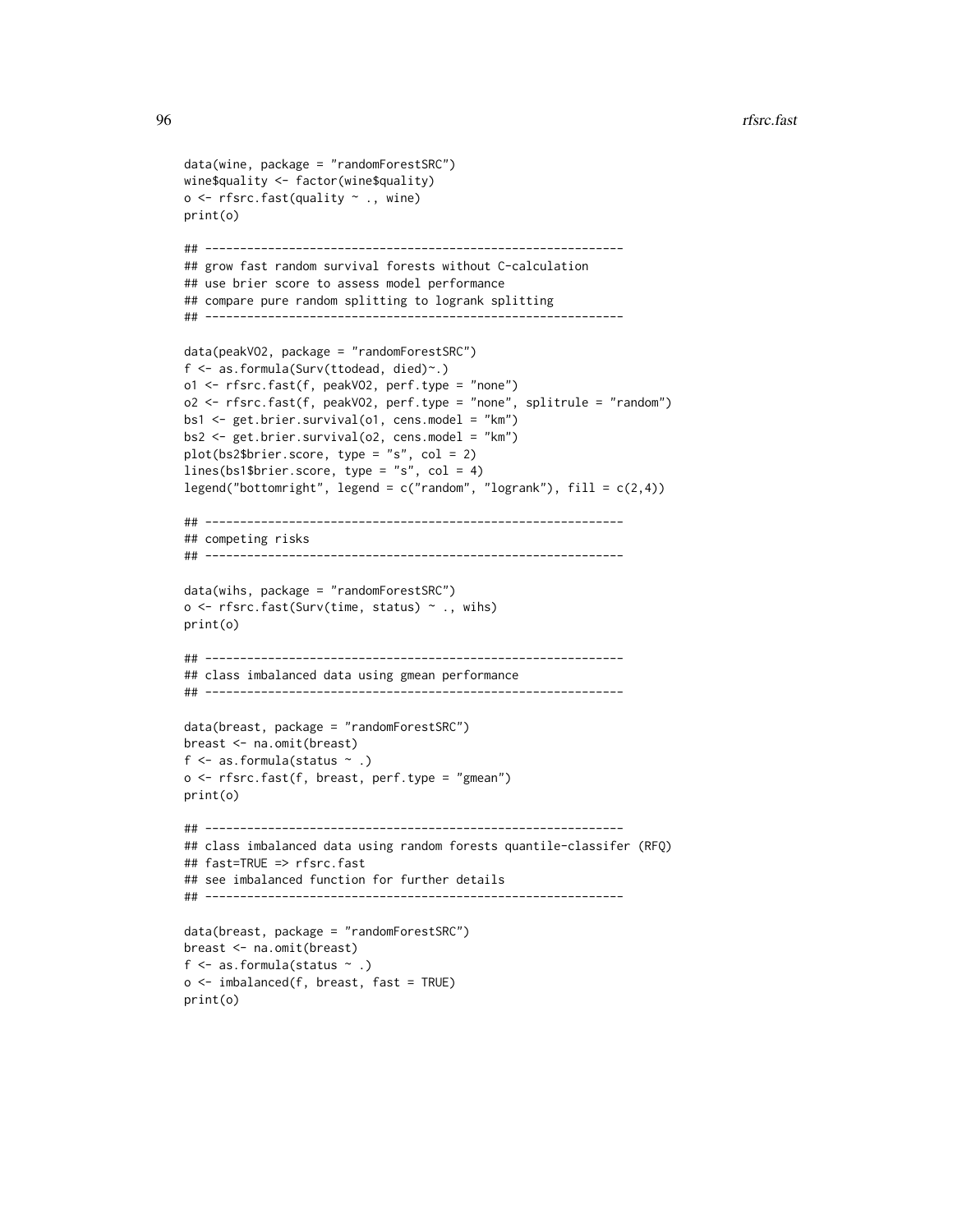### Description

Show the NEWS file of the randomForestSRC package.

## Usage

rfsrc.news(...)

### Arguments

... Further arguments passed to or from other methods.

### Value

None.

# Author(s)

Hemant Ishwaran and Udaya B. Kogalur

<span id="page-96-0"></span>sidClustering.rfsrc *sidClustering using SID (Staggered Interaction Data) for Unsupervised Clustering*

## Description

Clustering of unsupervised data using SID (Mantero and Ishwaran, 2020). Also implements the artificial two-class approach of Breiman (2003).

## Usage

```
## S3 method for class 'rfsrc'
sidClustering(data,
 method = "sid",
 k = NULL,reduce = TRUE,
 ntree.reduce = function(p, vtry){100 * p / vtry},
 fast = FALSE,
 x.no.sid = NULL,use.sid.for.x = TRUE,
 x.only = NULL, y.only = NULL,
 dist.shape n = TRUE, ...)
```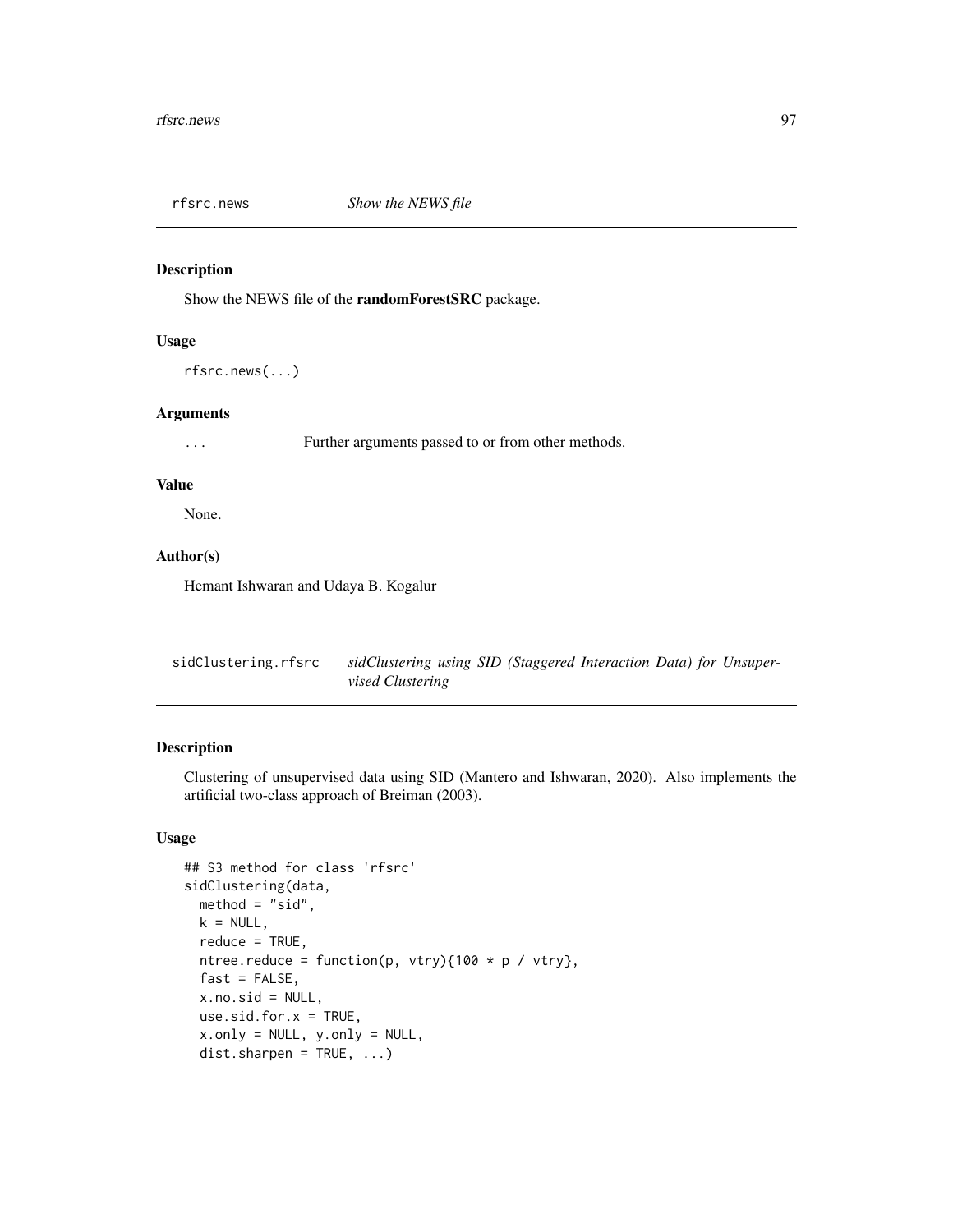# Arguments

| data          | Data frame containing the unsupervised data.                                                                                                                                                                                                                                                                                                                                                                                                                                                                                                                                                                                                                                                                                                                                                                  |  |
|---------------|---------------------------------------------------------------------------------------------------------------------------------------------------------------------------------------------------------------------------------------------------------------------------------------------------------------------------------------------------------------------------------------------------------------------------------------------------------------------------------------------------------------------------------------------------------------------------------------------------------------------------------------------------------------------------------------------------------------------------------------------------------------------------------------------------------------|--|
| method        | The method used for unsupervised clustering. Default is "sid" which implements<br>sidClustering using SID (Staggered Interaction Data; see Mantero and Ishwaran,<br>2020). A second approach transforms the unsupervised learning problem into<br>a two-class supervised problem (Breiman, 2003) using artificial data created<br>using mode 1 or mode 2 of Shi-Horvath (2006). This approach is specified<br>by any one of the following: "sh", "SH", "sh1", "SH1" for mode 1, or "sh2",<br>"SH2" for mode 2. Finally, a third approach is a plain vanilla method where the<br>data are used both as features and response with splitting implemented using the<br>multivariate splitting rule. This is faster than sidClustering but potentially less<br>accurate. This method is specified using "unsupv". |  |
| k             | Requested number of clusters. Can be a number or a vector. If a fixed number,<br>returns a vector recording clustering of data. If a vector, returns a matrix of<br>clusters with each column recording the clustering of the data for the specified<br>number of clusters.                                                                                                                                                                                                                                                                                                                                                                                                                                                                                                                                   |  |
| reduce        | Apply dimension reduction? Uses holdout vimp which is computationally in-<br>tensive and conservative but has good false discovery properties. Only applies<br>to method="sid".                                                                                                                                                                                                                                                                                                                                                                                                                                                                                                                                                                                                                               |  |
| ntree.reduce  | Number of trees used by holdout vimp in the reduction step. See holdout. vimp<br>for details.                                                                                                                                                                                                                                                                                                                                                                                                                                                                                                                                                                                                                                                                                                                 |  |
| fast          | Use fast random forests, rfsrcFast, in place of rfsrc? Improves speed but is<br>less accurate.                                                                                                                                                                                                                                                                                                                                                                                                                                                                                                                                                                                                                                                                                                                |  |
| x.no.sid      | Features not to be "sid-ified": meaning that these features are to be included<br>in the final design matrix without SID processing. Can be either a data frame<br>(should not overlap with data), or a character vector containing the names of<br>features from the original data that the user wishes to protect from sidification.<br>Applies only to method="sid".                                                                                                                                                                                                                                                                                                                                                                                                                                       |  |
| use.sid.for.x | If FALSE, reverses features and outcomes in the SID analysis. Thus, staggered<br>interactions are used for the outcomes rather than staggered features. This is<br>much slower and is generally much less effective. This option is only retained<br>for legacy reasons. Applies only to method="sid".                                                                                                                                                                                                                                                                                                                                                                                                                                                                                                        |  |
| x.only        | Use only these variables for the features. Applies only to method="unsupv".                                                                                                                                                                                                                                                                                                                                                                                                                                                                                                                                                                                                                                                                                                                                   |  |
| y.only        | Use only these variables for the multivariate outcomes. Applies only to method="unsupv".                                                                                                                                                                                                                                                                                                                                                                                                                                                                                                                                                                                                                                                                                                                      |  |
| dist.sharpen  | By default, distance sharpening is requested, which applies Euclidean distance<br>to the random forest distance matrix to sharpen it. Because of this, the returned<br>distance matrix will not have values between $0$ and $1$ (as for random forests<br>distance) when this option is in effect. Distance sharpening is a useful, but<br>slow step. Set this option to FALSE to improve computational times, however<br>clustering performance will not be as good. Applies only when method="sid"<br>or method="unsupv".                                                                                                                                                                                                                                                                                   |  |
|               | Further arguments to be passed to the rfsrc function to specify random forest<br>parameters.                                                                                                                                                                                                                                                                                                                                                                                                                                                                                                                                                                                                                                                                                                                  |  |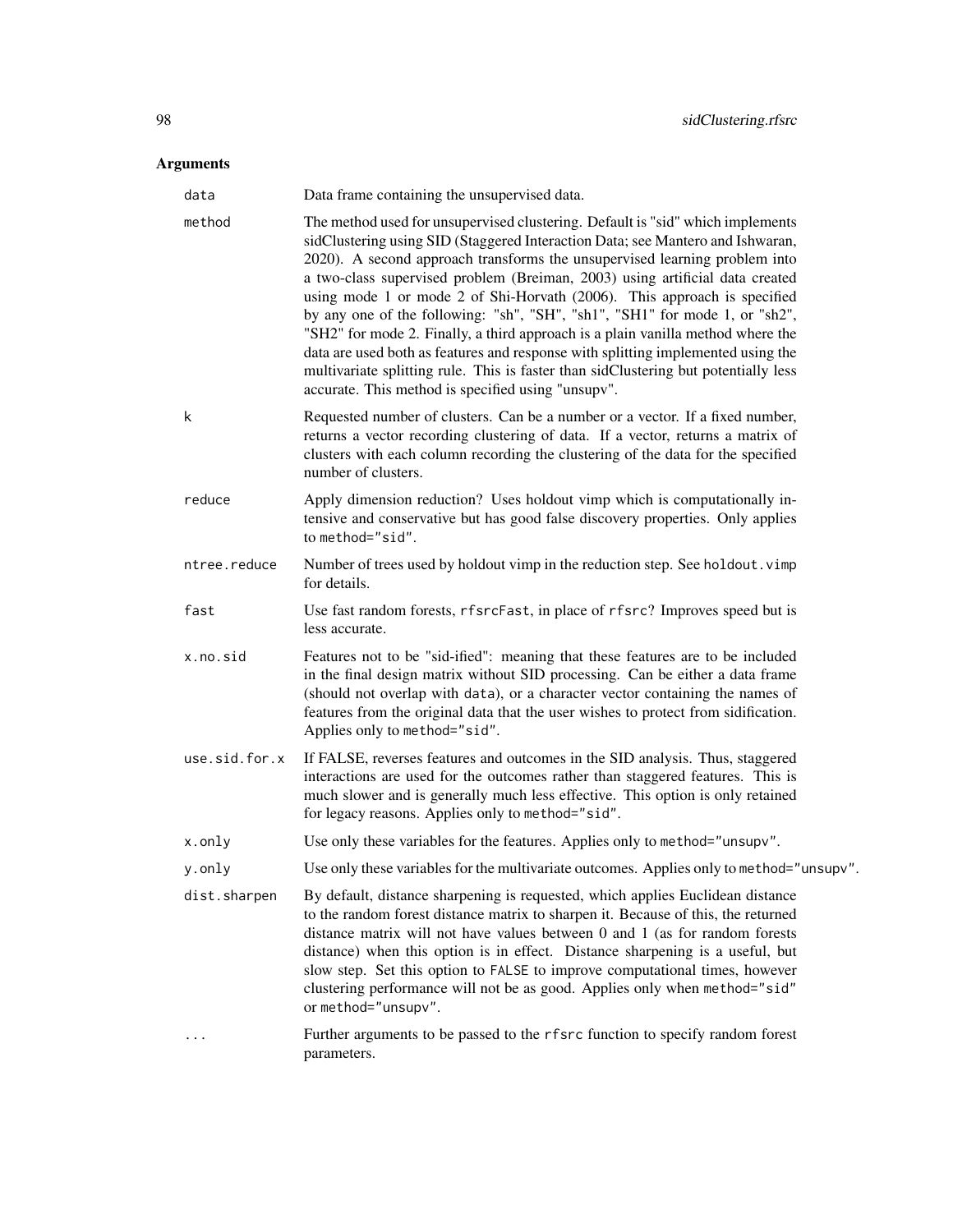### Details

Given an unsupervised data set, random forests is used to calculate the distance between all pairs of data points. The distance matrix is used for clustering the unsupervised data where the default is to use hierarchcial clustering. Users can apply other clustering procedures to the distance matrix. See the examples below.

The default method, method="sid", implements sidClustering. The sidClustering algorithm begins by first creating an enhanced SID (Staggered Interaction Data) feature space by sidification of the original variables. Sidification results in: (a) SID main features which are the original features that have been shifted in order to make them strictly positive and staggered so all of their ranges are mutually exclusive; and (b) SID interaction features which are the multiplicative interactions formed between every pair of SID main features. Multivariate random forests are then trained to predict the main SID features using the interaction SID features as predictors. The basic premise is if features are informative for clusters, then they will vary over the space in a systematic manner, and because each SID interaction feature is uniquely determined by the original feature values used to form the interaction, cuts along the SID interaction feature will be able to find the regions where the informative features vary by cluster, thereby not only reducing impurity, but also separating the clusters which are dependent on those features. See Mantero and Ishwaran (2020) for details.

Because SID uses all pairwise interactions, the dimension of the feature space is proportional to the square of the number of original features (or even larger if factors are present). Thus it is helpful to reduce the feature space. The reduction step (applied by default) utilizes holdout VIMP to accomplish this. It is recommended this step be skipped only when the dimension is reasonably small. For very large data sets this step may be slow.

A second approach (Breiman, 2003; Shi-Horvath, 2006) transforms the unsupervised learning problem into a two class supervised problem. The first class consists of the original observations, while the second class is artificially created. The idea is that in detecting the first class out of the second, the model will generate the random forest proximity between observations of which those for the original class can be extracted and used for clustering. Note in this approach the distance matrix is defined to equal one minus the proximity. This is unlike the distance matrix from SID which is not proximity based. Artificial data is created using "mode 1" or "mode 2" of Shi-Horvath (2006). Mode 1 randomly draws from each set of observed features. Mode 2 draws a uniform value from the minimum and maximum values of a feature.

Mantero and Ishwaran (2020) studied both methods and found SID worked well in all settings, whereas Breiman/Shi-Horvath was sensitive to cluster structure. Performance was poor when clusters were hidden in lower dimensional subspaces; for example when interactions were present or in mixed variable settings (factors/continuous variables). See the V-shaped cluster example below. Generally Shi-Horvath mode 1 outperforms mode 2.

Finally, a third method where the data is used for both the features and outcome is implemented using method="unsupv". Tree nodes are split using the multivariate splitting rule. This is much faster than sidClustering but potentially less accurate.

There is an internal function sid.perf.metric for evaluating performance of the procedures using a normalized measure score. Smaller values indicate better performance. See Mantero and Ishwaran (2020) for details.

### Value

A list with the following components: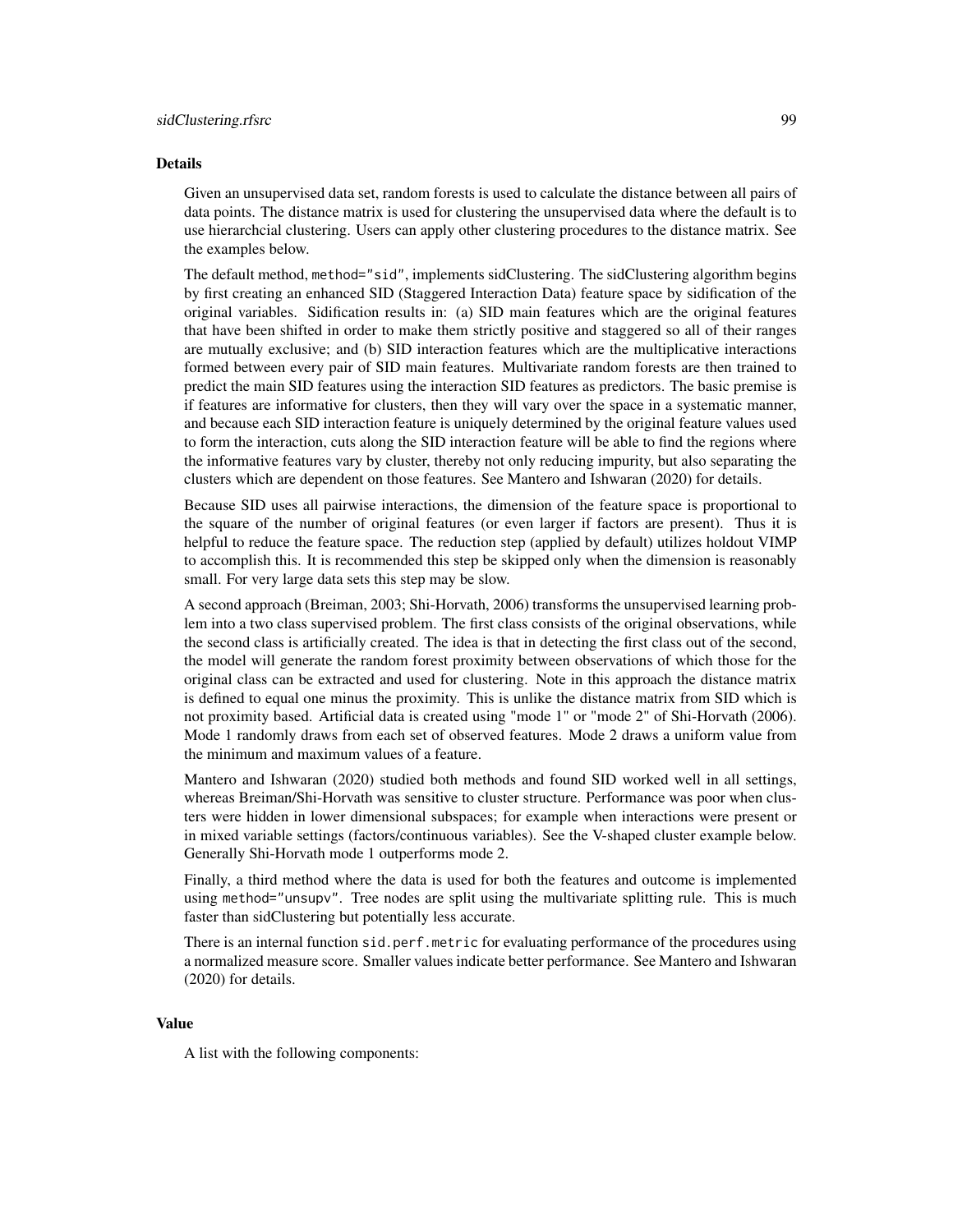| clustering | Vector or matrix containing indices mapping data points to their clusters.                                                      |
|------------|---------------------------------------------------------------------------------------------------------------------------------|
| rf         | Random forest object (either a multivariate forest or RF-C object).                                                             |
| dist       | Distance matrix.                                                                                                                |
| sid        | The "sid-ified" data. Conveniently broken up into separate values for outcomes<br>and features used by the multivariate forest. |

## Author(s)

Hemant Ishwaran and Udaya B. Kogalur

### References

Breiman, L. (2003). *Manual on setting up, using and understanding random forest, V4.0*. University of California Berkeley, Statistics Department, Berkeley.

Mantero A. and Ishwaran H. (2021). Unsupervised random forests. *Statistical Analysis and Data Mining*, 14(2):144-167.

Shi, T. and Horvath, S. (2006). Unsupervised learning with random forest predictors. *Journal of Computational and Graphical Statistics*, 15(1):118-138.

### See Also

[rfsrc](#page-69-0), [rfsrc.fast](#page-93-0)

## Examples

```
## ------------------------------------------------------------
## mtcars example
## ------------------------------------------------------------
## default SID method
o1 <- sidClustering(mtcars)
print(split(mtcars, o1$cl[, 10]))
## using artifical class approach
o1.sh <- sidClustering(mtcars, method = "sh")
print(split(mtcars, o1.sh$cl[, 10]))
## ------------------------------------------------------------
## glass data set
## ------------------------------------------------------------
if (library("mlbench", logical.return = TRUE)) {
 ## this is a supervised problem, so we first strip the class label
 data(Glass)
 glass <- Glass
 y <- Glass$Type
 glass$Type <- NULL
```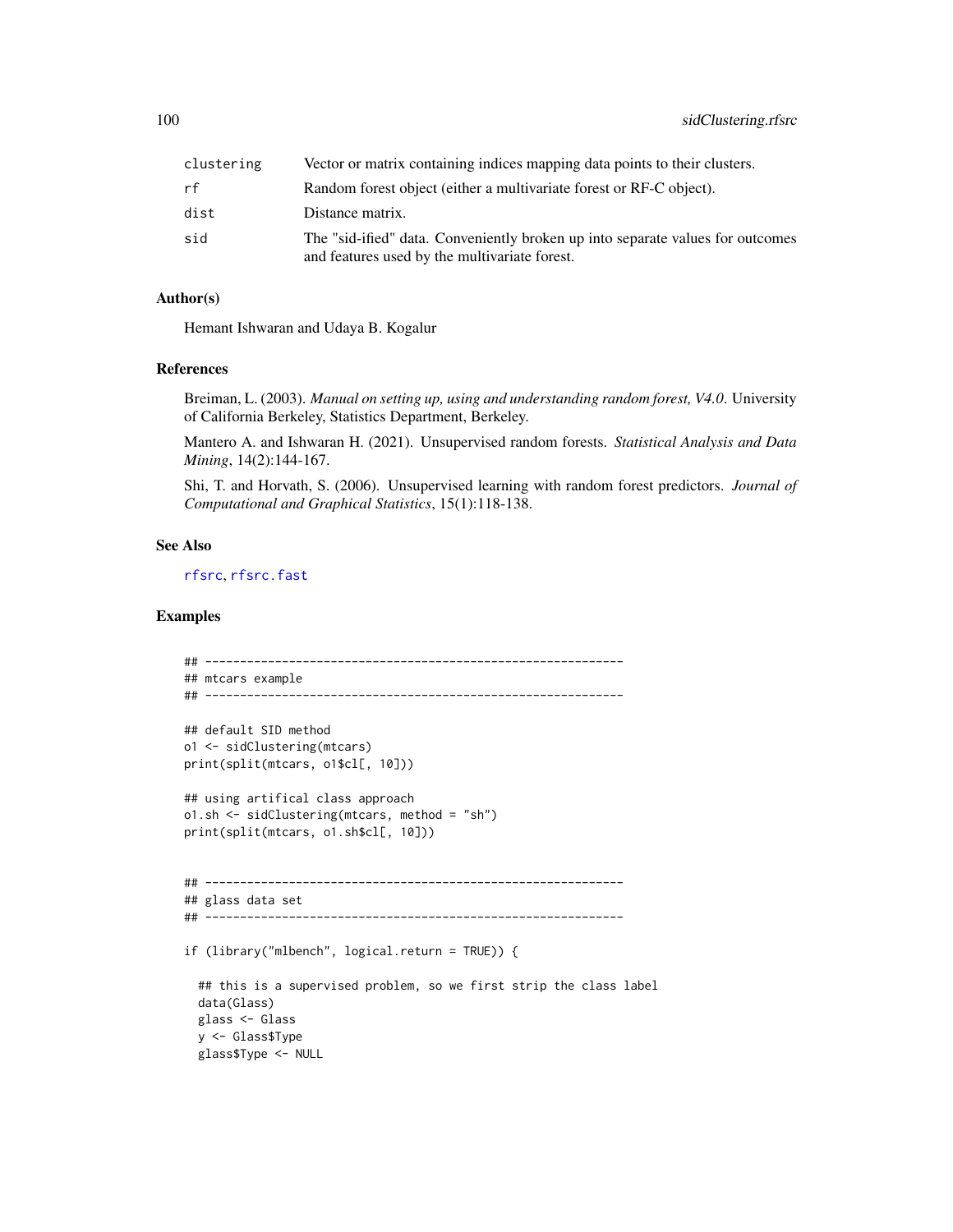```
## default SID call
 o2 <- sidClustering(glass, k = 6)
 print(table(y, o2$cl))
 print(sid.perf.metric(y, o2$cl))
 ## compare with Shi-Horvath mode 1
 o2.sh \le sidClustering(glass, method = "sh1", k = 6)
 print(table(y, o2.sh$cl))
 print(sid.perf.metric(y, o2.sh$cl))
 ## plain-vanilla unsupervised analysis
 o2.un \le sidClustering(glass, method = "unsupv", k = 6)
 print(table(y, o2.un$cl))
 print(sid.perf.metric(y, o2.un$cl))
}
## ------------------------------------------------------------
## vowel data set
## ------------------------------------------------------------
if (library("mlbench", logical.return = TRUE) &&
   library("cluster", logical.return = TRUE)) {
 ## strip the class label
 data(Vowel)
 vowel <- Vowel
 y <- Vowel$Class
 vowel$Class <- NULL
 ## SID
 o3 \leq sidClustering(vowel, k = 11)
 print(table(y, o3$cl))
 print(sid.perf.metric(y, o3$cl))
 ## compare to Shi-Horvath which performs poorly in
 ## mixed variable settings
 o3.sh <- sidClustering(vowel, method = "sh1", k = 11)
 print(table(y, o3.sh$cl))
 print(sid.perf.metric(y, o3.sh$cl))
 ## Shi-Horvath improves with PAM clustering
 ## but still not as good as SID
 o3.sh.pam <- pam(o3.sh$dist, k = 11)$clustering
 print(table(y, o3.sh.pam))
 print(sid.perf.metric(y, o3.sh.pam))
 ## plain-vanilla unsupervised analysis
 o3.un \le sidClustering(vowel, method = "unsupv", k = 11)
 print(table(y, o3.un$cl))
 print(sid.perf.metric(y, o3.un$cl))
```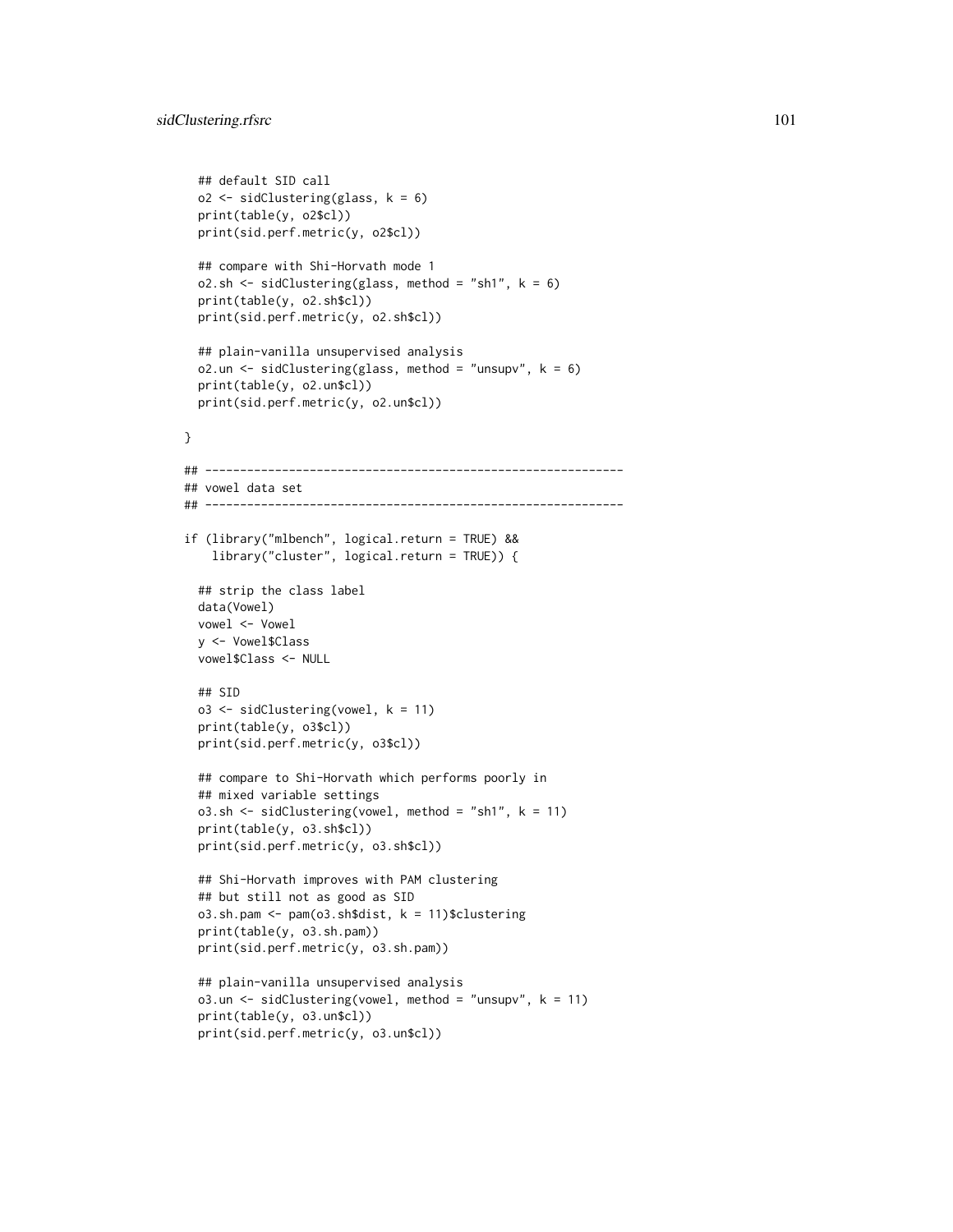102 stat.split.rfsrc

```
}
## ------------------------------------------------------------
## two-d V-shaped cluster (y=x, y=-x) sitting in 12-dimensions
## illustrates superiority of SID to Breiman/Shi-Horvath
## ------------------------------------------------------------
p \le -10m < -250n \le -2 * mstd \leftarrow .2
x \le runif(n, 0, 1)
noise \leq matrix(runif(n * p, 0, 1), n)
y <- rep(NA, n)
y[1:m] < -x[1:m] + rnorm(m, sd = std)y[(m+1):n] <- -x[(m+1):n] + rnorm(m, sd = std)vclus \leq data.frame(clus = c(rep(1, m), rep(2,m)), x = x, y = y, noise)
## SID
o4 <- sidClustering(vclus[, -1], k = 2)
print(table(vclus[, 1], o4$cl))
print(sid.perf.metric(vclus[, 1], o4$cl))
## Shi-Horvath
o4.sh < - sidClustering(vclus[, -1], method = "sh1", k = 2)print(table(vclus[, 1], o4.sh$cl))
print(sid.perf.metric(vclus[, 1], o4.sh$cl))
## plain-vanilla unsupervised analysis
o4.un <- sidClustering(vclus[, -1], method = "unsupv", k = 2)
print(table(vclus[, 1], o4.un$cl))
print(sid.perf.metric(vclus[, 1], o4.un$cl))
## ------------------------------------------------------------
## two-d V-shaped cluster using fast random forests
## ------------------------------------------------------------
o5 \leq sidClustering(vclus[, -1], k = 2, fast = TRUE)
print(table(vclus[, 1], o5$cl))
print(sid.perf.metric(vclus[, 1], o5$cl))
```
<span id="page-101-0"></span>stat.split.rfsrc *Acquire Split Statistic Information*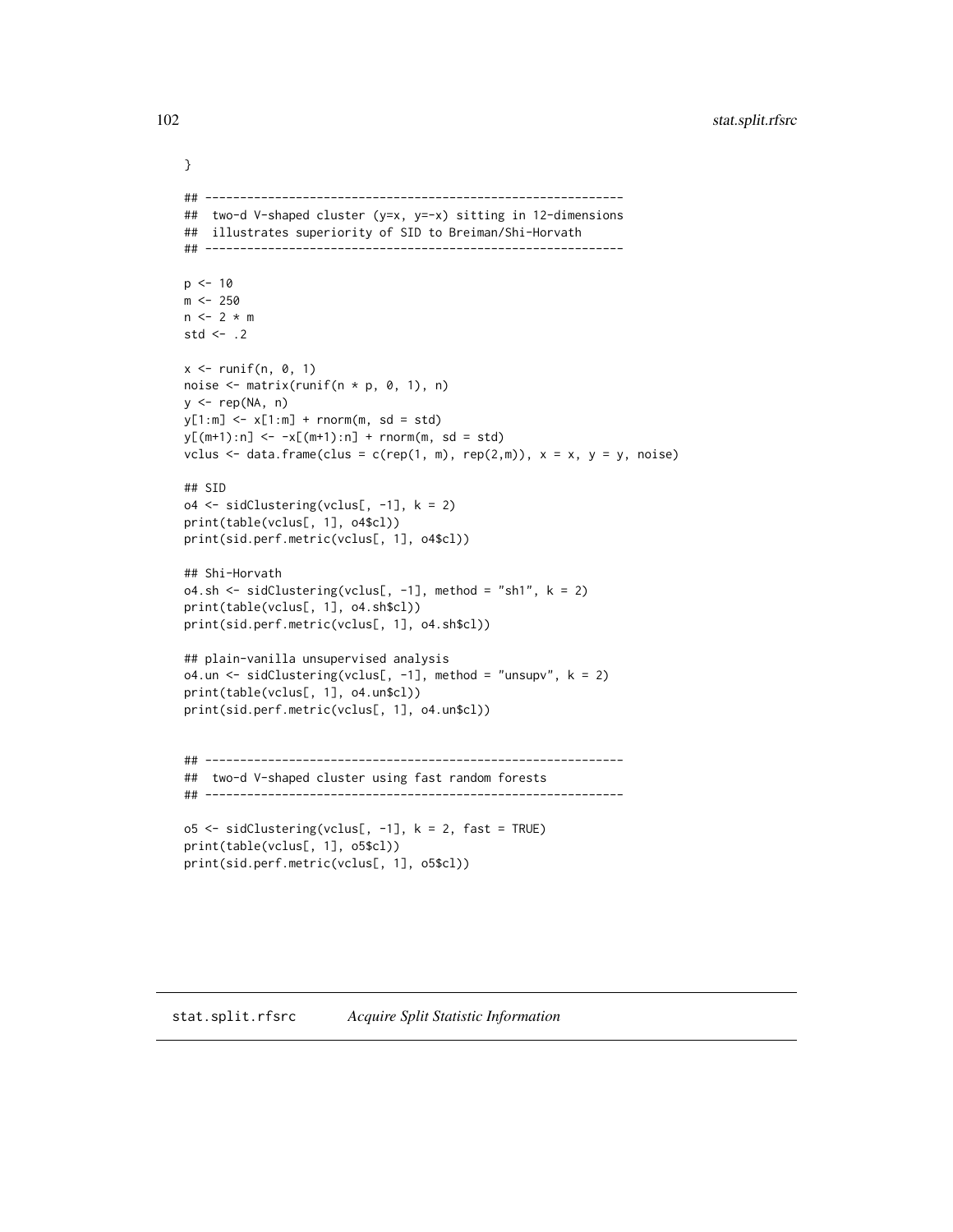## stat.split.rfsrc 103

### Description

Extract split statistic information from the forest. The function returns a list of length ntree, in which each element corresponds to a tree. The element [[b]] is itself a vector of length xvar.names identified by its x-variable name. Each element [[b]]\$xvar contains the complete list of splits on xvar with associated identifying information. The information is as follows:

- 1. *treeID* Tree identifier.
- 2. *nodeID* Node identifier.
- 3. *parmID* Variable indentifier.
- 4. *contPT* Value node was split in the case of a continuous variable.
- 5. *mwcpSZ* Size of the multi-word complementary pair in the case of a factor split.
- 6. *dpthID* Zero (0) based depth of split.
- 7. *spltTY* Split type for parent node:

| bit 1    | bit 0 | meaning                                   |
|----------|-------|-------------------------------------------|
|          |       |                                           |
| $\theta$ | 0     | $0 =$ both daughters have valid splits    |
| $\Omega$ |       | $1 =$ only the right daughter is terminal |
|          | 0     | $2 =$ only the left daughter is terminal  |
|          |       | $3 =$ both daughters are terminal         |

- 8. *spltEC* End cut statistic for real valued variables between [0,0.5] that is small when the split is towards the edge and large when the split is towards the middle. Subtracting this value from 0.5 yields the end cut statistic studied in Ishwaran (2014) and is a way to identify ECP behavior (end cut preference behavior).
- 9. *spltST* Split statistic:
	- (a) For objects of class (rfsrc, grow), this is the split statistic that resulted in the variable being choosen for the split.
	- (b) For an object of class (rfsrc, pred) this is the variance of the response within the node for the test data. This value is relevant only for real valued responses. In classification and survival, it is not relevant.

### Usage

```
## S3 method for class 'rfsrc'
stat.split(object, ...)
```
## Arguments

| object   | An object of class (rfsrc, grow), (rfsrc, synthetic) or (rfsrc, predict) |
|----------|--------------------------------------------------------------------------|
| $\cdots$ | Further arguments passed to or from other methods.                       |

### Value

Invisibly, a list with the following components: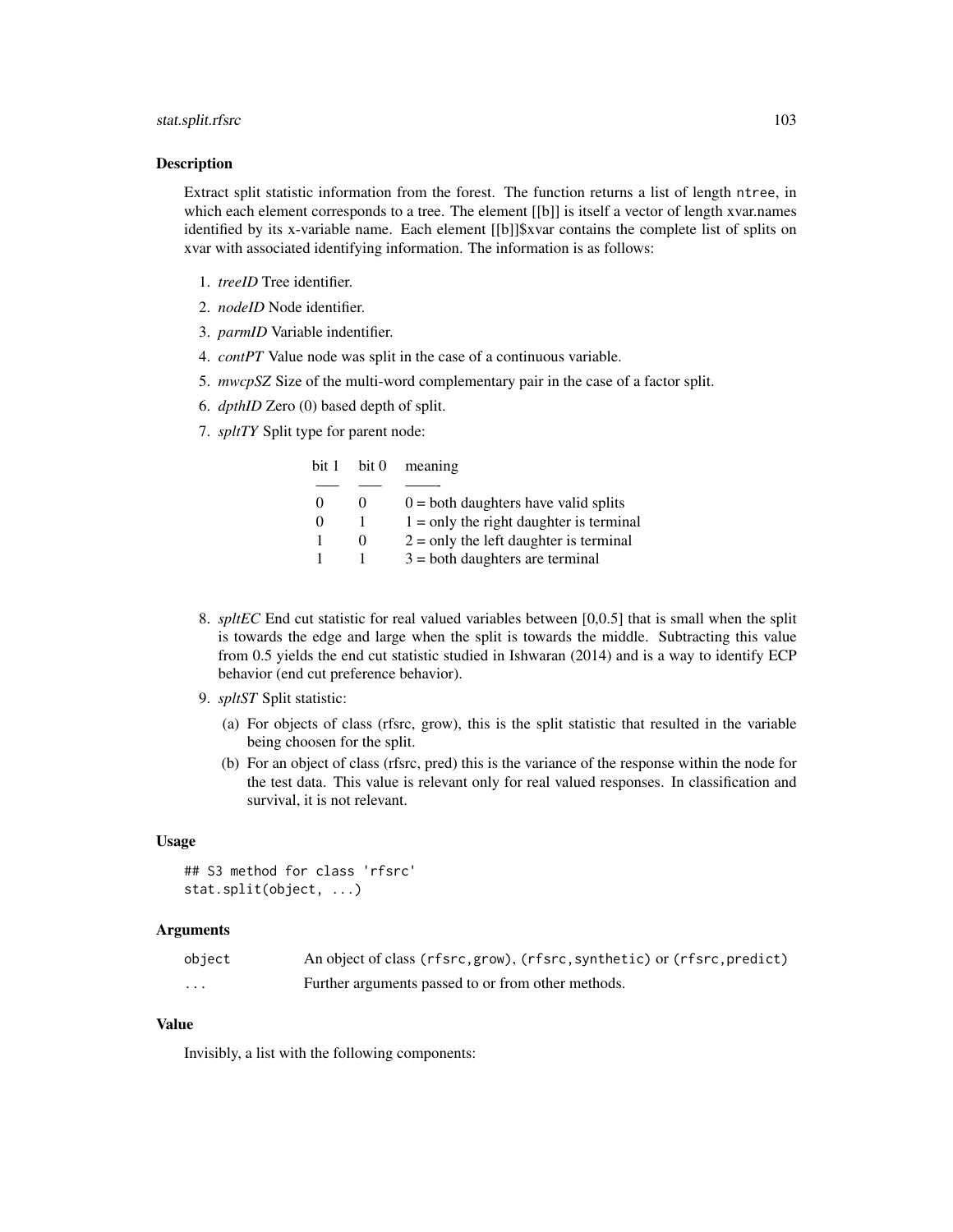... ...

#### Author(s)

Hemant Ishwaran and Udaya B. Kogalur

### References

Ishwaran H. (2015). The effect of splitting on random forests. *Machine Learning*, 99:75-118.

### Examples

```
## run a forest, then make a call to stat.split
grow.obj <- rfsrc(mpg ~., data = mtcars, membership=TRUE, statistics=TRUE)
stat.obj <- stat.split(grow.obj)
## nice wrapper to extract split-statistic for desired variable
## for continuous variables plots ECP data
get.split \leq function(splitObj, xvar, inches = 0.1, ...) {
 which.var <- which(names(splitObj[[1]]) == xvar)
 ntree <- length(splitObj)
 stat <- data.frame(do.call(rbind, sapply(1:ntree, function(b) {
   splitObj[[b]][which.var]})))
 dpth <- stat$dpthID
 ecp <- 1/2 - stat$spltEC
 sp <- stat$contPT
 if (!all(is.na(sp))) {
   fgC \leftarrow function(x) {
     as.numeric(as.character(cut(x, breaks = c(-1, 0.2, 0.35, 0.5),
     labels = c(1, 4, 2))))}
    symbols(jitter(sp), jitter(dpth), ecp, inches = inches, bg = fgC(ecp),
     xlab = xvar, ylab = "node depth", ...)legend("topleft", legend = c("low ecp", "med ecp", "high ecp"),
     fill = c(1, 4, 2))}
 invisible(stat)
}
## use get.split to investigate ECP behavior of variables
get.split(stat.obj, "disp")
```
<span id="page-103-0"></span>subsample.rfsrc *Subsample Forests for VIMP Confidence Intervals*

#### Description

Use subsampling to calculate confidence intervals and standard errors for VIMP (variable importance). Applies to all families.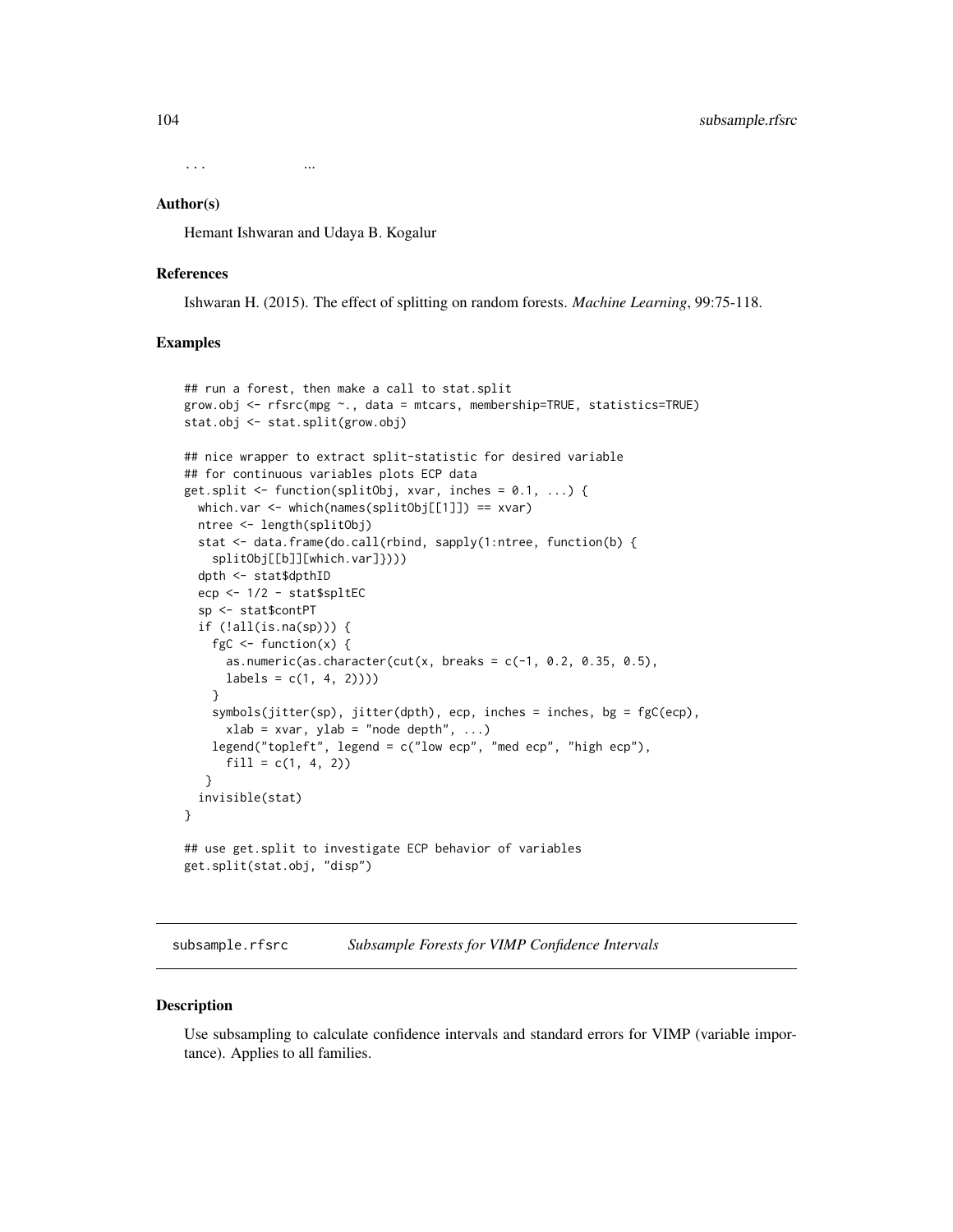## subsample.rfsrc 105

### Usage

```
## S3 method for class 'rfsrc'
subsample(obj,
 B = 100.
 block.size = 1,
  subratio = NULL,
  stratify = TRUE,
  performance = FALSE,
  joint = FALSE,
  xvar.names = NULL,
  bootstrap = FALSE,
  verbose = TRUE)
```
### Arguments

| obj         | A forest grow object.                                                                                                                                                 |  |
|-------------|-----------------------------------------------------------------------------------------------------------------------------------------------------------------------|--|
| B           | Number of subsamples (or number of bootstraps).                                                                                                                       |  |
| block.size  | Specifies number of trees in a block when calculating VIMP. This is over-ridden<br>if VIMP is present in the original grow call in which case the grow value is used. |  |
| subratio    | Ratio of subsample size to original sample size. The default is the inverse square<br>root of the sample size.                                                        |  |
| stratify    | Use stratified subsampling? See details below.                                                                                                                        |  |
| performance | Error rate of forest? Used to obtain standard error and confidence region for the<br>ensemble out-of-sample performance.                                              |  |
| joint       | Joint VIMP for all variables? Users can also request joint VIMP for specific<br>variables using xvar.names.                                                           |  |
| xvar.names  | Specifies variables for calculating joint VIMP. By default all variables are used.                                                                                    |  |
| bootstrap   | Use double bootstrap approach in place of subsampling? Much slower, but po-<br>tentially more accurate.                                                               |  |
| verbose     | Provide verbose output?                                                                                                                                               |  |

## Details

Using a previously trained forest, subsamples the data and constructs subsampled forests to estimate standard errors and confidence intervals for VIMP (Ishwaran and Lu, 2019). If bootstrapping is requested, a double bootstrap is applied in place of subsampling. Additionally, performance="TRUE" constructs standard errors and confidence regions for the error rate (OOB performance) of the trained forest.

If the trained forest does not have VIMP values, the algorithm will first need to calculate VIMP. Therefore, if the user plans to make repeated calls to subsample, it is advisable to include VIMP in the original grow call. Subsampled forests are calculated using the same tuning parameters as the original forest. While a sophisticated algorithm is utilized to acquire as many of these parameters as possible, keep in mind there are some conditions where this will fail: for example there are certain settings where the user has specified non-standard sampling in the grow forest.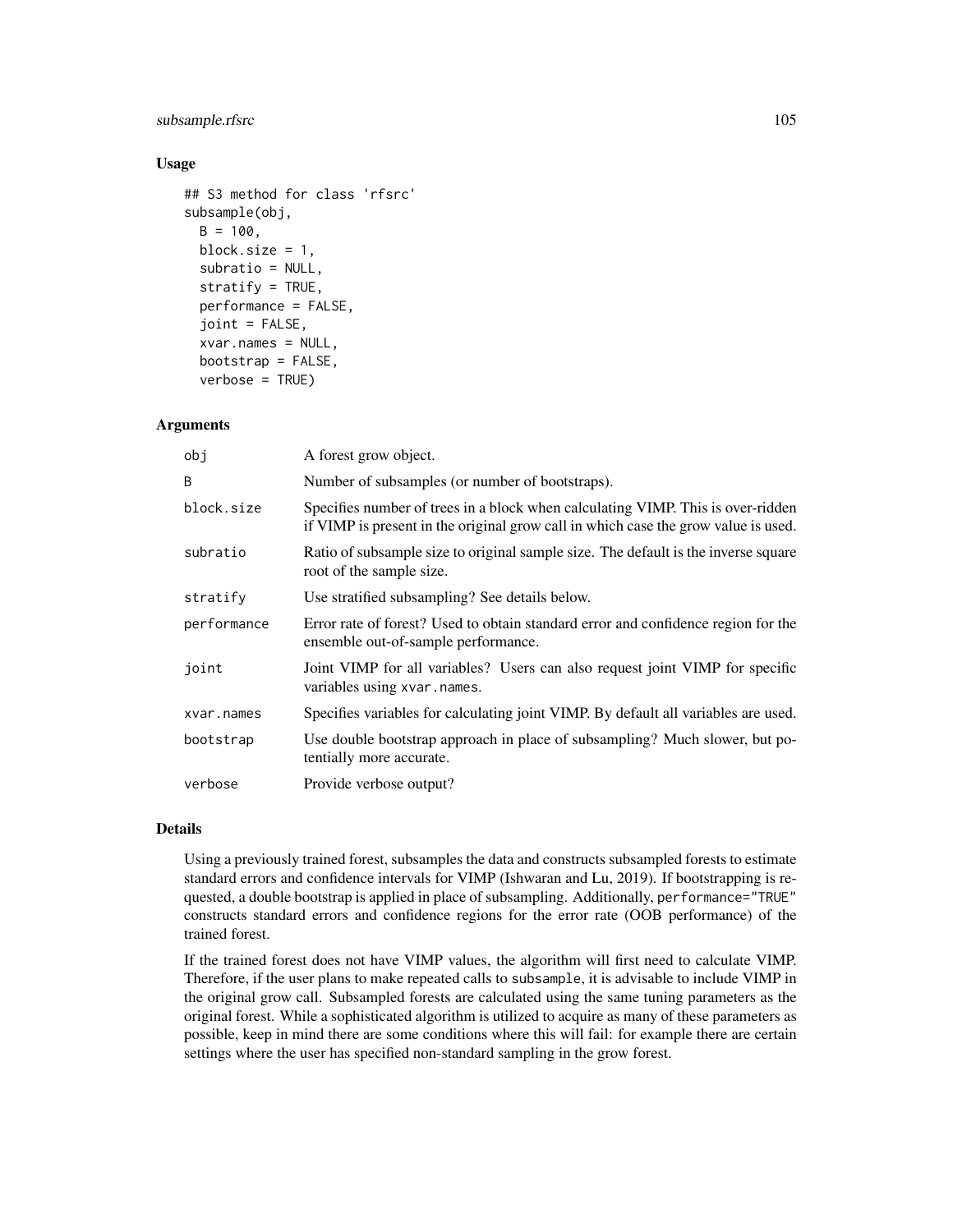Delete-d jackknife estimators of the variance (Shao and Wu, 1989) are returned alongside subsampled variance estimators (Politis and Romano, 1994). While these methods are closely related, estimated standard error for VIMP from delete-d estimators are generally larger, which is a form of bias correction, and which occurs primarily for variables with true signal. Confidence interval coverage is generally better under delete-d estimators, but undercoverage for strong variables and overcoverage for noise variables is exhibited by both estimators. This can be considered beneficial if the goal is variable selection (Ishwaran and Lu, 2019).

By default, stratified subsampling is used for classification, survival, and competing risk families. For classification, stratification is on the class label, while for survival and competing risk, stratification is on the event type and censoring. Users are discouraged from over-riding this option, especially in small sample settings, as this could lead to error due to subsampled data not having full representation of class labels in classification settings, and in survival settings, subsampled data may be devoid of deaths and/or have reduced number of competing risks. Note also that stratified sampling is not available for multivariate families – users should especially exercise caution when selecting subsampling rates here.

The function extract.subsample can be used to extract information from the subsampled object. It returns summary information (used for plotting confidence intervals) as well as VIMP from the original forest and VIMP from the subsampled forests. Keep in mind this subsampled VIMP is "raw" in the sense it equals VIMP from a forest constructed with a much smaller sample size. No processing of the subsampled VIMP to the original sample size is done. Also, the returned VIMP is "standardized" (this means for regression families, VIMP is standardized by dividing by the variance of Y and multiplying by 100. For all other families, VIMP is scaled by 100). Use standardize=FALSE if you want unstandardized VIMP.

When printing or plotting results, the default is to standardize VIMP. This can be turned off using the option standardize in those wrappers.

### Value

A list with the following key components:

| rf       | Original forest grow object.                |
|----------|---------------------------------------------|
| vmp      | Variable importance values for grow forest. |
| vmpS     | Variable importance subsampled values.      |
| subratio | Subratio used.                              |

### Author(s)

Hemant Ishwaran and Udaya B. Kogalur

### References

Ishwaran H. and Lu M. (2019). Standard errors and confidence intervals for variable importance in random forest regression, classification, and survival. *Statistics in Medicine*, 38, 558-582.

Politis, D.N. and Romano, J.P. (1994). Large sample confidence regions based on subsamples under minimal assumptions. *The Annals of Statistics*, 22(4):2031-2050.

Shao, J. and Wu, C.J. (1989). A general theory for jackknife variance estimation. *The Annals of Statistics*, 17(3):1176-1197.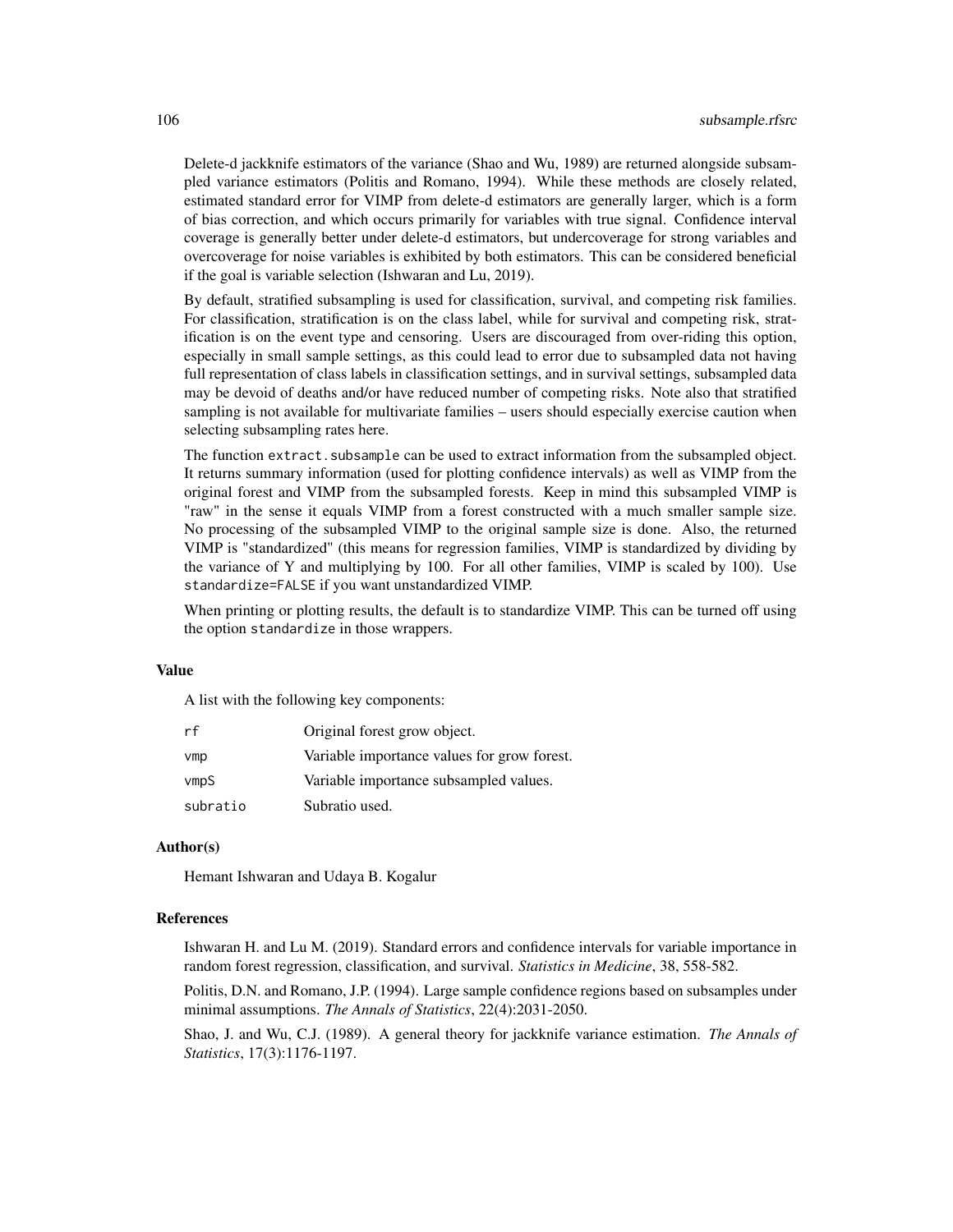## subsample.rfsrc 107

### See Also

[holdout.vimp.rfsrc](#page-13-0) [plot.subsample.rfsrc](#page-46-0), [rfsrc](#page-69-0), [vimp.rfsrc](#page-121-0)

## Examples

```
## ------------------------------------------------------------
## regression
## ------------------------------------------------------------
## traing the forest
reg.o <- rfsrc(Ozone ~ ., airquality)
## default subsample call
reg.smp.o <- subsample(reg.o)
## plot confidence regions
plot.subsample(reg.smp.o)
## summary of results
print(reg.smp.o)
## subsample call with joint vimp and confidence region for error rate
reg.smp.o2 <- subsample(reg.o, performance = TRUE,
           joint = TRUE, xvar.names = c("Day", "Month"))
plot.subsample(reg.smp.o2)
## now try the double bootstrap (slow!!)
reg.dbs.o \leq subsample(reg.o, B = 25, bootstrap = TRUE)
print(reg.dbs.o)
plot.subsample(reg.dbs.o)
## ------------------------------------------------------------
## classification
## ------------------------------------------------------------
## 3 non-linear, 15 linear, and 5 noise variables
if (library("caret", logical.return = TRUE)) {
  d \le twoClassSim(1000, linearVars = 15, noiseVars = 5)
  ## VIMP based on (default) misclassification error
  cls.o <- rfsrc(Class \sim ., d)
  cls.smp.o <- subsample(cls.o, B = 100)
  plot.subsample(cls.smp.o, cex.axis = .7)
  ## same as above, but with VIMP defined using normalized Brier score
  cls.o2 <- rfsrc(Class ~ ., d, perf.type = "brier")cls.smp.o2 \leftarrow subsample(cls.o2, B = 100)plot.subsample(cls.smp.o2, cex.axis = .7)
}
## ------------------------------------------------------------
```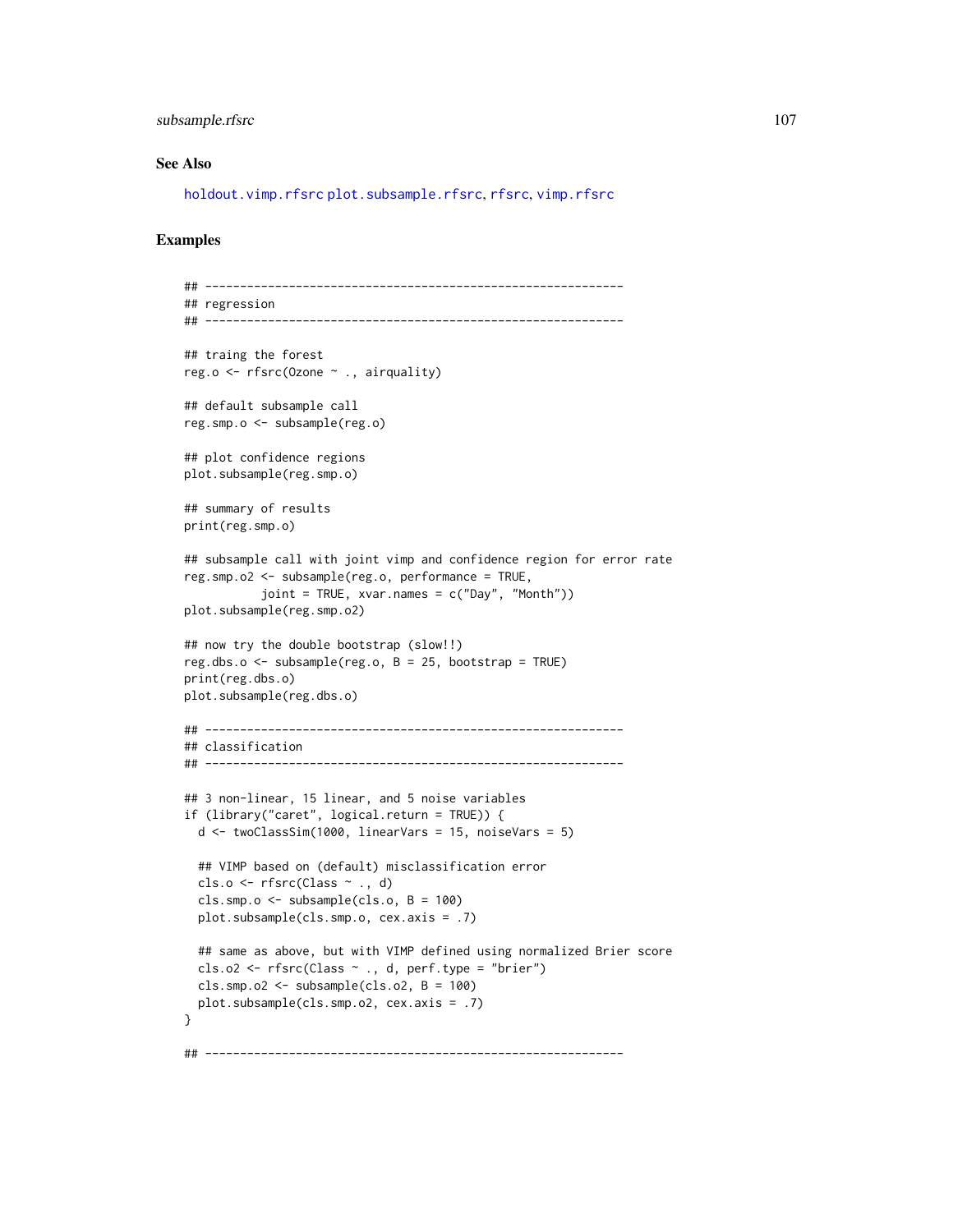```
## class-imbalanced data
## uses RFQ classifier with G-mean VIMP
## ------------------------------------------------------------
if (library("caret", logical.return = TRUE)) {
 ## experimental settings
 n < - 1000q \le -20ir < -6f \leq as.formula(Class \sim .)
 ## simulate the data, create minority class data
 d \leq twoClassSim(n, linearVars = 15, noiseVars = q)
 d$Class <- factor(as.numeric(d$Class) - 1)
 idx.0 \leftarrow which(d$Class == 0)idx.1 \leftarrow sample(which(d$Class == 1), sum(d$Class == 1) / ir, replace = FALSE)d \leq d[c(idx.0,idx.1),, drop = FALSE]## q-classifier
 oq <- imbalanced(Class ~ ., d, splitrule = "auc",
              importance = TRUE, block.size = 10)
 ## subsample the q-classifier
 smp.oq <- subsample(oq, B = 100)
 plot(smp.oq, cex.axis = .7)
}
## ------------------------------------------------------------
## survival
## ------------------------------------------------------------
data(pbc, package = "randomForestSRC")
srv.o <- rfsrc(Surv(days, status) ~ ., pbc)
srv.smp.o < -subsubsample(srv.o, B = 100)plot(srv.smp.o)
## ------------------------------------------------------------
## competing risks
## target event is death (event = 2)
## ------------------------------------------------------------
if (library("survival", logical.return = TRUE)) {
 data(pbc, package = "survival")
 pbc$id <- NULL
 cr.o \le rfsrc(Surv(time, status) \sim ., pbc, splitrule = "logrankCR", cause = 2)
 cr.smp.o \leq subsample(cr.o, B = 100)plot.subsample(cr.smp.o, target = 2)
}
## ------------------------------------------------------------
## multivariate
```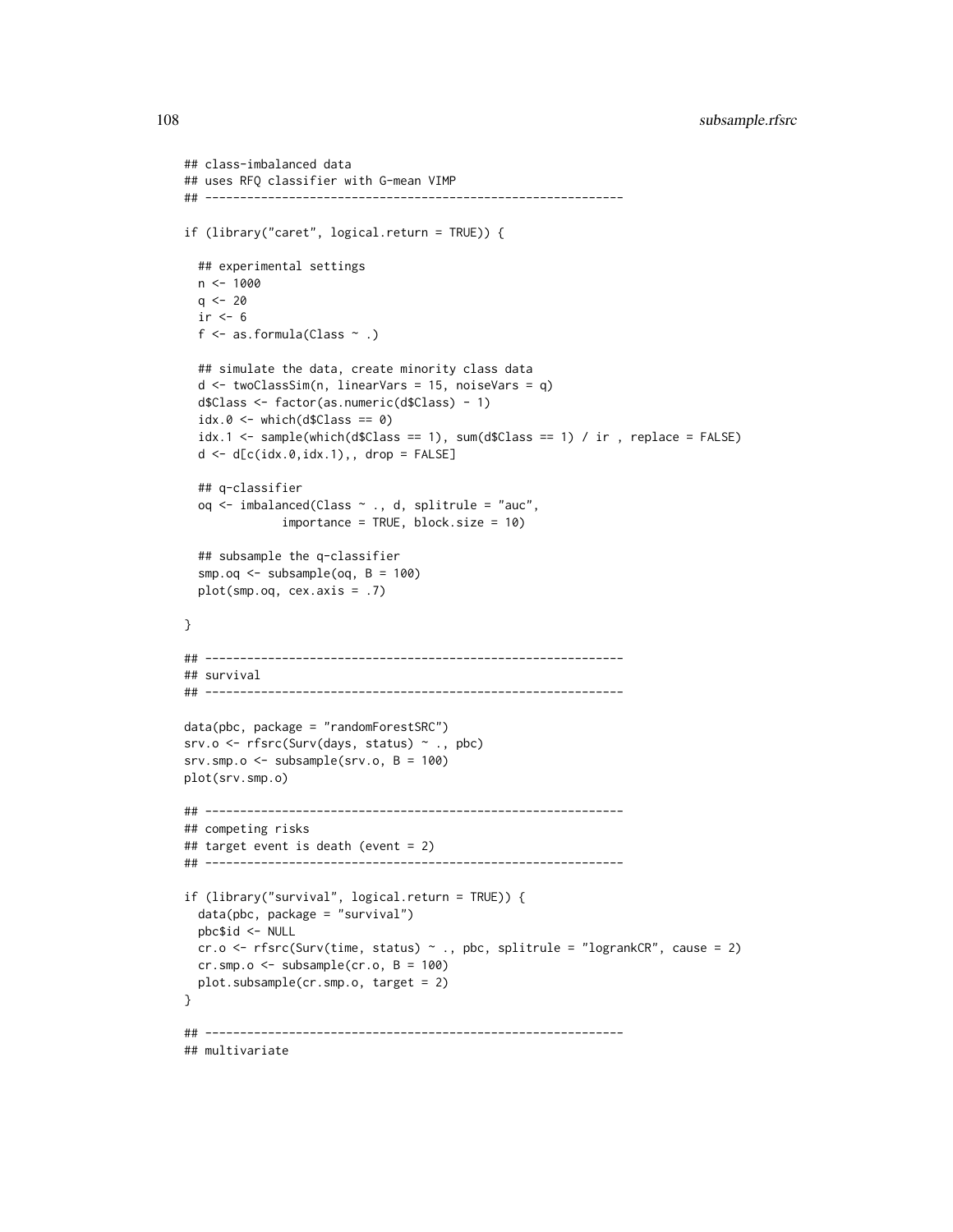<span id="page-108-0"></span>synthetic and the synthetic control of the synthetic control of the synthetic control of the synthetic control of the synthetic control of the synthetic control of the synthetic control of the synthetic control of the synt

```
## ------------------------------------------------------------
if (library("mlbench", logical.return = TRUE)) {
 ## simulate the data
 data(BostonHousing)
 bh <- BostonHousing
 bh$rm <- factor(round(bh$rm))
 o \leftarrow \text{rfsrc}(\text{cbind}(\text{medv}, \text{rm}) \sim ., \text{bh})so <- subsample(o)
 plot(so)
 plot(so, m.target = "rm")
}
## ------------------------------------------------------------
## largish data example - use rfsrc.fast for fast forests
## ------------------------------------------------------------
if (library("caret", logical.return = TRUE)) {
 ## largish data set
 d \le twoClassSim(1000, linearVars = 15, noiseVars = 5)
 ## use a subsampled forest with Brier score performance
 ## remember to request forests in rfsrc.fast
  o <- rfsrc.fast(Class ~ ., d, ntree = 100,
            forest = TRUE, perf.type = "brier")
 so \le subsample(o, B = 100)
 plot.subsample(so, cex.axis = .7)
}
```
synthetic *Synthetic Random Forests*

#### Description

Grows a synthetic random forest (RF) using RF machines as synthetic features. Applies only to regression and classification settings.

#### Usage

```
## S3 method for class 'rfsrc'
synthetic(formula, data, object, newdata,
  ntree = 1000, mtry = NULL, nodesize = 5, nsplit = 10,
 mtrySeq = NULL, nodesizeSeq = c(1:10, 20, 30, 50, 100),
 min.node = 3,fast = TRUE,use.org.features = TRUE,
```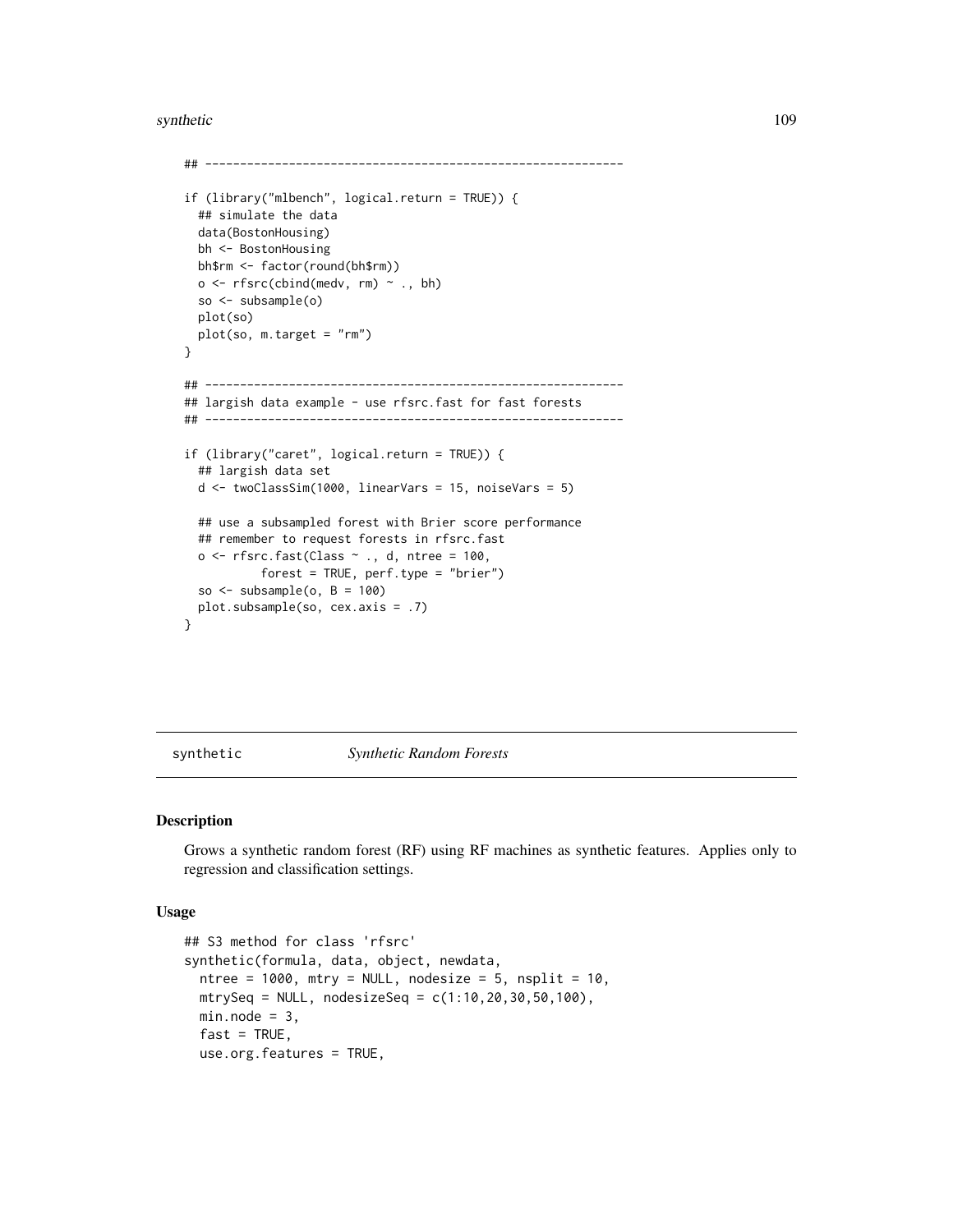```
na.action = c("na.omit", "na.impute"),
oob = TRUE,verbose = TRUE,
...)
```
# Arguments

| formula          | Model to be fit. Must be specified unless object is given.                                                                                                                                     |
|------------------|------------------------------------------------------------------------------------------------------------------------------------------------------------------------------------------------|
| data             | Data frame containing the y-outcome and x-variables in the model. Must be<br>specified unless object is given.                                                                                 |
| object           | An object of class (rfsrc, synthetic). Not required when formula and data<br>are supplied.                                                                                                     |
| newdata          | Test data used for prediction (optional).                                                                                                                                                      |
| ntree            | Number of trees.                                                                                                                                                                               |
| mtry             | mtry value for over-arching synthetic forest.                                                                                                                                                  |
| nodesize         | Nodesize value for over-arching synthetic forest.                                                                                                                                              |
| nsplit           | nsplit-randomized splitting for significantly increased speed.                                                                                                                                 |
| mtrySeq          | Sequence of mtry values used for fitting the collection of RF machines. If NULL,<br>default is number of variables divided by 3, rounded up.                                                   |
| nodesizeSeq      | Sequence of nodesize values used for the fitting the collection of RF machines.                                                                                                                |
| min.node         | Minimum forest averaged number of nodes a RF machine must exceed in order<br>to be used as a synthetic feature.                                                                                |
| fast             | Use fast random forests, rfsrc.fast, in place of rfsrc? Improves speed but<br>may be less accurate.                                                                                            |
| use.org.features |                                                                                                                                                                                                |
|                  | In addition to synthetic features, should the original features be used when fitting<br>synthetic forests?                                                                                     |
| na.action        | Missing value action. The default na.omit removes the entire record if even<br>one of its entries is NA. The action na. impute pre-imputes the data using fast<br>imputation via impute.rfsrc. |
| oob              | Preserve "out-of-bagness" so that error rates and VIMP are honest? Default is<br>yes ('oob=TRUE').                                                                                             |
| verbose          | Set to TRUE for verbose output.                                                                                                                                                                |
| .                | Further arguments to be passed to the rfsrc function used for fitting the syn-<br>thetic forest.                                                                                               |

# Details

A collection of random forests are fit using different nodesize values. The predicted values from these machines are then used as synthetic features (called RF machines) to fit a synthetic random forest (the original features are also used in constructing the synthetic forest). Currently only implemented for regression and classification settings (univariate and multivariate).

Synthetic features are calculated using out-of-bag (OOB) data to avoid over-using training data. However, to guarantee that performance values such as error rates and VIMP are honest, bootstrap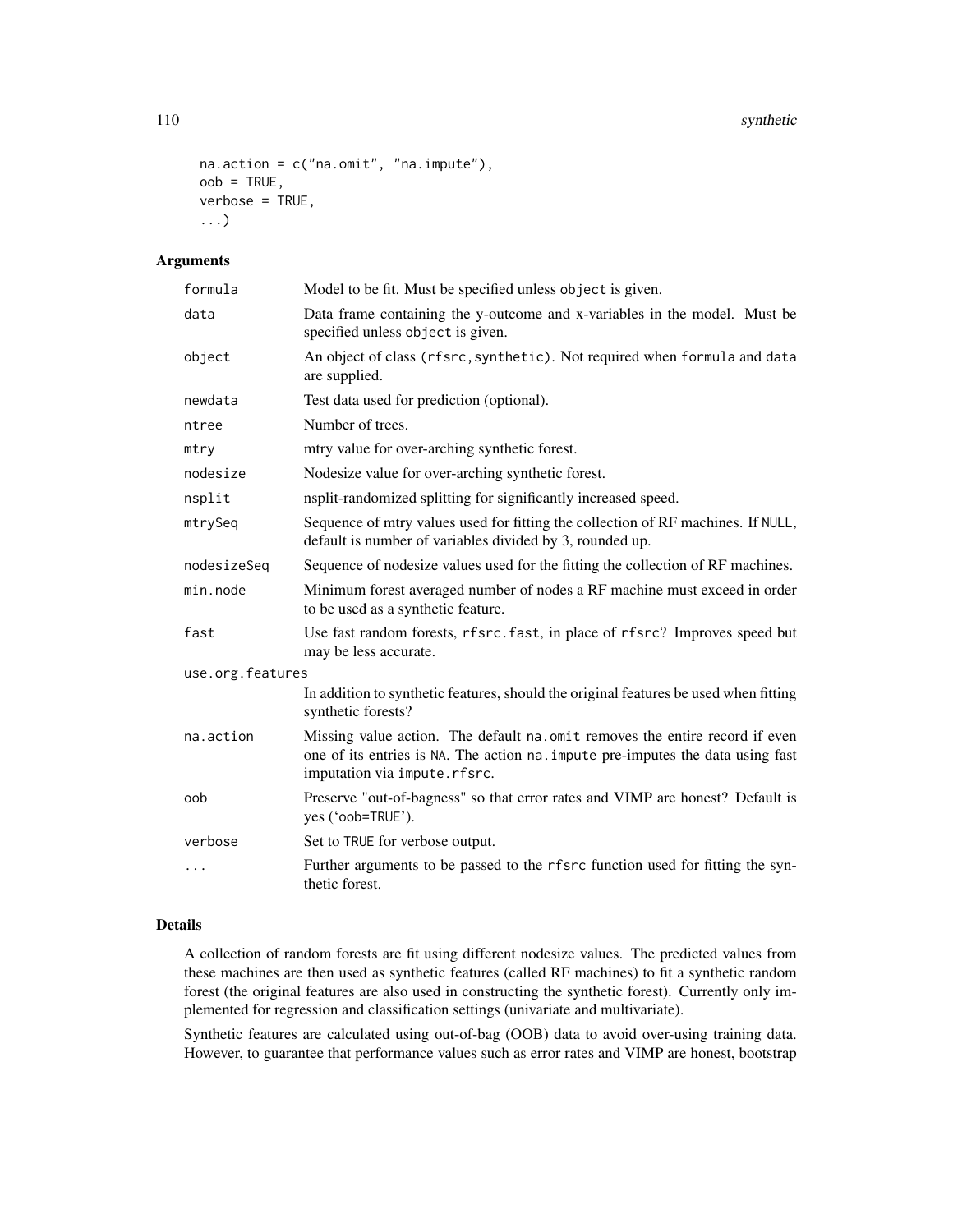#### <span id="page-110-0"></span>synthetic 111

draws are fixed across all trees used in the construction of the synthetic forest and its synthetic features. The option 'oob=TRUE' ensures that this happens. Change this option at your own peril.

If values for mtrySeq are given, RF machines are constructed for each combination of nodesize and mtry values specified by nodesizeSeq mtrySeq.

## Value

A list with the following components:

| rfMachines  | RF machines used to construct the synthetic features.         |
|-------------|---------------------------------------------------------------|
| rfSyn       | The (grow) synthetic RF built over training data.             |
| rfSynPred   | The predict synthetic RF built over test data (if available). |
| synthetic   | List containing the synthetic features.                       |
| opt.machine | Optimal machine: RF machine with smallest OOB error rate.     |

# Author(s)

Hemant Ishwaran and Udaya B. Kogalur

# References

Ishwaran H. and Malley J.D. (2014). Synthetic learning machines. *BioData Mining*, 7:28.

#### See Also

[rfsrc](#page-69-0), [rfsrc.fast](#page-93-0)

```
## ------------------------------------------------------------
## compare synthetic forests to regular forest (classification)
## ------------------------------------------------------------
## rfsrc and synthetic calls
if (library("mlbench", logical.return = TRUE)) {
 ## simulate the data
 ring <- data.frame(mlbench.ringnorm(250, 20))
 ## classification forests
 ringRF <- rfsrc(classes ~., ring)
 ## synthetic forests
 ## 1 = nodesize varied
 ## 2 = nodesize/mtry varied
 ringSyn1 <- synthetic(classes ~., ring)
 ringSyn2 <- synthetic(classes ~., ring, mtrySeq = c(1, 10, 20))
 ## test-set performance
```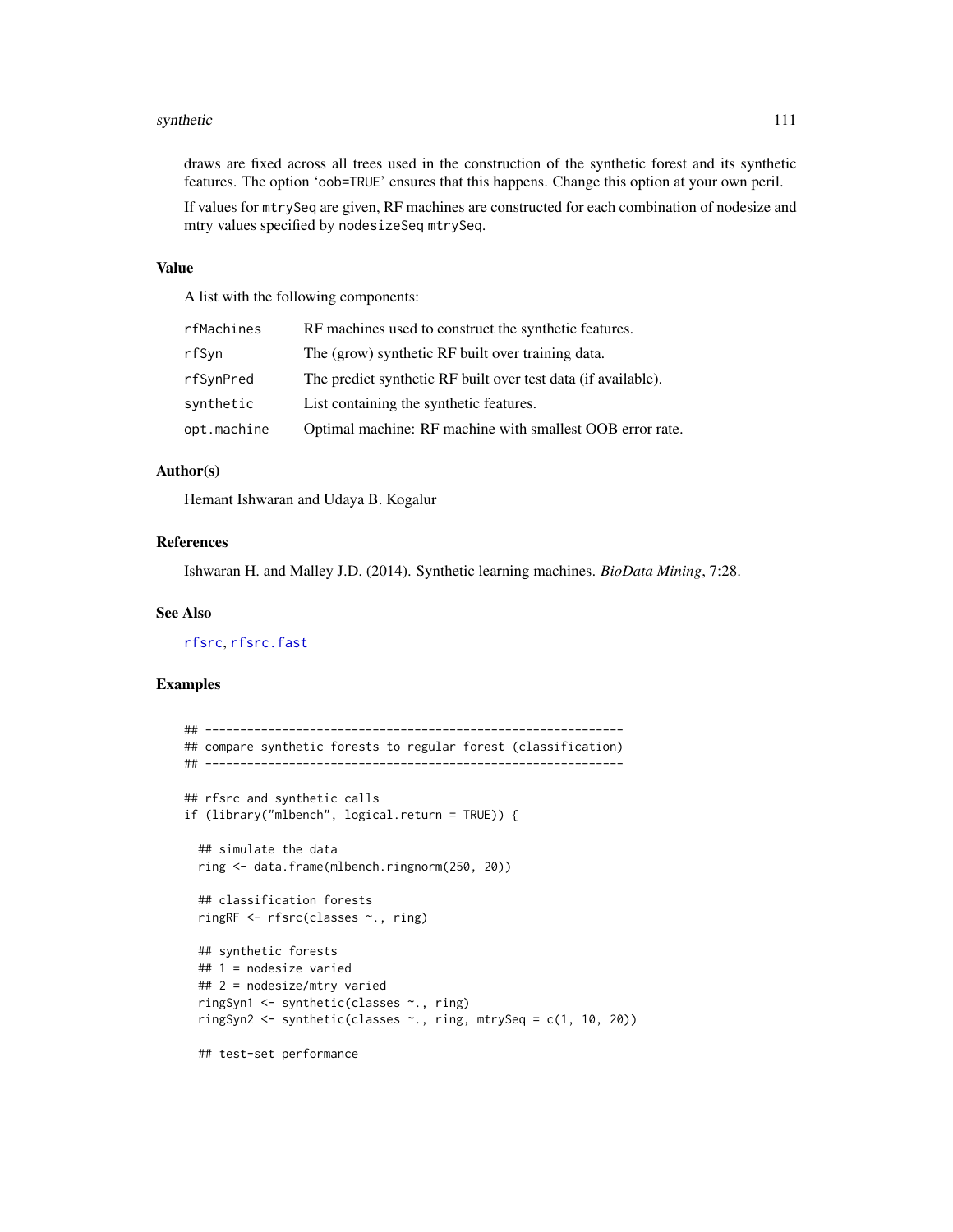```
ring.test <- data.frame(mlbench.ringnorm(500, 20))
  pred.ringRF <- predict(ringRF, newdata = ring.test)
  pred.ringSyn1 <- synthetic(object = ringSyn1, newdata = ring.test)$rfSynPred
  pred.ringSyn2 <- synthetic(object = ringSyn2, newdata = ring.test)$rfSynPred
  print(pred.ringRF)
  print(pred.ringSyn1)
  print(pred.ringSyn2)
}
## ------------------------------------------------------------
## compare synthetic forest to regular forest (regression)
## ------------------------------------------------------------
## simulate the data
n < -250ntest <- 1000
N <- n + ntest
d <- 50
std \leq -0.1x \leftarrow matrix(runif(N * d, -1, 1), ncol = d)
y \le -1 \times (x[,1] + x[,4]<sup>3</sup> + x[,9] + sin(x[,12] *x[,18] + rnorm(n, sd = std)>.38)
dat \leq data.frame(x = x, y = y)
test \leftarrow (n+1):N
## regression forests
regF <- rfsrc(y ~ ., dat[-test, ], )
pred.regF <- predict(regF, dat[test, ])
## synthetic forests using fast rfsrc
synF1 <- synthetic(y \sim ., dat[-test, ], newdata = dat[test, ])
synF2 <- synthetic(y \sim ., dat[-test, ],
 newdata = dat[test, ], mtrySeq = c(1, 10, 20, 30, 40, 50))
## standardized MSE performance
mse <- c(tail(pred.regF$err.rate, 1),
         tail(synF1$rfSynPred$err.rate, 1),
         tail(synF2$rfSynPred$err.rate, 1)) / var(y[-test])
names(mse) <- c("forest", "synthetic1", "synthetic2")
print(mse)
## ------------------------------------------------------------
## multivariate synthetic forests
## ------------------------------------------------------------
mtcars.new <- mtcars
mtcars.new$cyl <- factor(mtcars.new$cyl)
mtcars.new$carb <- factor(mtcars.new$carb, ordered = TRUE)
trn <- sample(1:nrow(mtcars.new), nrow(mtcars.new)/2)
mvSyn <- synthetic(cbind(carb, mpg, cyl) ~., mtcars.new[trn,])
mvSyn.pred \leq -synthetic(object = mvSyn, newdata = mtcars.new[-trn,])
```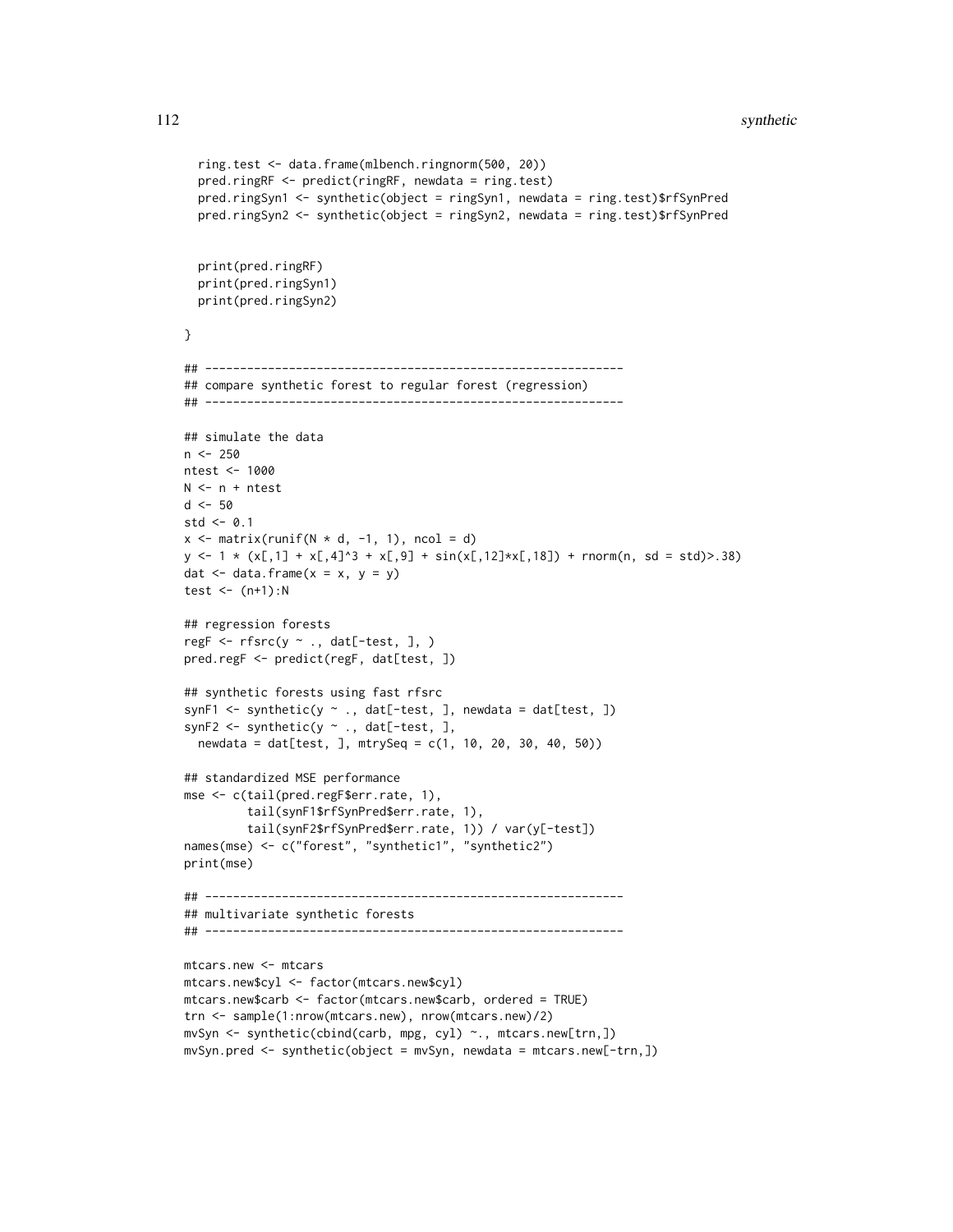<span id="page-112-0"></span>

Finds the optimal mtry and nodesize tuning parameter for a random forest using out-of-bag (OOB) error. Applies to all families.

# Usage

```
## S3 method for class 'rfsrc'
tune(formula, data,
 mtryStart = ncol(data) / 2,
 nodesizeTry = c(1:9, seq(10, 100, by = 5)), ntreeTry = 100,
 sampsize = function(x){min(x * .632, max(150, x ^ (3/4)))},
 nsplit = 1, stepFactor = 1.25, improve = 1e-3, strikeout = 3, maxIter = 25,
 trace = FALSE, doBest = FALSE, ...)
```

```
## S3 method for class 'rfsrc'
tune.nodesize(formula, data,
 nodesizeTry = c(1:9, seq(10, 150, by = 5)), ntreeTry = 100,
 sampsize = function(x){min(x * .632, max(150, x ^ (4/5)))},
 nsplit = 1, trace = TRUE, ...)
```
#### Arguments

| formula     | A symbolic description of the model to be fit.                                                                                                                                                                                                                                                          |
|-------------|---------------------------------------------------------------------------------------------------------------------------------------------------------------------------------------------------------------------------------------------------------------------------------------------------------|
| data        | Data frame containing the y-outcome and x-variables.                                                                                                                                                                                                                                                    |
| mtryStart   | Starting value of mtry.                                                                                                                                                                                                                                                                                 |
| nodesizeTry | Values of nodesize optimized over.                                                                                                                                                                                                                                                                      |
| ntreeTry    | Number of trees used for the tuning step.                                                                                                                                                                                                                                                               |
| sampsize    | Function specifying requested size of subsampled data. Can also be passed in as<br>a number.                                                                                                                                                                                                            |
| nsplit      | Number of random splits used for splitting.                                                                                                                                                                                                                                                             |
| stepFactor  | At each iteration, mtry is inflated (or deflated) by this value.                                                                                                                                                                                                                                        |
| improve     | The (relative) improvement in OOB error must be by this much for the search to<br>continue.                                                                                                                                                                                                             |
| strikeout   | The search is discontinued when the relative improvement in OOB error is neg-<br>ative. However strike out allows for some tolerance in this. If a negative im-<br>provement is noted a total of strike out times, the search is stopped. Increase<br>this value only if you want an exhaustive search. |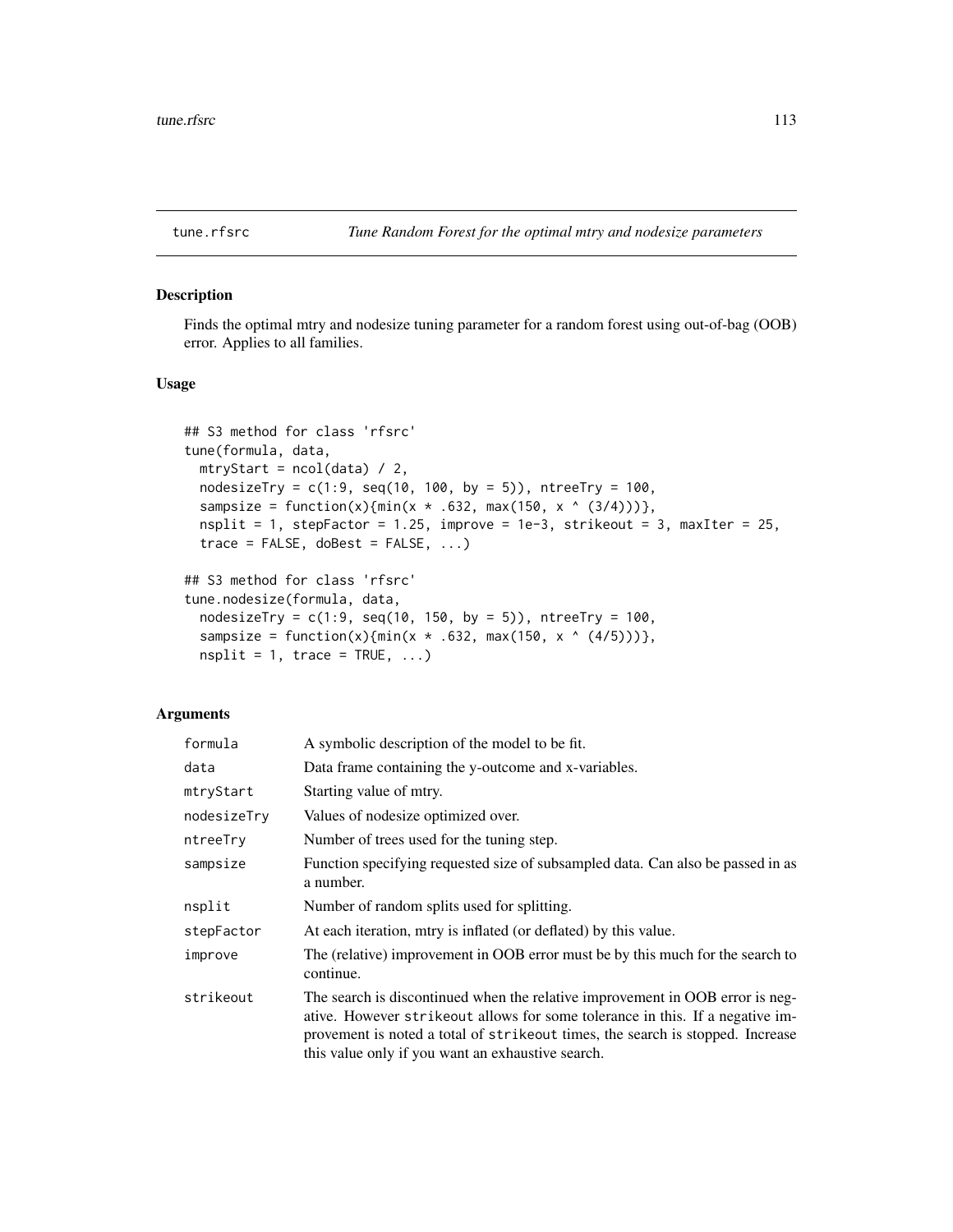<span id="page-113-0"></span>114 tune.rfsrc

| maxIter   | The maximum number of iterations allowed for each miry bisection search. |
|-----------|--------------------------------------------------------------------------|
| trace     | Print the progress of the search?                                        |
| doBest    | Return a forest fit with the optimal mtry and nodesize parameters?       |
| $\ddotsc$ | Further options to be passed to rfsrc. fast.                             |

# Details

tune returns a matrix whose first and second columns contain the nodesize and mtry values searched and whose third column is the corresponding OOB error. Uses standardized OOB error and in the case of multivariate forests it is the averaged standardized OOB error over the outcomes and for competing risks it is the averaged standardized OOB error over the event types.

If doBest=TRUE, also returns a forest object fit using the optimal mtry and nodesize values.

All calculations (including the final optimized forest) are based on the fast forest interface [rfsrc.fast](#page-93-0) which utilizes subsampling. However, while this yields a fast optimization strategy, such a solution can only be considered approximate. Users may wish to tweak various options to improve accuracy. Increasing the default sampsize will definitely help. Increasing ntreeTry (which is set to 100 for speed) may also help. It is also useful to look at contour plots of the OOB error as a function of mtry and nodesize (see example below) to identify regions of the parameter space where error rate is small.

tune.nodesize returns the optimal nodesize where optimization is over nodesize only.

#### Author(s)

Hemant Ishwaran and Udaya B. Kogalur

#### See Also

#### [rfsrc.fast](#page-93-0)

```
## ------------------------------------------------------------
## White wine classification example
## ------------------------------------------------------------
## load the data
data(wine, package = "randomForestSRC")
wine$quality <- factor(wine$quality)
## default tuning call
o \le tune(quality \sim ., wine, doBest = TRUE)
## here is the optimized forest
print(o$rf)
## visualize the nodesize/mtry OOB surface
if (library("akima", logical.return = TRUE)) {
```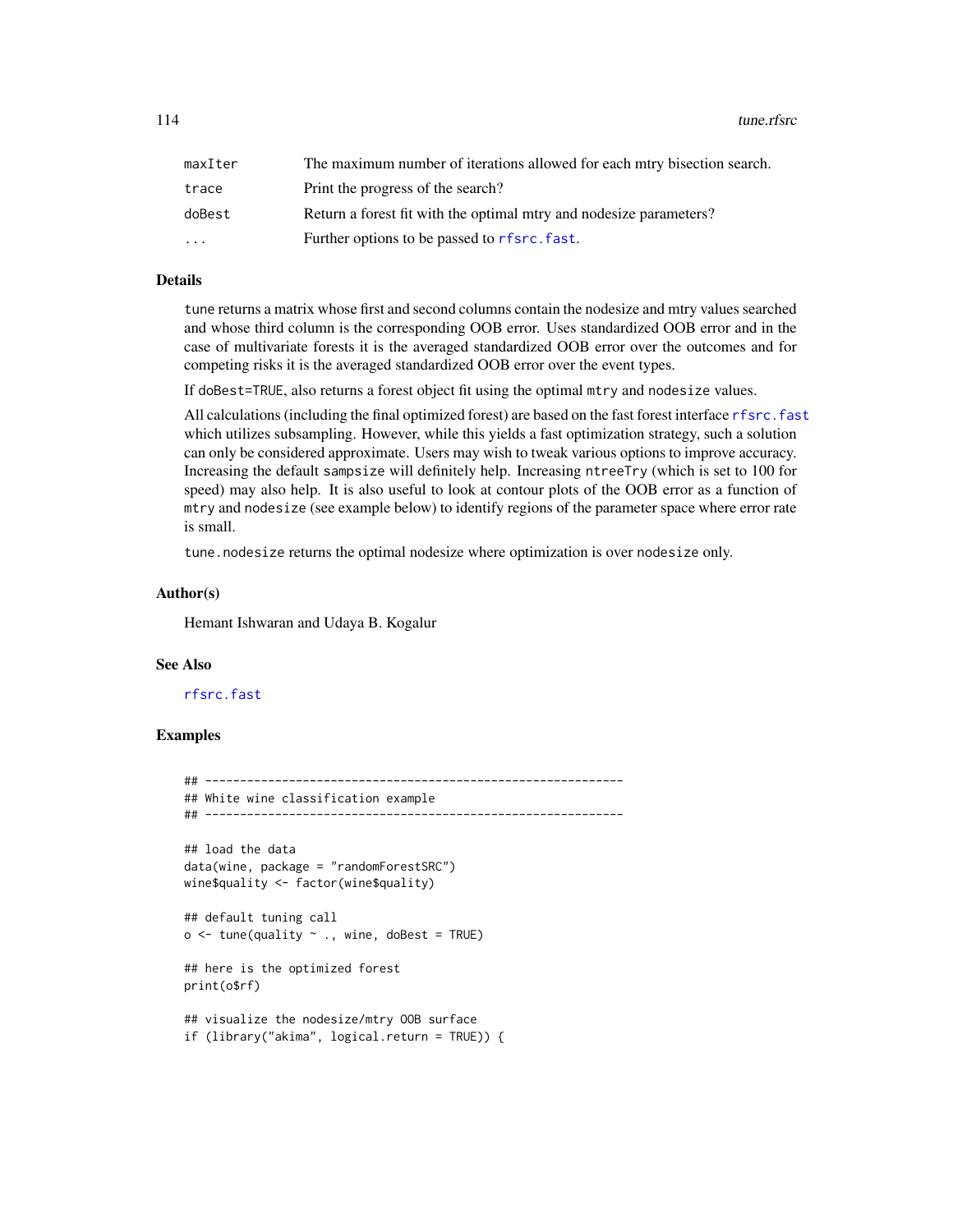```
## nice little wrapper for plotting results
  plot.tune <- function(o, linear = TRUE) {
   x \leq - o$results[,1]
   y <- o$results[,2]
   z <- o$results[,3]
    so \le interp(x=x, y=y, z=z, linear = linear)
   idx <- which.min(z)
   x0 \leftarrow x[idx]y0 <- y[idx]
    filled.contour(x = so$x,
                   y = so$y,
                   z = so$z,
                   xlim = range(sosx, finite = TRUE) + c(-2, 2),ylim = range(sosy, finite = TRUE) + c(-2, 2),color.palette =
                     colorRampPalette(c("yellow", "red")),
                   xlab = "nodesize",
                   ylab = "mtry",
                   main = "error rate for nodesize and mtry",
                   key.title = title(main = "00B error", cex.mainloop = 1),
                   plot.axes = {axis(1);axis(2);points(x0,y0,pch="x",cex=1,font=2);
                                points(x,y,pch=16,cex=.25)})
  }
  ## plot the surface
  plot.tune(o)
}
## ------------------------------------------------------------
## tuning for class imbalanced data problem
## - see imbalanced function for details
## - use rfq and perf.type = "gmean"
## ------------------------------------------------------------
data(breast, package = "randomForestSRC")
breast <- na.omit(breast)
o \leq tune(status \sim ., data = breast, rfq = TRUE, perf.type = "gmean")
print(o)
## ------------------------------------------------------------
## tune nodesize for competing risk - wihs data
## ------------------------------------------------------------
data(wihs, package = "randomForestSRC")
plot(tune.nodesize(Surv(time, status) ~ ., wihs, trace = TRUE)$err)
```
var.select.rfsrc *Variable Selection*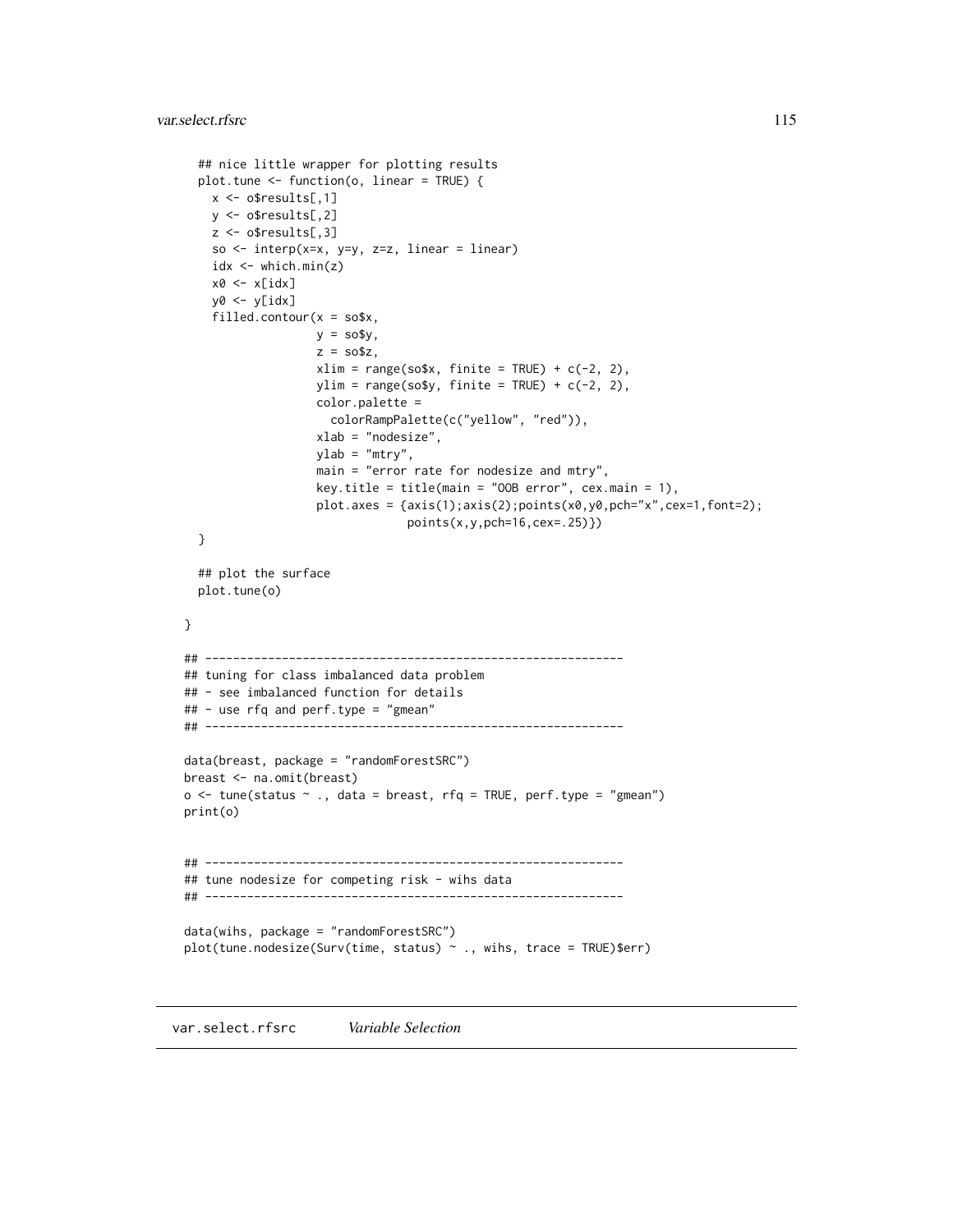Variable selection using minimal depth.

# Usage

```
## S3 method for class 'rfsrc'
var.select(formula,
 data,
 object,
 cause,
 m.target,
 method = c("md", "vh", "vh.vimp"),conservative = c("medium", "low", "high"),
 ntree = (if (method == "md") 1000 else 500),mvars = (if (method != "md") ceiling(ncol(data)/5) else NULL),
 mtry = (if (method == "md") ceiling(ncol(data)/3) else NULL),
 nodesize = 2, splitrule = NULL, nsplit = 10, xvar.wt = NULL,
  refit = (method != "md"), fast = FALSE,
 na.action = c("na.omit", "na.impute"),
  always.use = NULL, nrep = 50, K = 5, nstep = 1,
 prefit = list(action = (method != "md"), ntree = 100,
 mtry = 500, nodesize = 3, nsplit = 1),
  verbose = TRUE, ...)
```
# Arguments

| formula      | A symbolic description of the model to be fit. Must be specified unless object<br>is given.                                                                                                                                       |
|--------------|-----------------------------------------------------------------------------------------------------------------------------------------------------------------------------------------------------------------------------------|
| data         | Data frame containing the y-outcome and x-variables in the model. Must be<br>specified unless object is given.                                                                                                                    |
| object       | An object of class (rfsrc, grow). Not required when formula and data are<br>supplied.                                                                                                                                             |
| cause        | Integer value between 1 and J indicating the event of interest for competing<br>risks, where J is the number of event types (this option applies only to competing<br>risk families). The default is to use the first event type. |
| m.target     | Character value for multivariate families specifying the target outcome to be<br>used. If left unspecified, the algorithm will choose a default target.                                                                           |
| method       | Variable selection method:                                                                                                                                                                                                        |
|              | md: minimal depth (default).<br>vh: variable hunting.<br>vh. vimp: variable hunting with VIMP (variable importance).                                                                                                              |
| conservative | Level of conservativeness of the thresholding rule used in minimal depth selec-<br>tion:                                                                                                                                          |
|              | high: Use the most conservative threshold.                                                                                                                                                                                        |
|              | medium: Use the default less conservative tree-averaged threshold.                                                                                                                                                                |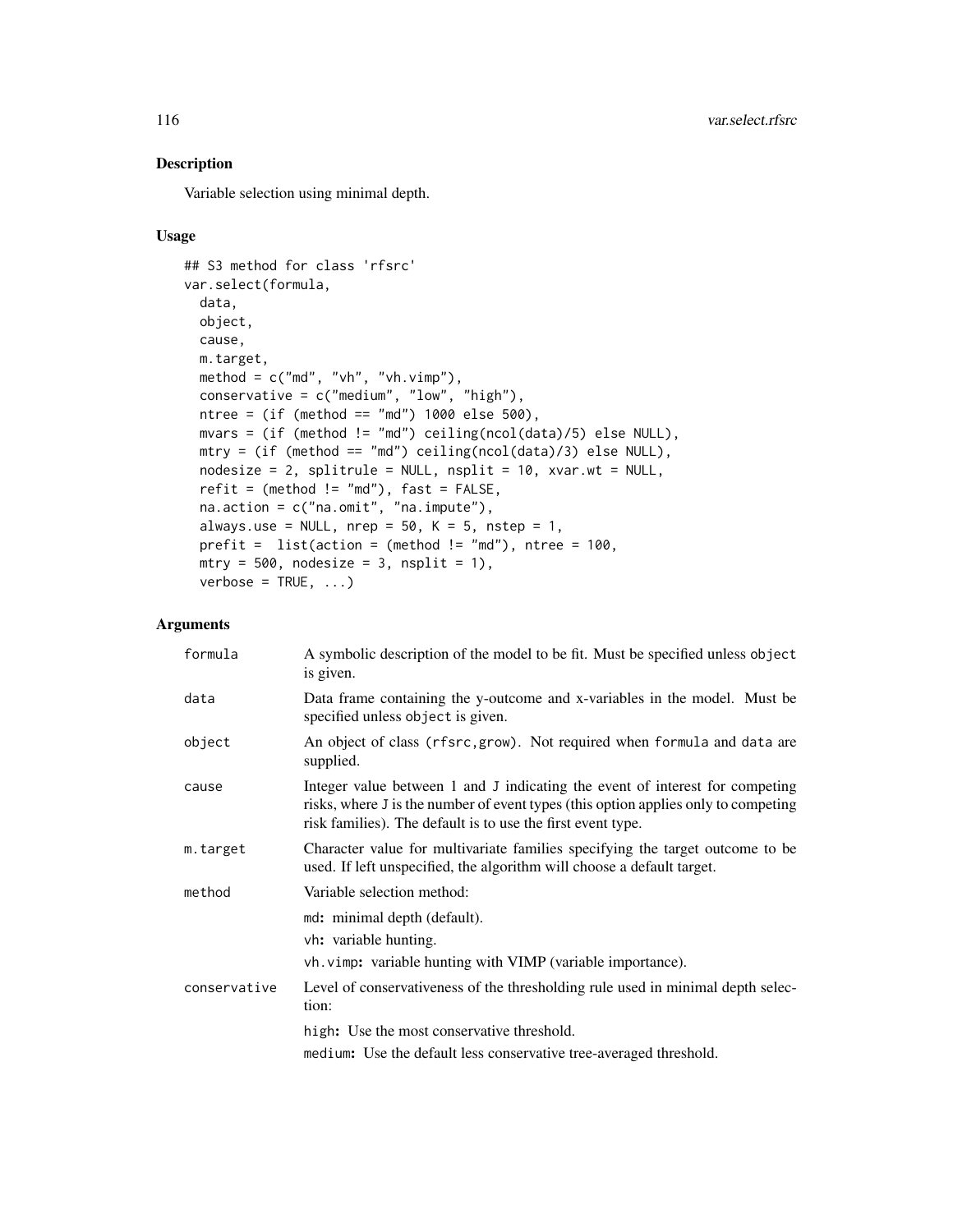|            | low: Use the more liberal one standard error rule.                                                                                                                                                                                                                      |
|------------|-------------------------------------------------------------------------------------------------------------------------------------------------------------------------------------------------------------------------------------------------------------------------|
| ntree      | Number of trees to grow.                                                                                                                                                                                                                                                |
| mvars      | Number of randomly selected variables used in the variable hunting algorithm<br>(ignored when 'method="md"').                                                                                                                                                           |
| mtry       | The mtry value used.                                                                                                                                                                                                                                                    |
| nodesize   | Forest average terminal node size.                                                                                                                                                                                                                                      |
| splitrule  | Splitting rule used.                                                                                                                                                                                                                                                    |
| nsplit     | If non-zero, the specified tree splitting rule is randomized which significantly<br>increases speed.                                                                                                                                                                    |
| xvar.wt    | Vector of non-negative weights specifying the probability of selecting a variable<br>for splitting a node. Must be of dimension equal to the number of variables.<br>Default (NULL) invokes uniform weighting or a data-adaptive method depending<br>on prefit\$action. |
| refit      | Should a forest be refit using the selected variables?                                                                                                                                                                                                                  |
| fast       | Speeds up the cross-validation used for variable hunting for a faster analysis.<br>See miscellanea below.                                                                                                                                                               |
| na.action  | Action to be taken if the data contains NA values.                                                                                                                                                                                                                      |
| always.use | Character vector of variable names to always be included in the model selection<br>procedure and in the final selected model.                                                                                                                                           |
| nrep       | Number of Monte Carlo iterations of the variable hunting algorithm.                                                                                                                                                                                                     |
| K          | Integer value specifying the K-fold size used in the variable hunting algorithm.                                                                                                                                                                                        |
| nstep      | Integer value controlling the step size used in the forward selection process of<br>the variable hunting algorithm. Increasing this will encourage more variables to<br>be selected.                                                                                    |
| prefit     | List containing parameters used in preliminary forest analysis for determining<br>weight selection of variables. Users can set all or some of the following param-<br>eters:                                                                                            |
|            | action: Determines how (or if) the preliminary forest is fit. See details below.                                                                                                                                                                                        |
|            | ntree: Number of trees used in the preliminary analysis.                                                                                                                                                                                                                |
|            | mtry: mtry used in the preliminary analysis.                                                                                                                                                                                                                            |
|            | nodesize: nodesize used in the preliminary analysis.                                                                                                                                                                                                                    |
|            | nsplit: nsplit value used in the preliminary analysis.                                                                                                                                                                                                                  |
| verbose    | Set to TRUE for verbose output.                                                                                                                                                                                                                                         |
| .          | Further arguments passed to forest grow call.                                                                                                                                                                                                                           |

# Details

This function implements random forest variable selection using tree minimal depth methodology (Ishwaran et al., 2010). The option 'method' allows for two different approaches:

1. 'method="md"'

Invokes minimal depth variable selection. Variables are selected using minimal depth variable selection. Uses all data and all variables simultaneously. This is basically a front-end to the max. subtree wrapper. Users should consult the max. subtree help file for details. Set 'mtry' to larger values in high-dimensional problems.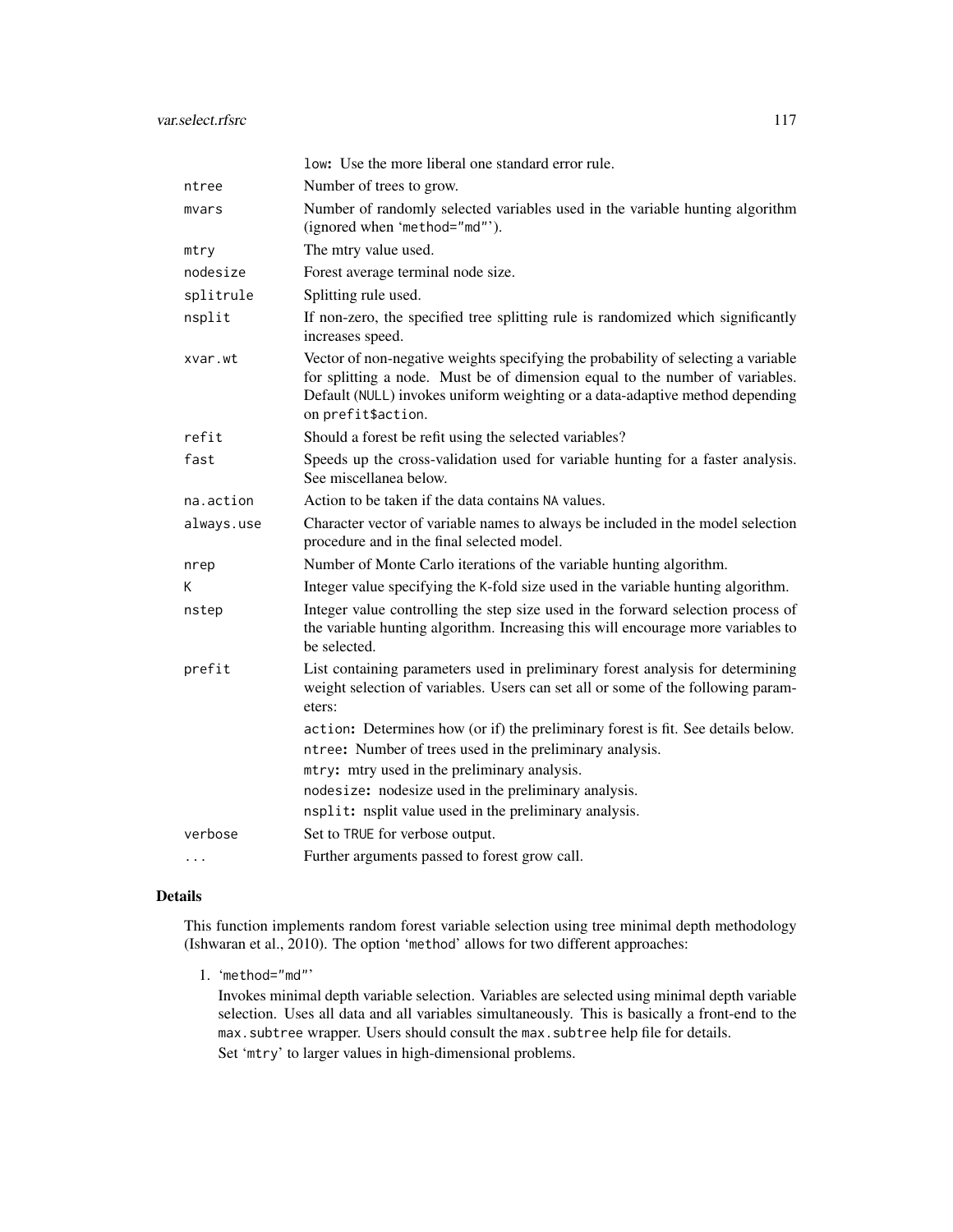2. 'method="vh"' or 'method="vh.vimp"'

Invokes variable hunting. Variable hunting is used for problems where the number of variables is substantially larger than the sample size (e.g.,  $p/n$  is greater than 10). It is always prefered to use 'method="md"', but to find more variables, or when computations are high, variable hunting may be preferred.

When 'method="vh"': Using training data from a stratified K-fold subsampling (stratification based on the y-outcomes), a forest is fit using mvars randomly selected variables (variables are chosen with probability proportional to weights determined using an initial forest fit; see below for more details). The mvars variables are ordered by increasing minimal depth and added sequentially (starting from an initial model determined using minimal depth selection) until joint VIMP no longer increases (signifying the final model). A forest is refit to the final model and applied to test data to estimate prediction error. The process is repeated nrep times. Final selected variables are the top P ranked variables, where P is the average model size (rounded up to the nearest integer) and variables are ranked by frequency of occurrence.

The same algorithm is used when 'method="vh.vimp"', but variables are ordered using VIMP. This is faster, but not as accurate.

# *Miscellanea*

- 1. When variable hunting is used, a preliminary forest is run and its VIMP is used to define the probability of selecting a variable for splitting a node. Thus, instead of randomly selecting mvars at random, variables are selected with probability proportional to their VIMP (the probability is zero if VIMP is negative). A preliminary forest is run once prior to the analysis if prefit\$action=TRUE, otherwise it is run prior to each iteration (this latter scenario can be slow). When 'method="md"', a preliminary forest is fit only if prefit\$action=TRUE. Then instead of randomly selecting mtry variables at random, mtry variables are selected with probability proportional to their VIMP. In all cases, the entire option is overridden if xvar.wt is non-null.
- 2. If object is supplied and 'method="md"', the grow forest from object is parsed for minimal depth information. While this avoids fitting another forest, thus saving computational time, certain options no longer apply. In particular, the value of cause plays no role in the final selected variables as minimal depth is extracted from the grow forest, which has already been grown under a preselected cause specification. Users wishing to specify cause should instead use the formula and data interface. Also, if the user requests a prefitted forest via prefit\$action=TRUE, then object is not used and a refitted forest is used in its place for variable selection. Thus, the effort spent to construct the original grow forest is not used in this case.
- 3. If 'fast=TRUE', and variable hunting is used, the training data is chosen to be of size n/K, where n=sample size (i.e., the size of the training data is swapped with the test data). This speeds up the algorithm. Increasing K also helps.
- 4. Can be used for competing risk data. When 'method="vh.vimp"', variable selection based on VIMP is confined to an event specific cause specified by cause. However, this can be unreliable as not all y-outcomes can be guaranteed when subsampling (this is true even when stratifed subsampling is used as done here).

#### Value

Invisibly, a list with the following components: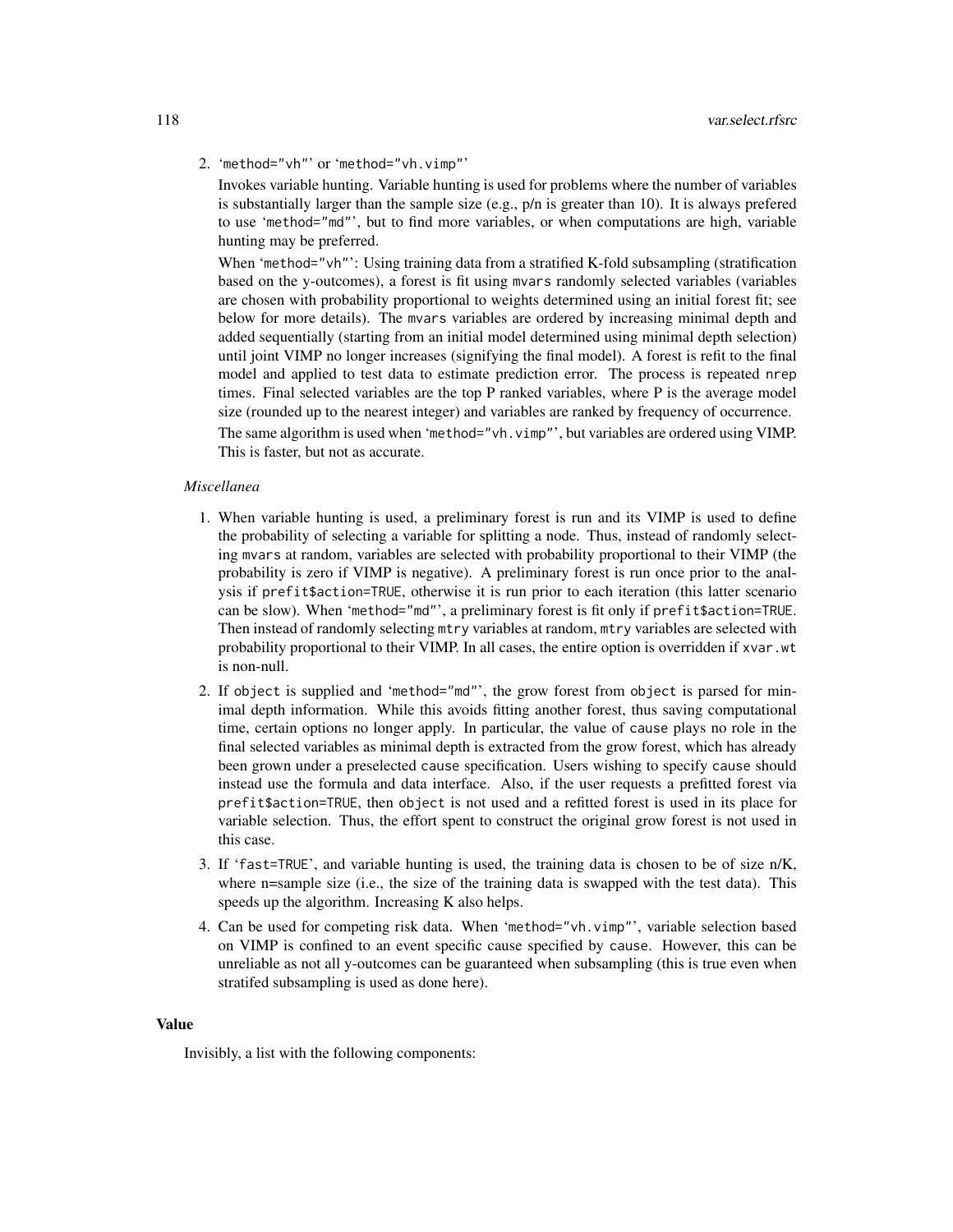## <span id="page-118-0"></span>var.select.rfsrc 119

| err.rate        | Prediction error for the forest (a vector of length nrep if variable hunting is<br>used). |
|-----------------|-------------------------------------------------------------------------------------------|
| modelsize       | Number of variables selected.                                                             |
| topvars         | Character vector of names of the final selected variables.                                |
| varselect       | Useful output summarizing the final selected variables.                                   |
| rfsrc.refit.obj |                                                                                           |
|                 | Refitted forest using the final set of selected variables (requires 'refit=TRUE').        |
| md.obj          | Minimal depth object. NULL unless 'method="md"'.                                          |

#### Author(s)

Hemant Ishwaran and Udaya B. Kogalur

#### References

Ishwaran H., Kogalur U.B., Gorodeski E.Z, Minn A.J. and Lauer M.S. (2010). High-dimensional variable selection for survival data. *J. Amer. Statist. Assoc.*, 105:205-217.

Ishwaran H., Kogalur U.B., Chen X. and Minn A.J. (2011). Random survival forests for highdimensional data. *Statist. Anal. Data Mining*, 4:115-132.

# See Also

[find.interaction.rfsrc](#page-6-0), [holdout.vimp.rfsrc](#page-13-0), [max.subtree.rfsrc](#page-30-0), [vimp.rfsrc](#page-121-0)

```
## ------------------------------------------------------------
## Minimal depth variable selection
## survival analysis
## use larger node size which is better for minimal depth
## ------------------------------------------------------------
data(pbc, package = "randomForestSRC")
pbc.obj \leq rfsrc(Surv(days, status) \sim ., pbc, nodesize = 20, importance = TRUE)
# default call corresponds to minimal depth selection
vs.pbc <- var.select(object = pbc.obj)
topvars <- vs.pbc$topvars
# the above is equivalent to
max.subtree(pbc.obj)$topvars
# different levels of conservativeness
var.select(object = pbc.obj, conservative = "low")
var.select(object = pbc.obj, conservative = "medium")
var.select(object = pbc.obj, conservative = "high")
## ------------------------------------------------------------
## Minimal depth variable selection
```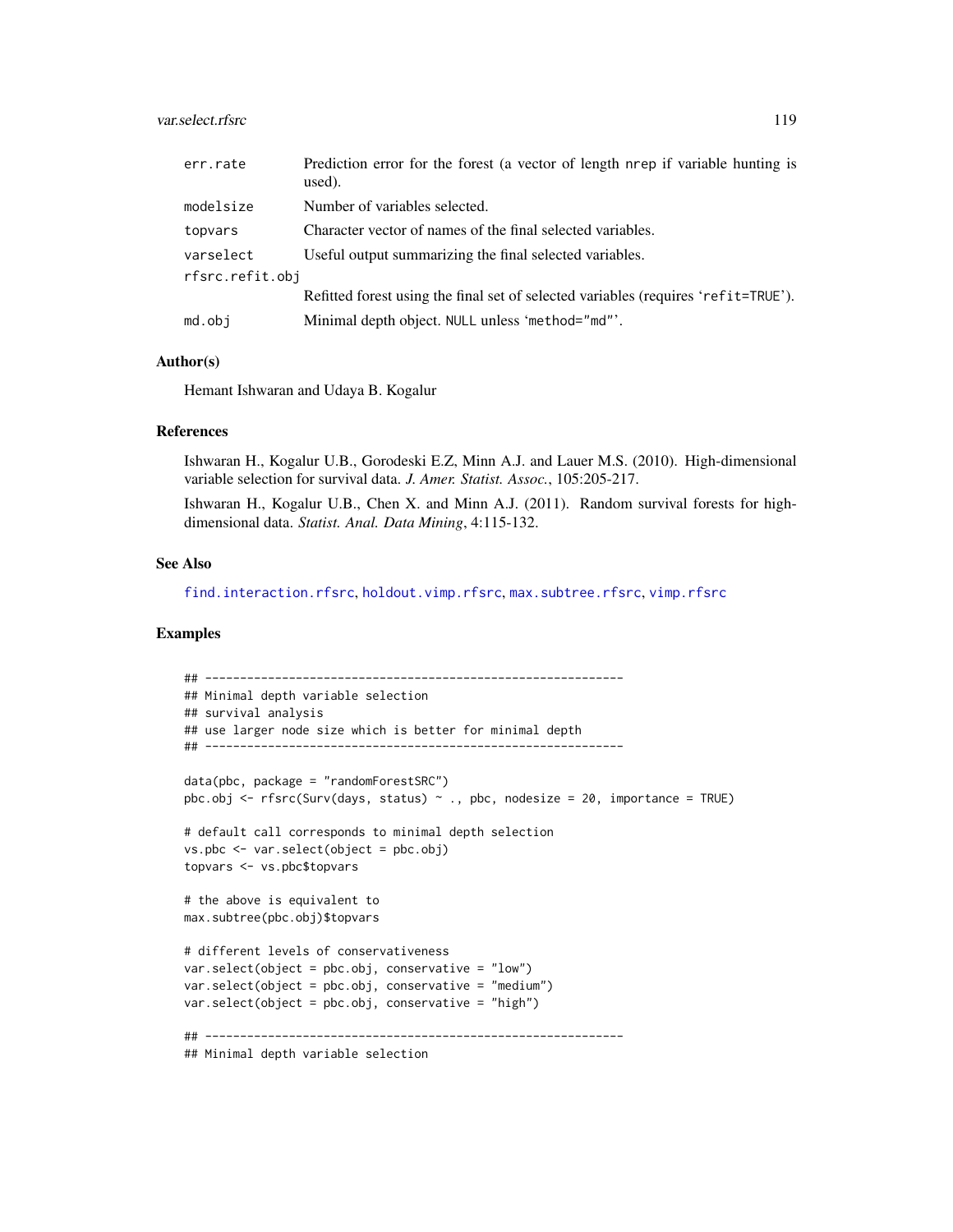```
## competing risk analysis
## use larger node size which is better for minimal depth
## ------------------------------------------------------------
## competing risk data set involving AIDS in women
data(wihs, package = "randomForestSRC")
vs.wihs \leq var.select(Surv(time, status) \sim ., wihs, nsplit = 3,
                      nodesize = 20, ntree = 100, importance = TRUE)
## competing risk analysis of pbc data from survival package
## implement cause-specific variable selection
if (library("survival", logical.return = TRUE)) {
 data(pbc, package = "survival")
 pbc$id <- NULL
 var.select(Surv(time, status) \sim ., pbc, cause = 1)
 var.select(Surv(time, status) \sim ., pbc, cause = 2)
}
## ------------------------------------------------------------
## Minimal depth variable selection
## classification analysis
## ------------------------------------------------------------
vs.iris <- var.select(Species ~ ., iris)
## ------------------------------------------------------------
## Variable hunting high-dimensional example
## van de Vijver microarray breast cancer survival data
## nrep is small for illustration; typical values are nrep = 100
## ------------------------------------------------------------
data(vdv, package = "randomForestSRC")
vh.breast <- var.select(Surv(Time, Censoring) ~ ., vdv,
     method = "vh", nrep = 10, nstep = 5)
# plot top 10 variables
plot.variable(vh.breast$rfsrc.refit.obj,
 xvar.names = vh.breast$topvars[1:10])
plot.variable(vh.breast$rfsrc.refit.obj,
 xvar.names = vh.breast$topvars[1:10], partial = TRUE)
## similar analysis, but using weights from univarate cox p-values
if (library("survival", logical.return = TRUE))
{
 cox.weights <- function(rfsrc.f, rfsrc.data) {
    event.names <- all.vars(rfsrc.f)[1:2]
   p <- ncol(rfsrc.data) - 2
   event.pt <- match(event.names, names(rfsrc.data))
    xvar.pt <- setdiff(1:ncol(rfsrc.data), event.pt)
    sapply(1:p, function(j) {
     cox.out <- coxph(rfsrc.f, rfsrc.data[, c(event.pt, xvar.pt[j])])
      pvalue <- summary(cox.out)$coef[5]
     if (is.na(pvalue)) 1.0 else 1/(pvalue + 1e-100)
```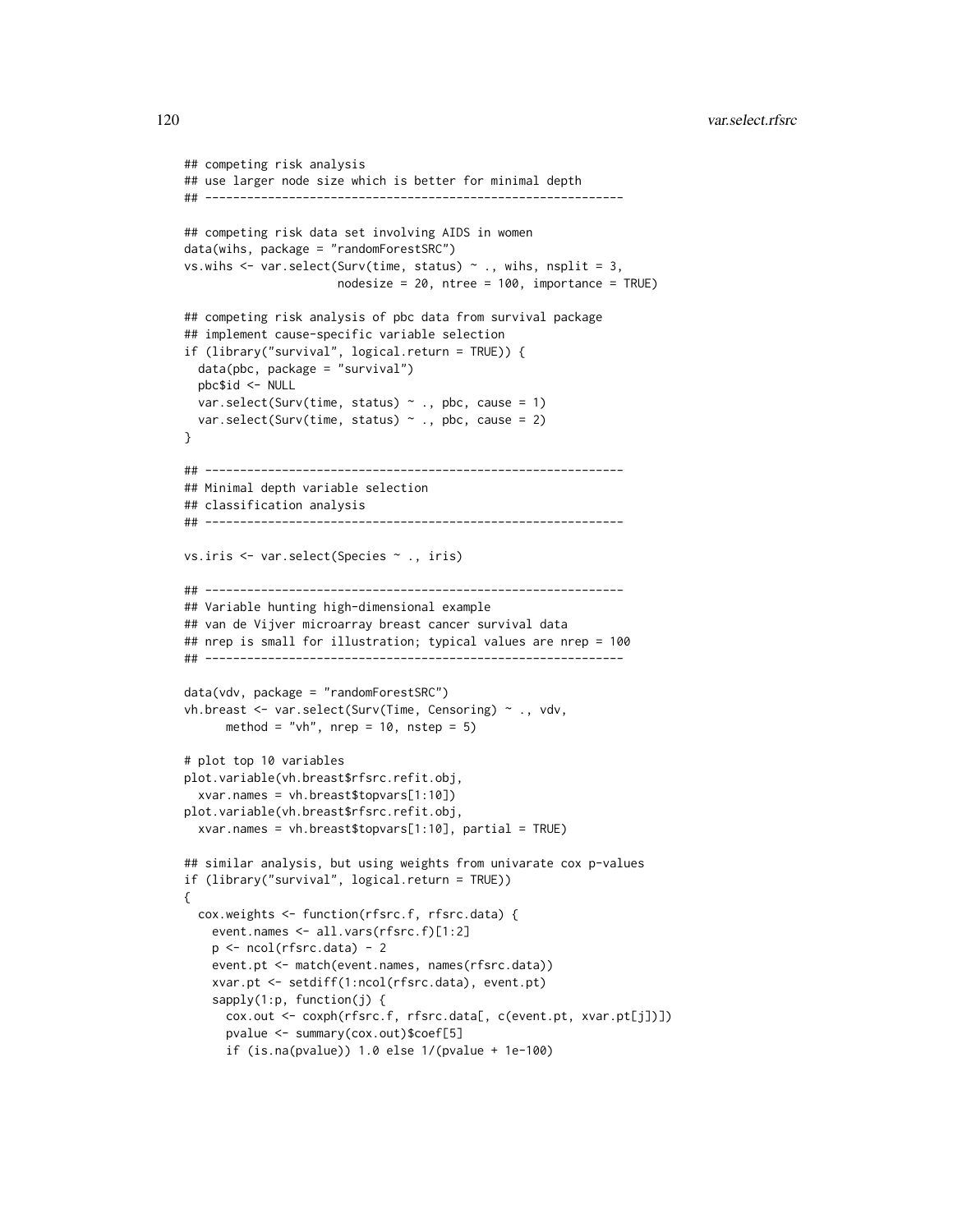```
})
 }
 data(vdv, package = "randomForestSRC")
 rfsrc.f \leq as.formula(Surv(Time, Censoring) \sim .)
 cox.wts <- cox.weights(rfsrc.f, vdv)
 vh.breast.cox <- var.select(rfsrc.f, vdv, method = "vh", nstep = 5,
   nrep = 10, xvar.wt = cov.wts)}
```
#### vdv *van de Vijver Microarray Breast Cancer*

#### Description

Gene expression profiling for predicting clinical outcome of breast cancer (van't Veer et al., 2002). Microarray breast cancer data set of 4707 expression values on 78 patients with survival information.

# References

van't Veer L.J. et al. (2002). Gene expression profiling predicts clinical outcome of breast cancer. *Nature*, 12, 530–536.

#### Examples

data(vdv, package = "randomForestSRC")

veteran *Veteran's Administration Lung Cancer Trial*

# Description

Randomized trial of two treatment regimens for lung cancer. This is a standard survival analysis data set.

# Source

Kalbfleisch and Prentice, *The Statistical Analysis of Failure Time Data.*

# References

Kalbfleisch J. and Prentice R, (1980) *The Statistical Analysis of Failure Time Data.* New York: Wiley.

# Examples

data(veteran, package = "randomForestSRC")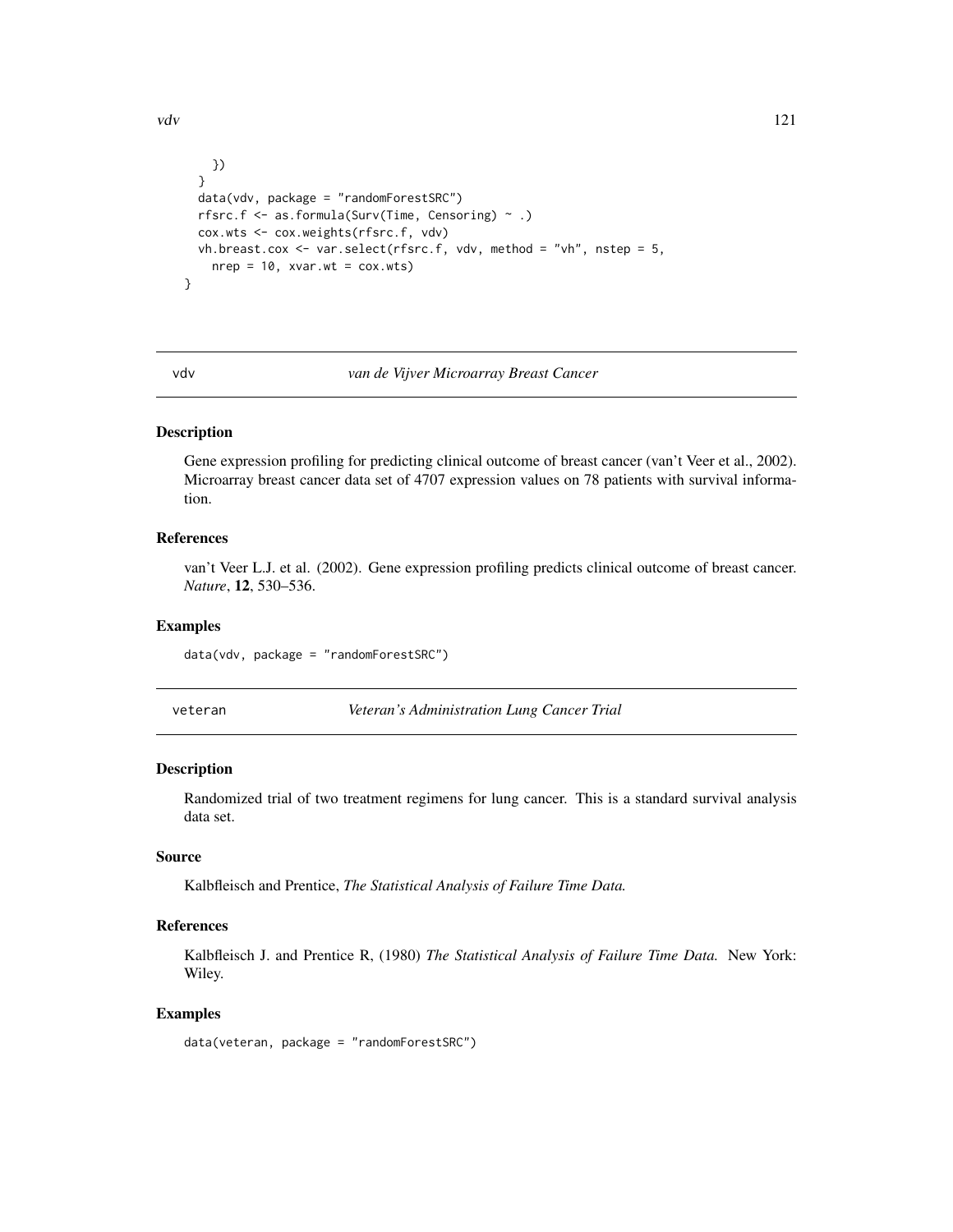<span id="page-121-1"></span><span id="page-121-0"></span>

Calculate variable importance (VIMP) for a single variable or group of variables for training or test data.

#### Usage

```
## S3 method for class 'rfsrc'
vimp(object, xvar.names, m.target = NULL,
  importance = c("anti", "permute", "random"), block.size = 10,joint = FALSE, seed = NULL, do.trace = FALSE, ...)
```
# Arguments

| object     | An object of class (rfsrc, grow) or (rfsrc, forest). Requires 'forest=TRUE'<br>in the original rfsrc call.                                              |
|------------|---------------------------------------------------------------------------------------------------------------------------------------------------------|
| xvar.names | Names of the x-variables to be used. If not specified all variables are used.                                                                           |
| m.target   | Character value for multivariate families specifying the target outcome to be<br>used. If left unspecified, the algorithm will choose a default target. |
| importance | Type of VIMP.                                                                                                                                           |
| block.size | Specifies number of trees in a block when calculating VIMP.                                                                                             |
| joint      | Individual or joint VIMP?                                                                                                                               |
| seed       | Negative integer specifying seed for the random number generator.                                                                                       |
| do.trace   | Number of seconds between updates to the user on approximate time to com-<br>pletion.                                                                   |
| $\cdots$   | Further arguments passed to or from other methods.                                                                                                      |

#### Details

Using a previously trained forest, calculate the VIMP for variables xvar.names. By default, VIMP is calculated for the original data, but the user can specify a new test data for the VIMP calculation using newdata. See rfsrc for more details about how VIMP is calculated.

'joint=TRUE' returns joint VIMP, defined as importance for a group of variables when the group is perturbed simultaneously.

csv=TRUE return case specific VIMP. Applies to all families except survival families. See example below.

# Value

An object of class (rfsrc,predict) containing importance values.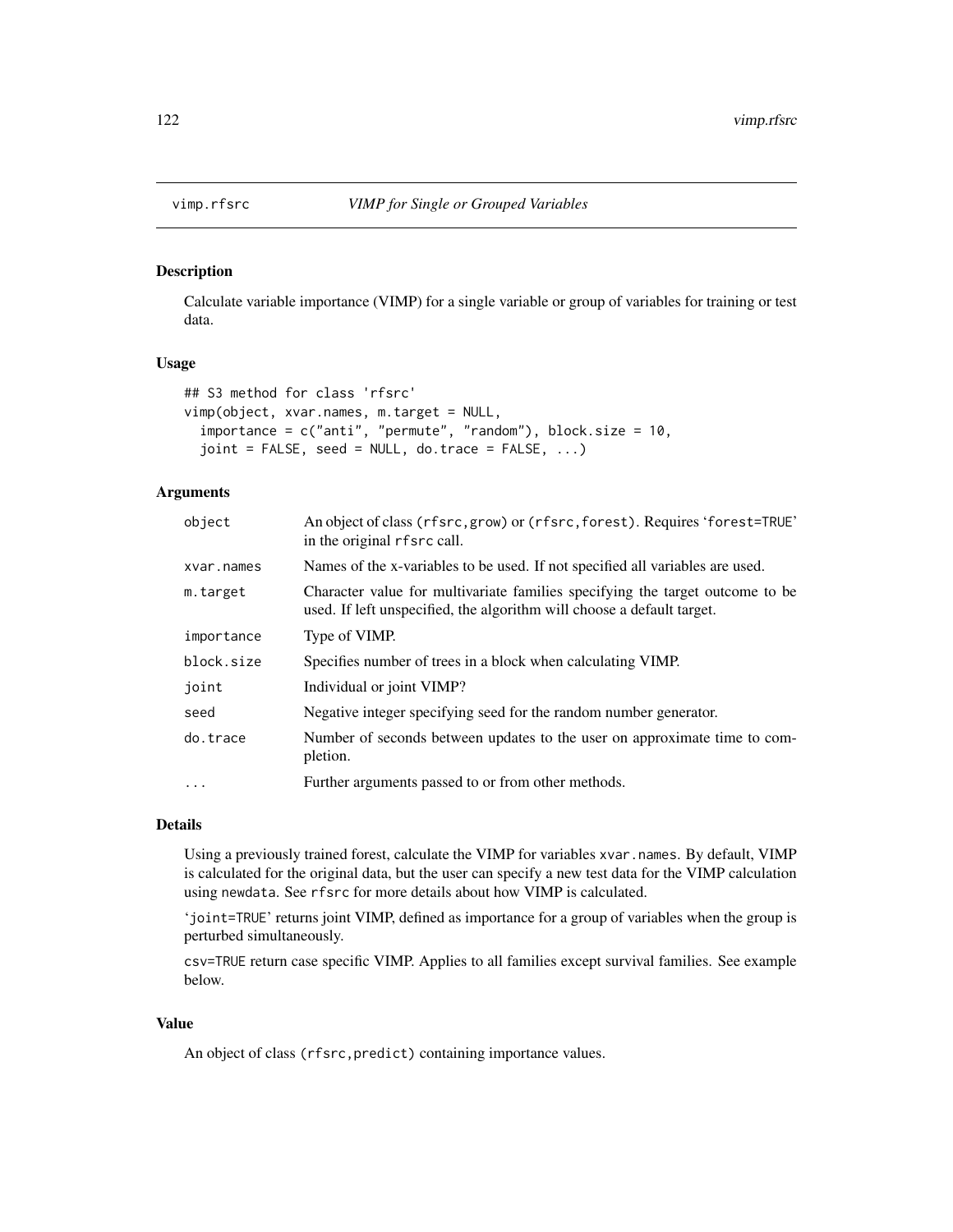#### <span id="page-122-0"></span>vimp.rfsrc 123

#### Author(s)

Hemant Ishwaran and Udaya B. Kogalur

#### References

Ishwaran H. (2007). Variable importance in binary regression trees and forests, *Electronic J. Statist.*, 1:519-537.

# See Also

[holdout.vimp.rfsrc](#page-13-0), [rfsrc](#page-69-0)

```
## ------------------------------------------------------------
## classification example
## showcase different vimp
## ------------------------------------------------------------
iris.obj <- rfsrc(Species ~ ., data = iris)
## anti vimp (default)
print(vimp(iris.obj)$importance)
## anti vimp using brier prediction error
print(vimp(iris.obj, perf.type = "brier")$importance)
## permutation vimp
print(vimp(iris.obj, importance = "permute")$importance)
## random daughter vimp
print(vimp(iris.obj, importance = "random")$importance)
## joint anti vimp
print(vimp(iris.obj, joint = TRUE)$importance)
## paired anti vimp
print(vimp(iris.obj, c("Petal.Length", "Petal.Width"), joint = TRUE)$importance)
print(vimp(iris.obj, c("Sepal.Length", "Petal.Width"), joint = TRUE)$importance)
## ------------------------------------------------------------
## imbalanced classification example
## see the imbalanced function for more details
## ------------------------------------------------------------
data(breast, package = "randomForestSRC")
breast <- na.omit(breast)
f \leq as. formula(status \sim.)
o \leftarrow \text{rfsrc}(f, \text{break}, \text{ntree} = 2000)
```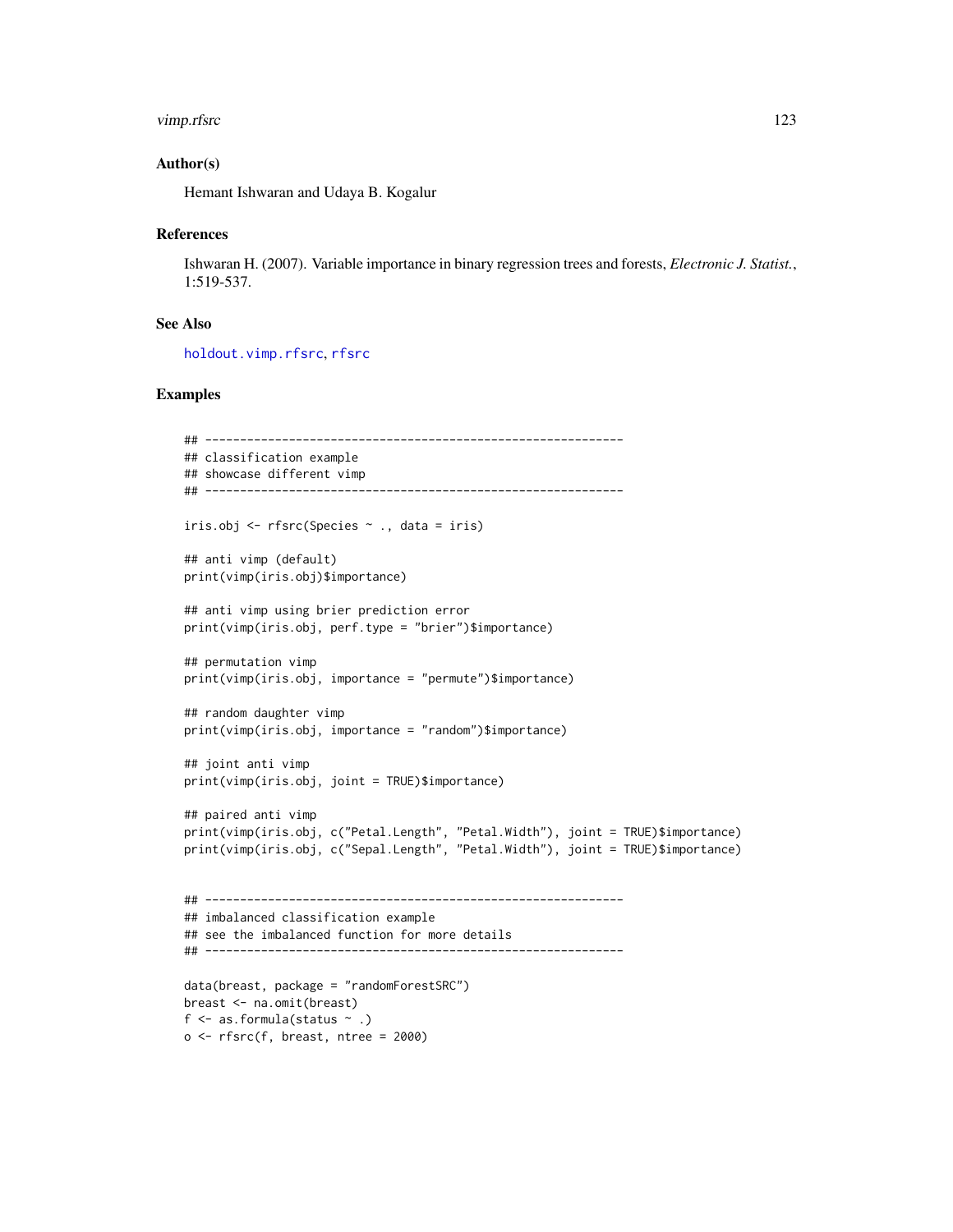```
## permutation vimp
print(100 * vimp(o, importance = "permute")$importance)
## anti vimp using gmean performance
print(100 * vimp(o, perf.type = "gmean")\$importance[, 1])## ------------------------------------------------------------
## regression example
## ------------------------------------------------------------
airq.obj <- rfsrc(Ozone ~ ., airquality)
print(vimp(airq.obj))
## ------------------------------------------------------------
## regression example where vimp is calculated on test data
## ------------------------------------------------------------
set.seed(100080)
train <- sample(1:nrow(airquality), size = 80)
airq.obj <- rfsrc(Ozone~., airquality[train, ])
## training data vimp
print(airq.obj$importance)
print(vimp(airq.obj)$importance)
## test data vimp
print(vimp(airq.obj, newdata = airquality[-train, ])$importance)
## ------------------------------------------------------------
## case-specific vimp
## returns VIMP for each case
## ------------------------------------------------------------
o <- rfsrc(mpg~., mtcars)
v \le -vimp(o, \text{csv} = \text{TRUE})csvimp <- get.mv.csvimp(v, standardize=TRUE)
print(csvimp)
## ------------------------------------------------------------
## case-specific joint vimp
## returns joint VIMP for each case
## ------------------------------------------------------------
o <- rfsrc(mpg~., mtcars)
v \le -\text{vimp}(o, \text{joint} = \text{TRUE}, \text{csv} = \text{TRUE})csvimp <- get.mv.csvimp(v, standardize=TRUE)
print(csvimp)
## ------------------------------------------------------------
## case-specific joint vimp for multivariate regression
## returns joint VIMP for each case, for each outcome
```
## ------------------------------------------------------------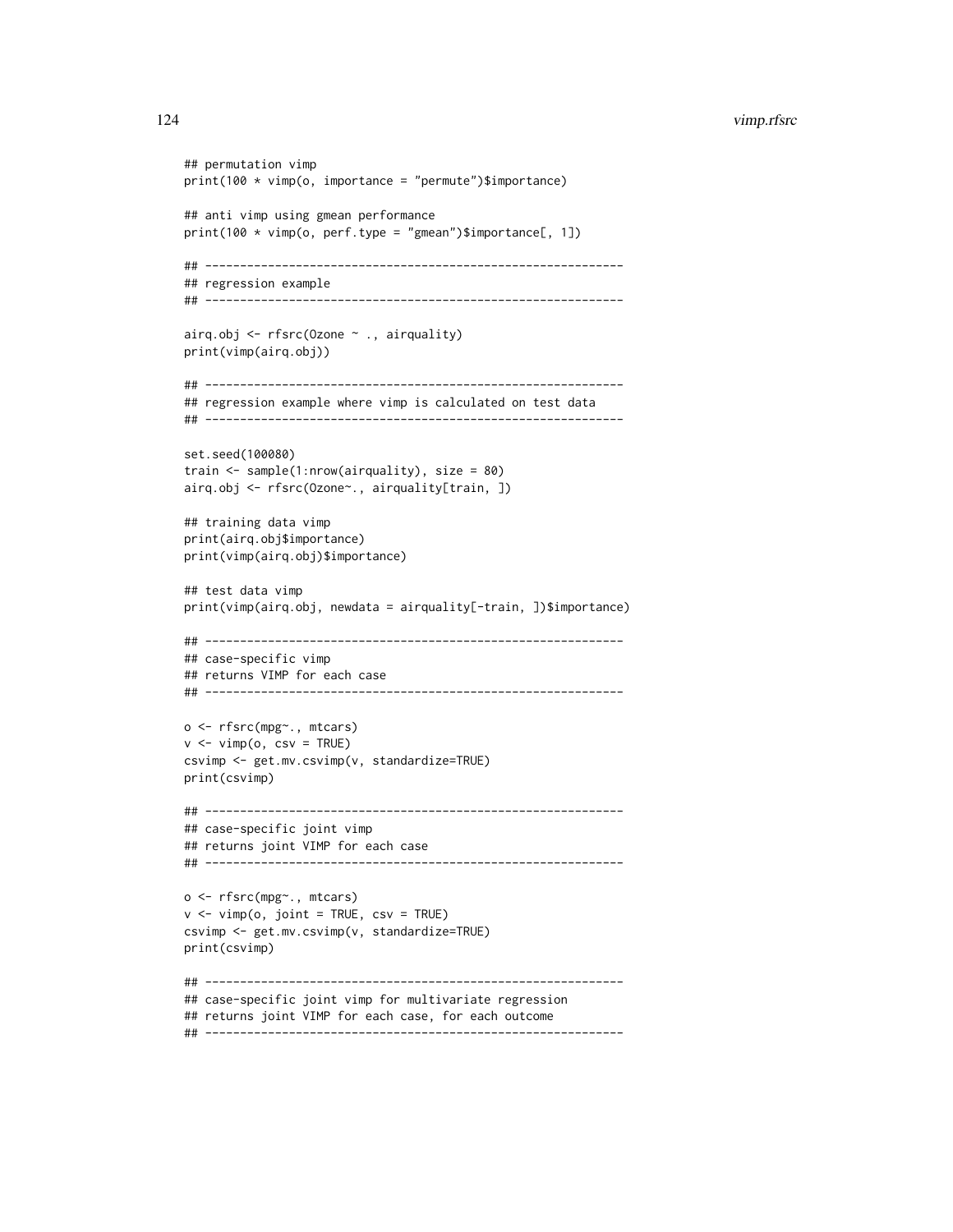```
o \leq r fsrc(Multivar(mpg, cyl) \sim., data = mtcars)
v \le -vimp(o, join t = TRUE, csv = TRUE)csvimp <- get.mv.csvimp(v, standardize=TRUE)
print(csvimp)
```
#### wihs *Women's Interagency HIV Study (WIHS)*

# Description

Competing risk data set involving AIDS in women.

#### Format

A data frame containing:

| time     | time to event                                                                |
|----------|------------------------------------------------------------------------------|
| status   | censoring status: 0=censoring, 1=HAART initiation, 2=AIDS/Death before HAART |
| ageatfda | age in years at time of FDA approval of first protease inhibitor             |
| idu      | history of IDU: $0=$ no history, 1=history                                   |
| black    | race: 0=not African-American: 1=African-American                             |
| cd4nadir | CD4 count (per 100 cells/ul)                                                 |

#### Source

Study included 1164 women enrolled in WIHS, who were alive, infected with HIV, and free of clinical AIDS on December, 1995, when the first protease inhibitor (saquinavir mesylate) was approved by the Federal Drug Administration. Women were followed until the first of the following occurred: treatment initiation, AIDS diagnosis, death, or administrative censoring (September, 2006). Variables included history of injection drug use at WIHS enrollment, whether an individual was African American, age, and CD4 nadir prior to baseline.

# References

Bacon M.C, von Wyl V., Alden C., et al. (2005). The Women's Interagency HIV Study: an observational cohort brings clinical sciences to the bench, *Clin Diagn Lab Immunol*, 12(9):1013-1019.

```
data(wihs, package = "randomForestSRC")
wihs.obj <- rfsrc(Surv(time, status) \sim ., wihs, nsplit = 3, ntree = 100)
```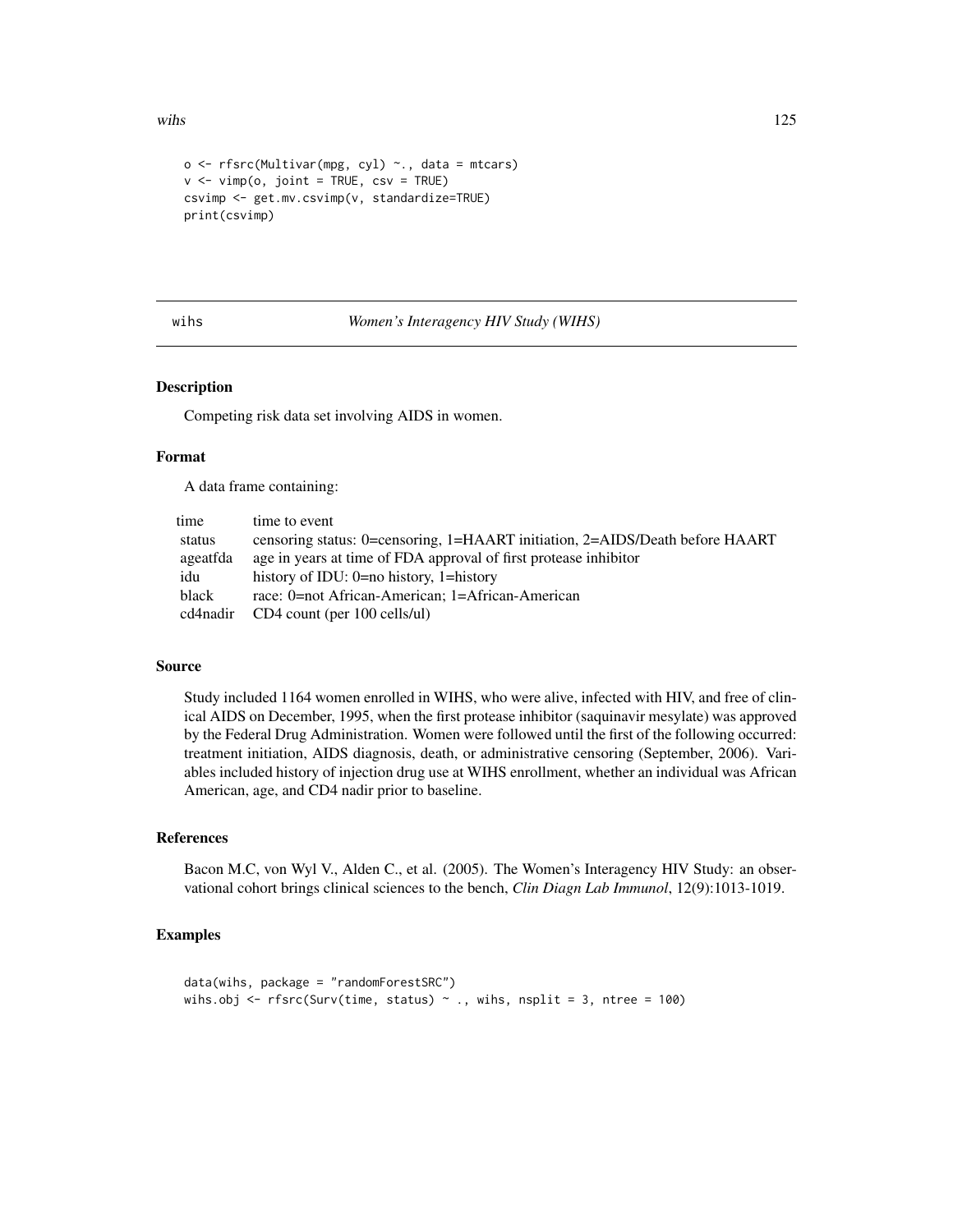<span id="page-125-0"></span>The inputs include objective tests (e.g. PH values) and the output is based on sensory data (median of at least 3 evaluations made by wine experts) of white wine. Each expert graded the wine quality between 0 (very bad) and 10 (very excellent).

## References

Cortez, P., Cerdeira, A., Almeida, F., Matos T. and Reis, J. (2009). Modeling wine preferences by data mining from physicochemical properties. In *Decision Support Systems*, Elsevier, 47(4):547- 553.

# Examples

## load wine and convert to a multiclass problem data(wine, package = "randomForestSRC") wine\$quality <- factor(wine\$quality)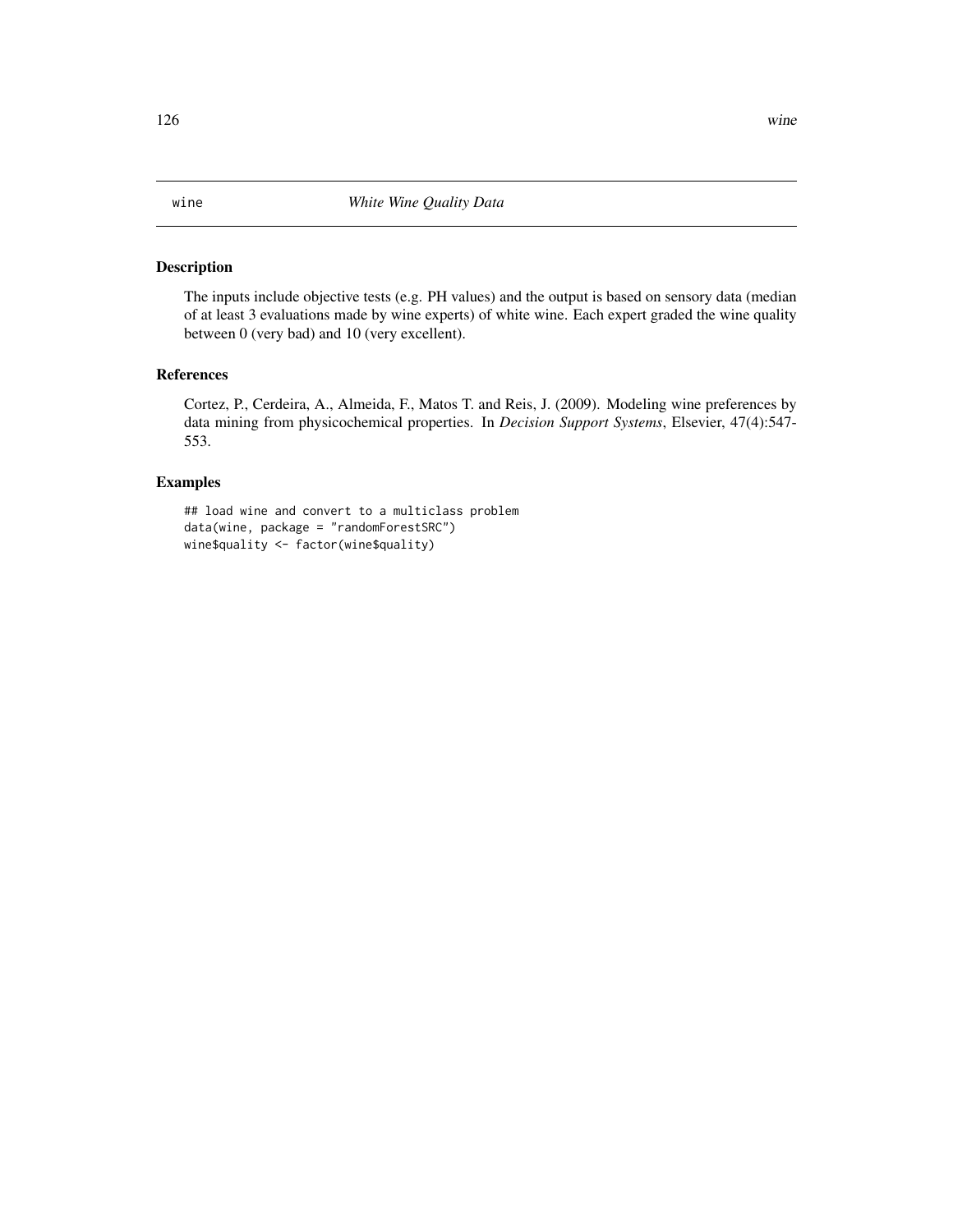# Index

∗ anonymous rfsrc.anonymous, [91](#page-90-0) ∗ clustering sidClustering.rfsrc, [97](#page-96-0) ∗ confidence interval subsample.rfsrc, [104](#page-103-0) ∗ datasets breast, [6](#page-5-0) follic, [9](#page-8-0) hd, [14](#page-13-1) housing, [19](#page-18-0) nutrigenomic, [33](#page-32-0) pbc, [41](#page-40-0) peakVO2, [42](#page-41-0) vdv, [121](#page-120-0) veteran, [121](#page-120-0) wihs, [125](#page-124-0) wine, [126](#page-125-0) ∗ documentation rfsrc.news, [97](#page-96-0) ∗ fast rfsrc.fast, [94](#page-93-1) ∗ forest predict.rfsrc, [54](#page-53-0) rfsrc, [70](#page-69-1) rfsrc.anonymous, [91](#page-90-0) rfsrc.fast, [94](#page-93-1) synthetic, [109](#page-108-0) tune.rfsrc, [113](#page-112-0) ∗ imbalanced two-class data imbalanced.rfsrc, [20](#page-19-0) ∗ missing data impute.rfsrc, [26](#page-25-0) ∗ package randomForestSRC-package, [2](#page-1-0) ∗ partial partial.rfsrc, [35](#page-34-0) ∗ plot get.tree.rfsrc, [10](#page-9-0)

plot.competing.risk.rfsrc, [43](#page-42-0) plot.quantreg.rfsrc, [44](#page-43-0) plot.rfsrc, [45](#page-44-0) plot.subsample.rfsrc, [47](#page-46-0) plot.survival.rfsrc, [48](#page-47-0) plot.variable.rfsrc, [50](#page-49-0) ∗ predict predict.rfsrc, [54](#page-53-0) synthetic, [109](#page-108-0) vimp.rfsrc, [122](#page-121-1) ∗ print print.rfsrc, [64](#page-63-0) ∗ quantile regression forests quantreg.rfsrc, [65](#page-64-0) ∗ splitting behavior stat.split.rfsrc, [102](#page-101-0) ∗ subsampling subsample.rfsrc, [104](#page-103-0) ∗ tune tune.rfsrc, [113](#page-112-0) ∗ unsupervised sidClustering.rfsrc, [97](#page-96-0) ∗ variable selection find.interaction.rfsrc.[7](#page-6-1) max.subtree.rfsrc, [31](#page-30-1) var.select.rfsrc, [115](#page-114-0) vimp.rfsrc, [122](#page-121-1) ∗ vimp holdout.vimp.rfsrc, [14](#page-13-1) subsample.rfsrc, [104](#page-103-0) breast, [6](#page-5-0) extract.bootsample *(*subsample.rfsrc*)*, [104](#page-103-0) extract.quantile *(*quantreg.rfsrc*)*, [65](#page-64-0) extract.subsample *(*subsample.rfsrc*)*, [104](#page-103-0)

find.interaction *(*find.interaction.rfsrc*)*, [7](#page-6-1)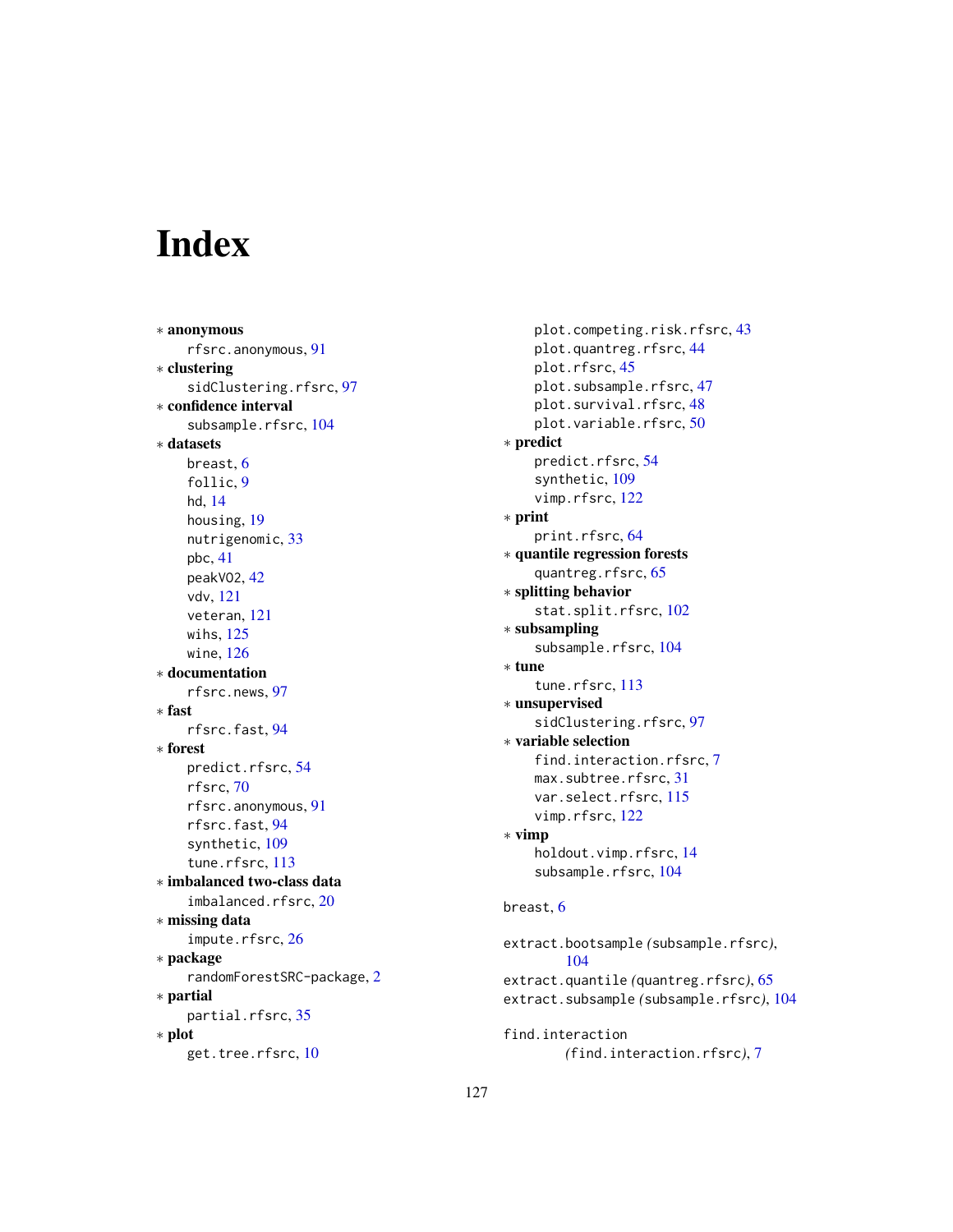find.interaction.rfsrc, *[6](#page-5-0)*, [7,](#page-6-1) *[83](#page-82-0)*, *[119](#page-118-0)* follic, [9,](#page-8-0) *[44](#page-43-0)*

get.auc *(*rfsrc*)*, [70](#page-69-1) get.bayes.rule *(*rfsrc*)*, [70](#page-69-1) get.brier.error *(*rfsrc*)*, [70](#page-69-1) get.brier.survival *(*plot.survival.rfsrc*)*, [48](#page-47-0) get.cindex *(*rfsrc*)*, [70](#page-69-1) get.confusion *(*rfsrc*)*, [70](#page-69-1) get.imbalanced.optimize *(*imbalanced.rfsrc*)*, [20](#page-19-0) get.imbalanced.performance *(*imbalanced.rfsrc*)*, [20](#page-19-0) get.misclass.error *(*rfsrc*)*, [70](#page-69-1) get.mv.cserror *(*rfsrc*)*, [70](#page-69-1) get.mv.csvimp *(*rfsrc*)*, [70](#page-69-1) get.mv.error *(*rfsrc*)*, [70](#page-69-1) get.mv.formula *(*rfsrc*)*, [70](#page-69-1) get.mv.predicted *(*rfsrc*)*, [70](#page-69-1) get.mv.vimp *(*rfsrc*)*, [70](#page-69-1) get.partial.plot.data *(*partial.rfsrc*)*, [35](#page-34-0) get.pr.auc *(*imbalanced.rfsrc*)*, [20](#page-19-0) get.pr.curve *(*imbalanced.rfsrc*)*, [20](#page-19-0) get.quantile *(*quantreg.rfsrc*)*, [65](#page-64-0) get.rfq.threshold *(*imbalanced.rfsrc*)*, [20](#page-19-0) get.tree, *[3](#page-2-0)*, *[70](#page-69-1)* get.tree *(*get.tree.rfsrc*)*, [10](#page-9-0) get.tree.rfsrc, *[6](#page-5-0)*, [10,](#page-9-0) *[83](#page-82-0)*

hd, [14,](#page-13-1) *[44](#page-43-0)* holdout.vimp, *[3](#page-2-0)* holdout.vimp *(*holdout.vimp.rfsrc*)*, [14](#page-13-1) holdout.vimp.rfsrc, *[6](#page-5-0)*, *[8](#page-7-0)*, [14,](#page-13-1) *[33](#page-32-0)*, *[59](#page-58-0)*, *[83](#page-82-0)*, *[107](#page-106-0)*, *[119](#page-118-0)*, *[123](#page-122-0)* housing, [19](#page-18-0)

imbalanced, *[3](#page-2-0)*, *[11](#page-10-0)* imbalanced *(*imbalanced.rfsrc*)*, [20](#page-19-0) imbalanced.rfsrc, *[3](#page-2-0)*, *[6](#page-5-0)*, [20,](#page-19-0) *[83](#page-82-0)* impute, *[4](#page-3-0)* impute *(*impute.rfsrc*)*, [26](#page-25-0) impute.rfsrc, *[4](#page-3-0)*, *[6](#page-5-0)*, [26,](#page-25-0) *[83](#page-82-0)*

max.subtree *(*max.subtree.rfsrc*)*, [31](#page-30-1) max.subtree.rfsrc, *[6](#page-5-0)*, *[8](#page-7-0)*, [31,](#page-30-1) *[83](#page-82-0)*, *[119](#page-118-0)*

nutrigenomic, [33](#page-32-0)

partial, *[4](#page-3-0)* partial *(*partial.rfsrc*)*, [35](#page-34-0) partial.rfsrc, *[4](#page-3-0)*, *[6](#page-5-0)*, [35,](#page-34-0) *[53](#page-52-0)*, *[83](#page-82-0)* pbc, [41](#page-40-0) peakVO2, [42](#page-41-0) plot.competing.risk *(*plot.competing.risk.rfsrc*)*, [43](#page-42-0) plot.competing.risk.rfsrc, *[6](#page-5-0)*, [43,](#page-42-0) *[50](#page-49-0)*, *[59](#page-58-0)*, *[83](#page-82-0)* plot.quantreg *(*plot.quantreg.rfsrc*)*, [44](#page-43-0) plot.quantreg.rfsrc, [44](#page-43-0) plot.rfsrc, *[6](#page-5-0)*, [45,](#page-44-0) *[59](#page-58-0)*, *[83](#page-82-0)* plot.subsample *(*plot.subsample.rfsrc*)*, [47](#page-46-0) plot.subsample.rfsrc, [47,](#page-46-0) *[107](#page-106-0)* plot.survival *(*plot.survival.rfsrc*)*, [48](#page-47-0) plot.survival.rfsrc, *[6](#page-5-0)*, [48,](#page-47-0) *[59](#page-58-0)*, *[83](#page-82-0)* plot.variable *(*plot.variable.rfsrc*)*, [50](#page-49-0) plot.variable.rfsrc, *[6](#page-5-0)*, *[37](#page-36-0)*, [50,](#page-49-0) *[59](#page-58-0)*, *[83](#page-82-0)* predict.rfsrc, *[3](#page-2-0)*, *[6](#page-5-0)*, *[50](#page-49-0)*, *[53](#page-52-0)*, [54,](#page-53-0) *[83](#page-82-0)* print.rfsrc, *[6](#page-5-0)*, [64,](#page-63-0) *[83](#page-82-0)* quantreg, *[3](#page-2-0)* quantreg *(*quantreg.rfsrc*)*, [65](#page-64-0) quantreg.rfsrc, *[3](#page-2-0)*, *[6](#page-5-0)*, *[45](#page-44-0)*, [65,](#page-64-0) *[83](#page-82-0)* randomForestSRC *(*rfsrc*)*, [70](#page-69-1) randomForestSRC-package, [2](#page-1-0) rfsrc, *[3](#page-2-0)*, *[6](#page-5-0)*, *[15](#page-14-0)*, *[22](#page-21-0)*, *[29](#page-28-0)*, *[44](#page-43-0)*, *[50](#page-49-0)*, *[53](#page-52-0)*, *[59](#page-58-0)*, *[67](#page-66-0)*, [70,](#page-69-1) *[83](#page-82-0)*, *[91,](#page-90-0) [92](#page-91-0)*, *[95](#page-94-0)*, *[100](#page-99-0)*, *[107](#page-106-0)*, *[111](#page-110-0)*, *[123](#page-122-0)* rfsrc.anonymous, [91](#page-90-0) rfsrc.cart, *[6](#page-5-0)*, *[83](#page-82-0)* rfsrc.fast, *[3](#page-2-0)*, *[6](#page-5-0)*, *[22](#page-21-0)*, *[29](#page-28-0)*, *[59](#page-58-0)*, *[75](#page-74-0)*, *[83](#page-82-0)*, [94,](#page-93-1) *[100](#page-99-0)*, *[111](#page-110-0)*, *[114](#page-113-0)* rfsrc.news, [97](#page-96-0) sid.perf.metric *(*sidClustering.rfsrc*)*, [97](#page-96-0) sidClustering *(*sidClustering.rfsrc*)*, [97](#page-96-0) sidClustering.rfsrc, *[3](#page-2-0)*, *[6](#page-5-0)*, *[83](#page-82-0)*, [97](#page-96-0) stat.split *(*stat.split.rfsrc*)*, [102](#page-101-0) stat.split.rfsrc, *[6](#page-5-0)*, *[59](#page-58-0)*, *[83](#page-82-0)*, [102](#page-101-0) subsample, *[3](#page-2-0)*

subsample *(*subsample.rfsrc*)*, [104](#page-103-0) subsample.rfsrc, *[6](#page-5-0)*, *[48](#page-47-0)*, *[83](#page-82-0)*, [104](#page-103-0) synthetic, [109](#page-108-0) synthetic.rfsrc, *[6](#page-5-0)*, *[53](#page-52-0)*, *[59](#page-58-0)*, *[83](#page-82-0)*

tune *(*tune.rfsrc*)*, [113](#page-112-0)